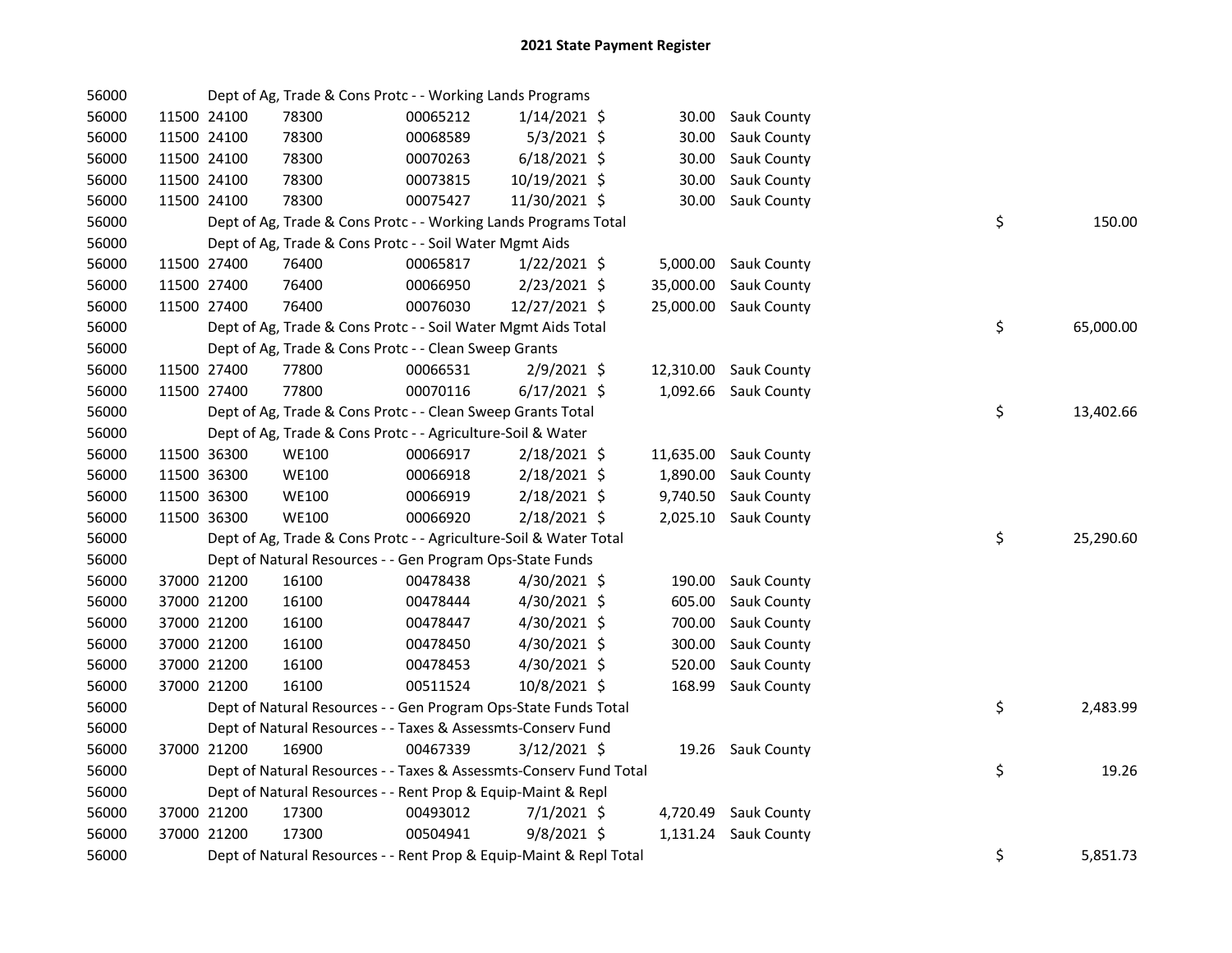| 56000 |             | Dept of Natural Resources - - GPO -Federal Funds                   |          |                |  |                       |    |           |
|-------|-------------|--------------------------------------------------------------------|----------|----------------|--|-----------------------|----|-----------|
| 56000 | 37000 21200 | 38100                                                              | 00466885 | $3/12/2021$ \$ |  | 2,501.06 Sauk County  |    |           |
| 56000 |             | Dept of Natural Resources - - GPO -Federal Funds Total             |          |                |  |                       | \$ | 2,501.06  |
| 56000 |             | Dept of Natural Resources - - Enf A - Boating Enforcement          |          |                |  |                       |    |           |
| 56000 | 37000 21200 | 55000                                                              | 00466885 | $3/12/2021$ \$ |  | 5,152.29 Sauk County  |    |           |
| 56000 |             | Dept of Natural Resources - - Enf A - Boating Enforcement Total    |          |                |  |                       | \$ | 5,152.29  |
| 56000 |             | Dept of Natural Resources - - Wildlife Damage Claims & Abat        |          |                |  |                       |    |           |
| 56000 | 37000 21200 | 55300                                                              | 00463715 | $2/18/2021$ \$ |  | 3,404.74 Sauk County  |    |           |
| 56000 | 37000 21200 | 55300                                                              | 00466375 | $3/5/2021$ \$  |  | 8,627.81 Sauk County  |    |           |
| 56000 |             | Dept of Natural Resources - - Wildlife Damage Claims & Abat Total  |          |                |  |                       | \$ | 12,032.55 |
| 56000 |             | Dept of Natural Resources - - Resaids - County Cons Aids           |          |                |  |                       |    |           |
| 56000 | 37000 21200 | 56300                                                              | 00522517 | 12/3/2021 \$   |  | 1,865.63 Sauk County  |    |           |
| 56000 |             | Dept of Natural Resources - - Resaids - County Cons Aids Total     |          |                |  |                       | \$ | 1,865.63  |
| 56000 |             | Dept of Natural Resources - - Resaids - Forest Croplnd & Mfl       |          |                |  |                       |    |           |
| 56000 | 37000 21200 | 56600                                                              | 00509484 | $9/17/2021$ \$ |  | 20,780.22 Sauk County |    |           |
| 56000 |             | Dept of Natural Resources - - Resaids - Forest CropInd & Mfl Total |          |                |  |                       | \$ | 20,780.22 |
| 56000 |             | Dept of Natural Resources - - Ra- Cnty Snow Trail & Area Aid       |          |                |  |                       |    |           |
| 56000 | 37000 21200 | 57400                                                              | 00462069 | $2/10/2021$ \$ |  | 9,750.00 Sauk County  |    |           |
| 56000 | 37000 21200 | 57400                                                              | 00515434 | 10/21/2021 \$  |  | 32,325.00 Sauk County |    |           |
| 56000 |             | Dept of Natural Resources - - Ra- Cnty Snow Trail & Area Aid Total |          |                |  |                       | \$ | 42,075.00 |
| 56000 |             | Dept of Natural Resources - - Ra- Snowmobile Trail Areas           |          |                |  |                       |    |           |
| 56000 | 37000 21200 | 57500                                                              | 00510061 | $9/27/2021$ \$ |  | 14,938.28 Sauk County |    |           |
| 56000 | 37000 21200 | 57500                                                              | 00510117 | $9/23/2021$ \$ |  | 32,325.00 Sauk County |    |           |
| 56000 |             | Dept of Natural Resources - - Ra- Snowmobile Trail Areas Total     |          |                |  |                       | \$ | 47,263.28 |
| 56000 |             | Dept of Natural Resources - - Resaids - Pymt In Lieu Tax Fed       |          |                |  |                       |    |           |
| 56000 | 37000 21200 | 58400                                                              | 00510767 | $9/28/2021$ \$ |  | 187.00 Sauk County    |    |           |
| 56000 |             | Dept of Natural Resources - - Resaids - Pymt In Lieu Tax Fed Total |          |                |  |                       | \$ | 187.00    |
| 56000 |             | Dept of Natural Resources - - GPO--State Funds                     |          |                |  |                       |    |           |
| 56000 | 37000 21200 | 86100                                                              | 00457836 | $1/25/2021$ \$ |  | 53.75 Sauk County     |    |           |
| 56000 |             | Dept of Natural Resources - - GPO--State Funds Total               |          |                |  |                       | \$ | 53.75     |
| 56000 |             | Dept of Natural Resources - - Dnr-Nonpoint Source                  |          |                |  |                       |    |           |
| 56000 | 37000 36300 | TF100                                                              | 00462229 | $2/16/2021$ \$ |  | 8,406.42 Sauk County  |    |           |
| 56000 | 37000 36300 | TF100                                                              | 00464738 | $2/24/2021$ \$ |  | 19,052.67 Sauk County |    |           |
| 56000 |             | Dept of Natural Resources - - Dnr-Nonpoint Source Total            |          |                |  |                       | \$ | 27,459.09 |
| 56000 |             | Dept of Natural Resources - - GPO - Sd Water Loan Prog, Fed        |          |                |  |                       |    |           |
| 56000 | 37000 57300 | 48200                                                              | 00455545 | $1/13/2021$ \$ |  | 5,831.00 Sauk County  |    |           |
| 56000 | 37000 57300 | 48200                                                              | 00468797 | 3/31/2021 \$   |  | 5,932.75 Sauk County  |    |           |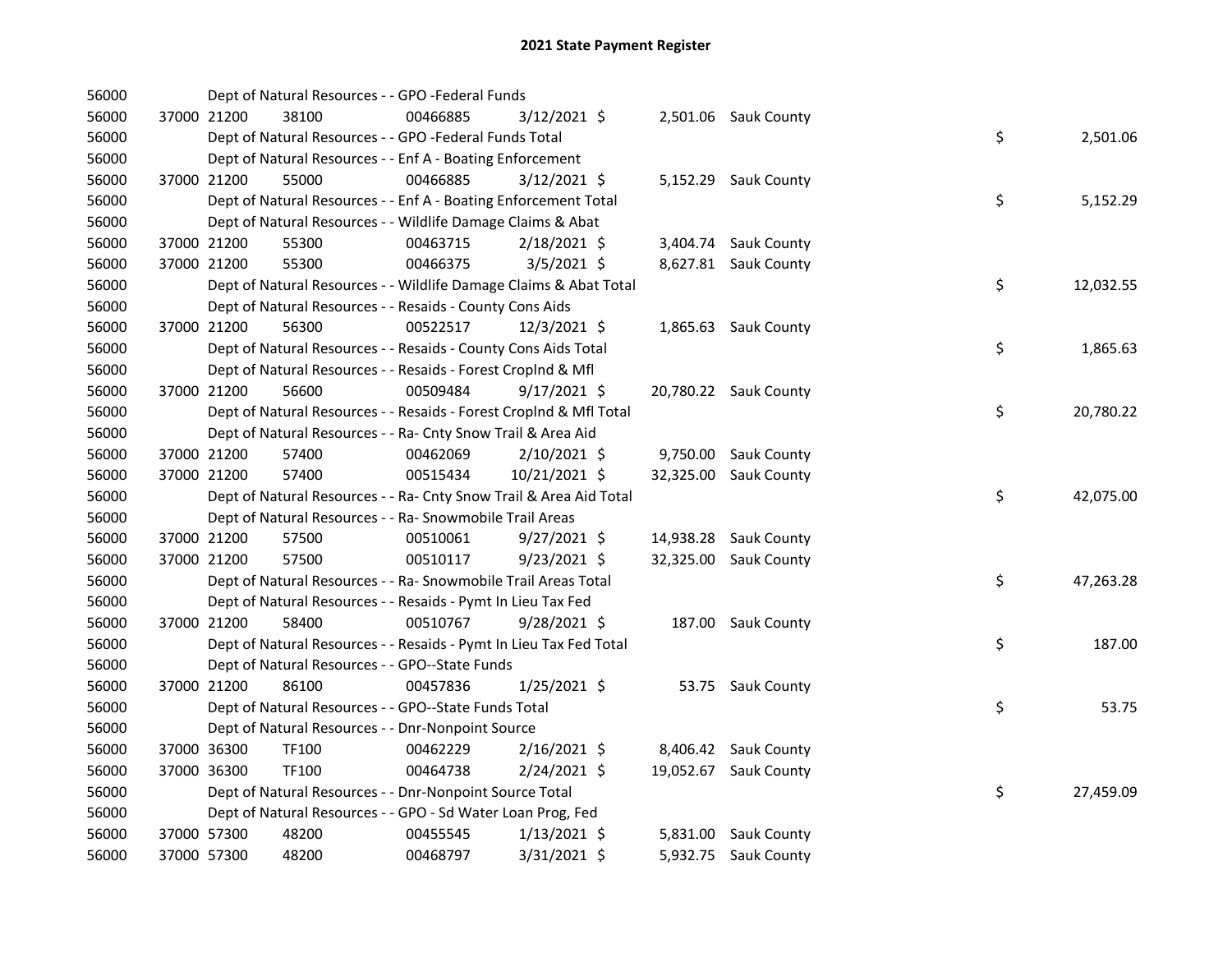| 56000 | 37000 57300 |             | 48200                                                             | 00492015 | 7/16/2021 \$   |          | 5,932.75 Sauk County   |    |            |
|-------|-------------|-------------|-------------------------------------------------------------------|----------|----------------|----------|------------------------|----|------------|
| 56000 | 37000 57300 |             | 48200                                                             | 00515614 | 11/12/2021 \$  |          | 5,932.75 Sauk County   |    |            |
| 56000 |             |             | Dept of Natural Resources - - GPO - Sd Water Loan Prog, Fed Total |          |                |          |                        | \$ | 23,629.25  |
| 56000 |             |             | Department of Tourism - - Ab; Regranting Program                  |          |                |          |                        |    |            |
| 56000 |             | 38000 10000 | 30900                                                             | 00009996 | $4/19/2021$ \$ |          | 9,090.00 Sauk County   |    |            |
| 56000 |             |             | Department of Tourism - - Ab; Regranting Program Total            |          |                |          |                        | \$ | 9,090.00   |
| 56000 |             |             | WI Dept of Transportation - - Eldly&Disa Co/Aid Sf                |          |                |          |                        |    |            |
| 56000 | 39500 21100 |             | 16800                                                             | 00650588 | $2/5/2021$ \$  |          | 180,027.00 Sauk County |    |            |
| 56000 |             |             | WI Dept of Transportation - - Eldly&Disa Co/Aid Sf Total          |          |                |          |                        | \$ | 180,027.00 |
| 56000 |             |             | WI Dept of Transportation - - Eldly&Disa Aid Fd Fd                |          |                |          |                        |    |            |
| 56000 | 39500 21100 |             | 18300                                                             | 00743727 | $9/7/2021$ \$  |          | 25,644.29 Sauk County  |    |            |
| 56000 | 39500 21100 |             | 18300                                                             | 00744319 | 9/9/2021 \$    |          | 32,132.91 Sauk County  |    |            |
| 56000 | 39500 21100 |             | 18300                                                             | 00778257 | 11/26/2021 \$  |          | 36,787.90 Sauk County  |    |            |
| 56000 |             |             | WI Dept of Transportation - - Eldly&Disa Aid Fd Fd Total          |          |                |          |                        | \$ | 94,565.10  |
| 56000 |             |             | WI Dept of Transportation - - Hwy Sfty Loc Aid Ffd                |          |                |          |                        |    |            |
| 56000 | 39500 21100 |             | 18500                                                             | 00639045 | $1/13/2021$ \$ |          | 4,714.61 Sauk County   |    |            |
| 56000 | 39500 21100 |             | 18500                                                             | 00639053 | $1/13/2021$ \$ |          | 4,169.28 Sauk County   |    |            |
| 56000 | 39500 21100 |             | 18500                                                             | 00653042 | $2/12/2021$ \$ |          | 3,541.25 Sauk County   |    |            |
| 56000 | 39500 21100 |             | 18500                                                             | 00653045 | 2/12/2021 \$   |          | 4,886.22 Sauk County   |    |            |
| 56000 | 39500 21100 |             | 18500                                                             | 00663605 | 3/11/2021 \$   |          | 3,850.64 Sauk County   |    |            |
| 56000 | 39500 21100 |             | 18500                                                             | 00663610 | 3/11/2021 \$   |          | 4,261.62 Sauk County   |    |            |
| 56000 | 39500 21100 |             | 18500                                                             | 00677557 | $4/12/2021$ \$ |          | 5,416.19 Sauk County   |    |            |
| 56000 | 39500 21100 |             | 18500                                                             | 00677560 | 4/12/2021 \$   |          | 4,914.44 Sauk County   |    |            |
| 56000 | 39500 21100 |             | 18500                                                             | 00693186 | $5/13/2021$ \$ |          | 7,508.07 Sauk County   |    |            |
| 56000 | 39500 21100 |             | 18500                                                             | 00693198 | $5/13/2021$ \$ |          | 9,098.80 Sauk County   |    |            |
| 56000 | 39500 21100 |             | 18500                                                             | 00715749 | $7/1/2021$ \$  |          | 7,150.37 Sauk County   |    |            |
| 56000 | 39500 21100 |             | 18500                                                             | 00715752 | 7/1/2021 \$    |          | 3,872.16 Sauk County   |    |            |
| 56000 | 39500 21100 |             | 18500                                                             | 00729420 | 8/4/2021 \$    |          | 4,475.26 Sauk County   |    |            |
| 56000 | 39500 21100 |             | 18500                                                             | 00729421 | $8/4/2021$ \$  |          | 5,050.04 Sauk County   |    |            |
| 56000 | 39500 21100 |             | 18500                                                             | 00729426 | $8/4/2021$ \$  | 3,117.47 | Sauk County            |    |            |
| 56000 | 39500 21100 |             | 18500                                                             | 00729427 | $8/4/2021$ \$  |          | 3,326.64 Sauk County   |    |            |
| 56000 | 39500 21100 |             | 18500                                                             | 00729433 | 8/4/2021 \$    |          | 2,679.45 Sauk County   |    |            |
| 56000 | 39500 21100 |             | 18500                                                             | 00729434 | 8/4/2021 \$    |          | 4,586.44 Sauk County   |    |            |
| 56000 | 39500 21100 |             | 18500                                                             | 00763892 | 10/20/2021 \$  |          | 3,240.35 Sauk County   |    |            |
| 56000 | 39500 21100 |             | 18500                                                             | 00763893 | 10/20/2021 \$  |          | 1,537.00 Sauk County   |    |            |
| 56000 | 39500 21100 |             | 18500                                                             | 00763896 | 10/20/2021 \$  |          | 2,775.43 Sauk County   |    |            |
| 56000 |             | 39500 21100 | 18500                                                             | 00763897 | 10/20/2021 \$  |          | 1,938.83 Sauk County   |    |            |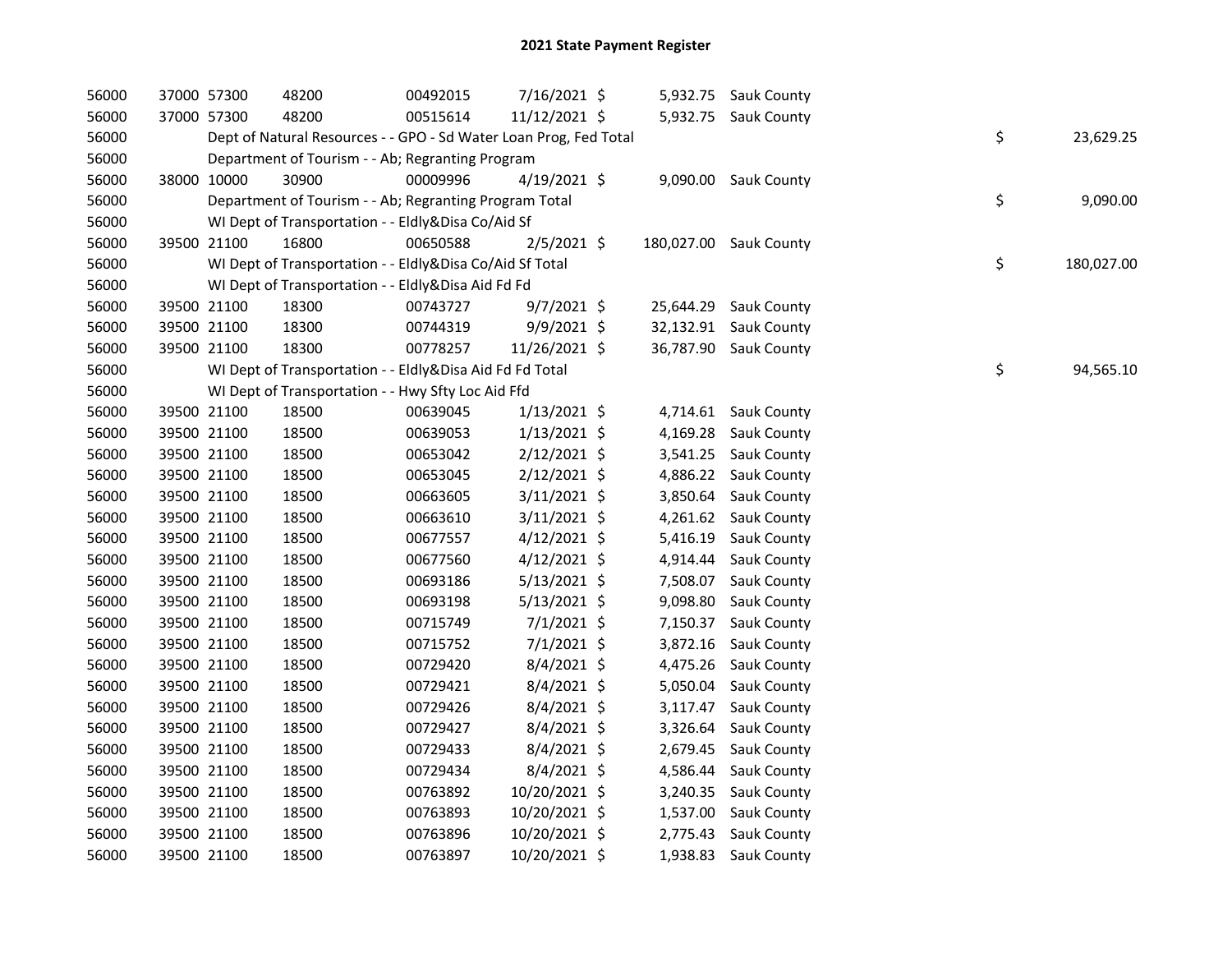| 56000 | 39500 21100 | 18500                                                    | 00763899 | 10/20/2021 \$  |            | 1,423.33 Sauk County   |    |              |
|-------|-------------|----------------------------------------------------------|----------|----------------|------------|------------------------|----|--------------|
| 56000 | 39500 21100 | 18500                                                    | 00763900 | 10/20/2021 \$  |            | 3,127.36 Sauk County   |    |              |
| 56000 | 39500 21100 | 18500                                                    | 00784662 | 12/17/2021 \$  |            | 2,926.15 Sauk County   |    |              |
| 56000 | 39500 21100 | 18500                                                    | 00784663 | 12/17/2021 \$  |            | 2,648.67 Sauk County   |    |              |
| 56000 |             | WI Dept of Transportation - - Hwy Sfty Loc Aid Ffd Total |          |                |            |                        | \$ | 106,236.07   |
| 56000 |             | WI Dept of Transportation - - Trans Aids To Co.-Sf       |          |                |            |                        |    |              |
| 56000 | 39500 21100 | 19000                                                    | 00631655 | $1/4/2021$ \$  |            | 393,691.10 Sauk County |    |              |
| 56000 | 39500 21100 | 19000                                                    | 00710750 | $7/6/2021$ \$  |            | 787,382.20 Sauk County |    |              |
| 56000 | 39500 21100 | 19000                                                    | 00751309 | 10/4/2021 \$   |            | 393,691.10 Sauk County |    |              |
| 56000 |             | WI Dept of Transportation - - Trans Aids To Co.-Sf Total |          |                |            |                        | \$ | 1,574,764.40 |
| 56000 |             | WI Dept of Transportation - - Loc Trns Facl Implfd       |          |                |            |                        |    |              |
| 56000 | 39500 21100 | 27600                                                    | 00735257 | 8/16/2021 \$   |            | 778.05 Sauk County     |    |              |
| 56000 |             | WI Dept of Transportation - - Loc Trns Facl Implfd Total |          |                |            |                        | \$ | 778.05       |
| 56000 |             | WI Dept of Transportation - - Loc Rd Imp Prg St Fd       |          |                |            |                        |    |              |
| 56000 | 39500 21100 | 27800                                                    | 00777369 | 12/1/2021 \$   |            | 6,882.25 Sauk County   |    |              |
| 56000 |             | WI Dept of Transportation - - Loc Rd Imp Prg St Fd Total |          |                |            |                        | \$ | 6,882.25     |
| 56000 |             | WI Dept of Transportation - - Hwy Mgmt & Opers Sf        |          |                |            |                        |    |              |
| 56000 | 39500 21100 | 36500                                                    | 00645504 | $1/26/2021$ \$ |            | 3,555.58 Sauk County   |    |              |
| 56000 | 39500 21100 | 36500                                                    | 00654745 | $2/17/2021$ \$ |            | 1,290.54 Sauk County   |    |              |
| 56000 | 39500 21100 | 36500                                                    | 00654748 | $2/17/2021$ \$ |            | 1,542.82 Sauk County   |    |              |
| 56000 | 39500 21100 | 36500                                                    | 00674984 | $4/5/2021$ \$  | 946.29     | <b>Sauk County</b>     |    |              |
| 56000 | 39500 21100 | 36500                                                    | 00685121 | 5/14/2021 \$   |            | 513.00 Sauk County     |    |              |
| 56000 | 39500 21100 | 36500                                                    | 00699866 | 5/27/2021 \$   |            | 513.00 Sauk County     |    |              |
| 56000 | 39500 21100 | 36500                                                    | 00708812 | $6/18/2021$ \$ |            | 513.00 Sauk County     |    |              |
| 56000 | 39500 21100 | 36500                                                    | 00735257 | 8/16/2021 \$   |            | 540.00 Sauk County     |    |              |
| 56000 | 39500 21100 | 36500                                                    | 00747692 | $9/20/2021$ \$ |            | 540.00 Sauk County     |    |              |
| 56000 | 39500 21100 | 36500                                                    | 00767501 | 10/28/2021 \$  | 585.00     | <b>Sauk County</b>     |    |              |
| 56000 | 39500 21100 | 36500                                                    | 00780288 | 12/3/2021 \$   |            | 342.55 Sauk County     |    |              |
| 56000 | 39500 21100 | 36500                                                    | 00791432 | 12/27/2021 \$  |            | 2,693.77 Sauk County   |    |              |
| 56000 |             | WI Dept of Transportation - - Hwy Mgmt & Opers Sf Total  |          |                |            |                        | \$ | 13,575.55    |
| 56000 |             | WI Dept of Transportation - - Routine Maint Sf           |          |                |            |                        |    |              |
| 56000 | 39500 21100 | 36800                                                    | 00634790 | $1/4/2021$ \$  |            | 181,406.90 Sauk County |    |              |
| 56000 | 39500 21100 | 36800                                                    | 00641580 | 1/19/2021 \$   | 114,326.84 | Sauk County            |    |              |
| 56000 | 39500 21100 | 36800                                                    | 00641581 | $1/19/2021$ \$ | 20,002.57  | <b>Sauk County</b>     |    |              |
| 56000 | 39500 21100 | 36800                                                    | 00641582 | $1/19/2021$ \$ |            | 5,642.56 Sauk County   |    |              |
| 56000 | 39500 21100 | 36800                                                    | 00641583 | $1/19/2021$ \$ | 4,551.00   | Sauk County            |    |              |
| 56000 | 39500 21100 | 36800                                                    | 00645504 | $1/26/2021$ \$ |            | 11,512.83 Sauk County  |    |              |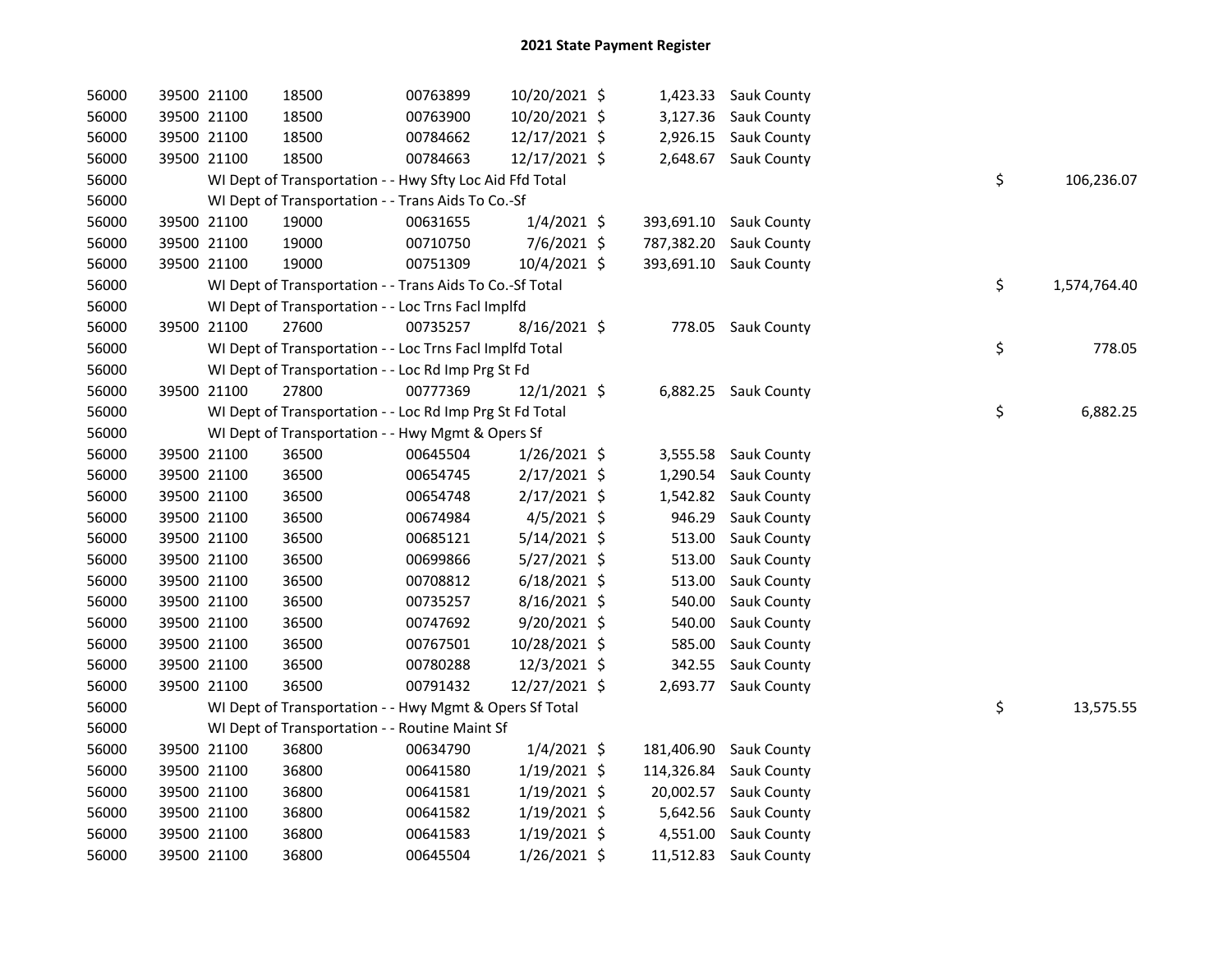|  | 36800                                                                                                                                                                                                                                                                                                                                                                                                                                                                                                       | 00647585 |                                                                                                                                                                                                                          |                                                                                                                                                                                                                                                                                                                                                                                                                                                                                                                                                                       |                    |                                                                                                                                                                                                    |                    |
|--|-------------------------------------------------------------------------------------------------------------------------------------------------------------------------------------------------------------------------------------------------------------------------------------------------------------------------------------------------------------------------------------------------------------------------------------------------------------------------------------------------------------|----------|--------------------------------------------------------------------------------------------------------------------------------------------------------------------------------------------------------------------------|-----------------------------------------------------------------------------------------------------------------------------------------------------------------------------------------------------------------------------------------------------------------------------------------------------------------------------------------------------------------------------------------------------------------------------------------------------------------------------------------------------------------------------------------------------------------------|--------------------|----------------------------------------------------------------------------------------------------------------------------------------------------------------------------------------------------|--------------------|
|  | 36800                                                                                                                                                                                                                                                                                                                                                                                                                                                                                                       | 00654743 |                                                                                                                                                                                                                          |                                                                                                                                                                                                                                                                                                                                                                                                                                                                                                                                                                       |                    |                                                                                                                                                                                                    |                    |
|  | 36800                                                                                                                                                                                                                                                                                                                                                                                                                                                                                                       | 00654745 |                                                                                                                                                                                                                          | 25,642.88                                                                                                                                                                                                                                                                                                                                                                                                                                                                                                                                                             | Sauk County        |                                                                                                                                                                                                    |                    |
|  | 36800                                                                                                                                                                                                                                                                                                                                                                                                                                                                                                       | 00654748 |                                                                                                                                                                                                                          | 12,908.57                                                                                                                                                                                                                                                                                                                                                                                                                                                                                                                                                             | Sauk County        |                                                                                                                                                                                                    |                    |
|  | 36800                                                                                                                                                                                                                                                                                                                                                                                                                                                                                                       | 00656527 |                                                                                                                                                                                                                          | 8,999.05                                                                                                                                                                                                                                                                                                                                                                                                                                                                                                                                                              | <b>Sauk County</b> |                                                                                                                                                                                                    |                    |
|  | 36800                                                                                                                                                                                                                                                                                                                                                                                                                                                                                                       | 00656528 |                                                                                                                                                                                                                          | 273,069.13                                                                                                                                                                                                                                                                                                                                                                                                                                                                                                                                                            | <b>Sauk County</b> |                                                                                                                                                                                                    |                    |
|  | 36800                                                                                                                                                                                                                                                                                                                                                                                                                                                                                                       | 00670923 |                                                                                                                                                                                                                          |                                                                                                                                                                                                                                                                                                                                                                                                                                                                                                                                                                       | <b>Sauk County</b> |                                                                                                                                                                                                    |                    |
|  | 36800                                                                                                                                                                                                                                                                                                                                                                                                                                                                                                       | 00674984 |                                                                                                                                                                                                                          |                                                                                                                                                                                                                                                                                                                                                                                                                                                                                                                                                                       | Sauk County        |                                                                                                                                                                                                    |                    |
|  | 36800                                                                                                                                                                                                                                                                                                                                                                                                                                                                                                       | 00675636 |                                                                                                                                                                                                                          | 307,801.32                                                                                                                                                                                                                                                                                                                                                                                                                                                                                                                                                            | <b>Sauk County</b> |                                                                                                                                                                                                    |                    |
|  | 36800                                                                                                                                                                                                                                                                                                                                                                                                                                                                                                       | 00685121 |                                                                                                                                                                                                                          | 36,382.81                                                                                                                                                                                                                                                                                                                                                                                                                                                                                                                                                             | Sauk County        |                                                                                                                                                                                                    |                    |
|  | 36800                                                                                                                                                                                                                                                                                                                                                                                                                                                                                                       | 00685813 |                                                                                                                                                                                                                          | 185,130.50                                                                                                                                                                                                                                                                                                                                                                                                                                                                                                                                                            | <b>Sauk County</b> |                                                                                                                                                                                                    |                    |
|  | 36800                                                                                                                                                                                                                                                                                                                                                                                                                                                                                                       | 00698202 |                                                                                                                                                                                                                          | 146,405.98                                                                                                                                                                                                                                                                                                                                                                                                                                                                                                                                                            | <b>Sauk County</b> |                                                                                                                                                                                                    |                    |
|  | 36800                                                                                                                                                                                                                                                                                                                                                                                                                                                                                                       | 00699866 |                                                                                                                                                                                                                          | 7,180.79                                                                                                                                                                                                                                                                                                                                                                                                                                                                                                                                                              | Sauk County        |                                                                                                                                                                                                    |                    |
|  | 36800                                                                                                                                                                                                                                                                                                                                                                                                                                                                                                       | 00708812 |                                                                                                                                                                                                                          |                                                                                                                                                                                                                                                                                                                                                                                                                                                                                                                                                                       | Sauk County        |                                                                                                                                                                                                    |                    |
|  | 36800                                                                                                                                                                                                                                                                                                                                                                                                                                                                                                       | 00723684 |                                                                                                                                                                                                                          | 99,669.66                                                                                                                                                                                                                                                                                                                                                                                                                                                                                                                                                             | Sauk County        |                                                                                                                                                                                                    |                    |
|  | 36800                                                                                                                                                                                                                                                                                                                                                                                                                                                                                                       | 00724563 |                                                                                                                                                                                                                          |                                                                                                                                                                                                                                                                                                                                                                                                                                                                                                                                                                       | <b>Sauk County</b> |                                                                                                                                                                                                    |                    |
|  | 36800                                                                                                                                                                                                                                                                                                                                                                                                                                                                                                       | 00727504 |                                                                                                                                                                                                                          | 147,805.14                                                                                                                                                                                                                                                                                                                                                                                                                                                                                                                                                            | <b>Sauk County</b> |                                                                                                                                                                                                    |                    |
|  | 36800                                                                                                                                                                                                                                                                                                                                                                                                                                                                                                       | 00735257 |                                                                                                                                                                                                                          |                                                                                                                                                                                                                                                                                                                                                                                                                                                                                                                                                                       | <b>Sauk County</b> |                                                                                                                                                                                                    |                    |
|  | 36800                                                                                                                                                                                                                                                                                                                                                                                                                                                                                                       | 00737907 |                                                                                                                                                                                                                          | 86,830.99                                                                                                                                                                                                                                                                                                                                                                                                                                                                                                                                                             | Sauk County        |                                                                                                                                                                                                    |                    |
|  | 36800                                                                                                                                                                                                                                                                                                                                                                                                                                                                                                       | 00740731 |                                                                                                                                                                                                                          |                                                                                                                                                                                                                                                                                                                                                                                                                                                                                                                                                                       | Sauk County        |                                                                                                                                                                                                    |                    |
|  | 36800                                                                                                                                                                                                                                                                                                                                                                                                                                                                                                       | 00747692 |                                                                                                                                                                                                                          |                                                                                                                                                                                                                                                                                                                                                                                                                                                                                                                                                                       | Sauk County        |                                                                                                                                                                                                    |                    |
|  | 36800                                                                                                                                                                                                                                                                                                                                                                                                                                                                                                       | 00756214 |                                                                                                                                                                                                                          |                                                                                                                                                                                                                                                                                                                                                                                                                                                                                                                                                                       | <b>Sauk County</b> |                                                                                                                                                                                                    |                    |
|  | 36800                                                                                                                                                                                                                                                                                                                                                                                                                                                                                                       | 00756215 |                                                                                                                                                                                                                          | 115,268.27                                                                                                                                                                                                                                                                                                                                                                                                                                                                                                                                                            | Sauk County        |                                                                                                                                                                                                    |                    |
|  | 36800                                                                                                                                                                                                                                                                                                                                                                                                                                                                                                       | 00758905 |                                                                                                                                                                                                                          | 7,789.70                                                                                                                                                                                                                                                                                                                                                                                                                                                                                                                                                              | Sauk County        |                                                                                                                                                                                                    |                    |
|  | 36800                                                                                                                                                                                                                                                                                                                                                                                                                                                                                                       | 00767501 |                                                                                                                                                                                                                          | 11,437.68                                                                                                                                                                                                                                                                                                                                                                                                                                                                                                                                                             | Sauk County        |                                                                                                                                                                                                    |                    |
|  | 36800                                                                                                                                                                                                                                                                                                                                                                                                                                                                                                       | 00770563 |                                                                                                                                                                                                                          | 11,743.89                                                                                                                                                                                                                                                                                                                                                                                                                                                                                                                                                             | Sauk County        |                                                                                                                                                                                                    |                    |
|  | 36800                                                                                                                                                                                                                                                                                                                                                                                                                                                                                                       | 00770568 |                                                                                                                                                                                                                          | 115,044.19                                                                                                                                                                                                                                                                                                                                                                                                                                                                                                                                                            | Sauk County        |                                                                                                                                                                                                    |                    |
|  | 36800                                                                                                                                                                                                                                                                                                                                                                                                                                                                                                       | 00777945 |                                                                                                                                                                                                                          | 17,194.65                                                                                                                                                                                                                                                                                                                                                                                                                                                                                                                                                             | <b>Sauk County</b> |                                                                                                                                                                                                    |                    |
|  | 36800                                                                                                                                                                                                                                                                                                                                                                                                                                                                                                       | 00777946 |                                                                                                                                                                                                                          | 108,085.78                                                                                                                                                                                                                                                                                                                                                                                                                                                                                                                                                            | <b>Sauk County</b> |                                                                                                                                                                                                    |                    |
|  | 36800                                                                                                                                                                                                                                                                                                                                                                                                                                                                                                       | 00780288 |                                                                                                                                                                                                                          | 14,149.93                                                                                                                                                                                                                                                                                                                                                                                                                                                                                                                                                             | <b>Sauk County</b> |                                                                                                                                                                                                    |                    |
|  | 36800                                                                                                                                                                                                                                                                                                                                                                                                                                                                                                       | 00786413 |                                                                                                                                                                                                                          | 117,439.45                                                                                                                                                                                                                                                                                                                                                                                                                                                                                                                                                            | Sauk County        |                                                                                                                                                                                                    |                    |
|  | 36800                                                                                                                                                                                                                                                                                                                                                                                                                                                                                                       | 00791432 |                                                                                                                                                                                                                          |                                                                                                                                                                                                                                                                                                                                                                                                                                                                                                                                                                       |                    |                                                                                                                                                                                                    |                    |
|  |                                                                                                                                                                                                                                                                                                                                                                                                                                                                                                             |          |                                                                                                                                                                                                                          |                                                                                                                                                                                                                                                                                                                                                                                                                                                                                                                                                                       |                    |                                                                                                                                                                                                    | \$<br>2,791,285.49 |
|  |                                                                                                                                                                                                                                                                                                                                                                                                                                                                                                             |          |                                                                                                                                                                                                                          |                                                                                                                                                                                                                                                                                                                                                                                                                                                                                                                                                                       |                    |                                                                                                                                                                                                    |                    |
|  | 56400                                                                                                                                                                                                                                                                                                                                                                                                                                                                                                       | 00777808 |                                                                                                                                                                                                                          |                                                                                                                                                                                                                                                                                                                                                                                                                                                                                                                                                                       |                    |                                                                                                                                                                                                    |                    |
|  |                                                                                                                                                                                                                                                                                                                                                                                                                                                                                                             |          |                                                                                                                                                                                                                          |                                                                                                                                                                                                                                                                                                                                                                                                                                                                                                                                                                       |                    |                                                                                                                                                                                                    | \$<br>500.00       |
|  |                                                                                                                                                                                                                                                                                                                                                                                                                                                                                                             |          |                                                                                                                                                                                                                          |                                                                                                                                                                                                                                                                                                                                                                                                                                                                                                                                                                       |                    |                                                                                                                                                                                                    |                    |
|  | 39500 21100<br>39500 21100<br>39500 21100<br>39500 21100<br>39500 21100<br>39500 21100<br>39500 21100<br>39500 21100<br>39500 21100<br>39500 21100<br>39500 21100<br>39500 21100<br>39500 21100<br>39500 21100<br>39500 21100<br>39500 21100<br>39500 21100<br>39500 21100<br>39500 21100<br>39500 21100<br>39500 21100<br>39500 21100<br>39500 21100<br>39500 21100<br>39500 21100<br>39500 21100<br>39500 21100<br>39500 21100<br>39500 21100<br>39500 21100<br>39500 21100<br>39500 21100<br>39500 21100 |          | WI Dept of Transportation - - Routine Maint Sf Total<br>WI Dept of Transportation - - Veh Insp, Trf EnfSf<br>WI Dept of Transportation - - Veh Insp, Trf EnfSf Total<br>WI Dept of Transportation - - Transpor Safety Ff | $2/2/2021$ \$<br>2/17/2021 \$<br>2/17/2021 \$<br>2/17/2021 \$<br>2/22/2021 \$<br>$2/22/2021$ \$<br>3/26/2021 \$<br>$4/5/2021$ \$<br>$4/7/2021$ \$<br>$5/14/2021$ \$<br>$4/29/2021$ \$<br>$5/24/2021$ \$<br>5/27/2021 \$<br>$6/18/2021$ \$<br>7/22/2021 \$<br>7/22/2021 \$<br>7/30/2021 \$<br>$8/16/2021$ \$<br>8/24/2021 \$<br>8/31/2021 \$<br>9/20/2021 \$<br>$10/1/2021$ \$<br>$10/1/2021$ \$<br>10/7/2021 \$<br>10/28/2021 \$<br>11/5/2021 \$<br>11/5/2021 \$<br>11/26/2021 \$<br>11/26/2021 \$<br>12/3/2021 \$<br>12/22/2021 \$<br>12/27/2021 \$<br>12/17/2021 \$ |                    | 42,976.00 Sauk County<br>7,537.67 Sauk County<br>316,078.87<br>4,037.55<br>1,414.72<br>39,682.52<br>7,896.27<br>112,720.27<br>4,454.27<br>29,817.33<br>31,246.96 Sauk County<br>500.00 Sauk County |                    |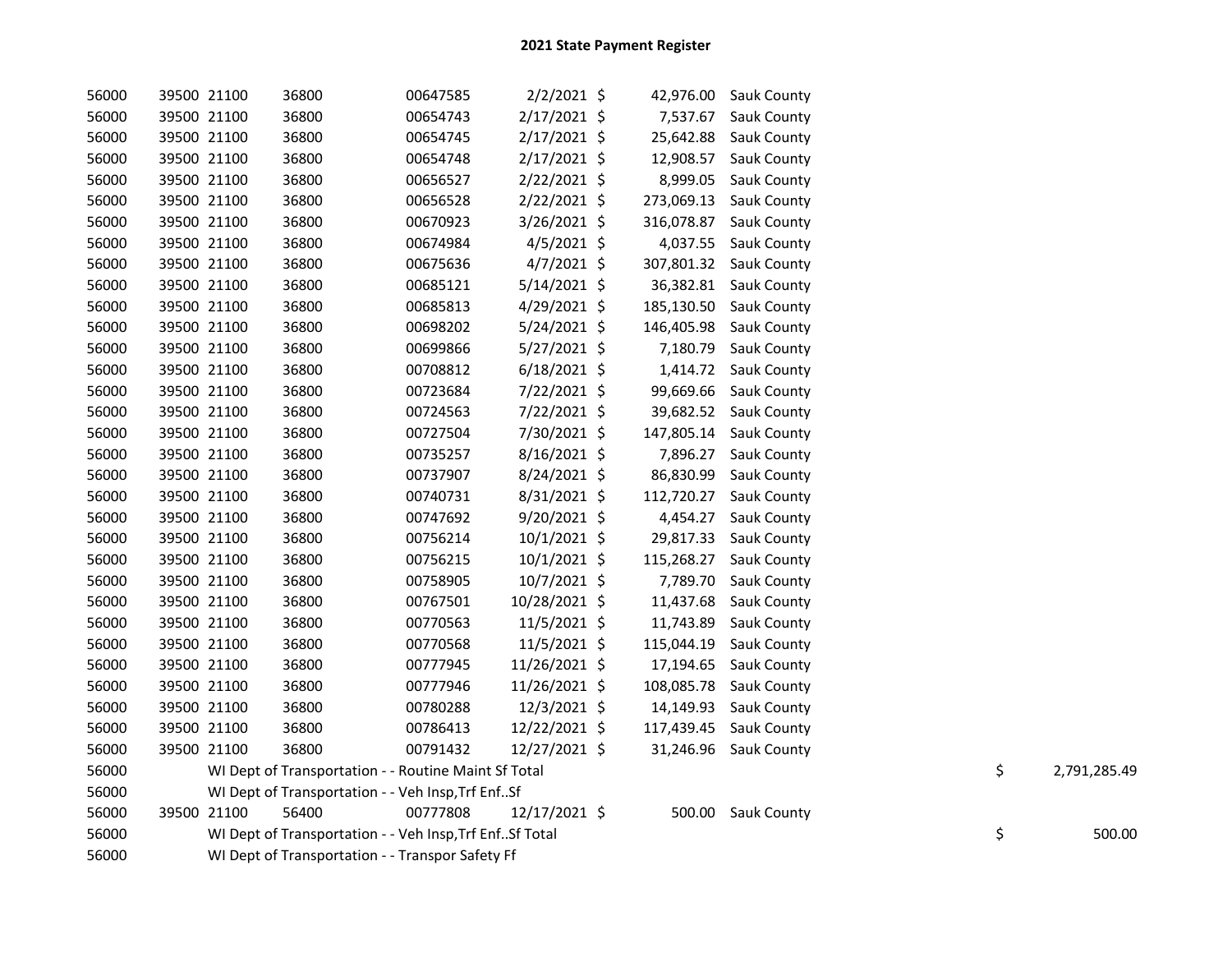| 56000 | 39500 21100 | 58200                                                              | 00657360 | 2/23/2021 \$   | 80.90     | Sauk County           |    |            |
|-------|-------------|--------------------------------------------------------------------|----------|----------------|-----------|-----------------------|----|------------|
| 56000 | 39500 21100 | 58200                                                              | 00694014 | 5/14/2021 \$   |           | 85.95 Sauk County     |    |            |
| 56000 |             | WI Dept of Transportation - - Transpor Safety Ff Total             |          |                |           |                       | \$ | 166.85     |
| 56000 |             | Department of Corrections - - Corrections Contracts And Agre       |          |                |           |                       |    |            |
| 56000 | 41000 10000 | 11400                                                              | 00405473 | 1/21/2021 \$   | 12,350.40 | <b>Sauk County</b>    |    |            |
| 56000 | 41000 10000 | 11400                                                              | 00406487 | $1/26/2021$ \$ | 27,582.56 | Sauk County           |    |            |
| 56000 | 41000 10000 | 11400                                                              | 00410447 | $2/17/2021$ \$ | 17,496.40 | <b>Sauk County</b>    |    |            |
| 56000 | 41000 10000 | 11400                                                              | 00412059 | $2/25/2021$ \$ |           | 11,990.18 Sauk County |    |            |
| 56000 | 41000 10000 | 11400                                                              | 00412065 | $2/25/2021$ \$ |           | 3,962.42 Sauk County  |    |            |
| 56000 | 41000 10000 | 11400                                                              | 00412399 | $2/26/2021$ \$ | 4,116.80  | Sauk County           |    |            |
| 56000 | 41000 10000 | 11400                                                              | 00413007 | $3/1/2021$ \$  | 23,928.90 | <b>Sauk County</b>    |    |            |
| 56000 | 41000 10000 | 11400                                                              | 00416122 | 3/17/2021 \$   |           | 16,482.34 Sauk County |    |            |
| 56000 | 41000 10000 | 11400                                                              | 00417107 | $3/23/2021$ \$ |           | 19,657.72 Sauk County |    |            |
| 56000 | 41000 10000 | 11400                                                              | 00417543 | 3/24/2021 \$   |           | 12,298.94 Sauk County |    |            |
| 56000 | 41000 10000 | 11400                                                              | 00421155 | $4/16/2021$ \$ | 15,592.38 | <b>Sauk County</b>    |    |            |
| 56000 | 41000 10000 | 11400                                                              | 00421656 | $4/23/2021$ \$ | 20,378.16 | <b>Sauk County</b>    |    |            |
| 56000 | 41000 10000 | 11400                                                              | 00422425 | $4/22/2021$ \$ |           | 18,937.28 Sauk County |    |            |
| 56000 | 41000 10000 | 11400                                                              | 00422476 | $4/23/2021$ \$ |           | 17,310.02 Sauk County |    |            |
| 56000 | 41000 10000 | 11400                                                              | 00427324 | $5/21/2021$ \$ | 20,584.00 | <b>Sauk County</b>    |    |            |
| 56000 | 41000 10000 | 11400                                                              | 00427338 | 5/20/2021 \$   | 14,408.80 | <b>Sauk County</b>    |    |            |
| 56000 | 41000 10000 | 11400                                                              | 00432940 | $6/16/2021$ \$ | 23,723.06 | <b>Sauk County</b>    |    |            |
| 56000 | 41000 10000 | 11400                                                              | 00433008 | $6/17/2021$ \$ | 18,525.60 | <b>Sauk County</b>    |    |            |
| 56000 | 41000 10000 | 11400                                                              | 00434083 | $6/23/2021$ \$ | 22,024.88 | <b>Sauk County</b>    |    |            |
| 56000 | 41000 10000 | 11400                                                              | 00435803 | $6/30/2021$ \$ |           | 27,119.42 Sauk County |    |            |
| 56000 | 41000 10000 | 11400                                                              | 00438670 | 7/15/2021 \$   |           | 14,871.94 Sauk County |    |            |
| 56000 | 41000 10000 | 11400                                                              | 00438787 | 7/15/2021 \$   | 21,613.20 | <b>Sauk County</b>    |    |            |
| 56000 | 41000 10000 | 11400                                                              | 00439083 | 7/14/2021 \$   | 29,332.20 | <b>Sauk County</b>    |    |            |
| 56000 | 41000 10000 | 11400                                                              | 00444389 | 8/23/2021 \$   | 21,407.36 | <b>Sauk County</b>    |    |            |
| 56000 | 41000 10000 | 11400                                                              | 00446571 | $8/26/2021$ \$ | 16,364.28 | <b>Sauk County</b>    |    |            |
| 56000 | 41000 10000 | 11400                                                              | 00447970 | $9/1/2021$ \$  | 17,959.54 | Sauk County           |    |            |
| 56000 | 41000 10000 | 11400                                                              | 00451839 | $9/22/2021$ \$ |           | 14,254.42 Sauk County |    |            |
| 56000 | 41000 10000 | 11400                                                              | 00452505 | $9/23/2021$ \$ |           | 8,130.68 Sauk County  |    |            |
| 56000 | 41000 10000 | 11400                                                              | 00456266 | 10/14/2021 \$  | 13,894.20 | <b>Sauk County</b>    |    |            |
| 56000 | 41000 10000 | 11400                                                              | 00462645 | 11/17/2021 \$  |           | 11,372.66 Sauk County |    |            |
| 56000 | 41000 10000 | 11400                                                              | 00468370 | 12/17/2021 \$  |           | 9,159.88 Sauk County  |    |            |
| 56000 |             | Department of Corrections - - Corrections Contracts And Agre Total |          |                |           |                       | \$ | 526,830.62 |

56000 Department of Corrections - - Reimbursing Counties For Probation, Extended Supervision And Parole Holds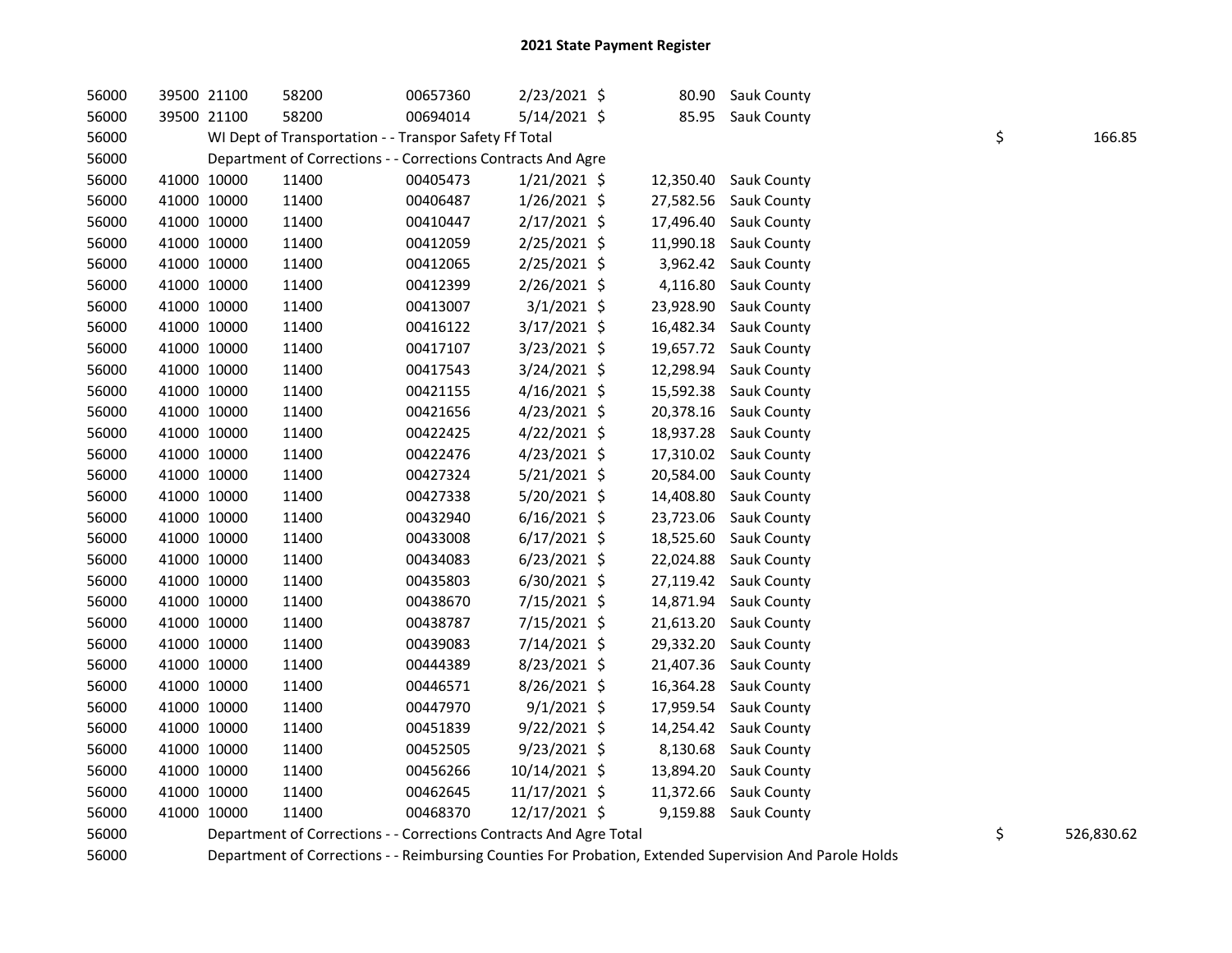| 56000 |             | 41000 10000 | 11600                                                                  | 00459692 | 10/29/2021 \$  |              | 25,520.00 Sauk County                                                                                         |                    |
|-------|-------------|-------------|------------------------------------------------------------------------|----------|----------------|--------------|---------------------------------------------------------------------------------------------------------------|--------------------|
| 56000 |             |             |                                                                        |          |                |              | Department of Corrections - - Reimbursing Counties For Probation, Extended Supervision And Parole Holds Total | \$<br>25,520.00    |
| 56000 |             |             | Department of Corrections - - Probation, Parole And Extended           |          |                |              |                                                                                                               |                    |
| 56000 | 41000 10000 |             | 18700                                                                  | 00466512 | 12/8/2021 \$   |              | 42.90 Sauk County                                                                                             |                    |
| 56000 |             |             | Department of Corrections - - Probation, Parole And Extended Total     |          |                |              |                                                                                                               | \$<br>42.90        |
| 56000 |             |             | Department of Health Services - - State/Federal Aids                   |          |                |              |                                                                                                               |                    |
| 56000 | 43500 10000 |             | 00000                                                                  | 92106    | $1/4/2021$ \$  | 483,697.00   | <b>Sauk County</b>                                                                                            |                    |
| 56000 |             | 43500 10000 | 00000                                                                  | 92107    | $2/1/2021$ \$  | 93,609.00    | Sauk County                                                                                                   |                    |
| 56000 |             | 43500 10000 | 00000                                                                  | 92108    | $3/1/2021$ \$  | 156,148.00   | Sauk County                                                                                                   |                    |
| 56000 |             | 43500 10000 | 00000                                                                  | 92109    | $4/1/2021$ \$  | 330,063.00   | Sauk County                                                                                                   |                    |
| 56000 |             | 43500 10000 | 00000                                                                  | 92111    | $6/1/2021$ \$  | 451,529.00   | <b>Sauk County</b>                                                                                            |                    |
| 56000 |             | 43500 10000 | 00000                                                                  | 92200    | $7/1/2021$ \$  | 4,090.00     | Sauk County                                                                                                   |                    |
| 56000 |             | 43500 10000 | 00000                                                                  | 92201    | $8/2/2021$ \$  | 1,444,778.00 | Sauk County                                                                                                   |                    |
| 56000 |             | 43500 10000 | 00000                                                                  | 92202    | $9/1/2021$ \$  | 166,108.00   | Sauk County                                                                                                   |                    |
| 56000 | 43500 10000 |             | 00000                                                                  | 92204    | 10/1/2021 \$   | 134,965.00   | <b>Sauk County</b>                                                                                            |                    |
| 56000 | 43500 10000 |             | 00000                                                                  | 92206    | $11/1/2021$ \$ | 271,492.00   | Sauk County                                                                                                   |                    |
| 56000 | 43500 10000 |             | 00000                                                                  | 92207    | 12/1/2021 \$   |              | 148,279.00 Sauk County                                                                                        |                    |
| 56000 |             |             | Department of Health Services - - State/Federal Aids Total             |          |                |              |                                                                                                               | \$<br>3,684,758.00 |
| 56000 |             |             | Department of Health Services - - Public Health Dispensaries And       |          |                |              |                                                                                                               |                    |
| 56000 |             | 43500 10000 | 10700                                                                  | 00395613 | $1/4/2021$ \$  |              | 181.25 Sauk County                                                                                            |                    |
| 56000 |             | 43500 10000 | 10700                                                                  | 00407937 | 2/26/2021 \$   | 263.20       | Sauk County                                                                                                   |                    |
| 56000 |             | 43500 10000 | 10700                                                                  | 00410738 | 3/12/2021 \$   | 253.80       | Sauk County                                                                                                   |                    |
| 56000 |             | 43500 10000 | 10700                                                                  | 00422626 | 5/13/2021 \$   | 235.00       | <b>Sauk County</b>                                                                                            |                    |
| 56000 |             | 43500 10000 | 10700                                                                  | 00423310 | $5/13/2021$ \$ | 244.40       | Sauk County                                                                                                   |                    |
| 56000 | 43500 10000 |             | 10700                                                                  | 00436374 | 7/16/2021 \$   | 188.00       | <b>Sauk County</b>                                                                                            |                    |
| 56000 | 43500 10000 |             | 10700                                                                  | 00437589 | 7/30/2021 \$   | 188.00       | <b>Sauk County</b>                                                                                            |                    |
| 56000 |             | 43500 10000 | 10700                                                                  | 00455132 | 10/14/2021 \$  |              | 69.81 Sauk County                                                                                             |                    |
| 56000 |             |             | Department of Health Services - - Public Health Dispensaries And Total |          |                |              |                                                                                                               | \$<br>1,623.46     |
| 56000 |             |             | Department of Health Services - - Federal Wic Operations               |          |                |              |                                                                                                               |                    |
| 56000 |             | 43500 10000 | 14800                                                                  | 00399070 | $1/13/2021$ \$ |              | 1,149.32 Sauk County                                                                                          |                    |
| 56000 |             | 43500 10000 | 14800                                                                  | 00402226 | $2/3/2021$ \$  | 683.84       | Sauk County                                                                                                   |                    |
| 56000 |             | 43500 10000 | 14800                                                                  | 00406490 | 2/25/2021 \$   | 678.44       | <b>Sauk County</b>                                                                                            |                    |
| 56000 | 43500 10000 |             | 14800                                                                  | 00414138 | 3/26/2021 \$   |              | 887.45 Sauk County                                                                                            |                    |
| 56000 | 43500 10000 |             | 14800                                                                  | 00419718 | $4/23/2021$ \$ |              | 638.38 Sauk County                                                                                            |                    |
| 56000 | 43500 10000 |             | 14800                                                                  | 00425324 | 5/26/2021 \$   |              | 757.40 Sauk County                                                                                            |                    |
| 56000 |             | 43500 10000 | 14800                                                                  | 00432715 | $6/24/2021$ \$ | 724.94       | <b>Sauk County</b>                                                                                            |                    |
| 56000 | 43500 10000 |             | 14800                                                                  | 00436216 | 7/23/2021 \$   |              | 661.73 Sauk County                                                                                            |                    |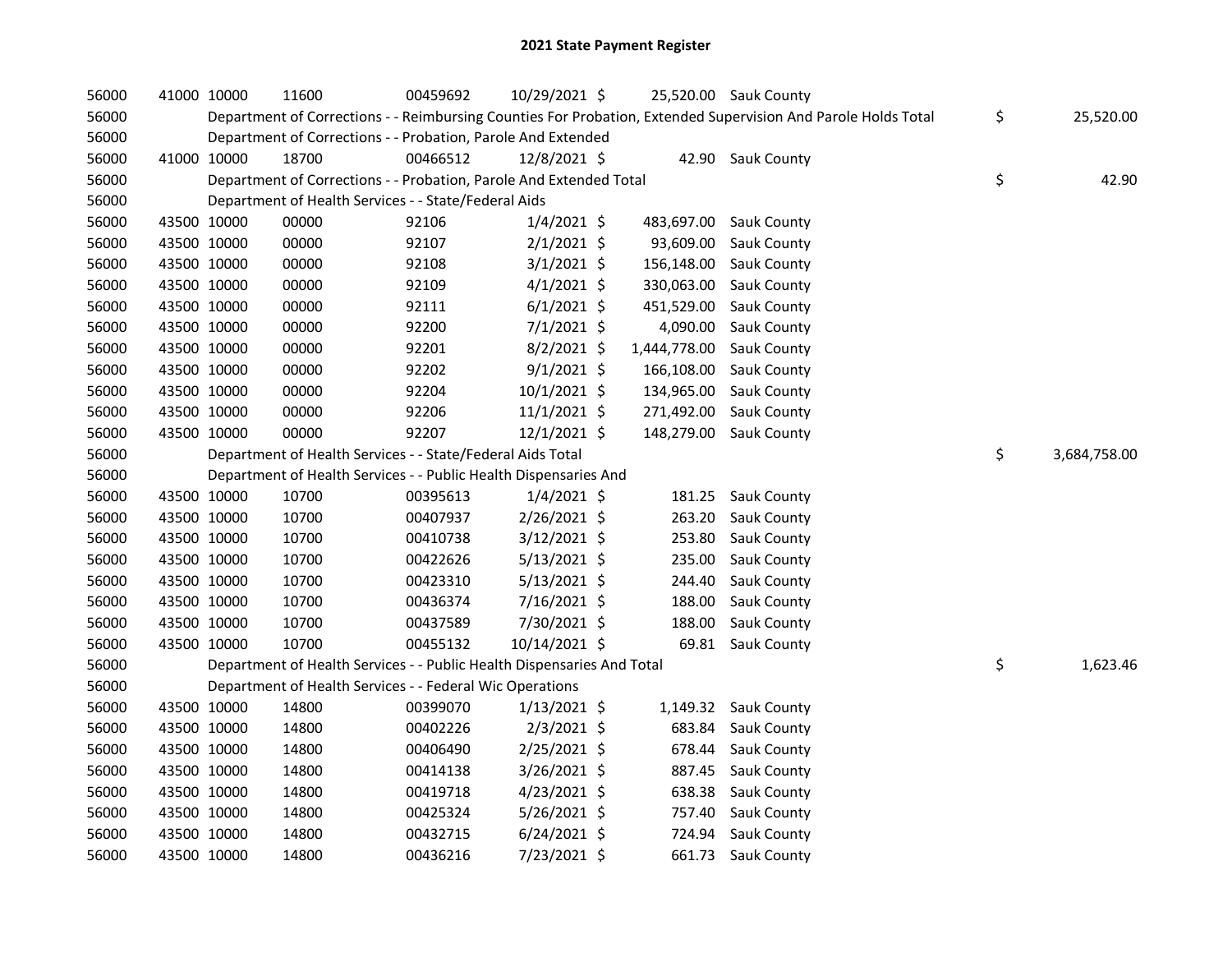| 56000 |             | 43500 10000 | 14800                                                                  | 00444702 | $9/2/2021$ \$  |           | 1,090.56 Sauk County  |    |            |
|-------|-------------|-------------|------------------------------------------------------------------------|----------|----------------|-----------|-----------------------|----|------------|
| 56000 |             | 43500 10000 | 14800                                                                  | 00448820 | 9/24/2021 \$   |           | 762.54 Sauk County    |    |            |
| 56000 |             | 43500 10000 | 14800                                                                  | 00455365 | 10/28/2021 \$  |           | 665.37 Sauk County    |    |            |
| 56000 |             | 43500 10000 | 14800                                                                  | 00462638 | 12/3/2021 \$   |           | 930.52 Sauk County    |    |            |
| 56000 | 43500 10000 |             | 14800                                                                  | 00465675 | 12/29/2021 \$  |           | 1,006.26 Sauk County  |    |            |
| 56000 |             |             | Department of Health Services - - Federal Wic Operations Total         |          |                |           |                       | \$ | 10,636.75  |
| 56000 |             |             | Department of Health Services - - Federal Project Aids                 |          |                |           |                       |    |            |
| 56000 |             | 43500 10000 | 15000                                                                  | 00418644 | $4/9/2021$ \$  | 34.87     | Sauk County           |    |            |
| 56000 |             | 43500 10000 | 15000                                                                  | 00435486 | $6/28/2021$ \$ | 330.98    | Sauk County           |    |            |
| 56000 |             | 43500 10000 | 15000                                                                  | 00445246 | 8/27/2021 \$   | 6,531.47  | <b>Sauk County</b>    |    |            |
| 56000 |             | 43500 10000 | 15000                                                                  | 00446414 | $8/26/2021$ \$ | 3,280.00  | <b>Sauk County</b>    |    |            |
| 56000 |             | 43500 10000 | 15000                                                                  | 00447648 | $9/24/2021$ \$ | 4,070.90  | <b>Sauk County</b>    |    |            |
| 56000 |             | 43500 10000 | 15000                                                                  | 00448889 | 9/17/2021 \$   | 22,780.00 | <b>Sauk County</b>    |    |            |
| 56000 |             | 43500 10000 | 15000                                                                  | 00453310 | 10/22/2021 \$  | 37,700.00 | Sauk County           |    |            |
| 56000 |             | 43500 10000 | 15000                                                                  | 00459431 | 11/18/2021 \$  |           | 21,258.45 Sauk County |    |            |
| 56000 |             | 43500 10000 | 15000                                                                  | 00463392 | 12/10/2021 \$  |           | 17,533.00 Sauk County |    |            |
| 56000 |             | 43500 10000 | 15000                                                                  | 00464855 | 11/26/2021 \$  |           | 40,440.00 Sauk County |    |            |
| 56000 |             | 43500 10000 | 15000                                                                  | 00468293 | 12/16/2021 \$  | 3,378.27  | <b>Sauk County</b>    |    |            |
| 56000 |             | 43500 10000 | 15000                                                                  | 00468335 | 12/17/2021 \$  |           | 9,251.93 Sauk County  |    |            |
| 56000 |             |             | Department of Health Services - - Federal Project Aids Total           |          |                |           |                       | \$ | 166,589.87 |
| 56000 |             |             | Department of Health Services - - General Program Operations           |          |                |           |                       |    |            |
| 56000 |             | 43500 10000 | 40100                                                                  | 00402597 | $1/12/2021$ \$ |           | 1.50 Sauk County      |    |            |
| 56000 |             | 43500 10000 | 40100                                                                  | 00406008 | 1/26/2021 \$   | 1.50      | Sauk County           |    |            |
| 56000 |             | 43500 10000 | 40100                                                                  | 00421239 | $4/13/2021$ \$ | 1.50      | Sauk County           |    |            |
| 56000 |             | 43500 10000 | 40100                                                                  | 00452791 | 9/28/2021 \$   | 1.50      | Sauk County           |    |            |
| 56000 | 43500 10000 |             | 40100                                                                  | 00466528 | 12/7/2021 \$   | 1.50      | Sauk County           |    |            |
| 56000 |             | 43500 10000 | 40100                                                                  | 00469330 | 12/21/2021 \$  | 1.50      | <b>Sauk County</b>    |    |            |
| 56000 |             |             | Department of Health Services - - General Program Operations Total     |          |                |           |                       | \$ | 9.00       |
| 56000 |             |             | Department of Health Services - - Medical Assistance State Admin       |          |                |           |                       |    |            |
| 56000 |             | 43500 10000 | 44000                                                                  | 00402597 | $1/12/2021$ \$ |           | 1.50 Sauk County      |    |            |
| 56000 |             | 43500 10000 | 44000                                                                  | 00406008 | $1/26/2021$ \$ | 1.50      | Sauk County           |    |            |
| 56000 |             | 43500 10000 | 44000                                                                  | 00421239 | $4/13/2021$ \$ | 1.50      | <b>Sauk County</b>    |    |            |
| 56000 | 43500 10000 |             | 44000                                                                  | 00452791 | $9/28/2021$ \$ | 1.50      | <b>Sauk County</b>    |    |            |
| 56000 | 43500 10000 |             | 44000                                                                  | 00466528 | 12/7/2021 \$   | 1.50      | <b>Sauk County</b>    |    |            |
| 56000 | 43500 10000 |             | 44000                                                                  | 00469330 | 12/21/2021 \$  |           | 1.50 Sauk County      |    |            |
| 56000 |             |             |                                                                        |          |                |           |                       |    |            |
|       |             |             | Department of Health Services - - Medical Assistance State Admin Total |          |                |           |                       | \$ | 9.00       |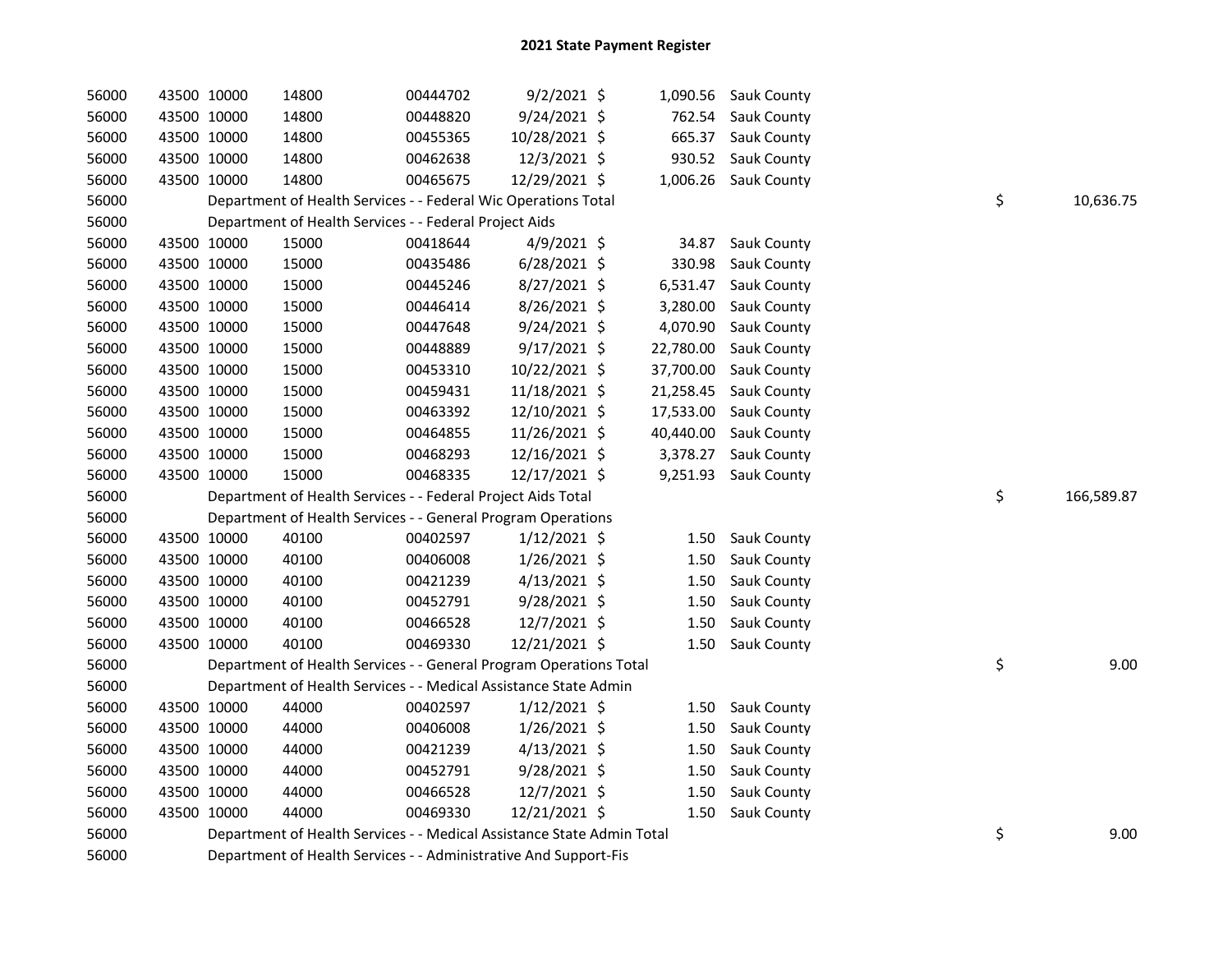| 56000 | 43500 10000 | 82100                                                                  | 00408110 | $2/4/2021$ \$  | 5.00       | Sauk County           |    |            |
|-------|-------------|------------------------------------------------------------------------|----------|----------------|------------|-----------------------|----|------------|
| 56000 | 43500 10000 | 82100                                                                  | 00457207 | 10/19/2021 \$  | 5.00       | Sauk County           |    |            |
| 56000 |             | Department of Health Services - - Administrative And Support-Fis Total |          |                |            |                       | \$ | 10.00      |
| 56000 |             | Department of Health Services - - Interagency And Intra-Agency P       |          |                |            |                       |    |            |
| 56000 | 43500 10000 | 86700                                                                  | 00402409 | $1/20/2021$ \$ | 130,480.00 | Sauk County           |    |            |
| 56000 | 43500 10000 | 86700                                                                  | 00402615 | $1/29/2021$ \$ | 38,465.00  | Sauk County           |    |            |
| 56000 | 43500 10000 | 86700                                                                  | 00409944 | 2/19/2021 \$   | 30,540.00  | Sauk County           |    |            |
| 56000 | 43500 10000 | 86700                                                                  | 00411931 | 3/23/2021 \$   | 29,660.00  | Sauk County           |    |            |
| 56000 | 43500 10000 | 86700                                                                  | 00418658 | $4/21/2021$ \$ | 20,860.00  | Sauk County           |    |            |
| 56000 | 43500 10000 | 86700                                                                  | 00429175 | 5/25/2021 \$   | 16,040.00  | Sauk County           |    |            |
| 56000 | 43500 10000 | 86700                                                                  | 00435097 | $6/24/2021$ \$ | 14,280.00  | Sauk County           |    |            |
| 56000 | 43500 10000 | 86700                                                                  | 00446404 | 8/25/2021 \$   | 1,520.00   | Sauk County           |    |            |
| 56000 | 43500 10000 | 86700                                                                  | 00448630 | $9/8/2021$ \$  | 5,580.00   | Sauk County           |    |            |
| 56000 |             | Department of Health Services - - Interagency And Intra-Agency P Total |          |                |            |                       | \$ | 287,425.00 |
| 56000 |             | Dept of Children and Families - - Fees For Administrative Servic       |          |                |            |                       |    |            |
| 56000 | 43700 10000 | 23100                                                                  | 00080594 | $2/16/2021$ \$ | 45.00      | Sauk County           |    |            |
| 56000 | 43700 10000 | 23100                                                                  | 00083451 | 4/20/2021 \$   | 90.00      | Sauk County           |    |            |
| 56000 | 43700 10000 | 23100                                                                  | 00087334 | 7/23/2021 \$   | 60.00      | Sauk County           |    |            |
| 56000 | 43700 10000 | 23100                                                                  | 00090949 | 11/2/2021 \$   | 45.00      | Sauk County           |    |            |
| 56000 |             | Dept of Children and Families - - Fees For Administrative Servic Total |          |                |            |                       | \$ | 240.00     |
| 56000 |             | Dept of Children and Families - - General Aids                         |          |                |            |                       |    |            |
| 56000 | 43700 10000 | 99000                                                                  | 00079029 | $1/5/2021$ \$  |            | 20,157.82 Sauk County |    |            |
| 56000 | 43700 10000 | 99000                                                                  | 00079793 | 1/29/2021 \$   | 181,844.28 | Sauk County           |    |            |
| 56000 | 43700 10000 | 99000                                                                  | 00079966 | $2/1/2021$ \$  | 371.17     | Sauk County           |    |            |
| 56000 | 43700 10000 | 99000                                                                  | 00080185 | $2/5/2021$ \$  | 24,679.19  | Sauk County           |    |            |
| 56000 | 43700 10000 | 99000                                                                  | 00080299 | $2/5/2021$ \$  | 288.83     | Sauk County           |    |            |
| 56000 | 43700 10000 | 99000                                                                  | 00081257 | $3/5/2021$ \$  | 140,879.61 | Sauk County           |    |            |
| 56000 | 43700 10000 | 99000                                                                  | 00081339 | $3/5/2021$ \$  | 34.20      | Sauk County           |    |            |
| 56000 | 43700 10000 | 99000                                                                  | 00081421 | $3/8/2021$ \$  | 1,430.00   | Sauk County           |    |            |
| 56000 | 43700 10000 | 99000                                                                  | 00081971 | 3/19/2021 \$   | 203.06     | Sauk County           |    |            |
| 56000 | 43700 10000 | 99000                                                                  | 00082548 | $4/1/2021$ \$  | 16,523.09  | <b>Sauk County</b>    |    |            |
|       |             |                                                                        |          |                |            |                       |    |            |
| 56000 | 43700 10000 | 99000                                                                  | 00082676 | $4/5/2021$ \$  | 278,984.35 | Sauk County           |    |            |
| 56000 | 43700 10000 | 99000                                                                  | 00083917 | 4/30/2021 \$   | 205,129.18 | Sauk County           |    |            |
| 56000 | 43700 10000 | 99000                                                                  | 00084133 | $5/5/2021$ \$  | 156,460.03 | Sauk County           |    |            |
| 56000 | 43700 10000 | 99000                                                                  | 00084940 | $5/18/2021$ \$ | 8,426.61   | Sauk County           |    |            |
| 56000 | 43700 10000 | 99000                                                                  | 00085561 | $6/4/2021$ \$  | 62,866.14  | Sauk County           |    |            |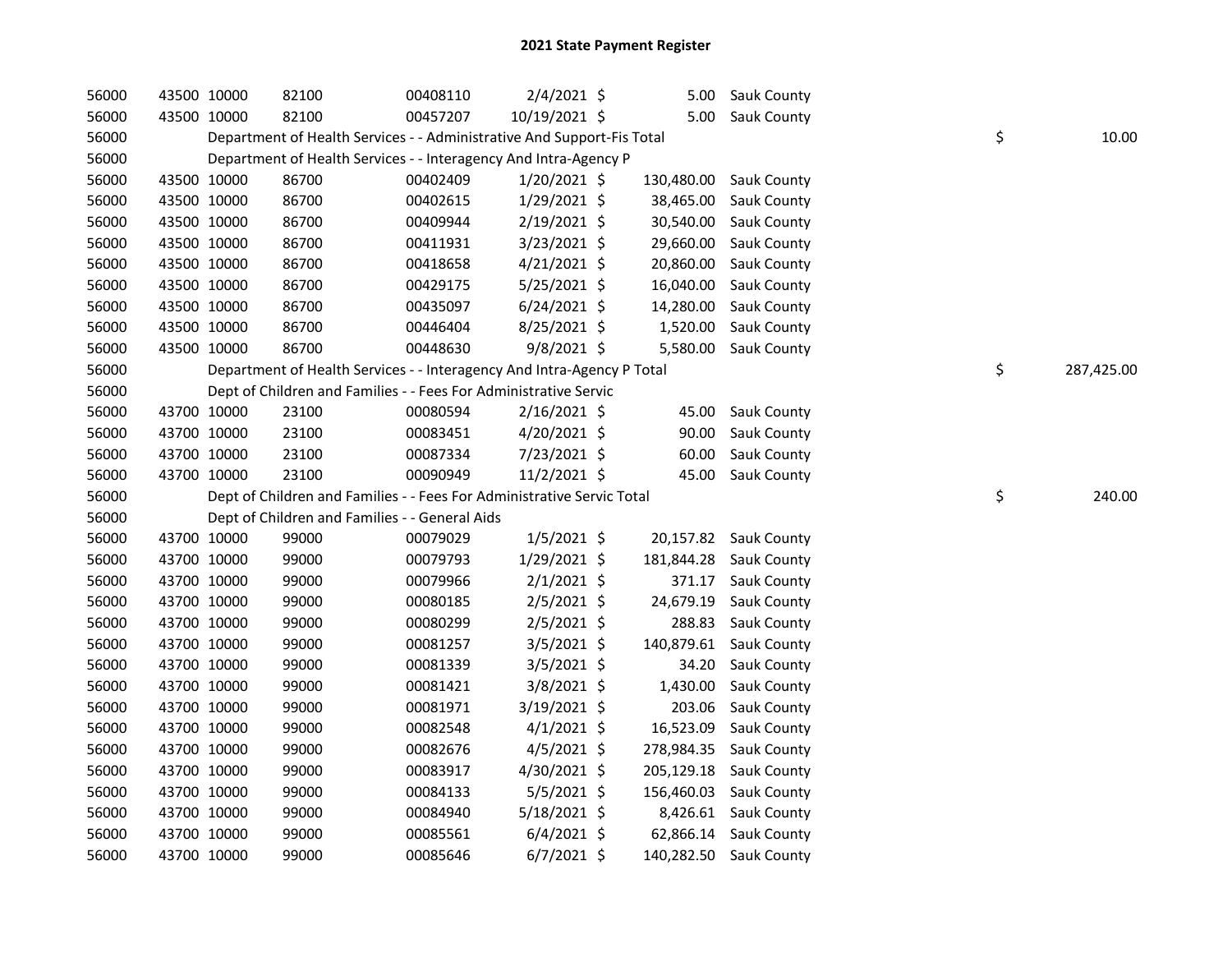| 56000 | 43700 10000 | 99000                                                              | 00086577 | $7/1/2021$ \$  |              | 2,091.00 Sauk County  |    |              |
|-------|-------------|--------------------------------------------------------------------|----------|----------------|--------------|-----------------------|----|--------------|
| 56000 | 43700 10000 | 99000                                                              | 00086705 | 7/8/2021 \$    | 38,049.17    | <b>Sauk County</b>    |    |              |
| 56000 | 43700 10000 | 99000                                                              | 00087581 | 7/30/2021 \$   | 191,728.63   | <b>Sauk County</b>    |    |              |
| 56000 | 43700 10000 | 99000                                                              | 00087717 | 7/30/2021 \$   | 47,013.00    | <b>Sauk County</b>    |    |              |
| 56000 | 43700 10000 | 99000                                                              | 00087951 | 8/5/2021 \$    | 74,299.06    | Sauk County           |    |              |
| 56000 | 43700 10000 | 99000                                                              | 00088182 | 8/13/2021 \$   | 21,361.00    | Sauk County           |    |              |
| 56000 | 43700 10000 | 99000                                                              | 00088954 | $9/7/2021$ \$  | 1,109,946.13 | Sauk County           |    |              |
| 56000 | 43700 10000 | 99000                                                              | 00089134 | $9/10/2021$ \$ | 49,535.28    | <b>Sauk County</b>    |    |              |
| 56000 | 43700 10000 | 99000                                                              | 00089926 | $10/5/2021$ \$ | 101,200.45   | Sauk County           |    |              |
| 56000 | 43700 10000 | 99000                                                              | 00090774 | 10/29/2021 \$  | 162,756.59   | <b>Sauk County</b>    |    |              |
| 56000 | 43700 10000 | 99000                                                              | 00090889 | 11/3/2021 \$   | 1,914.41     | Sauk County           |    |              |
| 56000 | 43700 10000 | 99000                                                              | 00091043 | 11/5/2021 \$   | 40,272.38    | <b>Sauk County</b>    |    |              |
| 56000 | 43700 10000 | 99000                                                              | 00092131 | 12/3/2021 \$   | 14,000.00    | <b>Sauk County</b>    |    |              |
| 56000 | 43700 10000 | 99000                                                              | 00092236 | 12/6/2021 \$   |              | 27,010.89 Sauk County |    |              |
| 56000 |             | Dept of Children and Families - - General Aids Total               |          |                |              |                       | \$ | 3,119,738.05 |
| 56000 |             | Dept of Workforce Development - - General Program Operations       |          |                |              |                       |    |              |
| 56000 | 44500 10000 | 10100                                                              | 00312525 | 1/22/2021 \$   |              | 21.32 Sauk County     |    |              |
| 56000 | 44500 10000 | 10100                                                              | 00315549 | 2/19/2021 \$   |              | 21.32 Sauk County     |    |              |
| 56000 | 44500 10000 | 10100                                                              | 00319291 | 3/22/2021 \$   |              | 21.32 Sauk County     |    |              |
| 56000 | 44500 10000 | 10100                                                              | 00323560 | 4/26/2021 \$   |              | 21.32 Sauk County     |    |              |
| 56000 | 44500 10000 | 10100                                                              | 00326284 | 5/20/2021 \$   | 21.32        | Sauk County           |    |              |
| 56000 | 44500 10000 | 10100                                                              | 00332097 | 7/8/2021 \$    |              | 21.32 Sauk County     |    |              |
| 56000 | 44500 10000 | 10100                                                              | 00333746 | 7/21/2021 \$   |              | 21.32 Sauk County     |    |              |
| 56000 | 44500 10000 | 10100                                                              | 00337520 | 8/23/2021 \$   |              | 21.32 Sauk County     |    |              |
| 56000 | 44500 10000 | 10100                                                              | 00341308 | 9/21/2021 \$   |              | 21.32 Sauk County     |    |              |
| 56000 | 44500 10000 | 10100                                                              | 00345852 | 10/22/2021 \$  |              | 21.32 Sauk County     |    |              |
| 56000 | 44500 10000 | 10100                                                              | 00349896 | 11/24/2021 \$  |              | 21.32 Sauk County     |    |              |
| 56000 |             | Dept of Workforce Development - - General Program Operations Total |          |                |              |                       | \$ | 234.52       |
| 56000 |             | Dept of Workforce Development - - Auxiliary Services               |          |                |              |                       |    |              |
| 56000 | 44500 10000 | 13000                                                              | 00310330 | $1/4/2021$ \$  | 75.00        | Sauk County           |    |              |
| 56000 | 44500 10000 | 13000                                                              | 00313419 | $2/2/2021$ \$  | 140.00       | Sauk County           |    |              |
| 56000 | 44500 10000 | 13000                                                              | 00317049 | $3/2/2021$ \$  | 70.00        | Sauk County           |    |              |
| 56000 | 44500 10000 | 13000                                                              | 00320857 | $4/2/2021$ \$  | 130.00       | Sauk County           |    |              |
| 56000 | 44500 10000 | 13000                                                              | 00324402 | $5/4/2021$ \$  | 115.00       | Sauk County           |    |              |
| 56000 | 44500 10000 | 13000                                                              | 00327595 | $6/2/2021$ \$  | 70.00        | Sauk County           |    |              |
| 56000 | 44500 10000 | 13000                                                              | 00331379 | $7/2/2021$ \$  | 85.00        | Sauk County           |    |              |
| 56000 | 44500 10000 | 13000                                                              | 00335279 | 8/3/2021 \$    | 55.00        | Sauk County           |    |              |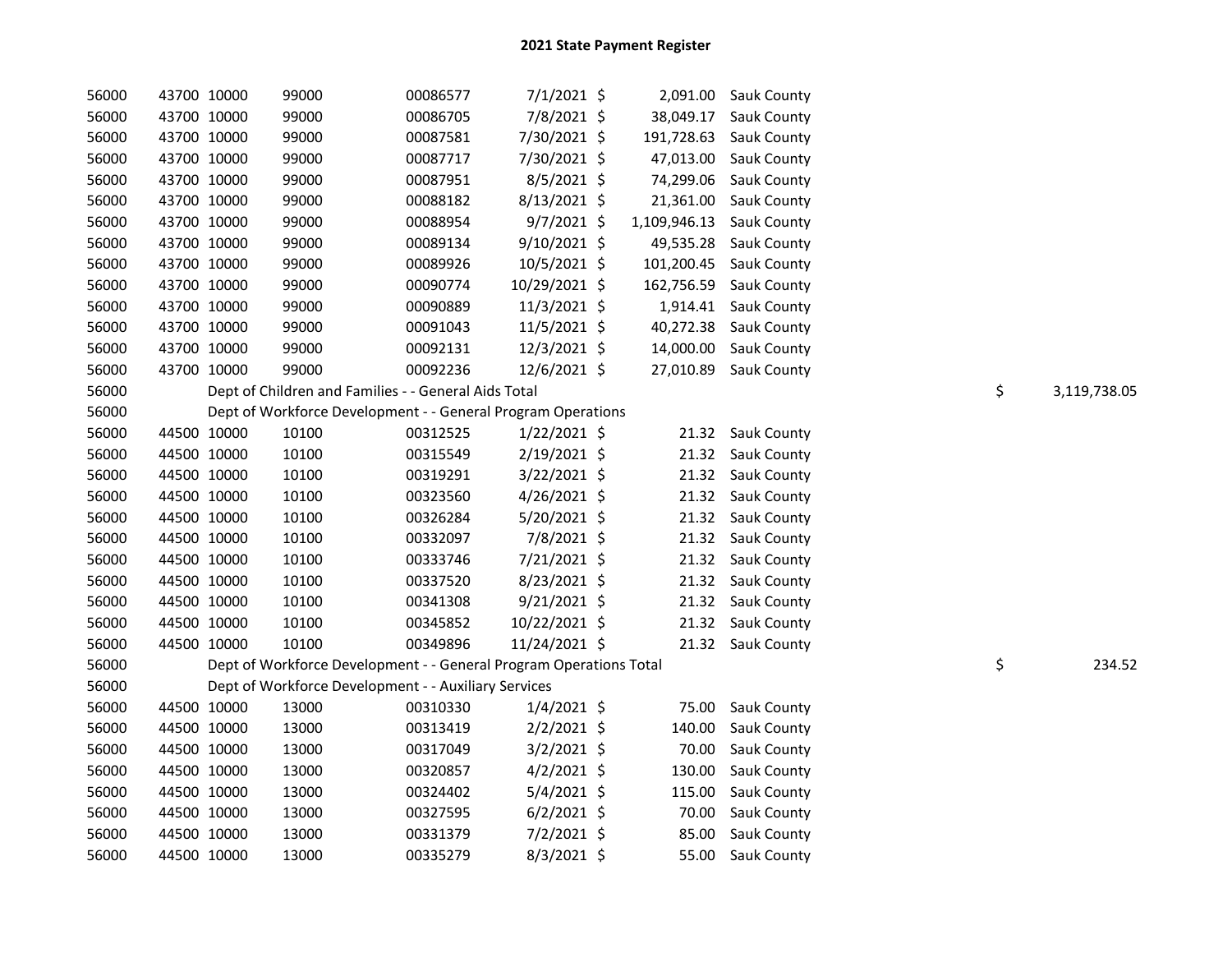| 56000 | 44500 10000 |             | 13000                                                                 | 00339072 | $9/2/2021$ \$  | 80.00    | Sauk County          |    |          |
|-------|-------------|-------------|-----------------------------------------------------------------------|----------|----------------|----------|----------------------|----|----------|
| 56000 | 44500 10000 |             | 13000                                                                 | 00343061 | 10/4/2021 \$   | 60.00    | Sauk County          |    |          |
| 56000 | 44500 10000 |             | 13000                                                                 | 00347100 | 11/2/2021 \$   | 55.00    | Sauk County          |    |          |
| 56000 | 44500 10000 |             | 13000                                                                 | 00350748 | 12/2/2021 \$   | 65.00    | Sauk County          |    |          |
| 56000 |             |             | Dept of Workforce Development - - Auxiliary Services Total            |          |                |          |                      | \$ | 1,000.00 |
| 56000 |             |             | Dept of Workforce Development - - Workforce Invest And Assist         |          |                |          |                      |    |          |
| 56000 |             | 44500 10000 | 14100                                                                 | 00312525 | $1/22/2021$ \$ | 317.09   | Sauk County          |    |          |
| 56000 |             | 44500 10000 | 14100                                                                 | 00315549 | 2/19/2021 \$   | 317.09   | Sauk County          |    |          |
| 56000 | 44500 10000 |             | 14100                                                                 | 00319291 | 3/22/2021 \$   | 317.09   | Sauk County          |    |          |
| 56000 | 44500 10000 |             | 14100                                                                 | 00323560 | $4/26/2021$ \$ | 317.09   | Sauk County          |    |          |
| 56000 | 44500 10000 |             | 14100                                                                 | 00326284 | 5/20/2021 \$   | 317.09   | Sauk County          |    |          |
| 56000 | 44500 10000 |             | 14100                                                                 | 00332097 | 7/8/2021 \$    | 317.09   | Sauk County          |    |          |
| 56000 | 44500 10000 |             | 14100                                                                 | 00333746 | 7/21/2021 \$   | 317.09   | Sauk County          |    |          |
| 56000 | 44500 10000 |             | 14100                                                                 | 00337520 | 8/23/2021 \$   | 317.09   | Sauk County          |    |          |
| 56000 | 44500 10000 |             | 14100                                                                 | 00341308 | $9/21/2021$ \$ | 317.09   | Sauk County          |    |          |
| 56000 | 44500 10000 |             | 14100                                                                 | 00345852 | 10/22/2021 \$  | 317.09   | Sauk County          |    |          |
| 56000 | 44500 10000 |             | 14100                                                                 | 00349896 | 11/24/2021 \$  | 317.09   | Sauk County          |    |          |
| 56000 |             |             | Dept of Workforce Development - - Workforce Invest And Assist Total   |          |                |          |                      | \$ | 3,487.99 |
| 56000 |             |             | Dept of Workforce Development - - Ui Admin Fed                        |          |                |          |                      |    |          |
| 56000 | 44500 10000 |             | 15100                                                                 | 00314574 | 2/12/2021 \$   | 3.00     | Sauk County          |    |          |
| 56000 | 44500 10000 |             | 15100                                                                 | 00346512 | 10/28/2021 \$  | 3.00     | Sauk County          |    |          |
| 56000 | 44500 10000 |             | 15100                                                                 | 00346703 | 10/28/2021 \$  | 60.00    | Sauk County          |    |          |
| 56000 |             |             | Dept of Workforce Development - - Ui Admin Fed Total                  |          |                |          |                      | \$ | 66.00    |
| 56000 |             |             | Dept of Workforce Development - - Title Ib Operations State GPR       |          |                |          |                      |    |          |
| 56000 |             | 44500 10000 | 50200                                                                 | 00317594 | 3/5/2021 \$    | 60.40    | Sauk County          |    |          |
| 56000 |             | 44500 10000 | 50200                                                                 | 00322608 | $4/30/2021$ \$ | 71.44    | Sauk County          |    |          |
| 56000 | 44500 10000 |             | 50200                                                                 | 00334536 | 7/30/2021 \$   | 51.10    | Sauk County          |    |          |
| 56000 | 44500 10000 |             | 50200                                                                 | 00344746 | 10/29/2021 \$  |          | 66.61 Sauk County    |    |          |
| 56000 |             |             | Dept of Workforce Development - - Title Ib Operations State GPR Total |          |                |          |                      | \$ | 249.55   |
| 56000 |             |             | Dept of Workforce Development - - Title Ib Operations Federal         |          |                |          |                      |    |          |
| 56000 |             | 44500 10000 | 54100                                                                 | 00312525 | $1/22/2021$ \$ |          | 1,116.53 Sauk County |    |          |
| 56000 | 44500 10000 |             | 54100                                                                 | 00315549 | $2/19/2021$ \$ | 1,116.53 | <b>Sauk County</b>   |    |          |
| 56000 | 44500 10000 |             | 54100                                                                 | 00317594 | $3/5/2021$ \$  | 223.17   | <b>Sauk County</b>   |    |          |
| 56000 | 44500 10000 |             | 54100                                                                 | 00319291 | 3/22/2021 \$   | 1,116.53 | Sauk County          |    |          |
| 56000 | 44500 10000 |             | 54100                                                                 | 00322608 | 4/30/2021 \$   |          | 263.96 Sauk County   |    |          |
| 56000 | 44500 10000 |             | 54100                                                                 | 00323560 | $4/26/2021$ \$ | 1,116.53 | <b>Sauk County</b>   |    |          |
| 56000 |             | 44500 10000 | 54100                                                                 | 00326284 | 5/20/2021 \$   |          | 1,116.53 Sauk County |    |          |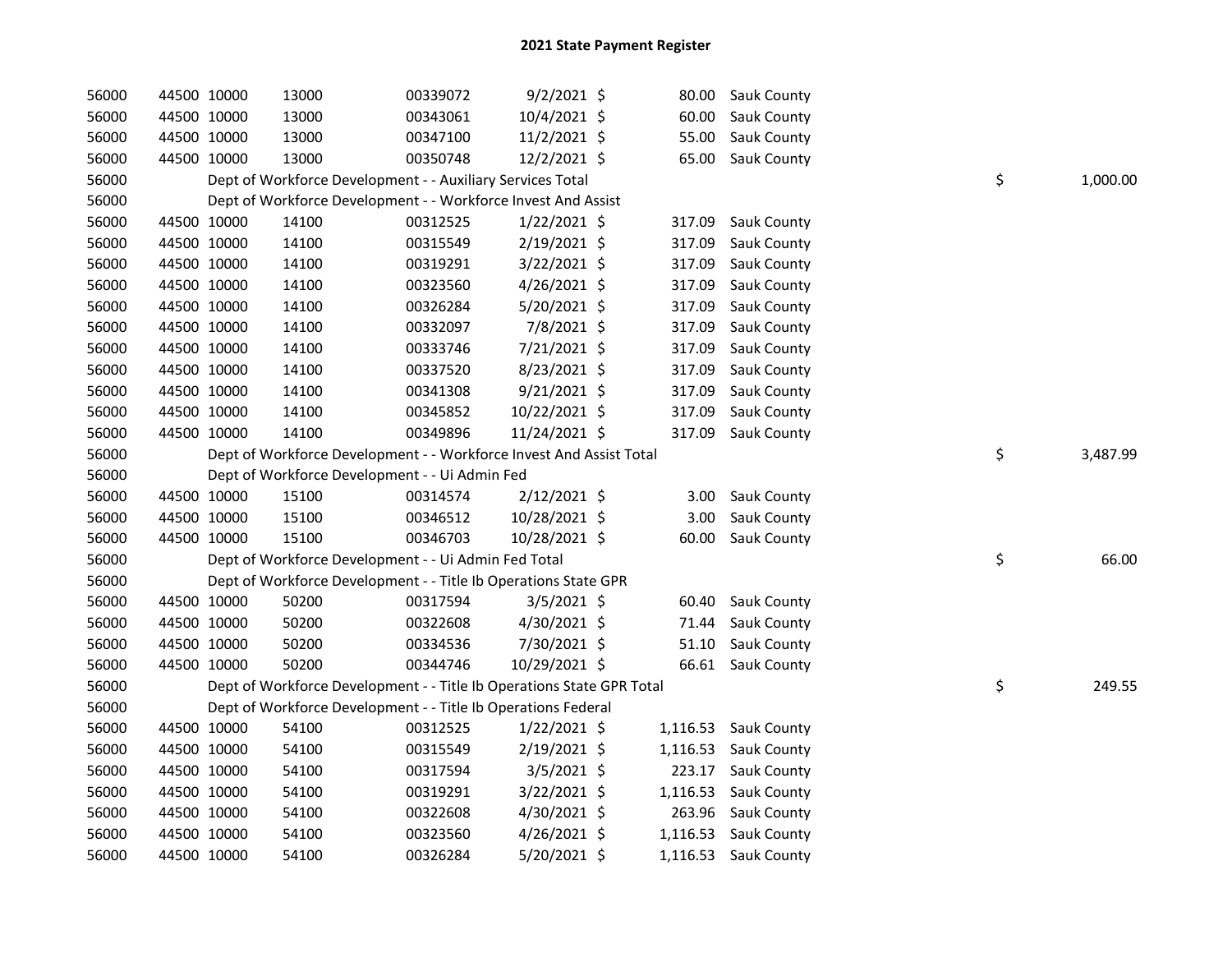| 56000 | 44500 10000 |             | 54100                                                                 | 00332097 | 7/8/2021 \$    | 1,116.53  | Sauk County            |    |            |
|-------|-------------|-------------|-----------------------------------------------------------------------|----------|----------------|-----------|------------------------|----|------------|
| 56000 | 44500 10000 |             | 54100                                                                 | 00333746 | 7/21/2021 \$   | 1,116.53  | Sauk County            |    |            |
| 56000 | 44500 10000 |             | 54100                                                                 | 00334536 | 7/30/2021 \$   | 188.79    | Sauk County            |    |            |
| 56000 | 44500 10000 |             | 54100                                                                 | 00337520 | 8/23/2021 \$   | 1,116.53  | Sauk County            |    |            |
| 56000 | 44500 10000 |             | 54100                                                                 | 00341308 | $9/21/2021$ \$ | 1,116.53  | Sauk County            |    |            |
| 56000 |             | 44500 10000 | 54100                                                                 | 00344746 | 10/29/2021 \$  | 246.10    | Sauk County            |    |            |
| 56000 | 44500 10000 |             | 54100                                                                 | 00345852 | 10/22/2021 \$  | 1,116.53  | <b>Sauk County</b>     |    |            |
| 56000 | 44500 10000 |             | 54100                                                                 | 00349896 | 11/24/2021 \$  | 1,116.53  | Sauk County            |    |            |
| 56000 |             |             | Dept of Workforce Development - - Title Ib Operations Federal Total   |          |                |           |                        | \$ | 13,203.85  |
| 56000 |             |             | Dept of Workforce Development - - Wc Ops Uninsured Emplyr Admin       |          |                |           |                        |    |            |
| 56000 |             | 44500 22700 | 17700                                                                 | 00315909 | $2/23/2021$ \$ | 20.00     | Sauk County            |    |            |
| 56000 |             | 44500 22700 | 17700                                                                 | 00315949 | 2/23/2021 \$   | 5.00      | Sauk County            |    |            |
| 56000 |             | 44500 22700 | 17700                                                                 | 00336255 | $8/11/2021$ \$ | 10.00     | Sauk County            |    |            |
| 56000 | 44500 22700 |             | 17700                                                                 | 00336256 | 8/13/2021 \$   | 55.00     | Sauk County            |    |            |
| 56000 | 44500 22700 |             | 17700                                                                 | 00336257 | 8/13/2021 \$   | 20.00     | Sauk County            |    |            |
| 56000 |             |             | Dept of Workforce Development - - Wc Ops Uninsured Emplyr Admin Total |          |                |           |                        | \$ | 110.00     |
| 56000 |             |             | Department of Justice - - Officer training reimbursement              |          |                |           |                        |    |            |
| 56000 |             | 45500 10000 | 21400                                                                 | 00105762 | 11/23/2021 \$  |           | 15,360.00 Sauk County  |    |            |
| 56000 |             |             | Department of Justice - - Officer training reimbursement Total        |          |                |           |                        | \$ | 15,360.00  |
| 56000 |             |             | Department of Justice - - Crime Laboratories, Dna                     |          |                |           |                        |    |            |
| 56000 |             | 45500 10000 | 22100                                                                 | 00100374 | 7/14/2021 \$   |           | 2,010.00 Sauk County   |    |            |
| 56000 |             |             | Department of Justice - - Crime Laboratories, Dna Total               |          |                |           |                        | \$ | 2,010.00   |
| 56000 |             |             | Department of Justice - - Law Enforcement Train, Local                |          |                |           |                        |    |            |
| 56000 |             | 45500 10000 | 23100                                                                 | 00099965 | 7/15/2021 \$   | 5,116.10  | <b>Sauk County</b>     |    |            |
| 56000 | 45500 10000 |             | 23100                                                                 | 00100418 | $8/3/2021$ \$  |           | 4,083.55 Sauk County   |    |            |
| 56000 |             |             | Department of Justice - - Law Enforcement Train, Local Total          |          |                |           |                        | \$ | 9,199.65   |
| 56000 |             |             | Department of Justice - - Federal Aid, Local Assistance               |          |                |           |                        |    |            |
| 56000 |             | 45500 10000 | 25100                                                                 | 00097826 | $5/13/2021$ \$ | 15,394.24 | <b>Sauk County</b>     |    |            |
| 56000 |             | 45500 10000 | 25100                                                                 | 00101197 | $8/11/2021$ \$ | 862.24    | Sauk County            |    |            |
| 56000 |             | 45500 10000 | 25100                                                                 | 00101226 | 8/24/2021 \$   | 458.19    | <b>Sauk County</b>     |    |            |
| 56000 |             | 45500 10000 | 25100                                                                 | 00101378 | $8/26/2021$ \$ | 6,325.23  | <b>Sauk County</b>     |    |            |
| 56000 | 45500 10000 |             | 25100                                                                 | 00104295 | 10/29/2021 \$  |           | 134,273.15 Sauk County |    |            |
| 56000 | 45500 10000 |             | 25100                                                                 | 00104296 | 10/29/2021 \$  |           | 18,115.82 Sauk County  |    |            |
| 56000 | 45500 10000 |             | 25100                                                                 | 00105285 | 11/26/2021 \$  |           | 20,758.59 Sauk County  |    |            |
| 56000 |             |             | Department of Justice - - Federal Aid, Local Assistance Total         |          |                |           |                        | \$ | 196,187.46 |
| 56000 |             |             | Department of Justice - - County-Tribal Programs, Local               |          |                |           |                        |    |            |
| 56000 | 45500 10000 |             | 26300                                                                 | 00093455 | 1/20/2021 \$   |           | 24,287.00 Sauk County  |    |            |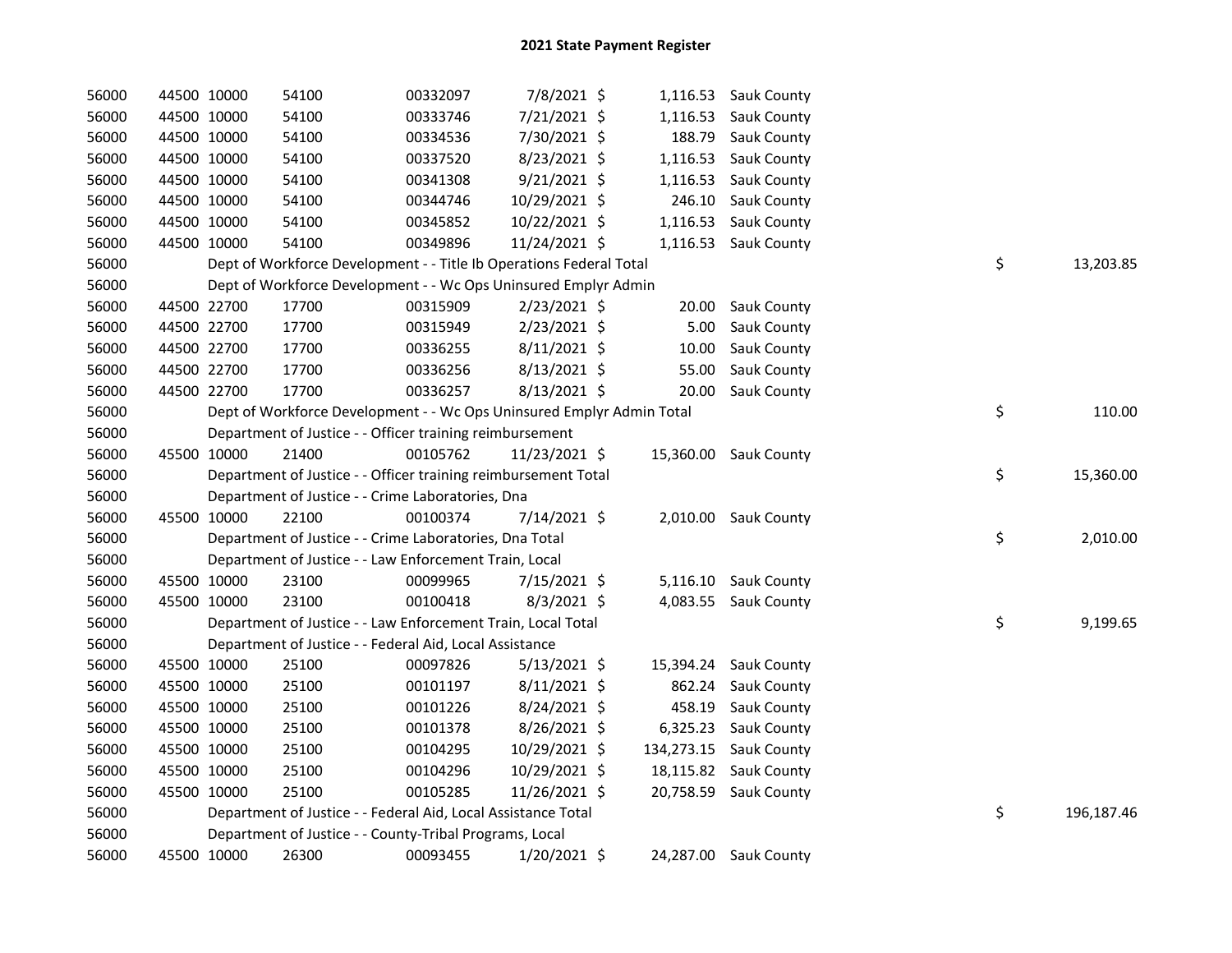| 56000 |             | Department of Justice - - County-Tribal Programs, Local Total          |          |                |           |                        | \$ | 24,287.00  |
|-------|-------------|------------------------------------------------------------------------|----------|----------------|-----------|------------------------|----|------------|
| 56000 |             | Department of Justice - - Alt Prosecution Alcohol Drugs                |          |                |           |                        |    |            |
| 56000 | 45500 10000 | 27100                                                                  | 00095148 | $3/2/2021$ \$  |           | 19,118.79 Sauk County  |    |            |
| 56000 | 45500 10000 | 27100                                                                  | 00097923 | $5/13/2021$ \$ | 21,452.09 | Sauk County            |    |            |
| 56000 | 45500 10000 | 27100                                                                  | 00101467 | 8/30/2021 \$   |           | 22,322.91 Sauk County  |    |            |
| 56000 | 45500 10000 | 27100                                                                  | 00103741 | 10/25/2021 \$  |           | 25,691.16 Sauk County  |    |            |
| 56000 |             | Department of Justice - - Alt Prosecution Alcohol Drugs Total          |          |                |           |                        | \$ | 88,584.95  |
| 56000 |             | Department of Justice - - Diversion Pilot Program                      |          |                |           |                        |    |            |
| 56000 | 45500 10000 | 28900                                                                  | 00093667 | $1/25/2021$ \$ |           | 20,790.86 Sauk County  |    |            |
| 56000 | 45500 10000 | 28900                                                                  | 00097918 | $5/28/2021$ \$ |           | 22,453.84 Sauk County  |    |            |
| 56000 | 45500 10000 | 28900                                                                  | 00101700 | 8/27/2021 \$   |           | 24,770.63 Sauk County  |    |            |
| 56000 |             | Department of Justice - - Diversion Pilot Program Total                |          |                |           |                        | \$ | 68,015.33  |
| 56000 |             | Department of Justice - - Crime Victim Witness Assist                  |          |                |           |                        |    |            |
| 56000 | 45500 10000 | 53200                                                                  | 00095469 | 3/5/2021 \$    |           | 22,269.20 Sauk County  |    |            |
| 56000 | 45500 10000 | 53200                                                                  | 00100563 | 7/15/2021 \$   |           | 29,176.20 Sauk County  |    |            |
| 56000 |             | Department of Justice - - Crime Victim Witness Assist Total            |          |                |           |                        | \$ | 51,445.40  |
| 56000 |             | Department of Military Affairs - - Local Emer Planning Grants          |          |                |           |                        |    |            |
| 56000 | 46500 10000 | 33700                                                                  | 00090213 | $2/23/2021$ \$ |           | 20,757.57 Sauk County  |    |            |
| 56000 |             | Department of Military Affairs - - Local Emer Planning Grants Total    |          |                |           |                        | \$ | 20,757.57  |
| 56000 |             | Department of Military Affairs - - Federal Aid, Local Assistance       |          |                |           |                        |    |            |
| 56000 | 46500 10000 | 34200                                                                  | 00090171 | $2/22/2021$ \$ |           | 51,114.45 Sauk County  |    |            |
| 56000 | 46500 10000 | 34200                                                                  | 00093686 | $5/10/2021$ \$ |           | 6,313.34 Sauk County   |    |            |
| 56000 | 46500 10000 | 34200                                                                  | 00099563 | $9/1/2021$ \$  |           | 134,010.87 Sauk County |    |            |
| 56000 |             | Department of Military Affairs - - Federal Aid, Local Assistance Total |          |                |           |                        | \$ | 191,438.66 |
| 56000 |             | Department of Veterans Affairs - - County Grants                       |          |                |           |                        |    |            |
| 56000 | 48500 58200 | 26700                                                                  | 00091460 | 3/12/2021 \$   |           | 11,500.00 Sauk County  |    |            |
| 56000 |             | Department of Veterans Affairs - - County Grants Total                 |          |                |           |                        | \$ | 11,500.00  |
| 56000 |             | Department of Veterans Affairs - - Veterans Transportation Grant       |          |                |           |                        |    |            |
| 56000 | 48500 58200 | 28000                                                                  | 00102991 | 12/3/2021 \$   |           | 2,404.80 Sauk County   |    |            |
| 56000 |             | Department of Veterans Affairs - - Veterans Transportation Grant Total |          |                |           |                        | \$ | 2,404.80   |
| 56000 |             | Department of Administration - - Federal Aid                           |          |                |           |                        |    |            |
| 56000 | 50500 10000 | 14200                                                                  | 00141808 | $4/14/2021$ \$ |           | 44,128.25 Sauk County  |    |            |
| 56000 |             | Department of Administration - - Federal Aid Total                     |          |                |           |                        | \$ | 44,128.25  |
| 56000 |             | Department of Administration - - Low-Income Assistance Grants          |          |                |           |                        |    |            |
| 56000 | 50500 23500 | 37100                                                                  | 00139967 | $1/29/2021$ \$ |           | 9,677.22 Sauk County   |    |            |
| 56000 | 50500 23500 | 37100                                                                  | 00140964 | $2/17/2021$ \$ |           | 14,414.29 Sauk County  |    |            |
| 56000 | 50500 23500 | 37100                                                                  | 00143157 | 3/30/2021 \$   |           | 5,750.55 Sauk County   |    |            |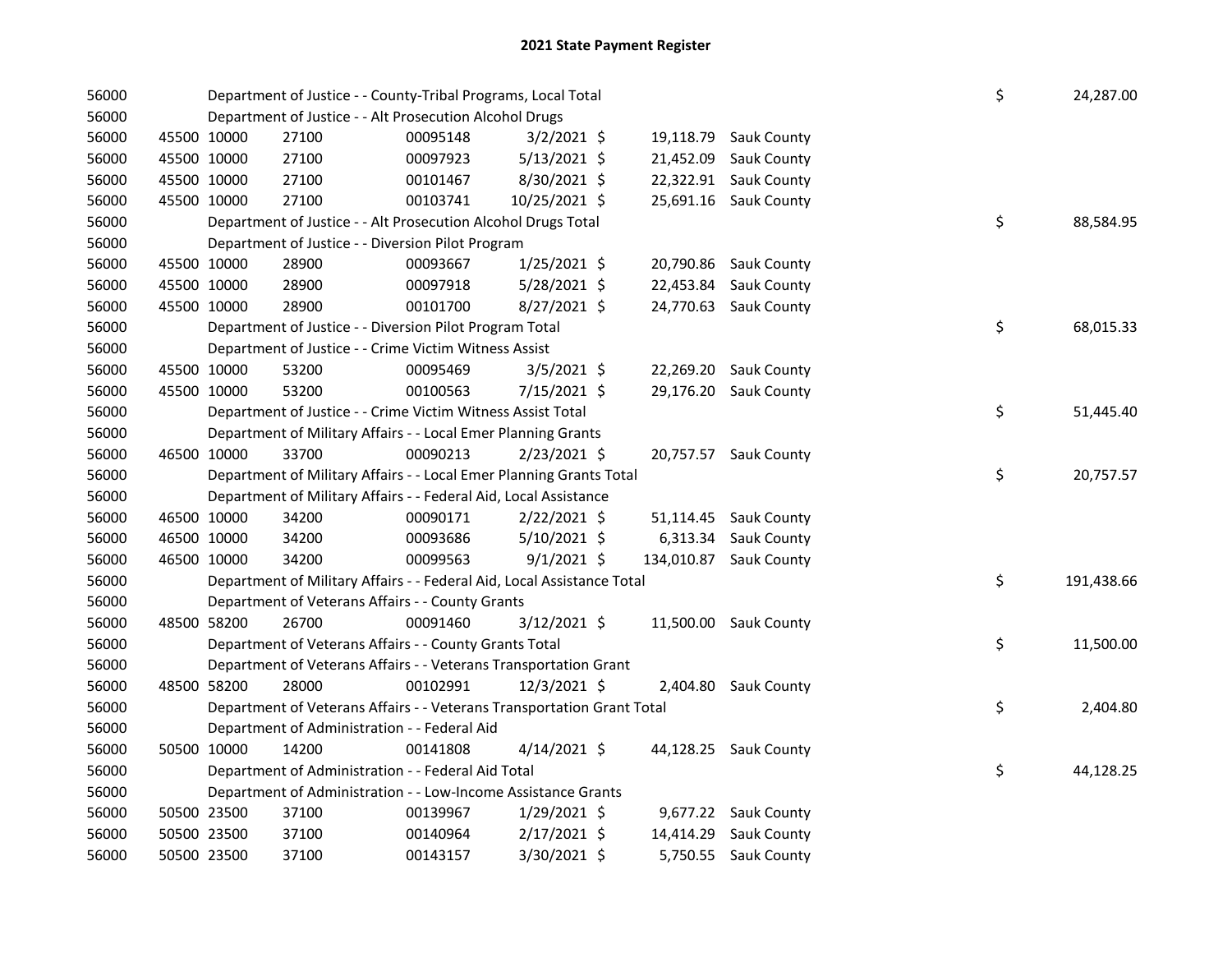| 56000 |             | 50500 23500 | 37100                                                                                             | 00143929 | $4/15/2021$ \$ |           | 8,620.37 Sauk County                                                                                    |                 |
|-------|-------------|-------------|---------------------------------------------------------------------------------------------------|----------|----------------|-----------|---------------------------------------------------------------------------------------------------------|-----------------|
| 56000 |             | 50500 23500 | 37100                                                                                             | 00146445 | $6/1/2021$ \$  |           | 6,461.36 Sauk County                                                                                    |                 |
| 56000 |             | 50500 23500 | 37100                                                                                             | 00147837 | $6/29/2021$ \$ |           | 20,815.05 Sauk County                                                                                   |                 |
| 56000 |             | 50500 23500 | 37100                                                                                             | 00149868 | $8/5/2021$ \$  |           | 8,202.85 Sauk County                                                                                    |                 |
| 56000 |             |             | Department of Administration - - Low-Income Assistance Grants Total                               |          |                |           |                                                                                                         | \$<br>73,941.69 |
| 56000 |             |             | Department of Administration - - Land Information Program; Loca                                   |          |                |           |                                                                                                         |                 |
| 56000 |             | 50500 26900 | 17300                                                                                             | 00138506 | $1/29/2021$ \$ |           | 1,000.00 Sauk County                                                                                    |                 |
| 56000 |             | 50500 26900 | 17300                                                                                             | 00146535 | $6/16/2021$ \$ |           | 25,000.00 Sauk County                                                                                   |                 |
| 56000 |             | 50500 26900 | 17300                                                                                             | 00147080 | $6/16/2021$ \$ |           | 25,000.00 Sauk County                                                                                   |                 |
| 56000 |             |             | Department of Administration - - Land Information Program; Loca Total                             |          |                |           |                                                                                                         | \$<br>51,000.00 |
| 56000 |             |             | Public Defender Board - - Transcript, Discovery and Records Provided to the Public Defender Board |          |                |           |                                                                                                         |                 |
| 56000 |             | 55000 10000 | 10600                                                                                             | 00278552 | 2/22/2021 \$   |           | 2,862.46 Sauk County                                                                                    |                 |
| 56000 |             | 55000 10000 | 10600                                                                                             | 00278925 | 2/22/2021 \$   | 17.00     | <b>Sauk County</b>                                                                                      |                 |
| 56000 |             | 55000 10000 | 10600                                                                                             | 00291131 | $5/19/2021$ \$ | 2,675.60  | Sauk County                                                                                             |                 |
| 56000 |             | 55000 10000 | 10600                                                                                             | 00292297 | 5/28/2021 \$   | 92.60     | <b>Sauk County</b>                                                                                      |                 |
| 56000 |             | 55000 10000 | 10600                                                                                             | 00300777 | 7/9/2021 \$    | 1,937.94  | <b>Sauk County</b>                                                                                      |                 |
| 56000 |             | 55000 10000 | 10600                                                                                             | 00300851 | 7/30/2021 \$   | 21.60     | Sauk County                                                                                             |                 |
| 56000 |             | 55000 10000 | 10600                                                                                             | 00308748 | 10/29/2021 \$  | 12.00     | Sauk County                                                                                             |                 |
| 56000 |             | 55000 10000 | 10600                                                                                             | 00308930 | 11/3/2021 \$   | 2,025.33  | Sauk County                                                                                             |                 |
| 56000 |             | 55000 10000 | 10600                                                                                             | 00316675 | 12/17/2021 \$  |           | 5.00 Sauk County                                                                                        |                 |
| 56000 |             |             |                                                                                                   |          |                |           | Public Defender Board - - Transcript, Discovery and Records Provided to the Public Defender Board Total | \$<br>9,649.53  |
| 56000 |             |             | Department of Revenue - - GPR Earned                                                              |          |                |           |                                                                                                         |                 |
| 56000 |             | 56600 10000 | 100GE                                                                                             | 00191385 | 2/8/2021 \$    |           | 3.00 Sauk County                                                                                        |                 |
| 56000 |             | 56600 10000 | 100GE                                                                                             | 00200223 | 4/27/2021 \$   | 3.00      | Sauk County                                                                                             |                 |
| 56000 |             | 56600 10000 | 100GE                                                                                             | 00202727 | $5/19/2021$ \$ | 3.00      | Sauk County                                                                                             |                 |
| 56000 |             |             | Department of Revenue - - GPR Earned Total                                                        |          |                |           |                                                                                                         | \$<br>9.00      |
| 56000 |             |             | Department of Revenue - - Warrants and Satisfactions                                              |          |                |           |                                                                                                         |                 |
| 56000 |             | 56600 10000 | 10100                                                                                             | 00212272 | 8/27/2021 \$   |           | 1,195.00 Sauk County                                                                                    |                 |
| 56000 |             |             | Department of Revenue - - Warrants and Satisfactions Total                                        |          |                |           |                                                                                                         | \$<br>1,195.00  |
| 56000 |             |             | Department of Revenue - - Misc Revenue Holding Clearing                                           |          |                |           |                                                                                                         |                 |
| 56000 |             | 56600 10000 | 99500                                                                                             | 00189005 | $1/8/2021$ \$  |           | 3,332.01 Sauk County                                                                                    |                 |
| 56000 |             | 56600 10000 | 99500                                                                                             | 00189006 | $1/8/2021$ \$  | 23,396.91 | <b>Sauk County</b>                                                                                      |                 |
| 56000 |             | 56600 10000 | 99500                                                                                             | 00190073 | $1/25/2021$ \$ | 24.66     | <b>Sauk County</b>                                                                                      |                 |
| 56000 |             | 56600 10000 | 99500                                                                                             | 00190485 | $2/1/2021$ \$  | 443.14    | <b>Sauk County</b>                                                                                      |                 |
| 56000 |             | 56600 10000 | 99500                                                                                             | 00191073 | $2/5/2021$ \$  |           | 1,893.01 Sauk County                                                                                    |                 |
|       |             |             |                                                                                                   |          |                |           |                                                                                                         |                 |
| 56000 | 56600 10000 |             | 99500                                                                                             | 00191074 | $2/5/2021$ \$  |           | 31,173.54 Sauk County                                                                                   |                 |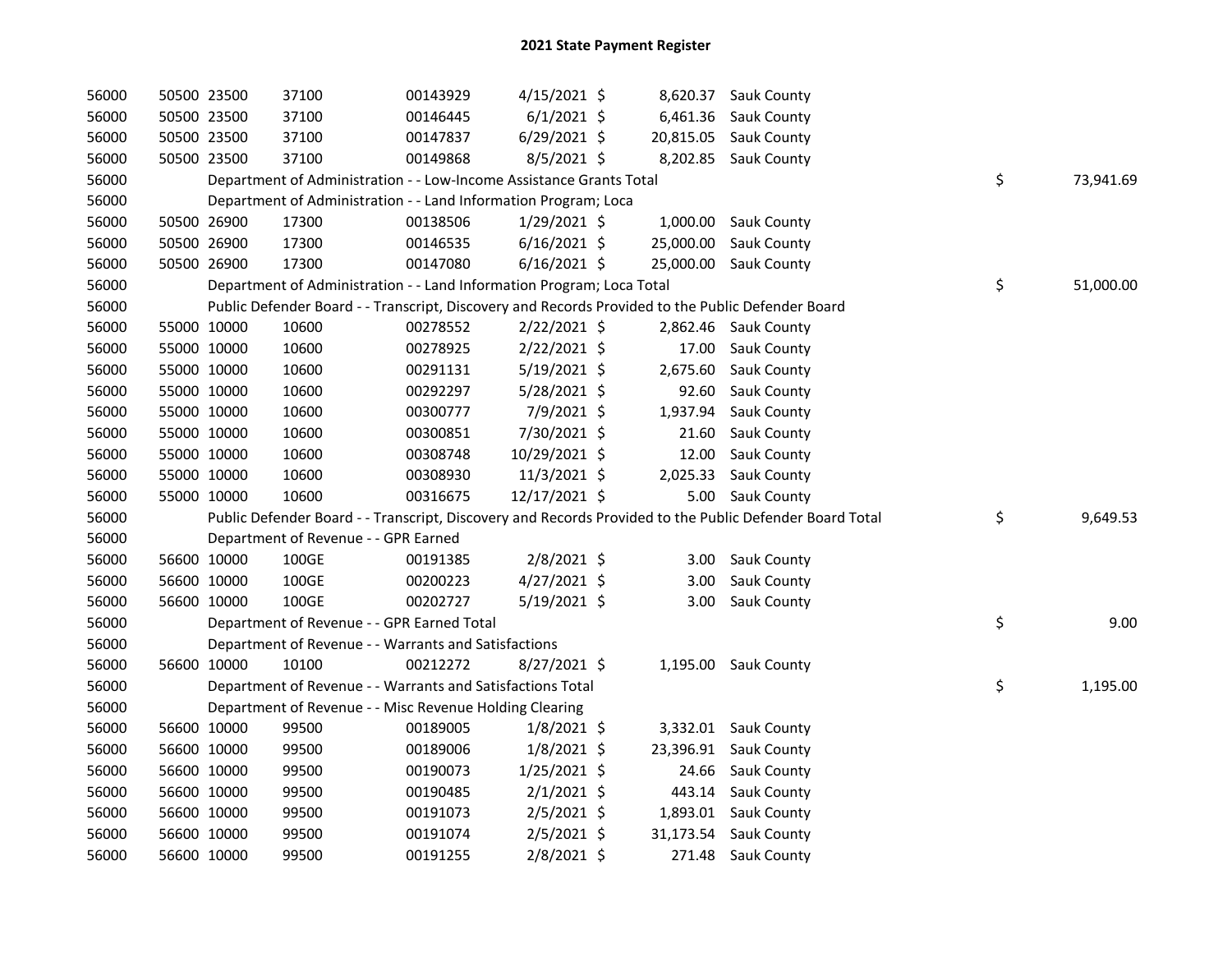| 56000 | 56600 10000 |       | 99500 | 00191256 | 2/8/2021 \$   |         | 81.00      | Sauk County |
|-------|-------------|-------|-------|----------|---------------|---------|------------|-------------|
| 56000 | 56600 10000 |       | 99500 | 00191654 | 2/16/2021 \$  |         | 109.02     | Sauk County |
| 56000 | 56600 10000 |       | 99500 | 00192049 | 2/22/2021 \$  |         | 264.67     | Sauk County |
| 56000 | 56600 10000 |       | 99500 | 00192050 | 2/22/2021 \$  |         | 161.09     | Sauk County |
| 56000 | 56600 10000 |       | 99500 | 00192922 | 3/1/2021 \$   |         | 856.01     | Sauk County |
| 56000 | 56600 10000 |       | 99500 | 00192923 | 3/1/2021 \$   |         | 24,140.79  | Sauk County |
| 56000 | 56600 10000 |       | 99500 | 00192924 | $3/1/2021$ \$ |         | 9,654.50   | Sauk County |
| 56000 | 56600 10000 |       | 99500 | 00192925 | $3/1/2021$ \$ |         | 12,645.68  | Sauk County |
| 56000 | 56600 10000 |       | 99500 | 00192926 | 3/1/2021 \$   |         | 6,239.20   | Sauk County |
| 56000 | 56600 10000 |       | 99500 | 00192928 | $3/1/2021$ \$ |         | 60,088.25  | Sauk County |
| 56000 | 56600 10000 |       | 99500 | 00192929 | 3/1/2021 \$   |         | 6,852.51   | Sauk County |
| 56000 | 56600 10000 |       | 99500 | 00193703 | 3/5/2021 \$   |         | 3,865.70   | Sauk County |
| 56000 | 56600 10000 |       | 99500 | 00193704 | 3/5/2021 \$   |         | 102,620.91 | Sauk County |
| 56000 | 56600 10000 |       | 99500 | 00194301 | 3/8/2021 \$   |         | 3,088.54   | Sauk County |
| 56000 | 56600 10000 |       | 99500 | 00194302 | 3/8/2021 \$   |         | 6,148.43   | Sauk County |
| 56000 | 56600 10000 |       | 99500 | 00194303 | 3/8/2021 \$   |         | 2,289.95   | Sauk County |
| 56000 | 56600 10000 |       | 99500 | 00194304 | 3/8/2021 \$   |         | 1,036.76   | Sauk County |
| 56000 | 56600 10000 |       | 99500 | 00194306 | 3/8/2021 \$   |         | 9,410.31   | Sauk County |
| 56000 | 56600 10000 |       | 99500 | 00194307 | 3/8/2021 \$   |         | 546.00     | Sauk County |
| 56000 | 56600 10000 |       | 99500 | 00195156 | 3/15/2021 \$  |         | 6,035.28   | Sauk County |
| 56000 | 56600 10000 |       | 99500 | 00195157 | 3/15/2021 \$  |         | 2,860.67   | Sauk County |
| 56000 | 56600 10000 |       | 99500 | 00195158 | 3/15/2021 \$  |         | 3,759.06   | Sauk County |
| 56000 | 56600 10000 |       | 99500 | 00195159 | 3/15/2021 \$  |         | 315.00     | Sauk County |
| 56000 | 56600 10000 |       | 99500 | 00195161 | 3/15/2021 \$  |         | 16,433.09  | Sauk County |
| 56000 | 56600 10000 |       | 99500 | 00195162 | 3/15/2021 \$  |         | 1,282.00   | Sauk County |
| 56000 | 56600 10000 |       | 99500 | 00195966 | 3/22/2021 \$  |         | 156.73     | Sauk County |
| 56000 | 56600 10000 |       | 99500 | 00195967 | 3/22/2021 \$  |         | 5,045.16   | Sauk County |
| 56000 | 56600       | 10000 | 99500 | 00195968 | 3/22/2021     | $\zeta$ | 3,159.16   | Sauk County |
| 56000 | 56600       | 10000 | 99500 | 00195969 | 3/22/2021 \$  |         | 2,228.80   | Sauk County |
| 56000 | 56600       | 10000 | 99500 | 00195970 | 3/22/2021 \$  |         | 651.60     | Sauk County |
| 56000 | 56600       | 10000 | 99500 | 00195972 | 3/22/2021 \$  |         | 10,879.06  | Sauk County |
| 56000 | 56600       | 10000 | 99500 | 00195973 | 3/22/2021     | \$      | 559.00     | Sauk County |
| 56000 | 56600 10000 |       | 99500 | 00196641 | 3/29/2021 \$  |         | 125.00     | Sauk County |
| 56000 | 56600 10000 |       | 99500 | 00196642 | 3/29/2021 \$  |         | 7,917.55   | Sauk County |
| 56000 | 56600 10000 |       | 99500 | 00196643 | 3/29/2021 \$  |         | 1,930.15   | Sauk County |
| 56000 | 56600 10000 |       | 99500 | 00196644 | 3/29/2021     | \$      | 1,718.51   | Sauk County |
| 56000 | 56600 10000 |       | 99500 | 00196645 | 3/29/2021 \$  |         | 28.72      | Sauk County |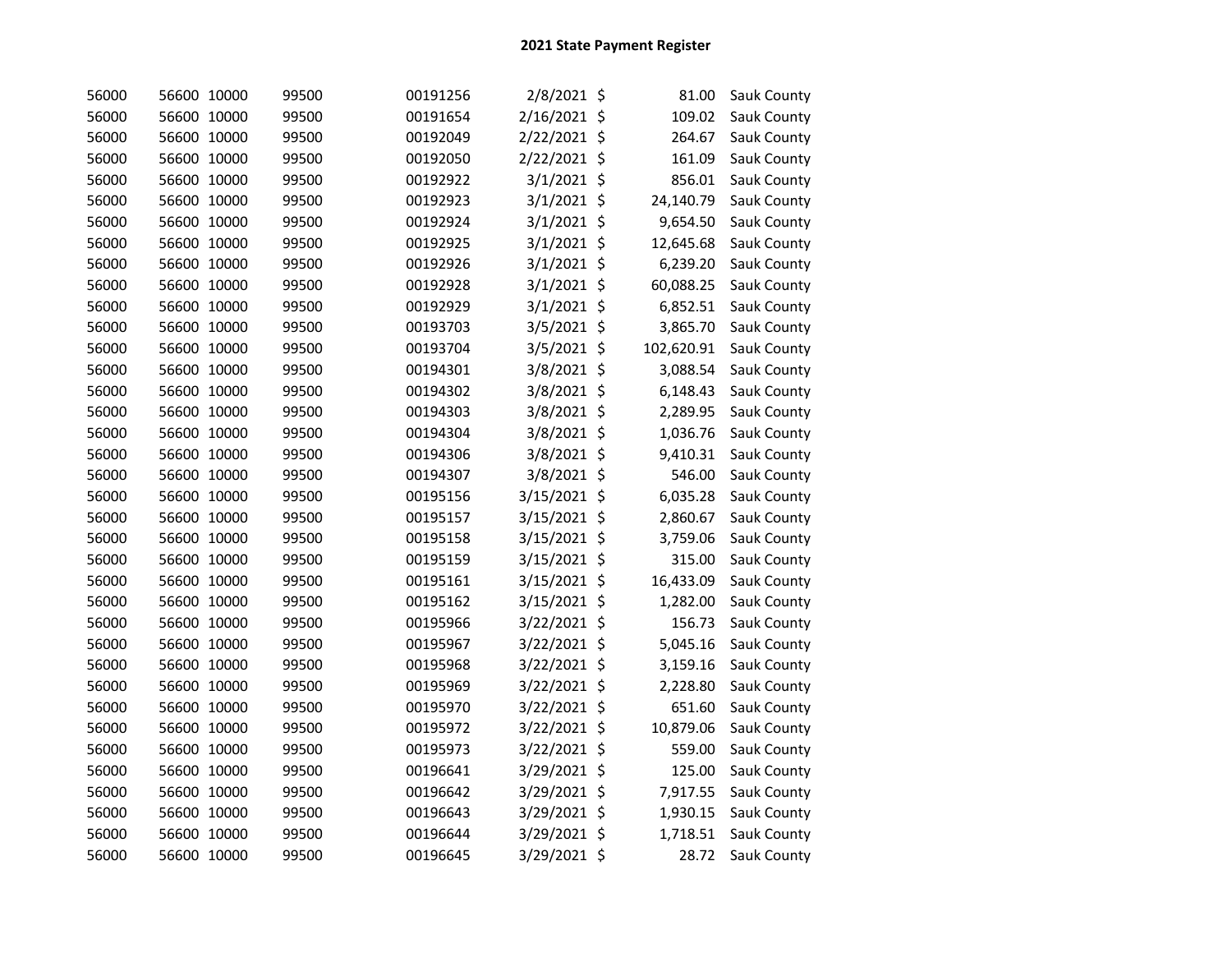| 56000 | 56600 10000 | 99500 | 00196647 | 3/29/2021 \$ | 8,813.65   | Sauk County |
|-------|-------------|-------|----------|--------------|------------|-------------|
| 56000 | 56600 10000 | 99500 | 00196648 | 3/29/2021 \$ | 2,857.33   | Sauk County |
| 56000 | 56600 10000 | 99500 | 00197385 | 4/5/2021 \$  | 6,072.05   | Sauk County |
| 56000 | 56600 10000 | 99500 | 00197386 | 4/5/2021 \$  | 1,327.66   | Sauk County |
| 56000 | 56600 10000 | 99500 | 00197387 | 4/5/2021 \$  | 3,754.46   | Sauk County |
| 56000 | 56600 10000 | 99500 | 00197388 | 4/5/2021 \$  | 2,615.00   | Sauk County |
| 56000 | 56600 10000 | 99500 | 00197389 | 4/5/2021 \$  | 15,257.20  | Sauk County |
| 56000 | 56600 10000 | 99500 | 00197390 | 4/5/2021 \$  | 2,370.89   | Sauk County |
| 56000 | 56600 10000 | 99500 | 00197984 | 4/7/2021 \$  | 6,377.92   | Sauk County |
| 56000 | 56600 10000 | 99500 | 00197985 | 4/7/2021 \$  | 101,259.98 | Sauk County |
| 56000 | 56600 10000 | 99500 | 00198576 | 4/12/2021 \$ | 3,926.38   | Sauk County |
| 56000 | 56600 10000 | 99500 | 00198577 | 4/12/2021 \$ | 2,193.72   | Sauk County |
| 56000 | 56600 10000 | 99500 | 00198578 | 4/12/2021 \$ | 3,008.49   | Sauk County |
| 56000 | 56600 10000 | 99500 | 00198579 | 4/12/2021 \$ | 30.00      | Sauk County |
| 56000 | 56600 10000 | 99500 | 00198580 | 4/12/2021 \$ | 7,436.09   | Sauk County |
| 56000 | 56600 10000 | 99500 | 00199318 | 4/20/2021 \$ | 41.39      | Sauk County |
| 56000 | 56600 10000 | 99500 | 00199319 | 4/20/2021 \$ | 3,236.54   | Sauk County |
| 56000 | 56600 10000 | 99500 | 00199320 | 4/20/2021 \$ | 2,049.64   | Sauk County |
| 56000 | 56600 10000 | 99500 | 00199321 | 4/20/2021 \$ | 1,338.00   | Sauk County |
| 56000 | 56600 10000 | 99500 | 00199322 | 4/20/2021 \$ | 272.00     | Sauk County |
| 56000 | 56600 10000 | 99500 | 00199323 | 4/20/2021 \$ | 12,649.93  | Sauk County |
| 56000 | 56600 10000 | 99500 | 00199963 | 4/26/2021 \$ | 1,781.44   | Sauk County |
| 56000 | 56600 10000 | 99500 | 00199964 | 4/26/2021 \$ | 366.75     | Sauk County |
| 56000 | 56600 10000 | 99500 | 00199965 | 4/26/2021 \$ | 1,342.83   | Sauk County |
| 56000 | 56600 10000 | 99500 | 00199966 | 4/26/2021 \$ | 193.50     | Sauk County |
| 56000 | 56600 10000 | 99500 | 00199968 | 4/26/2021 \$ | 6,985.06   | Sauk County |
| 56000 | 56600 10000 | 99500 | 00199969 | 4/26/2021 \$ | 167.55     | Sauk County |
| 56000 | 56600 10000 | 99500 | 00200546 | 5/3/2021 \$  | 30.27      | Sauk County |
| 56000 | 56600 10000 | 99500 | 00200547 | 5/3/2021 \$  | 1,808.60   | Sauk County |
| 56000 | 56600 10000 | 99500 | 00200548 | 5/3/2021 \$  | 1,233.75   | Sauk County |
| 56000 | 56600 10000 | 99500 | 00200549 | 5/3/2021 \$  | 1,039.90   | Sauk County |
| 56000 | 56600 10000 | 99500 | 00200550 | 5/3/2021 \$  | 911.20     | Sauk County |
| 56000 | 56600 10000 | 99500 | 00200551 | 5/3/2021 \$  | 5,737.61   | Sauk County |
| 56000 | 56600 10000 | 99500 | 00201338 | 5/7/2021 \$  | 3,147.83   | Sauk County |
| 56000 | 56600 10000 | 99500 | 00201339 | 5/7/2021 \$  | 76,419.01  | Sauk County |
| 56000 | 56600 10000 | 99500 | 00201734 | 5/10/2021 \$ | 834.60     | Sauk County |
| 56000 | 56600 10000 | 99500 | 00201735 | 5/10/2021 \$ | 1,493.50   | Sauk County |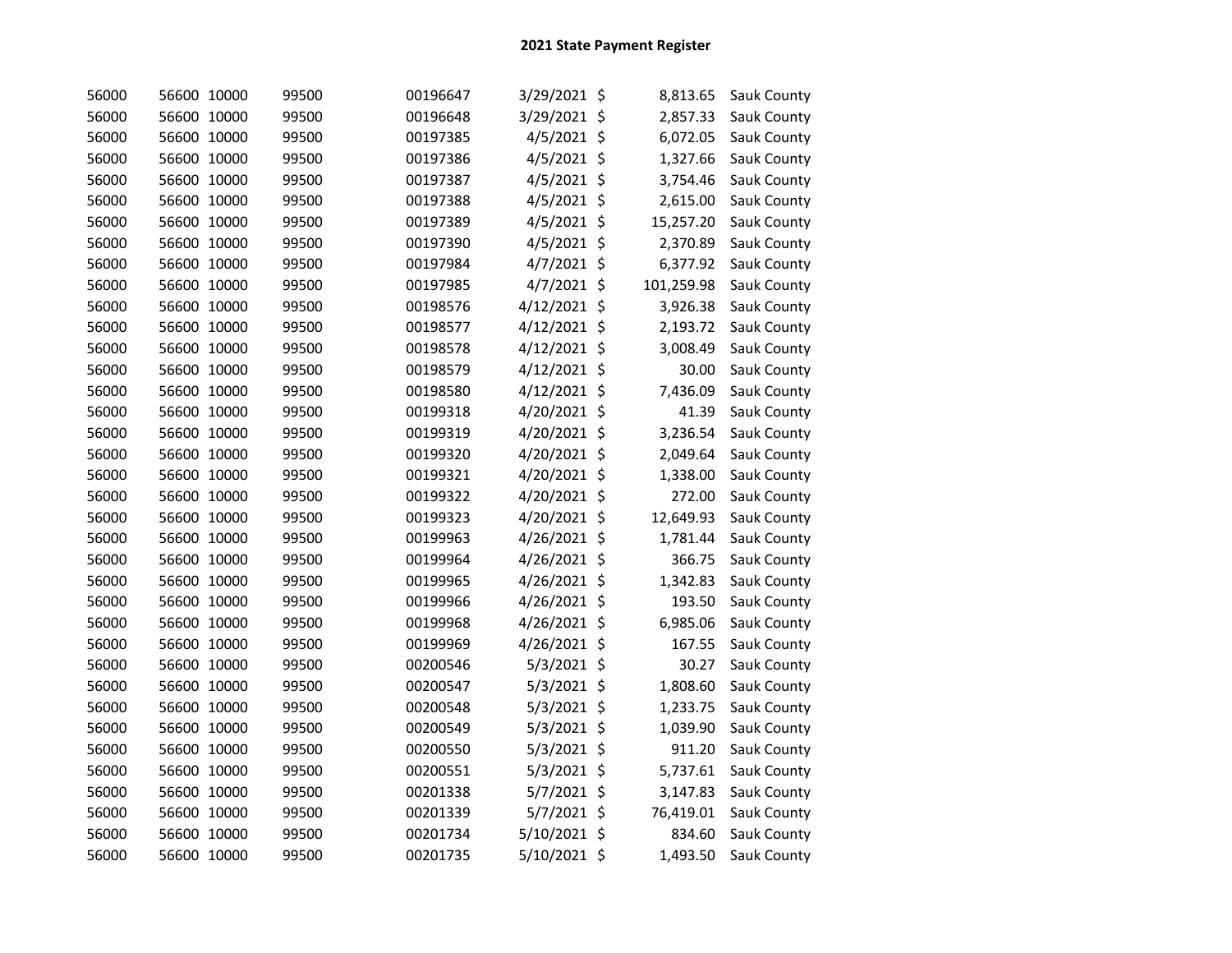| 56000 | 56600 10000 |       | 99500 | 00201736 | 5/10/2021 \$   | 1,637.15  | Sauk County |
|-------|-------------|-------|-------|----------|----------------|-----------|-------------|
| 56000 | 56600 10000 |       | 99500 | 00201737 | 5/10/2021 \$   | 3,851.33  | Sauk County |
| 56000 | 56600 10000 |       | 99500 | 00201738 | 5/10/2021 \$   | 464.00    | Sauk County |
| 56000 | 56600 10000 |       | 99500 | 00202382 | 5/17/2021 \$   | 23.78     | Sauk County |
| 56000 | 56600 10000 |       | 99500 | 00202383 | 5/17/2021 \$   | 1,806.90  | Sauk County |
| 56000 | 56600 10000 |       | 99500 | 00202384 | 5/17/2021 \$   | 928.03    | Sauk County |
| 56000 | 56600 10000 |       | 99500 | 00202385 | 5/17/2021 \$   | 680.21    | Sauk County |
| 56000 | 56600 10000 |       | 99500 | 00202386 | 5/17/2021 \$   | 520.80    | Sauk County |
| 56000 | 56600 10000 |       | 99500 | 00202387 | 5/17/2021 \$   | 3,448.57  | Sauk County |
| 56000 | 56600 10000 |       | 99500 | 00202388 | 5/17/2021 \$   | 87.00     | Sauk County |
| 56000 | 56600 10000 |       | 99500 | 00203121 | 5/24/2021 \$   | 2,069.47  | Sauk County |
| 56000 | 56600 10000 |       | 99500 | 00203122 | 5/24/2021 \$   | 1,177.21  | Sauk County |
| 56000 | 56600 10000 |       | 99500 | 00203123 | 5/24/2021 \$   | 1,996.48  | Sauk County |
| 56000 | 56600 10000 |       | 99500 | 00203125 | 5/24/2021 \$   | 5,984.05  | Sauk County |
| 56000 | 56600 10000 |       | 99500 | 00203126 | 5/24/2021 \$   | 386.00    | Sauk County |
| 56000 | 56600 10000 |       | 99500 | 00203810 | $6/1/2021$ \$  | 1,582.57  | Sauk County |
| 56000 | 56600 10000 |       | 99500 | 00203811 | $6/1/2021$ \$  | 1,313.60  | Sauk County |
| 56000 | 56600 10000 |       | 99500 | 00203812 | $6/1/2021$ \$  | 998.46    | Sauk County |
| 56000 | 56600 10000 |       | 99500 | 00203813 | $6/1/2021$ \$  | 120.43    | Sauk County |
| 56000 | 56600 10000 |       | 99500 | 00203815 | $6/1/2021$ \$  | 3,156.21  | Sauk County |
| 56000 | 56600 10000 |       | 99500 | 00204563 | $6/7/2021$ \$  | 3,778.20  | Sauk County |
| 56000 | 56600 10000 |       | 99500 | 00204564 | $6/7/2021$ \$  | 65,294.08 | Sauk County |
| 56000 | 56600 10000 |       | 99500 | 00204837 | $6/7/2021$ \$  | 338.25    | Sauk County |
| 56000 | 56600 10000 |       | 99500 | 00204838 | 6/7/2021 \$    | 554.25    | Sauk County |
| 56000 | 56600       | 10000 | 99500 | 00204839 | $6/7/2021$ \$  | 261.83    | Sauk County |
| 56000 | 56600       | 10000 | 99500 | 00204840 | $6/7/2021$ \$  | 2,184.23  | Sauk County |
| 56000 | 56600       | 10000 | 99500 | 00205444 | $6/14/2021$ \$ | 775.95    | Sauk County |
| 56000 | 56600       | 10000 | 99500 | 00205445 | 6/14/2021 \$   | 211.20    | Sauk County |
| 56000 | 56600       | 10000 | 99500 | 00205446 | $6/14/2021$ \$ | 162.72    | Sauk County |
| 56000 | 56600       | 10000 | 99500 | 00205448 | 6/14/2021 \$   | 1,990.21  | Sauk County |
| 56000 | 56600       | 10000 | 99500 | 00205449 | 6/14/2021 \$   | 399.40    | Sauk County |
| 56000 | 56600       | 10000 | 99500 | 00205936 | $6/21/2021$ \$ | 128.06    | Sauk County |
| 56000 | 56600 10000 |       | 99500 | 00205937 | $6/21/2021$ \$ | 32.30     | Sauk County |
| 56000 | 56600 10000 |       | 99500 | 00205938 | 6/21/2021 \$   | 1,311.63  | Sauk County |
| 56000 | 56600 10000 |       | 99500 | 00208148 | 6/28/2021 \$   | 933.54    | Sauk County |
| 56000 | 56600 10000 |       | 99500 | 00208149 | 6/28/2021 \$   | 160.00    | Sauk County |
| 56000 | 56600 10000 |       | 99500 | 00208150 | 6/28/2021 \$   | 140.61    | Sauk County |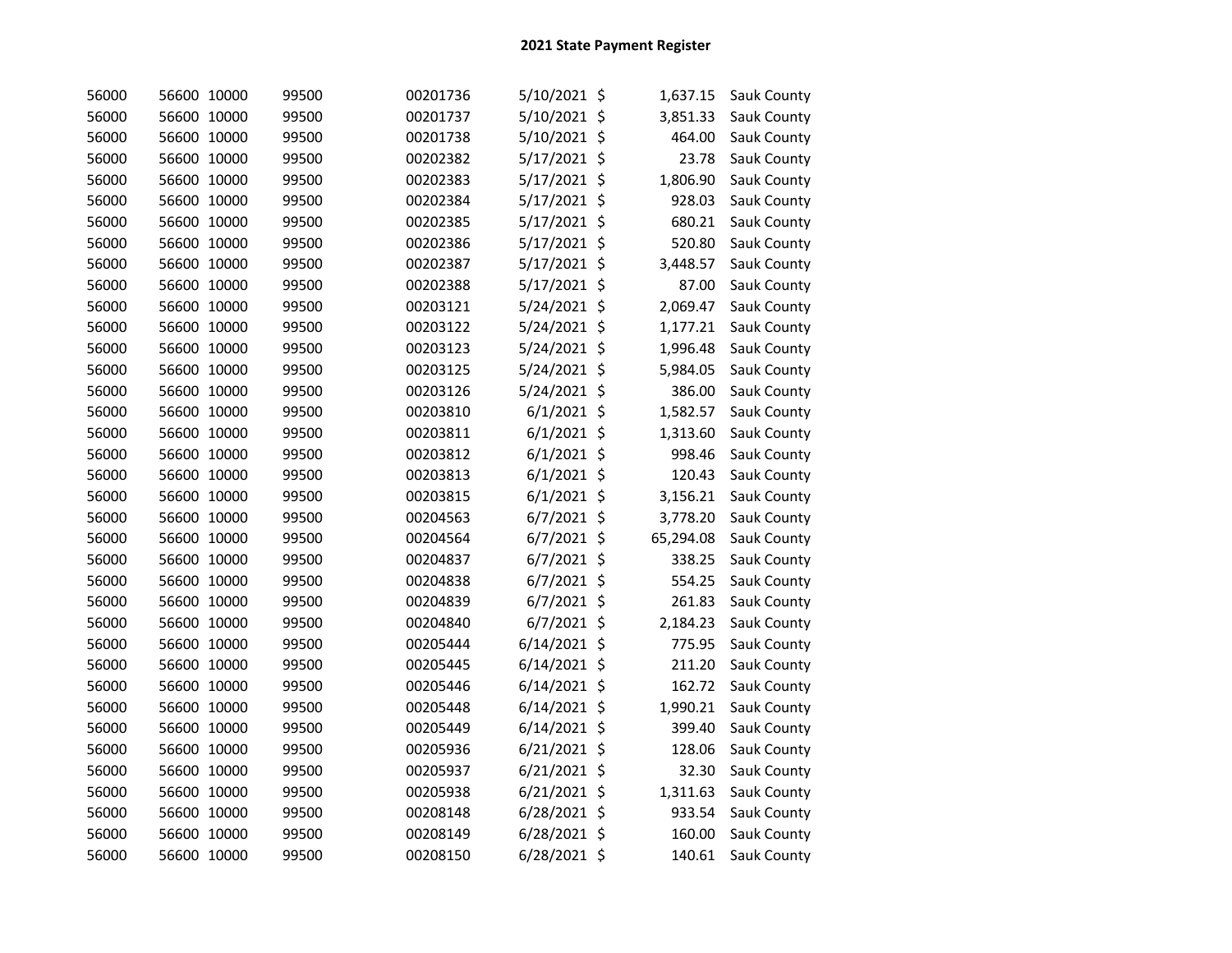| 56000 | 56600 10000 |       | 99500 | 00208151 | 6/28/2021 \$ | 942.92          | Sauk County |
|-------|-------------|-------|-------|----------|--------------|-----------------|-------------|
| 56000 | 56600 10000 |       | 99500 | 00208152 | 6/28/2021 \$ | 256.00          | Sauk County |
| 56000 | 56600 10000 |       | 99500 | 00208582 | 7/6/2021 \$  | 629.23          | Sauk County |
| 56000 | 56600 10000 |       | 99500 | 00208583 | 7/6/2021 \$  | 570.12          | Sauk County |
| 56000 | 56600 10000 |       | 99500 | 00208584 | 7/6/2021 \$  | 1,872.98        | Sauk County |
| 56000 | 56600       | 10000 | 99500 | 00209132 | 7/8/2021 \$  | 5,629.73        | Sauk County |
| 56000 | 56600 10000 |       | 99500 | 00209133 | 7/8/2021 \$  | 46,593.08       | Sauk County |
| 56000 | 56600 10000 |       | 99500 | 00209454 | 7/12/2021 \$ | 1,004.19        | Sauk County |
| 56000 | 56600 10000 |       | 99500 | 00210245 | 7/19/2021 \$ | 205.01          | Sauk County |
| 56000 | 56600 10000 |       | 99500 | 00210246 | 7/19/2021 \$ | 1,370.26        | Sauk County |
| 56000 | 56600 10000 |       | 99500 | 00210863 | 7/26/2021 \$ | 11.43           | Sauk County |
| 56000 | 56600 10000 |       | 99500 | 00210864 | 7/26/2021 \$ | 833.05          | Sauk County |
| 56000 | 56600 10000 |       | 99500 | 00210865 | 7/26/2021 \$ | 4,173.17        | Sauk County |
| 56000 | 56600 10000 |       | 99500 | 00211874 | 8/6/2021 \$  | 11,391.34       | Sauk County |
| 56000 | 56600 10000 |       | 99500 | 00211875 | 8/6/2021 \$  | 32,108.88       | Sauk County |
| 56000 | 56600 10000 |       | 99500 | 00212216 | 8/9/2021 \$  | 676.86          | Sauk County |
| 56000 | 56600 10000 |       | 99500 | 00212217 | 8/9/2021 \$  | 346.50          | Sauk County |
| 56000 | 56600 10000 |       | 99500 | 00212218 | 8/9/2021 \$  | 2,752.95        | Sauk County |
| 56000 | 56600 10000 |       | 99500 | 00212707 | 8/16/2021 \$ | 532.82          | Sauk County |
| 56000 | 56600       | 10000 | 99500 | 00212708 | 8/16/2021 \$ | 788.33          | Sauk County |
| 56000 | 56600       | 10000 | 99500 | 00213166 | 8/23/2021 \$ | 284.94          | Sauk County |
| 56000 | 56600       | 10000 | 99500 | 00213167 | 8/23/2021 \$ | 966.65          | Sauk County |
| 56000 | 56600       | 10000 | 99500 | 00213591 | 8/30/2021 \$ | 184.53          | Sauk County |
| 56000 | 56600       | 10000 | 99500 | 00213592 | 8/30/2021 \$ | 476.64          | Sauk County |
| 56000 | 56600       | 10000 | 99500 | 00214031 | 9/7/2021 \$  | 227.46          | Sauk County |
| 56000 | 56600       | 10000 | 99500 | 00214032 | 9/7/2021     | \$<br>238.00    | Sauk County |
| 56000 | 56600       | 10000 | 99500 | 00214033 | 9/7/2021 \$  | 32.62           | Sauk County |
| 56000 | 56600       | 10000 | 99500 | 00214495 | 9/8/2021     | \$<br>2,929.78  | Sauk County |
| 56000 | 56600       | 10000 | 99500 | 00214496 | 9/8/2021     | \$<br>36,860.23 | Sauk County |
| 56000 | 56600       | 10000 | 99500 | 00214819 | 9/13/2021 \$ | 52.00           | Sauk County |
| 56000 | 56600       | 10000 | 99500 | 00214820 | 9/13/2021 \$ | 502.67          | Sauk County |
| 56000 | 56600       | 10000 | 99500 | 00215351 | 9/20/2021 \$ | 80.00           | Sauk County |
| 56000 | 56600       | 10000 | 99500 | 00215711 | 9/27/2021 \$ | 424.00          | Sauk County |
| 56000 | 56600 10000 |       | 99500 | 00216156 | 10/4/2021 \$ | 79.23           | Sauk County |
| 56000 | 56600 10000 |       | 99500 | 00216157 | 10/4/2021 \$ | 311.00          | Sauk County |
| 56000 | 56600       | 10000 | 99500 | 00216158 | 10/4/2021 \$ | 147.01          | Sauk County |
| 56000 | 56600 10000 |       | 99500 | 00216743 | 10/7/2021 \$ | 1,644.59        | Sauk County |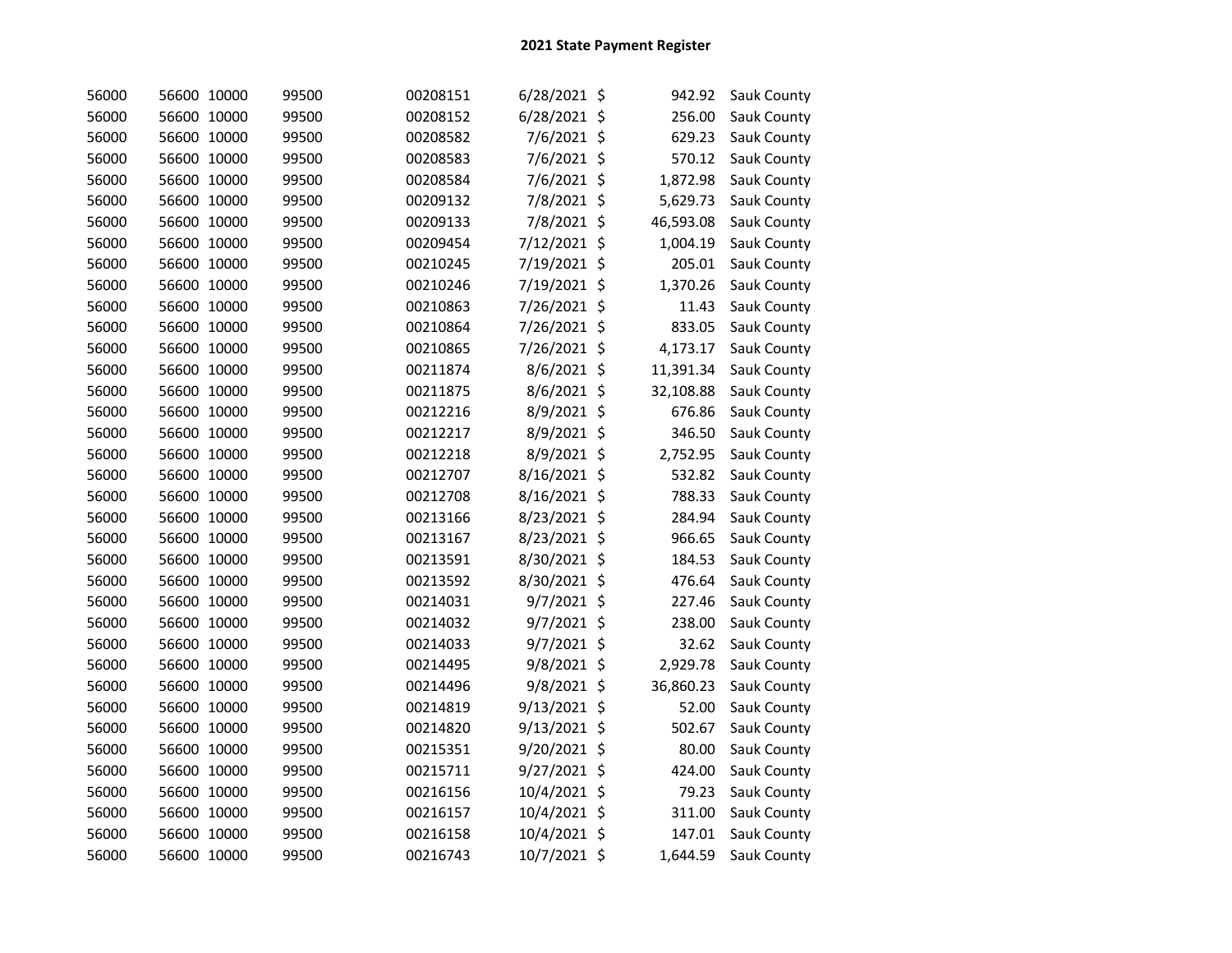| 56000 | 56600 10000 | 99500                                                            | 00216744 | 10/7/2021 \$   |            | 40,254.71 Sauk County  |    |              |
|-------|-------------|------------------------------------------------------------------|----------|----------------|------------|------------------------|----|--------------|
| 56000 | 56600 10000 | 99500                                                            | 00217079 | 10/12/2021 \$  | 110.94     | Sauk County            |    |              |
| 56000 | 56600 10000 | 99500                                                            | 00217080 | 10/12/2021 \$  | 877.63     | Sauk County            |    |              |
| 56000 | 56600 10000 | 99500                                                            | 00217081 | 10/12/2021 \$  | 1,120.00   | <b>Sauk County</b>     |    |              |
| 56000 | 56600 10000 | 99500                                                            | 00217521 | 10/18/2021 \$  | 130.88     | Sauk County            |    |              |
| 56000 | 56600 10000 | 99500                                                            | 00217522 | 10/18/2021 \$  | 134.70     | Sauk County            |    |              |
| 56000 | 56600 10000 | 99500                                                            | 00218152 | 10/25/2021 \$  | 205.42     | Sauk County            |    |              |
| 56000 | 56600 10000 | 99500                                                            | 00218154 | 10/25/2021 \$  | 410.50     | Sauk County            |    |              |
| 56000 | 56600 10000 | 99500                                                            | 00219334 | $11/5/2021$ \$ | 4,254.11   | <b>Sauk County</b>     |    |              |
| 56000 | 56600 10000 | 99500                                                            | 00219335 | 11/5/2021 \$   | 29,029.88  | Sauk County            |    |              |
| 56000 | 56600 10000 | 99500                                                            | 00219566 | 11/8/2021 \$   | 214.47     | Sauk County            |    |              |
| 56000 | 56600 10000 | 99500                                                            | 00219567 | 11/8/2021 \$   | 139.65     | Sauk County            |    |              |
| 56000 | 56600 10000 | 99500                                                            | 00220014 | 11/16/2021 \$  | 25.13      | Sauk County            |    |              |
| 56000 | 56600 10000 | 99500                                                            | 00220015 | 11/16/2021 \$  | 61.80      | Sauk County            |    |              |
| 56000 | 56600 10000 | 99500                                                            | 00220389 | 11/22/2021 \$  | 808.23     | Sauk County            |    |              |
| 56000 | 56600 10000 | 99500                                                            | 00220390 | 11/22/2021 \$  | 313.54     | Sauk County            |    |              |
| 56000 | 56600 10000 | 99500                                                            | 00221062 | 12/6/2021 \$   | 482.00     | Sauk County            |    |              |
| 56000 | 56600 10000 | 99500                                                            | 00221486 | 12/7/2021 \$   | 2,508.66   | Sauk County            |    |              |
| 56000 | 56600 10000 | 99500                                                            | 00221487 | 12/7/2021 \$   | 21,304.66  | Sauk County            |    |              |
| 56000 | 56600 10000 | 99500                                                            | 00221853 | 12/13/2021 \$  | 149.00     | Sauk County            |    |              |
| 56000 | 56600 10000 | 99500                                                            | 00221854 | 12/13/2021 \$  | 38.65      | Sauk County            |    |              |
| 56000 | 56600 10000 | 99500                                                            | 00221855 | 12/13/2021 \$  | 26.28      | Sauk County            |    |              |
| 56000 |             | Department of Revenue - - Misc Revenue Holding Clearing Total    |          |                |            |                        | \$ | 1,037,720.08 |
| 56000 |             | Circuit Courts - - Circuit Court Costs                           |          |                |            |                        |    |              |
| 56000 | 62500 10000 | 10500                                                            | 00002132 | $2/1/2021$ \$  | 114,560.00 | <b>Sauk County</b>     |    |              |
| 56000 | 62500 10000 | 10500                                                            | 00002204 | 7/14/2021 \$   | 6,089.31   | Sauk County            |    |              |
| 56000 | 62500 10000 | 10500                                                            | 00002265 | 7/26/2021 \$   |            | 216,033.00 Sauk County |    |              |
| 56000 |             | Circuit Courts - - Circuit Court Costs Total                     |          |                |            |                        | \$ | 336,682.31   |
| 56000 |             | Shared Revenue and Tax Relief - - County And Municipal Aid       |          |                |            |                        |    |              |
| 56000 | 83500 10000 | 10500                                                            | 00082201 | 7/26/2021 \$   |            | 71,224.68 Sauk County  |    |              |
| 56000 | 83500 10000 | 10500                                                            | 00089304 | 11/15/2021 \$  |            | 403,606.50 Sauk County |    |              |
| 56000 |             | Shared Revenue and Tax Relief - - County And Municipal Aid Total |          |                |            |                        | \$ | 474,831.18   |
| 56000 |             | Shared Revenue and Tax Relief - - Exempt Computer Aid            |          |                |            |                        |    |              |
| 56000 | 83500 10000 | 10900                                                            | 00083370 | 7/26/2021 \$   |            | 95,744.55 Sauk County  |    |              |
| 56000 |             | Shared Revenue and Tax Relief - - Exempt Computer Aid Total      |          |                |            |                        | \$ | 95,744.55    |
| 56000 |             | Shared Revenue and Tax Relief - - Utility Aid                    |          |                |            |                        |    |              |
| 56000 | 83500 10000 | 11000                                                            | 00082201 | 7/26/2021 \$   |            | 44,458.81 Sauk County  |    |              |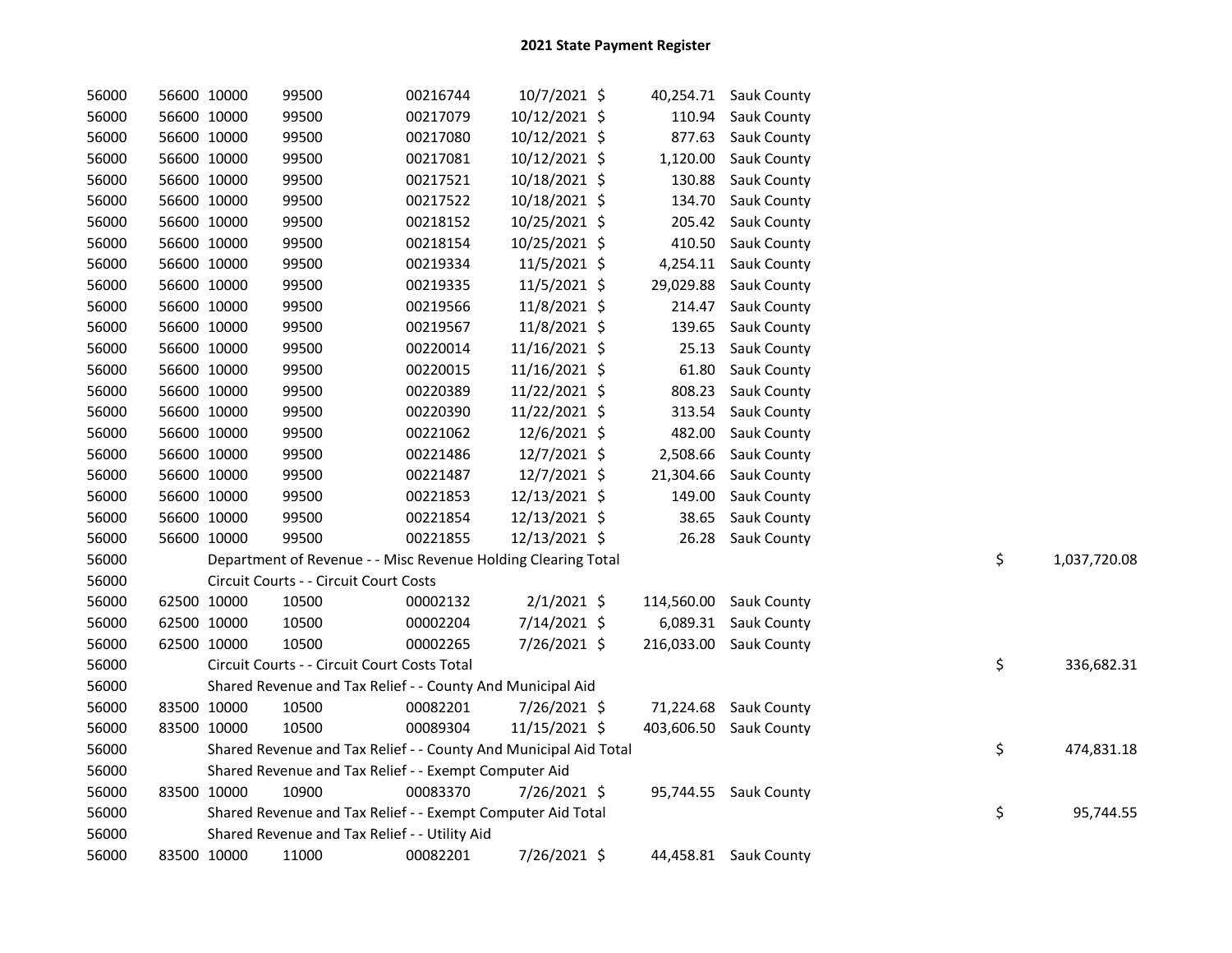| 56000              | 83500 10000 | 11000                                                                 | 00089304 | 11/15/2021 \$  |               | 261,575.27 Sauk County |    |               |
|--------------------|-------------|-----------------------------------------------------------------------|----------|----------------|---------------|------------------------|----|---------------|
| 56000              |             | Shared Revenue and Tax Relief - - Utility Aid Total                   | \$       | 306,034.08     |               |                        |    |               |
| 56000              |             | Shared Revenue and Tax Relief - - Personal Property Aid               |          |                |               |                        |    |               |
| 56000              | 83500 10000 | 11100                                                                 | 00076556 | $5/3/2021$ \$  |               | 165,062.22 Sauk County |    |               |
| 56000              |             | Shared Revenue and Tax Relief - - Personal Property Aid Total         |          |                |               |                        | \$ | 165,062.22    |
| 56000              |             | Shared Revenue and Tax Relief - - School Lvy Tx/First Dollar Cr       |          |                |               |                        |    |               |
| 56000              | 83500 10000 | 30200                                                                 | 00082744 | 7/26/2021 \$   | 11,603,756.71 | <b>Sauk County</b>     |    |               |
| 56000              | 83500 10000 | 30200                                                                 | 00086139 | 7/26/2021 \$   | 1,821,100.46  | <b>Sauk County</b>     |    |               |
| 56000              |             | Shared Revenue and Tax Relief - - School Lvy Tx/First Dollar Cr Total |          |                |               |                        | \$ | 13,424,857.17 |
| 56000              |             | Shared Revenue and Tax Relief - - County Sales Tax Reptd/Distd        |          |                |               |                        |    |               |
| 56000              | 83500 10000 | 43100                                                                 | 00073912 | $1/29/2021$ \$ | 686,267.53    | Sauk County            |    |               |
| 56000              | 83500 10000 | 43100                                                                 | 00074000 | $2/26/2021$ \$ | 735,955.76    | Sauk County            |    |               |
| 56000              | 83500 10000 | 43100                                                                 | 00074713 | $3/31/2021$ \$ | 613,343.02    | Sauk County            |    |               |
| 56000              | 83500 10000 | 43100                                                                 | 00079156 | 4/30/2021 \$   | 874,520.33    | Sauk County            |    |               |
| 56000              | 83500 10000 | 43100                                                                 | 00079960 | $5/28/2021$ \$ | 920,723.57    | Sauk County            |    |               |
| 56000              | 83500 10000 | 43100                                                                 | 00080691 | $6/30/2021$ \$ | 955,539.72    | Sauk County            |    |               |
| 56000              | 83500 10000 | 43100                                                                 | 00086233 | 7/30/2021 \$   | 1,013,298.74  | Sauk County            |    |               |
| 56000              | 83500 10000 | 43100                                                                 | 00086796 | $8/31/2021$ \$ | 1,146,590.04  | <b>Sauk County</b>     |    |               |
| 56000              | 83500 10000 | 43100                                                                 | 00087098 | $9/30/2021$ \$ | 1,530,431.58  | <b>Sauk County</b>     |    |               |
| 56000              | 83500 10000 | 43100                                                                 | 00087787 | 10/29/2021 \$  | 998,996.82    | Sauk County            |    |               |
| 56000              | 83500 10000 | 43100                                                                 | 00089797 | 11/30/2021 \$  | 913,084.63    | <b>Sauk County</b>     |    |               |
| 56000              | 83500 10000 | 43100                                                                 | 00089881 | 12/30/2021 \$  | 977,483.10    | Sauk County            |    |               |
| 56000              |             | Shared Revenue and Tax Relief - - County Sales Tax Reptd/Distd Total  |          |                |               |                        | \$ | 11,366,234.84 |
| 56000              |             | Shared Revenue and Tax Relief - - Lottery & Gaming Credit             |          |                |               |                        |    |               |
| 56000              | 83500 52100 | 36300                                                                 | 00074622 | $3/22/2021$ \$ | 2,698,817.73  | Sauk County            |    |               |
| 56000              |             | Shared Revenue and Tax Relief - - Lottery & Gaming Credit Total       |          |                |               |                        | \$ | 2,698,817.73  |
| <b>56000 Total</b> |             |                                                                       |          |                |               |                        | \$ | 43,681,951.13 |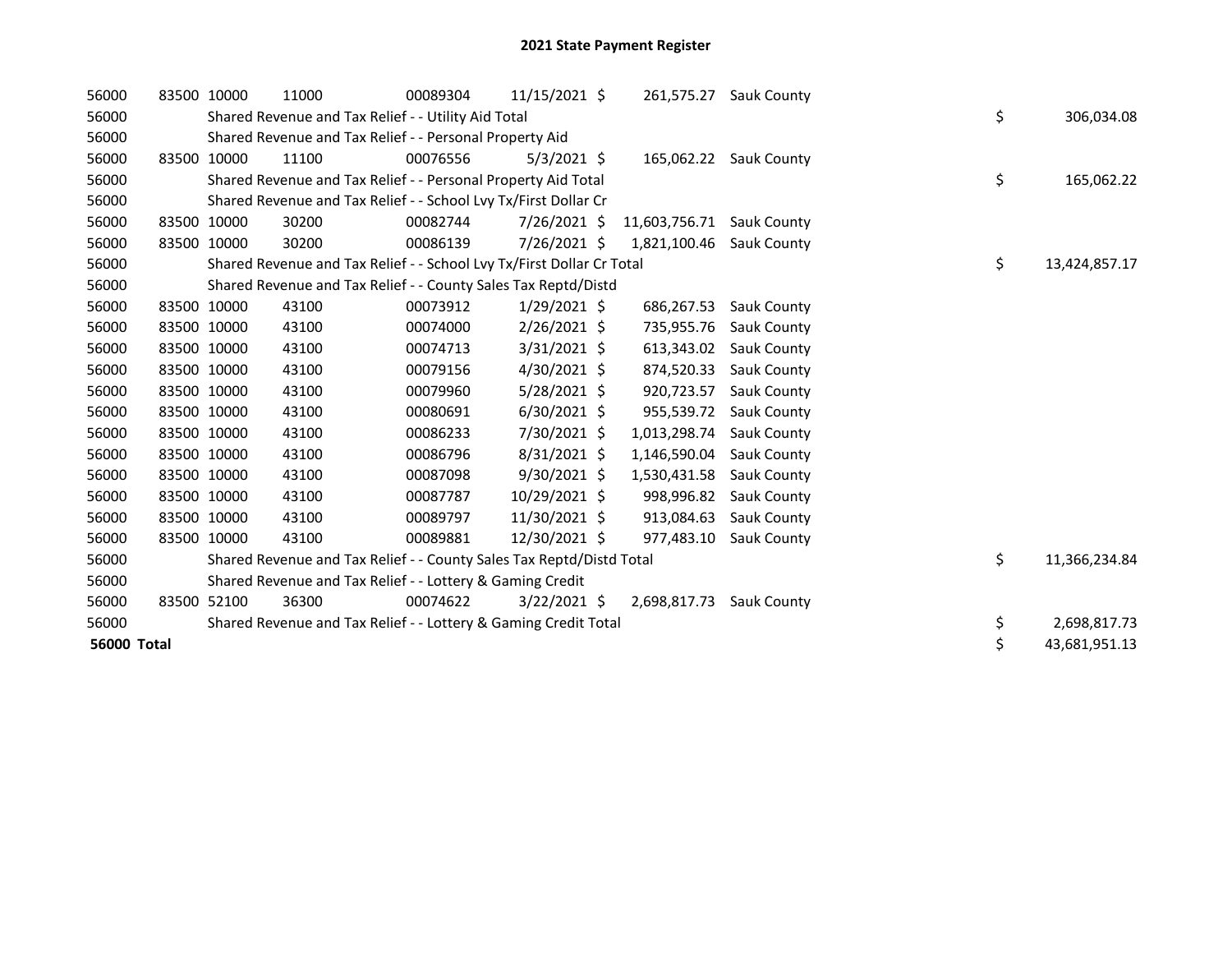| 56002 |             | Dept of Safety & Prof Services - - Fire Dues Distribution          |          |                |  |                           |    |            |
|-------|-------------|--------------------------------------------------------------------|----------|----------------|--|---------------------------|----|------------|
| 56002 | 16500 10000 | 22500                                                              | 00041620 | 7/16/2021 \$   |  | 8,699.21 Town Of Baraboo  |    |            |
| 56002 |             | Dept of Safety & Prof Services - - Fire Dues Distribution Total    |          |                |  |                           | \$ | 8,699.21   |
| 56002 |             | Dept of Natural Resources - - Aids In Lieu Of Taxes - Gener        |          |                |  |                           |    |            |
| 56002 | 37000 10000 | 50300                                                              | 00458142 | $1/21/2021$ \$ |  | 51,985.68 Town Of Baraboo |    |            |
| 56002 | 37000 10000 | 50300                                                              | 00476108 | $4/21/2021$ \$ |  | 2,193.54 Town Of Baraboo  |    |            |
| 56002 |             | Dept of Natural Resources - - Aids In Lieu Of Taxes - Gener Total  |          |                |  |                           | \$ | 54,179.22  |
| 56002 |             | Dept of Natural Resources - - Resaids - Cnty Forst, Cl & Mfl       |          |                |  |                           |    |            |
| 56002 | 37000 21200 | 57100                                                              | 00488351 | $6/14/2021$ \$ |  | 212.78 Town Of Baraboo    |    |            |
| 56002 |             | Dept of Natural Resources - - Resaids - Cnty Forst, Cl & Mfl Total |          |                |  |                           | \$ | 212.78     |
| 56002 |             | Dept of Natural Resources - - Aids In Lieu Of Taxes - Sum S        |          |                |  |                           |    |            |
| 56002 | 37000 21200 | 57900                                                              | 00476109 | $4/21/2021$ \$ |  | 610.86 Town Of Baraboo    |    |            |
| 56002 |             | Dept of Natural Resources - - Aids In Lieu Of Taxes - Sum S Total  |          |                |  |                           | \$ | 610.86     |
| 56002 |             | Dept of Natural Resources - - Fin Asst For Responsible Units       |          |                |  |                           |    |            |
| 56002 | 37000 27400 | 67000                                                              | 00483601 | $5/21/2021$ \$ |  | 2,182.56 Town Of Baraboo  |    |            |
| 56002 |             | Dept of Natural Resources - - Fin Asst For Responsible Units Total |          |                |  |                           | \$ | 2,182.56   |
| 56002 |             | WI Dept of Transportation - - Trns Aids To Mnc.-Sf                 |          |                |  |                           |    |            |
| 56002 | 39500 21100 | 19100                                                              | 00633073 | $1/4/2021$ \$  |  | 35,018.10 Town Of Baraboo |    |            |
| 56002 | 39500 21100 | 19100                                                              | 00668680 | $4/5/2021$ \$  |  | 35,018.10 Town Of Baraboo |    |            |
| 56002 | 39500 21100 | 19100                                                              | 00712168 | $7/6/2021$ \$  |  | 35,018.10 Town Of Baraboo |    |            |
| 56002 | 39500 21100 | 19100                                                              | 00752727 | 10/4/2021 \$   |  | 35,018.10 Town Of Baraboo |    |            |
| 56002 |             | WI Dept of Transportation - - Trns Aids To Mnc.-Sf Total           |          |                |  |                           | \$ | 140,072.40 |
| 56002 |             | Department of Revenue - - Gifts And Grants                         |          |                |  |                           |    |            |
| 56002 | 56600 10000 | 12100                                                              | 00207472 | $6/25/2021$ \$ |  | 92,631.67 Town Of Baraboo |    |            |
| 56002 |             | Department of Revenue - - Gifts And Grants Total                   |          |                |  |                           | \$ | 92,631.67  |
| 56002 |             | Shared Revenue and Tax Relief - - County And Municipal Aid         |          |                |  |                           |    |            |
| 56002 | 83500 10000 | 10500                                                              | 00082164 | 7/26/2021 \$   |  | 3,327.83 Town Of Baraboo  |    |            |
| 56002 | 83500 10000 | 10500                                                              | 00089267 | 11/15/2021 \$  |  | 18,857.71 Town Of Baraboo |    |            |
| 56002 |             | Shared Revenue and Tax Relief - - County And Municipal Aid Total   |          |                |  |                           | \$ | 22,185.54  |
| 56002 |             | Shared Revenue and Tax Relief - - Exempt Computer Aid              |          |                |  |                           |    |            |
| 56002 | 83500 10000 | 10900                                                              | 00084700 | 7/26/2021 \$   |  | 92.50 Town Of Baraboo     |    |            |
| 56002 |             | Shared Revenue and Tax Relief - - Exempt Computer Aid Total        |          |                |  |                           | \$ | 92.50      |
| 56002 |             | Shared Revenue and Tax Relief - - Utility Aid                      |          |                |  |                           |    |            |
| 56002 | 83500 10000 | 11000                                                              | 00082164 | 7/26/2021 \$   |  | 1,178.70 Town Of Baraboo  |    |            |
| 56002 | 83500 10000 | 11000                                                              | 00089267 | 11/15/2021 \$  |  | 6,672.17 Town Of Baraboo  |    |            |
| 56002 |             | Shared Revenue and Tax Relief - - Utility Aid Total                |          |                |  |                           | \$ | 7,850.87   |
| 56002 |             | Shared Revenue and Tax Relief - - Personal Property Aid            |          |                |  |                           |    |            |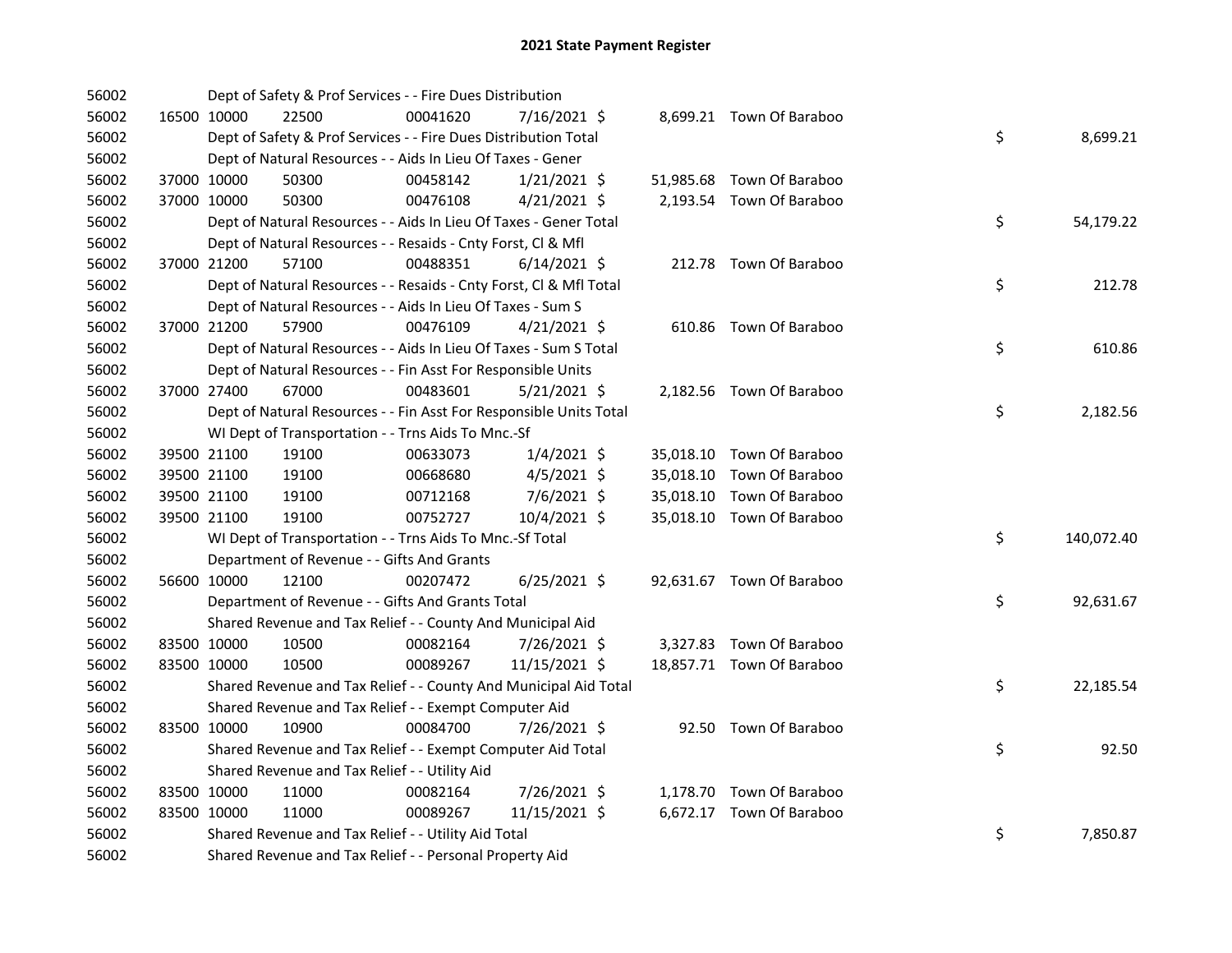| 56002       | 83500 10000 | 11100                                                                         | 00077881 | $5/3/2021$ \$  | 955.51   | Town Of Baraboo |            |
|-------------|-------------|-------------------------------------------------------------------------------|----------|----------------|----------|-----------------|------------|
| 56002       |             | Shared Revenue and Tax Relief - - Personal Property Aid Total                 |          |                |          |                 | 955.51     |
| 56002       |             | Shared Revenue and Tax Relief - - State Aid; Video Service Provider Fee       |          |                |          |                 |            |
| 56002       | 83500 10000 | 11200                                                                         | 00083152 | 7/26/2021 \$   | 1.424.51 | Town Of Baraboo |            |
| 56002       |             | Shared Revenue and Tax Relief - - State Aid; Video Service Provider Fee Total |          |                |          |                 | 1,424.51   |
| 56002       |             | Shared Revenue and Tax Relief - - Payments For Municipal Svcs                 |          |                |          |                 |            |
| 56002       | 83500 10000 | 50100                                                                         | 00073763 | $2/1/2021$ \$  | 1.386.76 | Town Of Baraboo |            |
| 56002       |             | Shared Revenue and Tax Relief - - Payments For Municipal Svcs Total           |          |                |          |                 | 1,386.76   |
| 56002       |             | Shared Revenue and Tax Relief - - Lottery & Gaming Credit                     |          |                |          |                 |            |
| 56002       | 83500 52100 | 36300                                                                         | 00074394 | $3/22/2021$ \$ | 483.36   | Town Of Baraboo |            |
| 56002       |             | Shared Revenue and Tax Relief - - Lottery & Gaming Credit Total               |          |                |          |                 | 483.36     |
| 56002 Total |             |                                                                               |          |                |          |                 | 332.967.75 |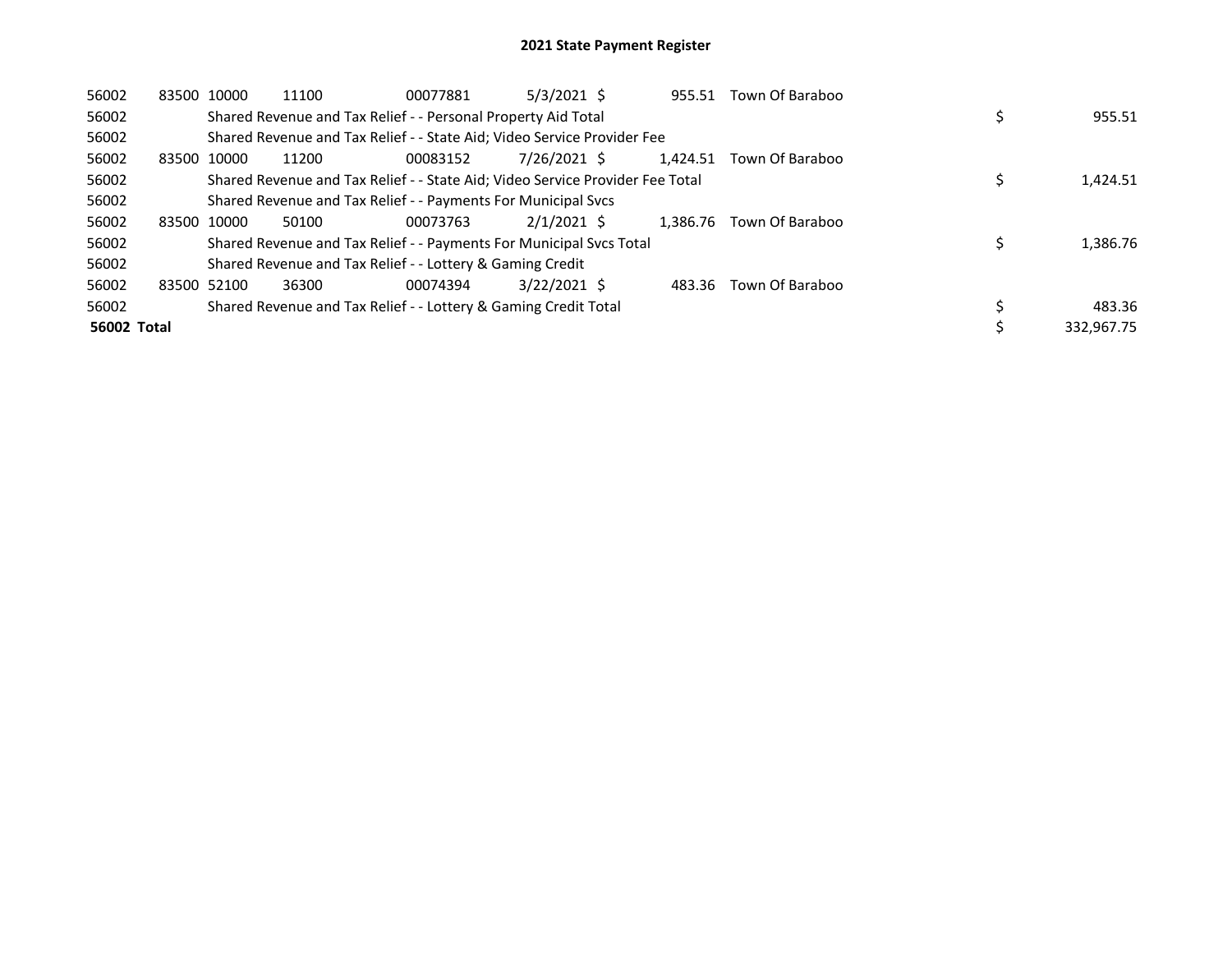| 56004 |             |             | Dept of Safety & Prof Services - - Fire Dues Distribution          |          |                |  |                              |    |            |
|-------|-------------|-------------|--------------------------------------------------------------------|----------|----------------|--|------------------------------|----|------------|
| 56004 |             | 16500 10000 | 22500                                                              | 00041621 | 7/16/2021 \$   |  | 2,795.50 Town Of Bear Creek  |    |            |
| 56004 |             |             | Dept of Safety & Prof Services - - Fire Dues Distribution Total    |          |                |  |                              | \$ | 2,795.50   |
| 56004 |             |             | Dept of Natural Resources - - Aids In Lieu Of Taxes - Gener        |          |                |  |                              |    |            |
| 56004 |             | 37000 10000 | 50300                                                              | 00458168 | $1/21/2021$ \$ |  | 1,240.08 Town Of Bear Creek  |    |            |
| 56004 |             | 37000 10000 | 50300                                                              | 00476662 | $4/21/2021$ \$ |  | 398.00 Town Of Bear Creek    |    |            |
| 56004 |             |             | Dept of Natural Resources - - Aids In Lieu Of Taxes - Gener Total  |          |                |  |                              | \$ | 1,638.08   |
| 56004 |             |             | Dept of Natural Resources - - Seg Earned                           |          |                |  |                              |    |            |
| 56004 |             | 37000 21200 | 100SE                                                              | 00474033 | $4/15/2021$ \$ |  | 237.91 Town Of Bear Creek    |    |            |
| 56004 |             |             | Dept of Natural Resources - - Seg Earned Total                     |          |                |  |                              | \$ | 237.91     |
| 56004 |             |             | Dept of Natural Resources - - Resaids - Cnty Forst, Cl & Mfl       |          |                |  |                              |    |            |
| 56004 |             | 37000 21200 | 57100                                                              | 00488352 | $6/14/2021$ \$ |  | 1,231.15 Town Of Bear Creek  |    |            |
| 56004 |             |             | Dept of Natural Resources - - Resaids - Cnty Forst, CI & Mfl Total |          |                |  |                              | \$ | 1,231.15   |
| 56004 |             |             | Dept of Natural Resources - - Fin Asst For Responsible Units       |          |                |  |                              |    |            |
| 56004 |             | 37000 27400 | 67000                                                              | 00483558 | $5/21/2021$ \$ |  | 1,053.24 Town Of Bear Creek  |    |            |
| 56004 |             |             | Dept of Natural Resources - - Fin Asst For Responsible Units Total |          |                |  |                              | \$ | 1,053.24   |
| 56004 |             |             | WI Dept of Transportation - - Trns Aids To Mnc.-Sf                 |          |                |  |                              |    |            |
| 56004 |             | 39500 21100 | 19100                                                              | 00633074 | $1/4/2021$ \$  |  | 28,783.17 Town Of Bear Creek |    |            |
| 56004 |             | 39500 21100 | 19100                                                              | 00668681 | $4/5/2021$ \$  |  | 28,783.17 Town Of Bear Creek |    |            |
| 56004 |             | 39500 21100 | 19100                                                              | 00712169 | 7/6/2021 \$    |  | 28,783.17 Town Of Bear Creek |    |            |
| 56004 |             | 39500 21100 | 19100                                                              | 00752728 | 10/4/2021 \$   |  | 28,783.17 Town Of Bear Creek |    |            |
| 56004 |             |             | WI Dept of Transportation - - Trns Aids To Mnc.-Sf Total           |          |                |  |                              | \$ | 115,132.68 |
| 56004 |             |             | Department of Revenue - - Gifts And Grants                         |          |                |  |                              |    |            |
| 56004 |             | 56600 10000 | 12100                                                              | 00207473 | $6/25/2021$ \$ |  | 33,127.60 Town Of Bear Creek |    |            |
| 56004 |             |             | Department of Revenue - - Gifts And Grants Total                   |          |                |  |                              | \$ | 33,127.60  |
| 56004 |             |             | Shared Revenue and Tax Relief - - County And Municipal Aid         |          |                |  |                              |    |            |
| 56004 |             | 83500 10000 | 10500                                                              | 00082165 | 7/26/2021 \$   |  | 1,094.76 Town Of Bear Creek  |    |            |
| 56004 |             | 83500 10000 | 10500                                                              | 00089268 | 11/15/2021 \$  |  | 6,219.77 Town Of Bear Creek  |    |            |
| 56004 |             |             | Shared Revenue and Tax Relief - - County And Municipal Aid Total   |          |                |  |                              | \$ | 7,314.53   |
| 56004 |             |             | Shared Revenue and Tax Relief - - Exempt Computer Aid              |          |                |  |                              |    |            |
| 56004 |             | 83500 10000 | 10900                                                              | 00084701 | 7/26/2021 \$   |  | 5.19 Town Of Bear Creek      |    |            |
| 56004 |             |             | Shared Revenue and Tax Relief - - Exempt Computer Aid Total        |          |                |  |                              | \$ | 5.19       |
| 56004 |             |             | Shared Revenue and Tax Relief - - Personal Property Aid            |          |                |  |                              |    |            |
| 56004 |             | 83500 10000 | 11100                                                              | 00077882 | $5/3/2021$ \$  |  | 176.08 Town Of Bear Creek    |    |            |
| 56004 |             |             | Shared Revenue and Tax Relief - - Personal Property Aid Total      |          |                |  |                              | \$ | 176.08     |
|       | 56004 Total |             |                                                                    |          |                |  |                              | \$ | 162,711.96 |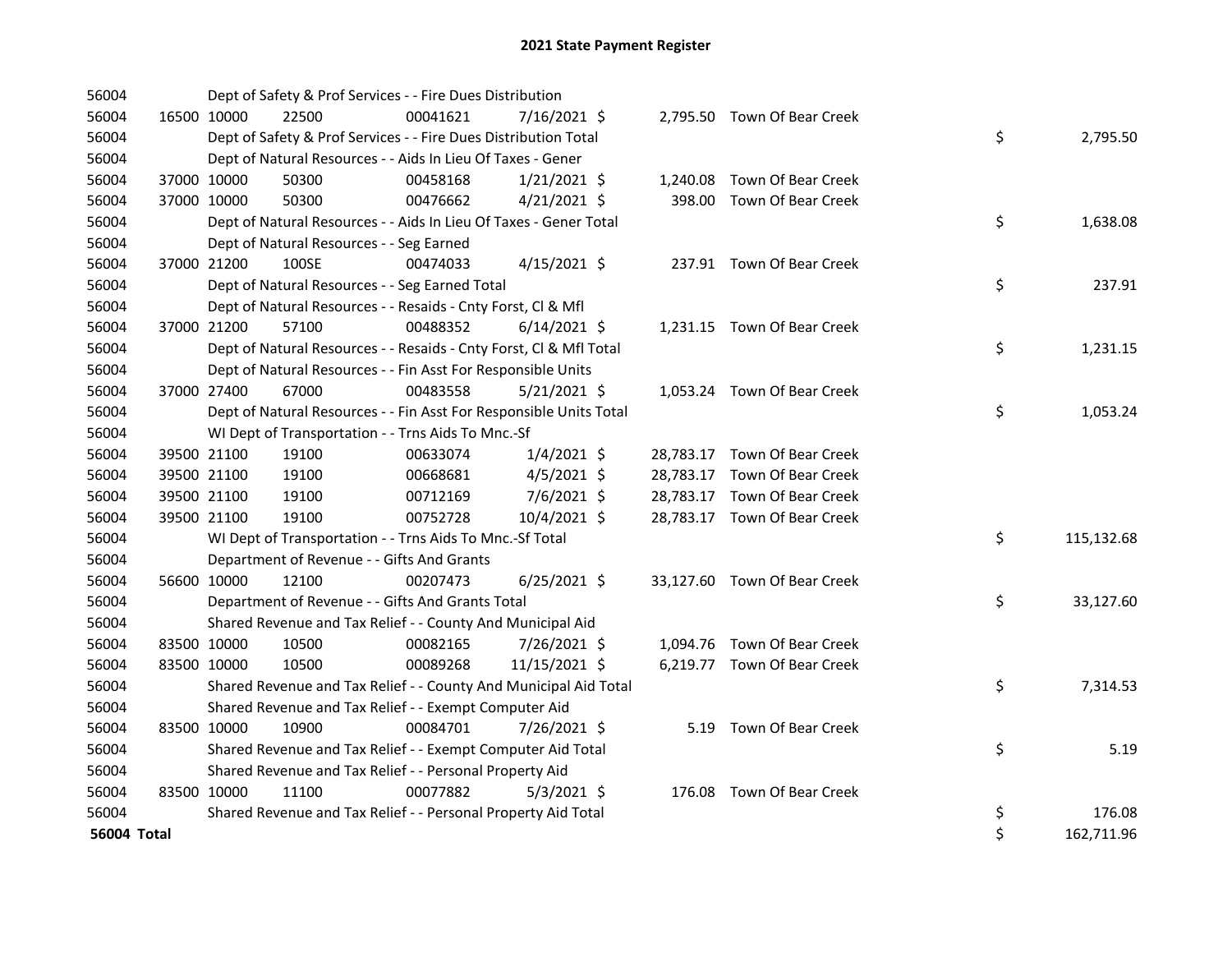| 56006 |             | Dept of Safety & Prof Services - - Fire Dues Distribution          |          |                |        |                           |    |            |
|-------|-------------|--------------------------------------------------------------------|----------|----------------|--------|---------------------------|----|------------|
| 56006 | 16500 10000 | 22500                                                              | 00041622 | 7/16/2021 \$   |        | 9,569.49 Town Of Dellona  |    |            |
| 56006 |             | Dept of Safety & Prof Services - - Fire Dues Distribution Total    |          |                |        |                           | \$ | 9,569.49   |
| 56006 |             | Dept of Natural Resources - - Aids In Lieu Of Taxes - Gener        |          |                |        |                           |    |            |
| 56006 | 37000 10000 | 50300                                                              | 00458118 | $1/21/2021$ \$ |        | 18,858.32 Town Of Dellona |    |            |
| 56006 | 37000 10000 | 50300                                                              | 00475801 | $4/21/2021$ \$ | 437.53 | Town Of Dellona           |    |            |
| 56006 | 37000 10000 | 50300                                                              | 00475802 | $4/21/2021$ \$ | 50.66  | Town Of Dellona           |    |            |
| 56006 | 37000 10000 | 50300                                                              | 00475805 | $4/21/2021$ \$ |        | 207.03 Town Of Dellona    |    |            |
| 56006 |             | Dept of Natural Resources - - Aids In Lieu Of Taxes - Gener Total  |          |                |        |                           | \$ | 19,553.54  |
| 56006 |             | Dept of Natural Resources - - Resaids - Cnty Forst, CI & Mfl       |          |                |        |                           |    |            |
| 56006 | 37000 21200 | 57100                                                              | 00488353 | $6/14/2021$ \$ |        | 531.85 Town Of Dellona    |    |            |
| 56006 |             | Dept of Natural Resources - - Resaids - Cnty Forst, Cl & Mfl Total |          |                |        |                           | \$ | 531.85     |
| 56006 |             | Dept of Natural Resources - - Aids In Lieu Of Taxes - Sum S        |          |                |        |                           |    |            |
| 56006 | 37000 21200 | 57900                                                              | 00475803 | $4/21/2021$ \$ |        | 934.83 Town Of Dellona    |    |            |
| 56006 | 37000 21200 | 57900                                                              | 00475804 | $4/21/2021$ \$ | 4.79   | Town Of Dellona           |    |            |
| 56006 |             | Dept of Natural Resources - - Aids In Lieu Of Taxes - Sum S Total  |          |                |        |                           | \$ | 939.62     |
| 56006 |             | Dept of Natural Resources - - Fin Asst For Responsible Units       |          |                |        |                           |    |            |
| 56006 | 37000 27400 | 67000                                                              | 00483027 | $5/21/2021$ \$ |        | 1,443.15 Town Of Dellona  |    |            |
| 56006 |             | Dept of Natural Resources - - Fin Asst For Responsible Units Total |          |                |        |                           | \$ | 1,443.15   |
| 56006 |             | WI Dept of Transportation - - Trns Aids To Mnc.-Sf                 |          |                |        |                           |    |            |
| 56006 | 39500 21100 | 19100                                                              | 00633075 | $1/4/2021$ \$  |        | 32,718.60 Town Of Dellona |    |            |
| 56006 | 39500 21100 | 19100                                                              | 00668682 | $4/5/2021$ \$  |        | 32,718.60 Town Of Dellona |    |            |
| 56006 | 39500 21100 | 19100                                                              | 00712170 | 7/6/2021 \$    |        | 32,718.60 Town Of Dellona |    |            |
| 56006 | 39500 21100 | 19100                                                              | 00752729 | 10/4/2021 \$   |        | 32,718.60 Town Of Dellona |    |            |
| 56006 |             | WI Dept of Transportation - - Trns Aids To Mnc.-Sf Total           |          |                |        |                           | \$ | 130,874.40 |
| 56006 |             | Department of Revenue - - Gifts And Grants                         |          |                |        |                           |    |            |
| 56006 | 56600 10000 | 12100                                                              | 00207474 | $6/25/2021$ \$ |        | 87,607.58 Town Of Dellona |    |            |
| 56006 |             | Department of Revenue - - Gifts And Grants Total                   |          |                |        |                           | \$ | 87,607.58  |
| 56006 |             | Shared Revenue and Tax Relief - - County And Municipal Aid         |          |                |        |                           |    |            |
| 56006 | 83500 10000 | 10500                                                              | 00082166 | 7/26/2021 \$   |        | 1,675.10 Town Of Dellona  |    |            |
| 56006 | 83500 10000 | 10500                                                              | 00089269 | 11/15/2021 \$  |        | 9,492.24 Town Of Dellona  |    |            |
| 56006 |             | Shared Revenue and Tax Relief - - County And Municipal Aid Total   |          |                |        |                           | \$ | 11,167.34  |
| 56006 |             | Shared Revenue and Tax Relief - - Exempt Computer Aid              |          |                |        |                           |    |            |
| 56006 | 83500 10000 | 10900                                                              | 00084702 | 7/26/2021 \$   |        | 267.09 Town Of Dellona    |    |            |
| 56006 |             | Shared Revenue and Tax Relief - - Exempt Computer Aid Total        |          |                |        |                           | \$ | 267.09     |
| 56006 |             | Shared Revenue and Tax Relief - - Utility Aid                      |          |                |        |                           |    |            |
| 56006 | 83500 10000 | 11000                                                              | 00082166 | 7/26/2021 \$   |        | 544.35 Town Of Dellona    |    |            |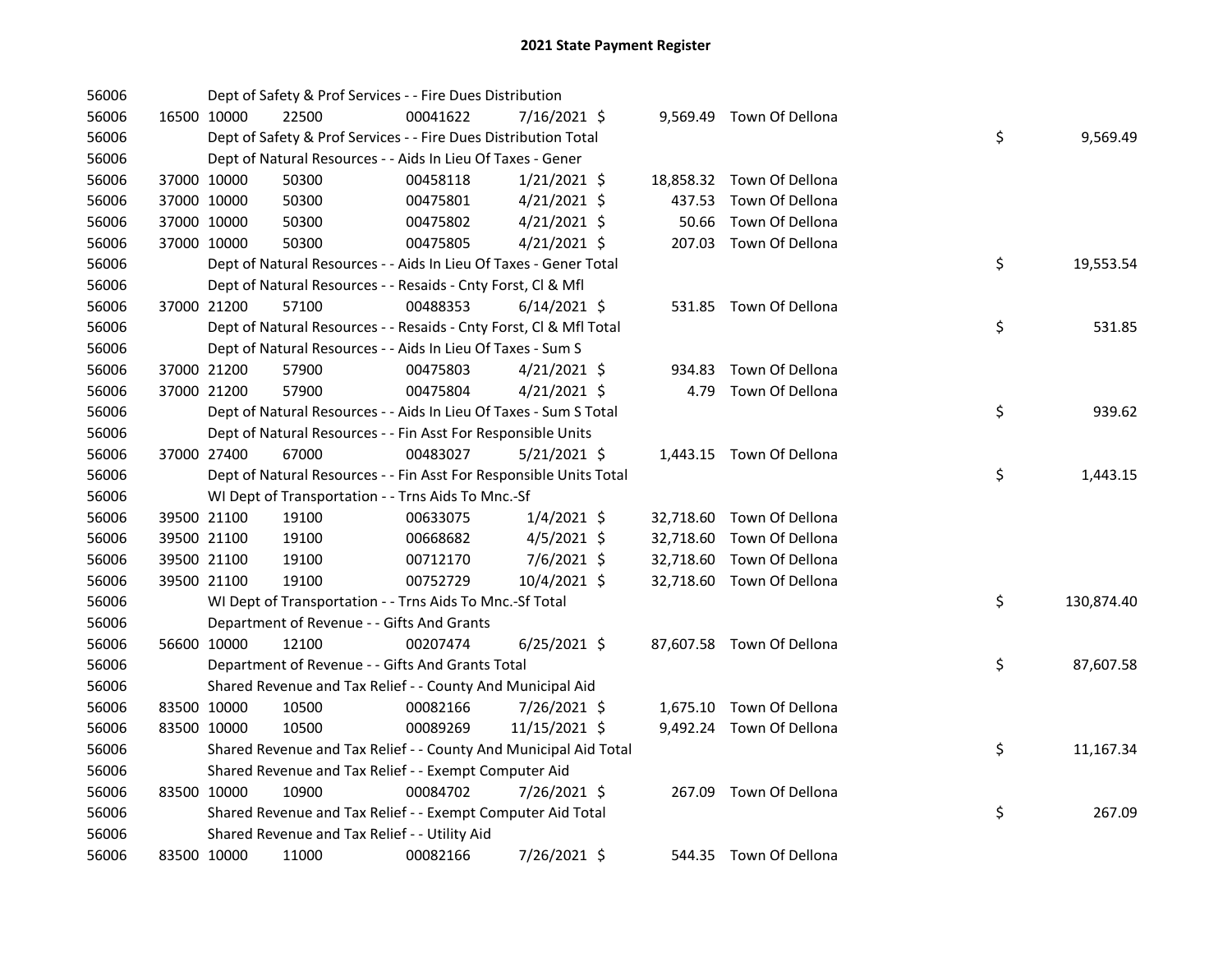| 56006       | 83500 10000 |       | 11000 | 00089269                                                        | 11/15/2021 \$ | 3.102.73 | Town Of Dellona |  |            |
|-------------|-------------|-------|-------|-----------------------------------------------------------------|---------------|----------|-----------------|--|------------|
| 56006       |             |       |       | Shared Revenue and Tax Relief - - Utility Aid Total             |               |          |                 |  | 3,647.08   |
| 56006       |             |       |       | Shared Revenue and Tax Relief - - Personal Property Aid         |               |          |                 |  |            |
| 56006       | 83500       | 10000 | 11100 | 00077883                                                        | 5/3/2021 \$   | 1.685.42 | Town Of Dellona |  |            |
| 56006       |             |       |       | Shared Revenue and Tax Relief - - Personal Property Aid Total   |               |          |                 |  | 1,685.42   |
| 56006       |             |       |       | Shared Revenue and Tax Relief - - Lottery & Gaming Credit       |               |          |                 |  |            |
| 56006       | 83500 52100 |       | 36300 | 00074395                                                        | 3/22/2021 \$  | 3.766.44 | Town Of Dellona |  |            |
| 56006       |             |       |       | Shared Revenue and Tax Relief - - Lottery & Gaming Credit Total |               |          |                 |  | 3,766.44   |
| 56006 Total |             |       |       |                                                                 |               |          |                 |  | 271.053.00 |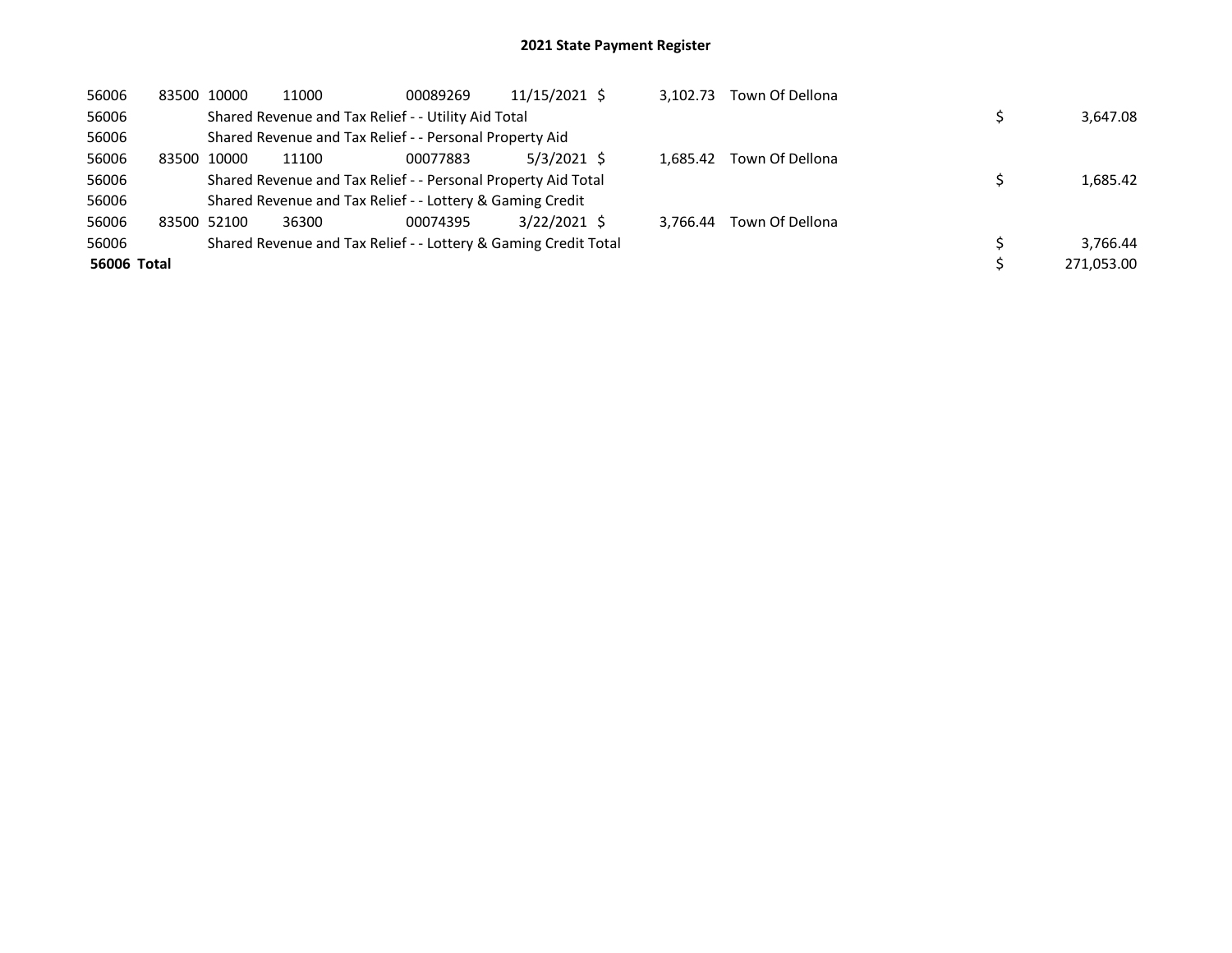| 56008 |             |             | Dept of Safety & Prof Services - - Fire Dues Distribution            |          |                |        |                          |    |            |
|-------|-------------|-------------|----------------------------------------------------------------------|----------|----------------|--------|--------------------------|----|------------|
| 56008 |             | 16500 10000 | 22500                                                                | 00041623 | 7/16/2021 \$   |        | 13,146.58 Town Of Delton |    |            |
| 56008 |             |             | Dept of Safety & Prof Services - - Fire Dues Distribution Total      |          |                |        |                          | \$ | 13,146.58  |
| 56008 |             |             | Dept of Natural Resources - - Aids In Lieu Of Taxes - Gener          |          |                |        |                          |    |            |
| 56008 |             | 37000 10000 | 50300                                                                | 00458145 | $1/21/2021$ \$ |        | 47,226.57 Town Of Delton |    |            |
| 56008 |             | 37000 10000 | 50300                                                                | 00476178 | $4/21/2021$ \$ | 685.65 | Town Of Delton           |    |            |
| 56008 | 37000 10000 |             | 50300                                                                | 00476180 | $4/21/2021$ \$ |        | 2,505.46 Town Of Delton  |    |            |
| 56008 |             |             | Dept of Natural Resources - - Aids In Lieu Of Taxes - Gener Total    |          |                |        |                          | \$ | 50,417.68  |
| 56008 |             |             | Dept of Natural Resources - - Taxes & Assessmts-Conserv Fund         |          |                |        |                          |    |            |
| 56008 |             | 37000 21200 | 16900                                                                | 00459233 | $1/28/2021$ \$ |        | 154.92 Town Of Delton    |    |            |
| 56008 |             | 37000 21200 | 16900                                                                | 00459234 | $1/28/2021$ \$ | 309.84 | Town Of Delton           |    |            |
| 56008 |             | 37000 21200 | 16900                                                                | 00459235 | 1/28/2021 \$   |        | 154.92 Town Of Delton    |    |            |
| 56008 |             |             | Dept of Natural Resources - - Taxes & Assessmts-Conserv Fund Total   |          |                |        |                          | \$ | 619.68     |
| 56008 |             |             | Dept of Natural Resources - - Resaids - Cnty Forst, Cl & Mfl         |          |                |        |                          |    |            |
| 56008 |             | 37000 21200 | 57100                                                                | 00488354 | $6/14/2021$ \$ |        | 161.76 Town Of Delton    |    |            |
| 56008 |             |             | Dept of Natural Resources - - Resaids - Cnty Forst, CI & Mfl Total   |          |                |        |                          | \$ | 161.76     |
| 56008 |             |             | Dept of Natural Resources - - Aids In Lieu Of Taxes - Sum S          |          |                |        |                          |    |            |
| 56008 |             | 37000 21200 | 57900                                                                | 00476179 | $4/21/2021$ \$ |        | 237.69 Town Of Delton    |    |            |
| 56008 |             |             | Dept of Natural Resources - - Aids In Lieu Of Taxes - Sum S Total    |          |                |        |                          | \$ | 237.69     |
| 56008 |             |             | Dept of Natural Resources - - Fin Asst For Responsible Units         |          |                |        |                          |    |            |
| 56008 |             | 37000 27400 | 67000                                                                | 00483830 | $5/21/2021$ \$ |        | 3,410.95 Town Of Delton  |    |            |
| 56008 |             |             | Dept of Natural Resources - - Fin Asst For Responsible Units Total   |          |                |        |                          | \$ | 3,410.95   |
| 56008 |             |             | WI Dept of Transportation - - Trns Aids To Mnc.-Sf                   |          |                |        |                          |    |            |
| 56008 |             | 39500 21100 | 19100                                                                | 00633076 | $1/4/2021$ \$  |        | 36,108.72 Town Of Delton |    |            |
| 56008 |             | 39500 21100 | 19100                                                                | 00668683 | $4/5/2021$ \$  |        | 36,108.72 Town Of Delton |    |            |
| 56008 |             | 39500 21100 | 19100                                                                | 00712171 | $7/6/2021$ \$  |        | 36,108.72 Town Of Delton |    |            |
| 56008 |             | 39500 21100 | 19100                                                                | 00752730 | 10/4/2021 \$   |        | 36,108.72 Town Of Delton |    |            |
| 56008 |             |             | WI Dept of Transportation - - Trns Aids To Mnc.-Sf Total             |          |                |        |                          | \$ | 144,434.88 |
| 56008 |             |             | WI Dept of Transportation - - Hwy Mgmt & Opers Sf                    |          |                |        |                          |    |            |
| 56008 |             | 39500 21100 | 36500                                                                | 00659016 | $3/25/2021$ \$ |        | 500.00 Town Of Delton    |    |            |
| 56008 |             | 39500 21100 | 36500                                                                | 00749282 | 10/20/2021 \$  | 500.00 | Town Of Delton           |    |            |
| 56008 |             | 39500 21100 | 36500                                                                | 00772754 | 11/12/2021 \$  |        | 500.00 Town Of Delton    |    |            |
| 56008 |             |             | WI Dept of Transportation - - Hwy Mgmt & Opers Sf Total              |          |                |        |                          | \$ | 1,500.00   |
| 56008 |             |             | Department of Administration - - Hv Trans Ln Annual Impact Fee       |          |                |        |                          |    |            |
| 56008 |             | 50500 10000 | 17400                                                                | 00144505 | $5/3/2021$ \$  |        | 43,037.00 Town Of Delton |    |            |
| 56008 |             |             | Department of Administration - - Hv Trans Ln Annual Impact Fee Total |          |                |        |                          | \$ | 43,037.00  |
| 56008 |             |             | Department of Revenue - - Gifts And Grants                           |          |                |        |                          |    |            |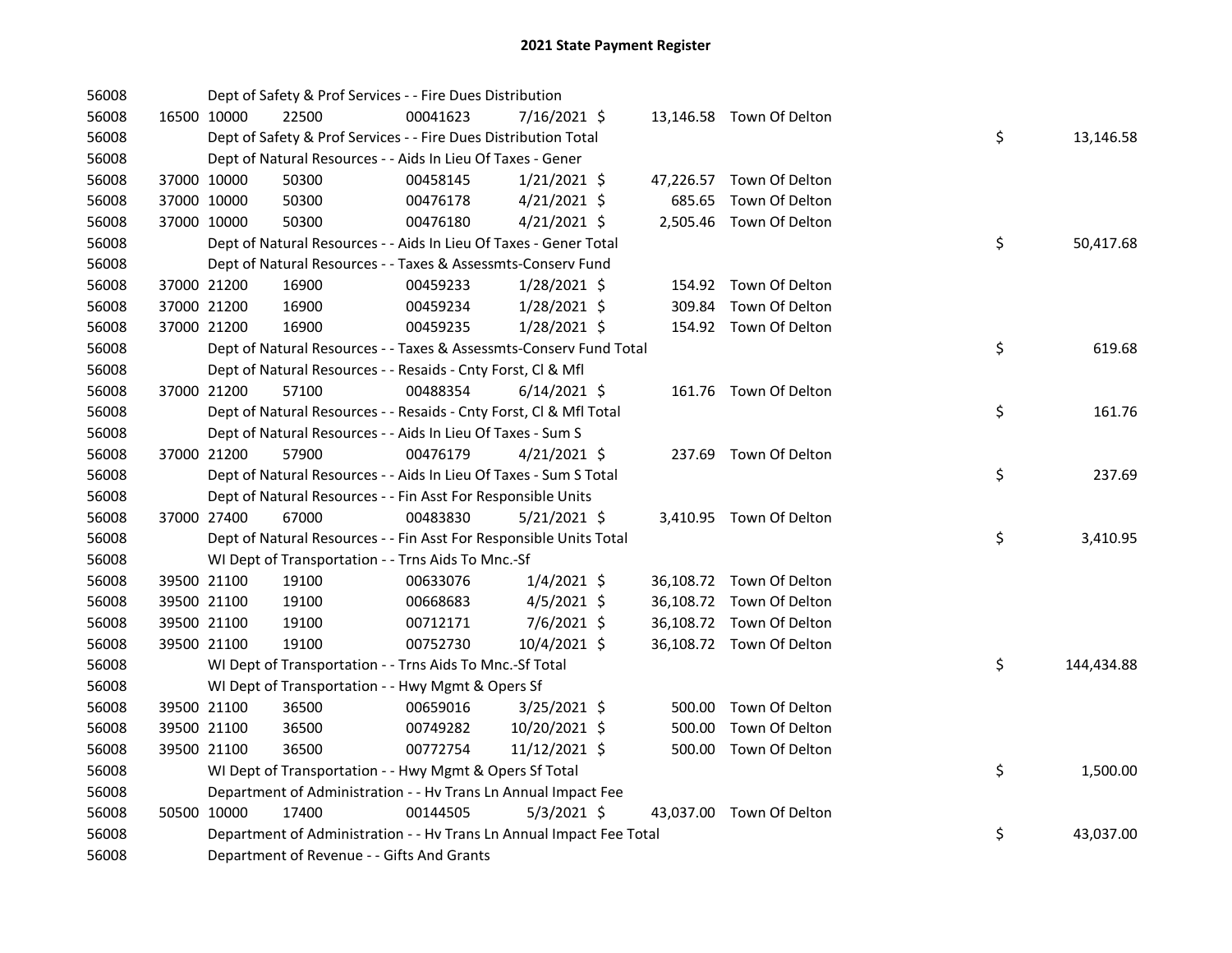| 56008 |             | 56600 10000 | 12100                                                            | 00207475 | $6/25/2021$ \$ |          | 130,626.36 Town Of Delton |    |            |
|-------|-------------|-------------|------------------------------------------------------------------|----------|----------------|----------|---------------------------|----|------------|
| 56008 |             |             | Department of Revenue - - Gifts And Grants Total                 |          |                |          |                           | \$ | 130,626.36 |
| 56008 |             |             | Department of Revenue - - Misc Revenue Holding Clearing          |          |                |          |                           |    |            |
| 56008 |             | 56600 10000 | 99500                                                            | 00189187 | $1/11/2021$ \$ | 50.00    | Town Of Delton            |    |            |
| 56008 |             | 56600 10000 | 99500                                                            | 00192047 | 2/22/2021 \$   | 348.00   | Town Of Delton            |    |            |
| 56008 |             | 56600 10000 | 99500                                                            | 00192913 | $3/1/2021$ \$  | 8,976.70 | Town Of Delton            |    |            |
| 56008 |             | 56600 10000 | 99500                                                            | 00194295 | 3/8/2021 \$    | 981.00   | Town Of Delton            |    |            |
| 56008 |             | 56600 10000 | 99500                                                            | 00195151 | 3/15/2021 \$   | 6,699.12 | Town Of Delton            |    |            |
| 56008 |             | 56600 10000 | 99500                                                            | 00195960 | 3/22/2021 \$   | 2,959.63 | Town Of Delton            |    |            |
| 56008 |             | 56600 10000 | 99500                                                            | 00196635 | 3/29/2021 \$   | 4,958.00 | Town Of Delton            |    |            |
| 56008 |             | 56600 10000 | 99500                                                            | 00197379 | $4/5/2021$ \$  | 1,515.91 | Town Of Delton            |    |            |
| 56008 |             | 56600 10000 | 99500                                                            | 00198571 | $4/12/2021$ \$ | 674.00   | Town Of Delton            |    |            |
| 56008 |             | 56600 10000 | 99500                                                            | 00199312 | 4/20/2021 \$   | 1,063.00 | Town Of Delton            |    |            |
| 56008 |             | 56600 10000 | 99500                                                            | 00199956 | $4/26/2021$ \$ | 1,011.10 | Town Of Delton            |    |            |
| 56008 |             | 56600 10000 | 99500                                                            | 00200540 | $5/3/2021$ \$  | 297.10   | Town Of Delton            |    |            |
| 56008 |             | 56600 10000 | 99500                                                            | 00201729 | 5/10/2021 \$   | 961.20   | Town Of Delton            |    |            |
| 56008 |             | 56600 10000 | 99500                                                            | 00202376 | $5/17/2021$ \$ | 1,819.80 | Town Of Delton            |    |            |
| 56008 |             | 56600 10000 | 99500                                                            | 00203114 | 5/24/2021 \$   | 836.19   | Town Of Delton            |    |            |
| 56008 |             | 56600 10000 | 99500                                                            | 00203805 | $6/1/2021$ \$  | 317.05   | Town Of Delton            |    |            |
| 56008 |             | 56600 10000 | 99500                                                            | 00204835 | $6/7/2021$ \$  | 613.00   | Town Of Delton            |    |            |
| 56008 |             | 56600 10000 | 99500                                                            | 00205442 | $6/14/2021$ \$ | 2,080.80 | Town Of Delton            |    |            |
| 56008 |             | 56600 10000 | 99500                                                            | 00208581 | 7/6/2021 \$    | 57.00    | Town Of Delton            |    |            |
| 56008 |             | 56600 10000 | 99500                                                            | 00209451 | 7/12/2021 \$   | 1,480.23 | Town Of Delton            |    |            |
| 56008 |             | 56600 10000 | 99500                                                            | 00214030 | 9/7/2021 \$    | 53.22    | Town Of Delton            |    |            |
| 56008 |             | 56600 10000 | 99500                                                            | 00214818 | $9/13/2021$ \$ | 125.00   | Town Of Delton            |    |            |
| 56008 |             | 56600 10000 | 99500                                                            | 00222256 | 12/20/2021 \$  | 312.00   | Town Of Delton            |    |            |
| 56008 |             |             | Department of Revenue - - Misc Revenue Holding Clearing Total    |          |                |          |                           | \$ | 38,189.05  |
| 56008 |             |             | Shared Revenue and Tax Relief - - County And Municipal Aid       |          |                |          |                           |    |            |
| 56008 | 83500 10000 |             | 10500                                                            | 00082167 | 7/26/2021 \$   |          | 3,662.44 Town Of Delton   |    |            |
| 56008 |             | 83500 10000 | 10500                                                            | 00089270 | 11/15/2021 \$  |          | 20,753.81 Town Of Delton  |    |            |
| 56008 |             |             | Shared Revenue and Tax Relief - - County And Municipal Aid Total |          |                |          |                           | \$ | 24,416.25  |
| 56008 |             |             | Shared Revenue and Tax Relief - - Exempt Computer Aid            |          |                |          |                           |    |            |
| 56008 | 83500 10000 |             | 10900                                                            | 00084703 | 7/26/2021 \$   |          | 5,354.24 Town Of Delton   |    |            |
| 56008 |             |             | Shared Revenue and Tax Relief - - Exempt Computer Aid Total      |          |                |          |                           | \$ | 5,354.24   |
| 56008 |             |             | Shared Revenue and Tax Relief - - Utility Aid                    |          |                |          |                           |    |            |
| 56008 |             | 83500 10000 | 11000                                                            | 00082167 | 7/26/2021 \$   |          | 2,660.51 Town Of Delton   |    |            |
| 56008 |             | 83500 10000 | 11000                                                            | 00089270 | 11/15/2021 \$  |          | 15,278.84 Town Of Delton  |    |            |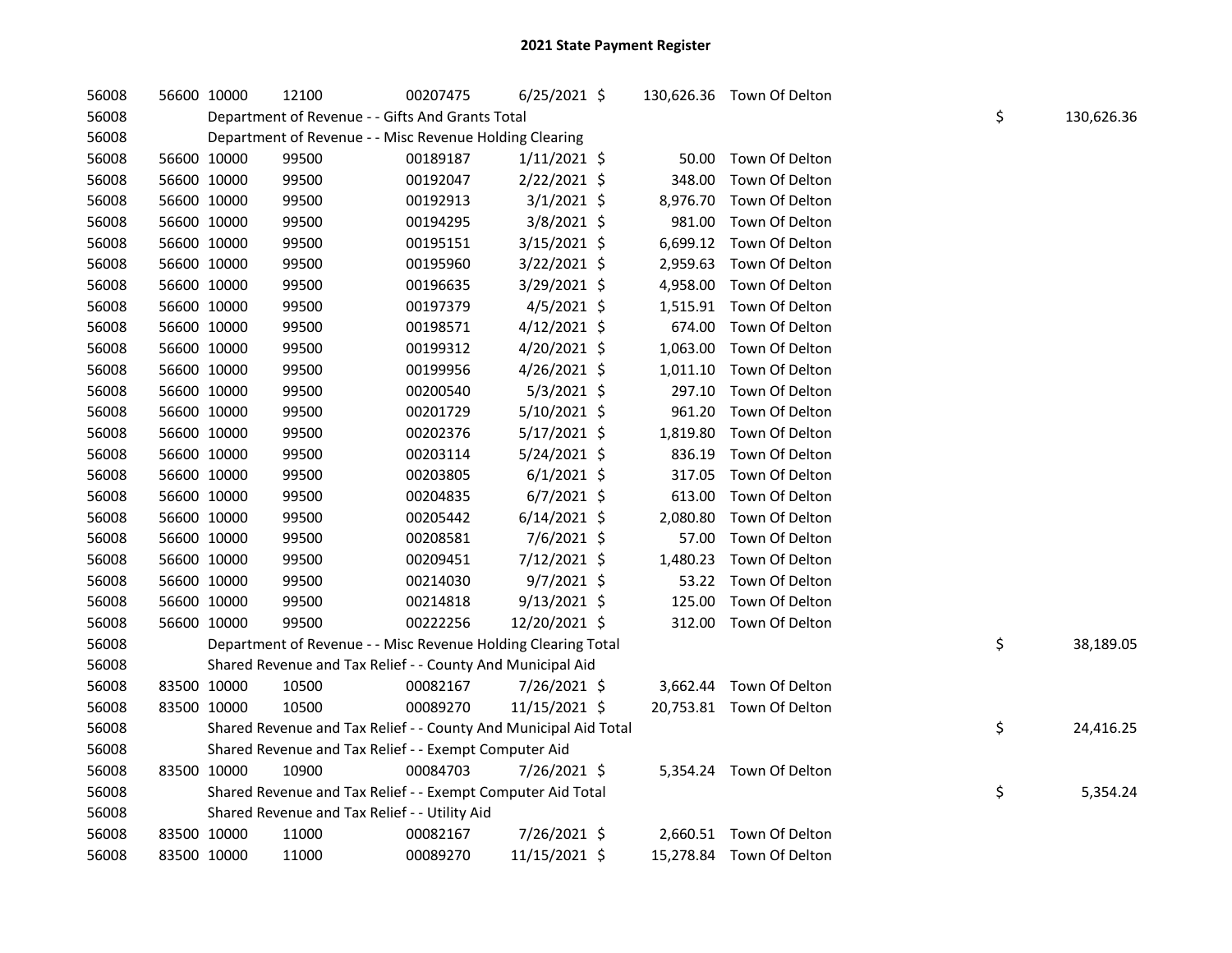| 56008       |             | Shared Revenue and Tax Relief - - Utility Aid Total |       |                                                                     |                |  |          |                | 17,939.35  |
|-------------|-------------|-----------------------------------------------------|-------|---------------------------------------------------------------------|----------------|--|----------|----------------|------------|
| 56008       |             |                                                     |       | Shared Revenue and Tax Relief - - Personal Property Aid             |                |  |          |                |            |
| 56008       | 83500 10000 |                                                     | 11100 | 00077884                                                            | $5/3/2021$ \$  |  | 5.987.34 | Town Of Delton |            |
| 56008       |             |                                                     |       | Shared Revenue and Tax Relief - - Personal Property Aid Total       |                |  |          |                | 5,987.34   |
| 56008       |             |                                                     |       | Shared Revenue and Tax Relief - - Payments For Municipal Svcs       |                |  |          |                |            |
| 56008       | 83500 10000 |                                                     | 50100 | 00073764                                                            | $2/1/2021$ \$  |  | 585.73   | Town Of Delton |            |
| 56008       |             |                                                     |       | Shared Revenue and Tax Relief - - Payments For Municipal Svcs Total |                |  |          |                | 585.73     |
| 56008       |             |                                                     |       | Shared Revenue and Tax Relief - - Lottery & Gaming Credit           |                |  |          |                |            |
| 56008       |             | 83500 52100                                         | 36300 | 00074396                                                            | $3/22/2021$ \$ |  | 7.584.84 | Town Of Delton |            |
| 56008       |             |                                                     |       | Shared Revenue and Tax Relief - - Lottery & Gaming Credit Total     |                |  |          |                | 7,584.84   |
| 56008 Total |             |                                                     |       |                                                                     |                |  |          |                | 487,649.38 |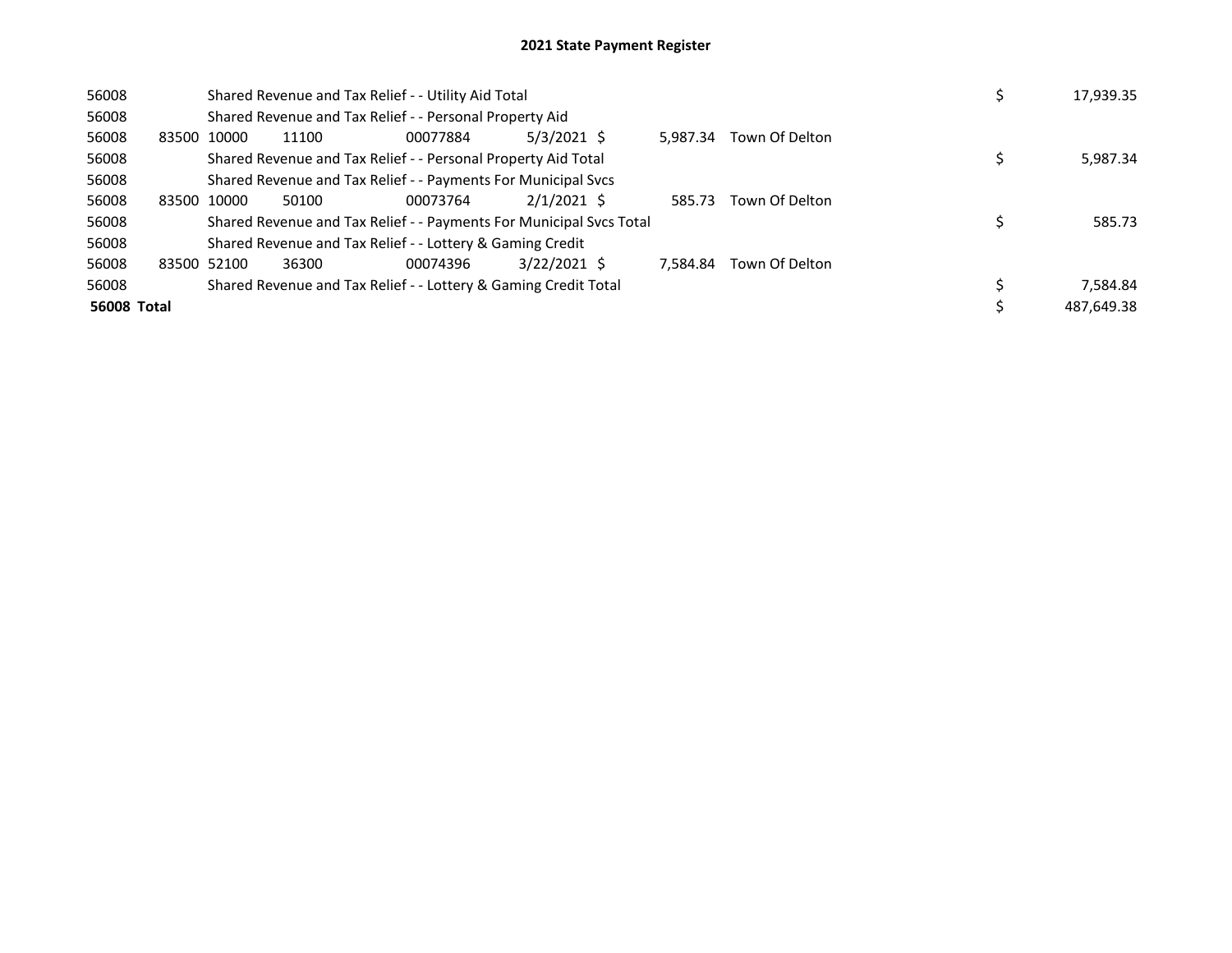| 56010 |             | Dept of Safety & Prof Services - - Fire Dues Distribution          |          |                |       |                             |    |            |
|-------|-------------|--------------------------------------------------------------------|----------|----------------|-------|-----------------------------|----|------------|
| 56010 | 16500 10000 | 22500                                                              | 00041624 | 7/15/2021 \$   |       | 6,905.07 Town Of Excelsior  |    |            |
| 56010 |             | Dept of Safety & Prof Services - - Fire Dues Distribution Total    |          |                |       |                             | \$ | 6,905.07   |
| 56010 |             | Dept of Natural Resources - - Aids In Lieu Of Taxes - Gener        |          |                |       |                             |    |            |
| 56010 | 37000 10000 | 50300                                                              | 00458182 | 1/20/2021 \$   |       | 1,602.59 Town Of Excelsior  |    |            |
| 56010 | 37000 10000 | 50300                                                              | 00458183 | 1/20/2021 \$   |       | 1,326.12 Town Of Excelsior  |    |            |
| 56010 | 37000 10000 | 50300                                                              | 00476842 | $4/21/2021$ \$ | 58.60 | Town Of Excelsior           |    |            |
| 56010 | 37000 10000 | 50300                                                              | 00476843 | $4/21/2021$ \$ | 90.39 | Town Of Excelsior           |    |            |
| 56010 |             | Dept of Natural Resources - - Aids In Lieu Of Taxes - Gener Total  |          |                |       |                             | \$ | 3,077.70   |
| 56010 |             | Dept of Natural Resources - - Resaids - Cnty Forst, CI & Mfl       |          |                |       |                             |    |            |
| 56010 | 37000 21200 | 57100                                                              | 00488355 | $6/14/2021$ \$ |       | 406.75 Town Of Excelsior    |    |            |
| 56010 |             | Dept of Natural Resources - - Resaids - Cnty Forst, Cl & Mfl Total |          |                |       |                             | \$ | 406.75     |
| 56010 |             | Dept of Natural Resources - - Aids In Lieu Of Taxes - Sum S        |          |                |       |                             |    |            |
| 56010 | 37000 21200 | 57900                                                              | 00476841 | $4/21/2021$ \$ |       | 5.86 Town Of Excelsior      |    |            |
| 56010 |             | Dept of Natural Resources - - Aids In Lieu Of Taxes - Sum S Total  |          |                |       |                             | \$ | 5.86       |
| 56010 |             | Dept of Natural Resources - - Fin Asst For Responsible Units       |          |                |       |                             |    |            |
| 56010 | 37000 27400 | 67000                                                              | 00483216 | $5/21/2021$ \$ |       | 1,868.73 Town Of Excelsior  |    |            |
| 56010 |             | Dept of Natural Resources - - Fin Asst For Responsible Units Total |          |                |       |                             | \$ | 1,868.73   |
| 56010 |             | WI Dept of Transportation - - Trns Aids To Mnc.-Sf                 |          |                |       |                             |    |            |
| 56010 | 39500 21100 | 19100                                                              | 00633077 | 1/4/2021 \$    |       | 34,531.92 Town Of Excelsior |    |            |
| 56010 | 39500 21100 | 19100                                                              | 00668684 | $4/5/2021$ \$  |       | 34,531.92 Town Of Excelsior |    |            |
| 56010 | 39500 21100 | 19100                                                              | 00712172 | $7/6/2021$ \$  |       | 34,531.92 Town Of Excelsior |    |            |
| 56010 | 39500 21100 | 19100                                                              | 00752731 | 10/4/2021 \$   |       | 34,531.92 Town Of Excelsior |    |            |
| 56010 |             | WI Dept of Transportation - - Trns Aids To Mnc.-Sf Total           |          |                |       |                             | \$ | 138,127.68 |
| 56010 |             | Department of Revenue - - Gifts And Grants                         |          |                |       |                             |    |            |
| 56010 | 56600 10000 | 12100                                                              | 00207476 | $6/25/2021$ \$ |       | 87,555.25 Town Of Excelsior |    |            |
| 56010 |             | Department of Revenue - - Gifts And Grants Total                   |          |                |       |                             | \$ | 87,555.25  |
| 56010 |             | Shared Revenue and Tax Relief - - County And Municipal Aid         |          |                |       |                             |    |            |
| 56010 | 83500 10000 | 10500                                                              | 00082168 | 7/26/2021 \$   |       | 2,921.11 Town Of Excelsior  |    |            |
| 56010 | 83500 10000 | 10500                                                              | 00089271 | 11/15/2021 \$  |       | 16,552.96 Town Of Excelsior |    |            |
| 56010 |             | Shared Revenue and Tax Relief - - County And Municipal Aid Total   |          |                |       |                             | \$ | 19,474.07  |
| 56010 |             | Shared Revenue and Tax Relief - - Exempt Computer Aid              |          |                |       |                             |    |            |
| 56010 | 83500 10000 | 10900                                                              | 00084704 | 7/26/2021 \$   |       | 1.03 Town Of Excelsior      |    |            |
| 56010 |             | Shared Revenue and Tax Relief - - Exempt Computer Aid Total        |          |                |       |                             | \$ | 1.03       |
| 56010 |             | Shared Revenue and Tax Relief - - Utility Aid                      |          |                |       |                             |    |            |
| 56010 | 83500 10000 | 11000                                                              | 00082168 | 7/26/2021 \$   |       | 254.99 Town Of Excelsior    |    |            |
| 56010 | 83500 10000 | 11000                                                              | 00089271 | 11/15/2021 \$  |       | 2,118.62 Town Of Excelsior  |    |            |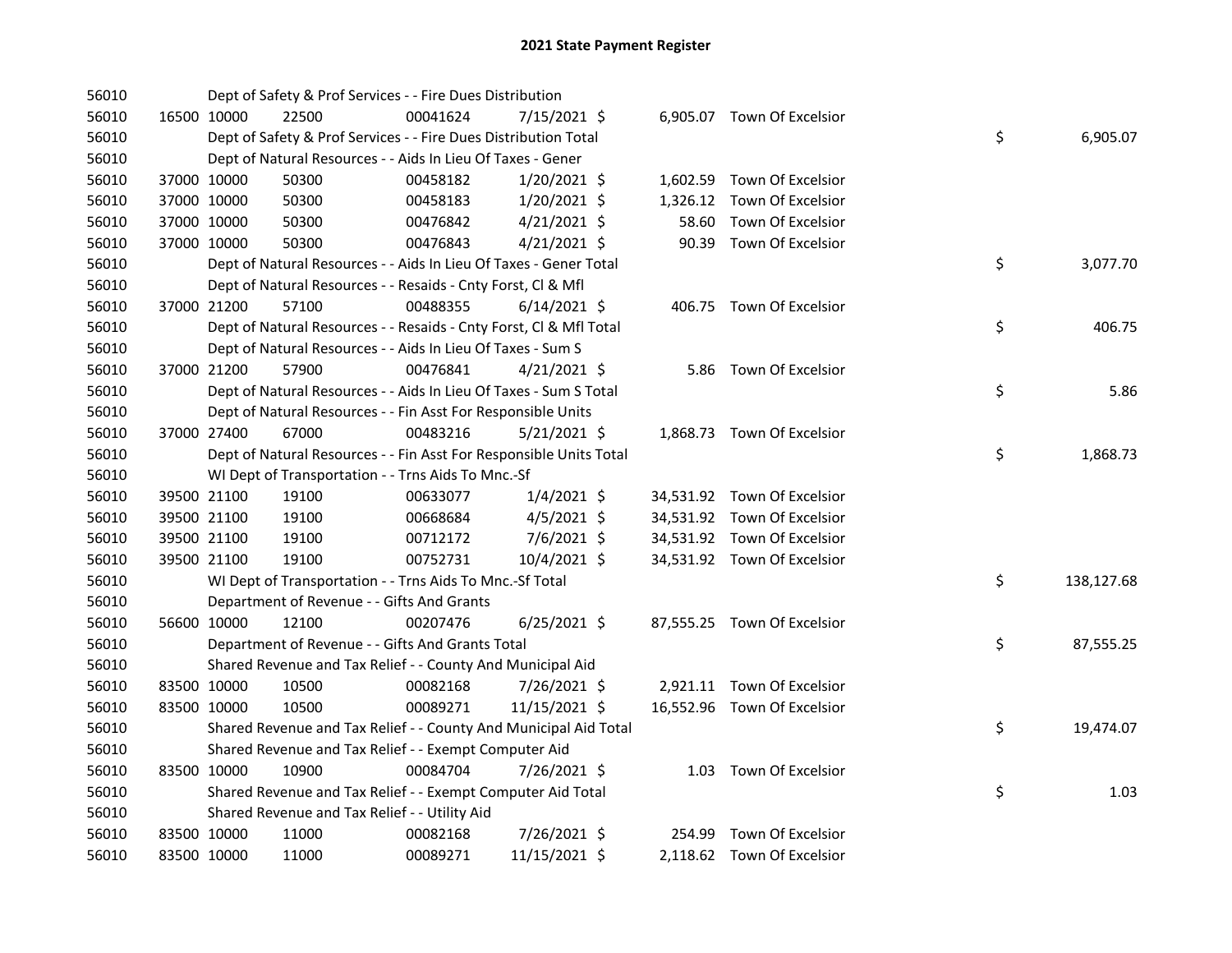## 2021 State Payment Register

| 56010       |       |                                                               | Shared Revenue and Tax Relief - - Utility Aid Total |                                                                               | 2,373.61     |  |        |                            |  |            |
|-------------|-------|---------------------------------------------------------------|-----------------------------------------------------|-------------------------------------------------------------------------------|--------------|--|--------|----------------------------|--|------------|
| 56010       |       |                                                               |                                                     | Shared Revenue and Tax Relief - - Personal Property Aid                       |              |  |        |                            |  |            |
| 56010       | 83500 | 10000                                                         | 11100                                               | 00077885                                                                      | 5/3/2021 \$  |  | 204.69 | Town Of Excelsior          |  |            |
| 56010       |       | Shared Revenue and Tax Relief - - Personal Property Aid Total |                                                     |                                                                               |              |  |        |                            |  | 204.69     |
| 56010       |       |                                                               |                                                     | Shared Revenue and Tax Relief - - State Aid; Video Service Provider Fee       |              |  |        |                            |  |            |
| 56010       |       | 83500 10000                                                   | 11200                                               | 00083153                                                                      | 7/26/2021 \$ |  |        | 1.003.46 Town Of Excelsior |  |            |
| 56010       |       |                                                               |                                                     | Shared Revenue and Tax Relief - - State Aid; Video Service Provider Fee Total |              |  |        |                            |  | 1,003.46   |
| 56010 Total |       |                                                               |                                                     |                                                                               |              |  |        |                            |  | 261.003.90 |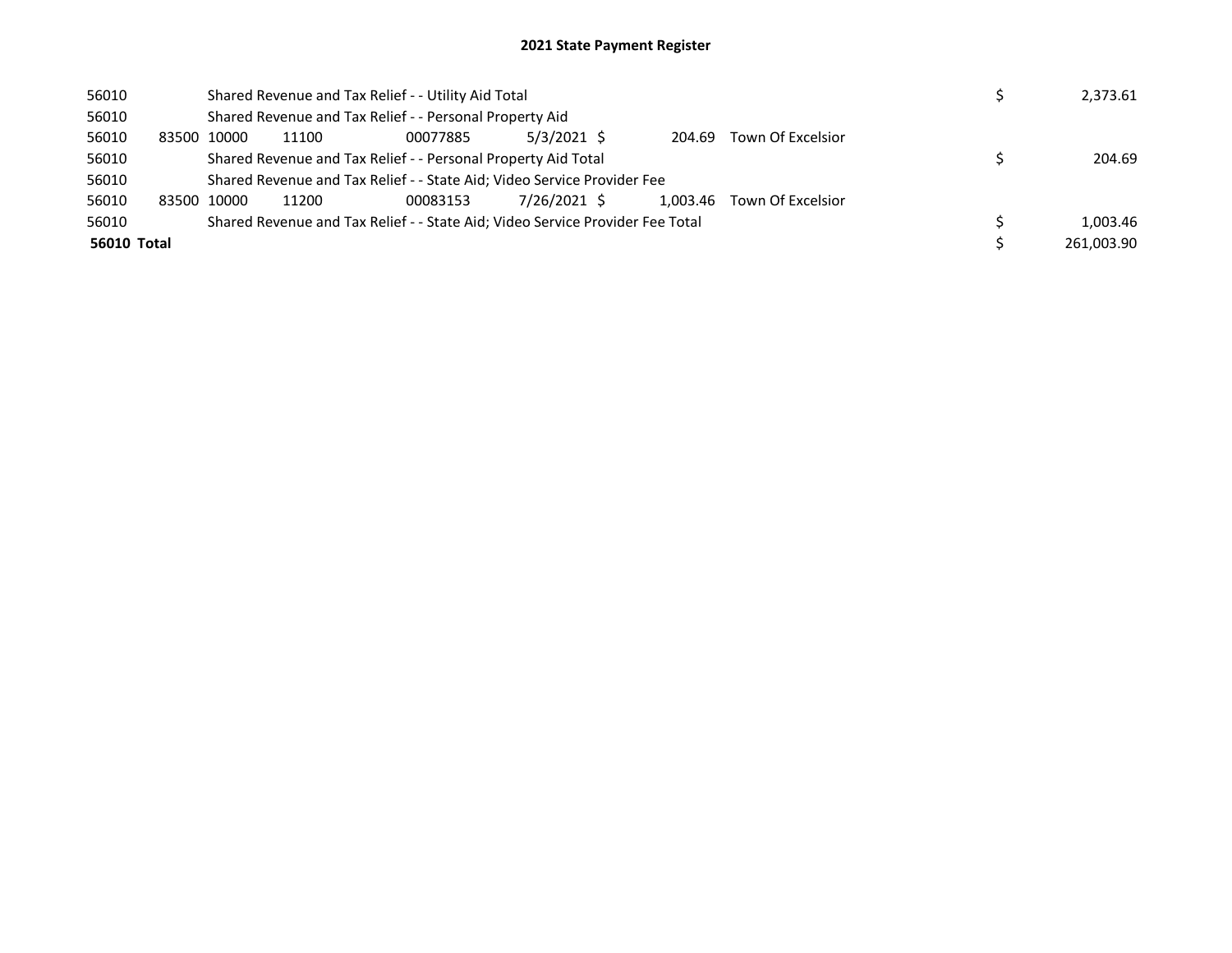| 56012 |             | Dept of Safety & Prof Services - - Fire Dues Distribution            |          |                |  |                             |    |           |
|-------|-------------|----------------------------------------------------------------------|----------|----------------|--|-----------------------------|----|-----------|
| 56012 | 16500 10000 | 22500                                                                | 00041625 | 7/16/2021 \$   |  | 4,624.16 Town Of Fairfield  |    |           |
| 56012 |             | Dept of Safety & Prof Services - - Fire Dues Distribution Total      |          |                |  |                             | \$ | 4,624.16  |
| 56012 |             | Dept of Natural Resources - - Aids In Lieu Of Taxes - Gener          |          |                |  |                             |    |           |
| 56012 | 37000 10000 | 50300                                                                | 00458128 | $1/21/2021$ \$ |  | 5,837.97 Town Of Fairfield  |    |           |
| 56012 | 37000 10000 | 50300                                                                | 00458129 | $1/21/2021$ \$ |  | 16,042.70 Town Of Fairfield |    |           |
| 56012 | 37000 10000 | 50300                                                                | 00475970 | $4/21/2021$ \$ |  | 227.29 Town Of Fairfield    |    |           |
| 56012 |             | Dept of Natural Resources - - Aids In Lieu Of Taxes - Gener Total    |          |                |  |                             | \$ | 22,107.96 |
| 56012 |             | Dept of Natural Resources - - Resaids - Cnty Forst, Cl & Mfl         |          |                |  |                             |    |           |
| 56012 | 37000 21200 | 57100                                                                | 00488356 | $6/14/2021$ \$ |  | 307.87 Town Of Fairfield    |    |           |
| 56012 |             | Dept of Natural Resources - - Resaids - Cnty Forst, CI & Mfl Total   |          |                |  |                             | \$ | 307.87    |
| 56012 |             | Dept of Natural Resources - - Aids In Lieu Of Taxes - Sum S          |          |                |  |                             |    |           |
| 56012 | 37000 21200 | 57900                                                                | 00475971 | $4/21/2021$ \$ |  | 554.97 Town Of Fairfield    |    |           |
| 56012 |             | Dept of Natural Resources - - Aids In Lieu Of Taxes - Sum S Total    |          |                |  |                             | \$ | 554.97    |
| 56012 |             | Dept of Natural Resources - - Fin Asst For Responsible Units         |          |                |  |                             |    |           |
| 56012 | 37000 27400 | 67000                                                                | 00483682 | $5/21/2021$ \$ |  | 3,274.63 Town Of Fairfield  |    |           |
| 56012 |             | Dept of Natural Resources - - Fin Asst For Responsible Units Total   |          |                |  |                             | \$ | 3,274.63  |
| 56012 |             | WI Dept of Transportation - - Trns Aids To Mnc.-Sf                   |          |                |  |                             |    |           |
| 56012 | 39500 21100 | 19100                                                                | 00633078 | $1/4/2021$ \$  |  | 22,502.25 Town Of Fairfield |    |           |
| 56012 | 39500 21100 | 19100                                                                | 00668685 | $4/5/2021$ \$  |  | 22,502.25 Town Of Fairfield |    |           |
| 56012 | 39500 21100 | 19100                                                                | 00712173 | 7/6/2021 \$    |  | 22,502.25 Town Of Fairfield |    |           |
| 56012 | 39500 21100 | 19100                                                                | 00752732 | 10/4/2021 \$   |  | 22,502.25 Town Of Fairfield |    |           |
| 56012 |             | WI Dept of Transportation - - Trns Aids To Mnc.-Sf Total             |          |                |  |                             | \$ | 90,009.00 |
| 56012 |             | Department of Administration - - Hv Trans Ln Annual Impact Fee       |          |                |  |                             |    |           |
| 56012 | 50500 10000 | 17400                                                                | 00144507 | $5/3/2021$ \$  |  | 42,146.00 Town Of Fairfield |    |           |
| 56012 |             | Department of Administration - - Hv Trans Ln Annual Impact Fee Total |          |                |  |                             | \$ | 42,146.00 |
| 56012 |             | Department of Revenue - - Gifts And Grants                           |          |                |  |                             |    |           |
| 56012 | 56600 10000 | 12100                                                                | 00207477 | $6/25/2021$ \$ |  | 57,724.71 Town Of Fairfield |    |           |
| 56012 |             | Department of Revenue - - Gifts And Grants Total                     |          |                |  |                             | \$ | 57,724.71 |
| 56012 |             | Shared Revenue and Tax Relief - - County And Municipal Aid           |          |                |  |                             |    |           |
| 56012 | 83500 10000 | 10500                                                                | 00082169 | 7/26/2021 \$   |  | 1,770.26 Town Of Fairfield  |    |           |
| 56012 | 83500 10000 | 10500                                                                | 00089272 | 11/15/2021 \$  |  | 10,033.30 Town Of Fairfield |    |           |
| 56012 |             | Shared Revenue and Tax Relief - - County And Municipal Aid Total     |          |                |  |                             | \$ | 11,803.56 |
| 56012 |             | Shared Revenue and Tax Relief - - Exempt Computer Aid                |          |                |  |                             |    |           |
| 56012 | 83500 10000 | 10900                                                                | 00084705 | 7/26/2021 \$   |  | 229.68 Town Of Fairfield    |    |           |
| 56012 |             | Shared Revenue and Tax Relief - - Exempt Computer Aid Total          |          |                |  |                             | \$ | 229.68    |
| 56012 |             | Shared Revenue and Tax Relief - - Personal Property Aid              |          |                |  |                             |    |           |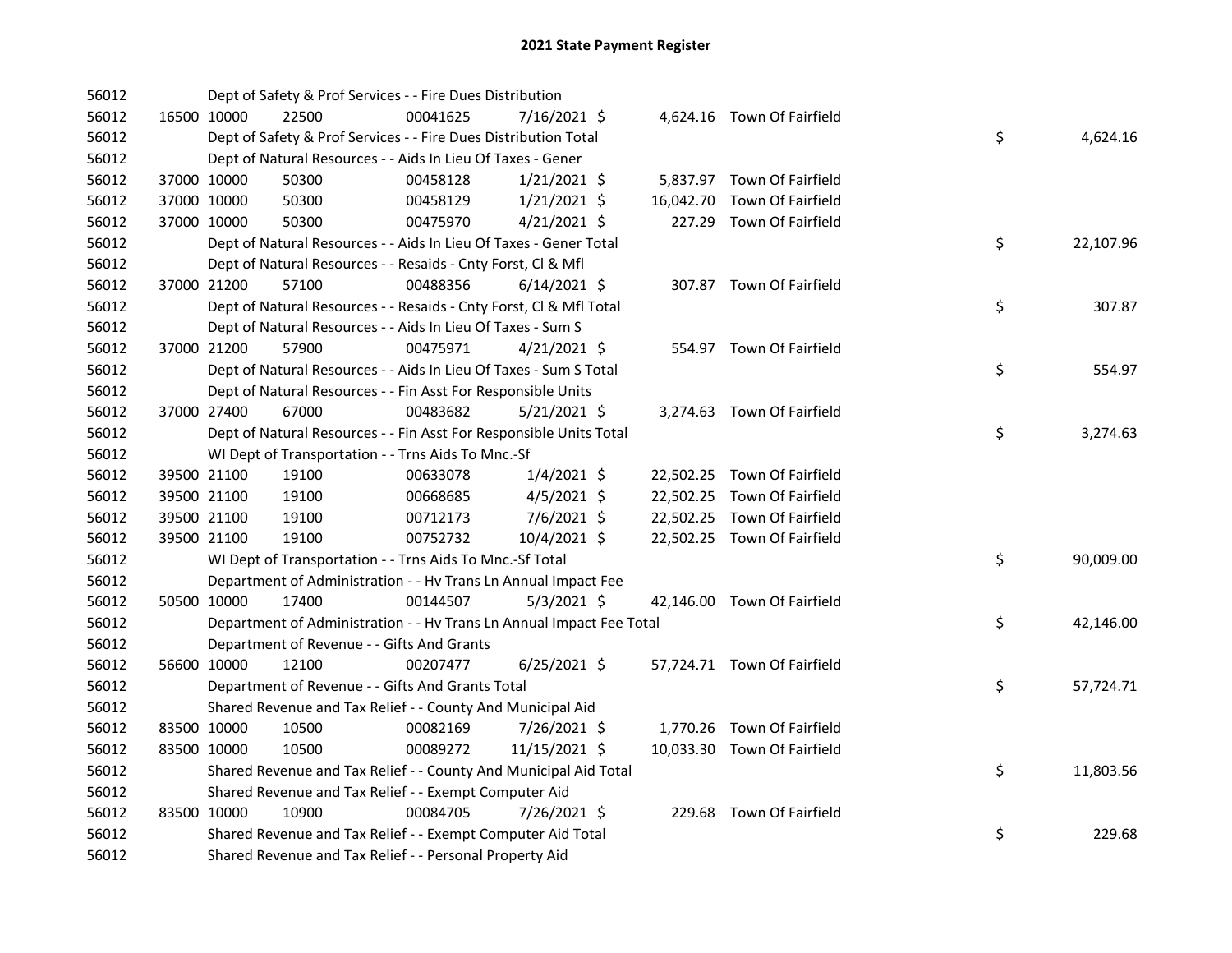## 2021 State Payment Register

| 56012              | 83500 10000 | 11100                                                           | 00077886 | $5/3/2021$ \$ | 978.34 | Town Of Fairfield |            |
|--------------------|-------------|-----------------------------------------------------------------|----------|---------------|--------|-------------------|------------|
| 56012              |             | Shared Revenue and Tax Relief - - Personal Property Aid Total   |          |               |        |                   | 978.34     |
| 56012              |             | Shared Revenue and Tax Relief - - Lottery & Gaming Credit       |          |               |        |                   |            |
| 56012              | 83500 52100 | 36300                                                           | 00074397 | 3/22/2021 \$  | 364.79 | Town Of Fairfield |            |
| 56012              |             | Shared Revenue and Tax Relief - - Lottery & Gaming Credit Total |          |               |        |                   | 364.79     |
| <b>56012 Total</b> |             |                                                                 |          |               |        |                   | 234.125.67 |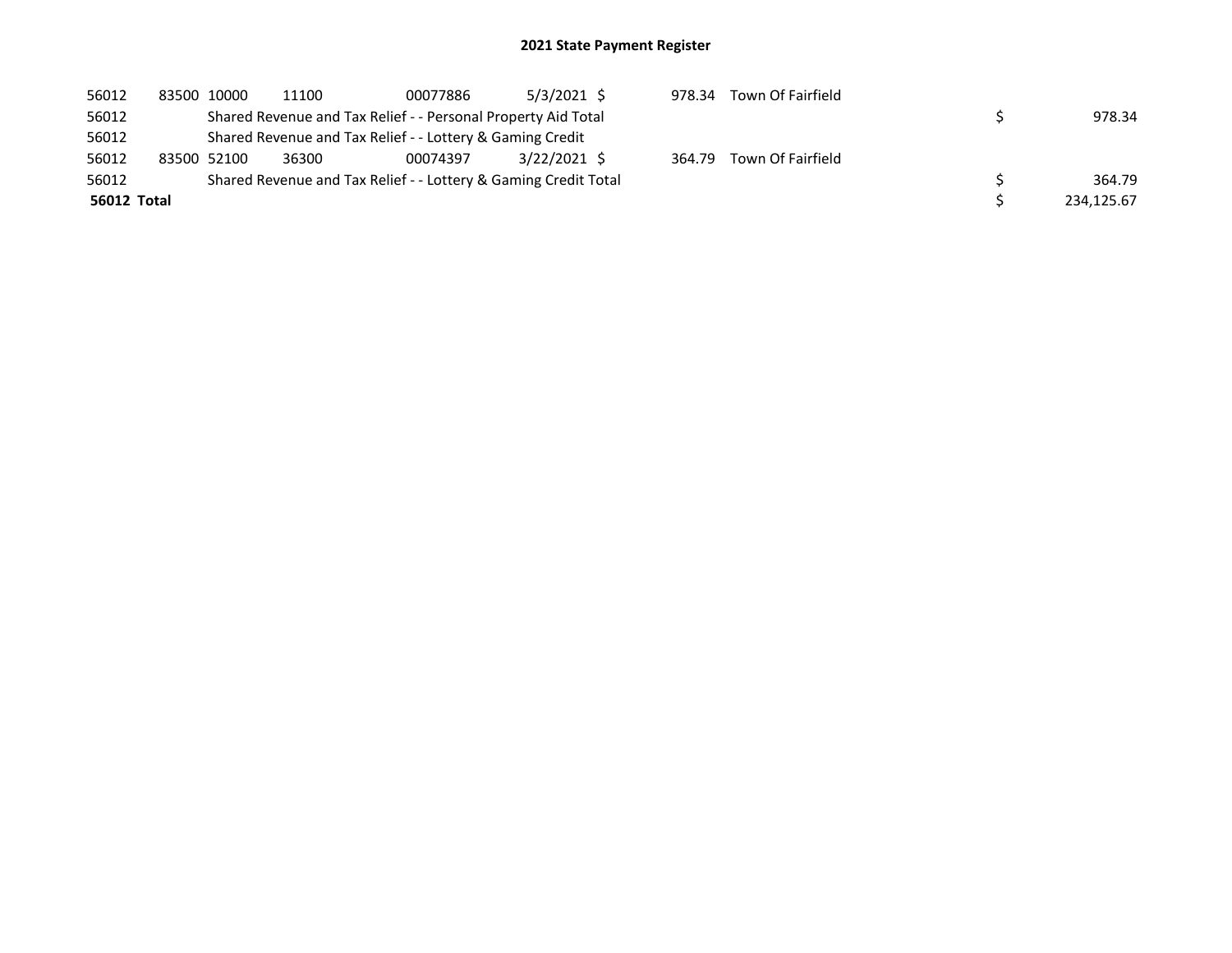| 56014       |             |                                            | Dept of Safety & Prof Services - - Fire Dues Distribution          |                |  |                            |    |            |
|-------------|-------------|--------------------------------------------|--------------------------------------------------------------------|----------------|--|----------------------------|----|------------|
| 56014       | 16500 10000 | 22500                                      | 00041626                                                           | 7/16/2021 \$   |  | 2,905.00 Town Of Franklin  |    |            |
| 56014       |             |                                            | Dept of Safety & Prof Services - - Fire Dues Distribution Total    |                |  |                            | \$ | 2,905.00   |
| 56014       |             | Dept of Natural Resources - - Seg Earned   |                                                                    |                |  |                            |    |            |
| 56014       | 37000 21200 | 100SE                                      | 00456057                                                           | $1/12/2021$ \$ |  | 29,784.75 Town Of Franklin |    |            |
| 56014       |             |                                            | Dept of Natural Resources - - Seg Earned Total                     |                |  |                            | \$ | 29,784.75  |
| 56014       |             |                                            | Dept of Natural Resources - - Resaids - Cnty Forst, Cl & Mfl       |                |  |                            |    |            |
| 56014       | 37000 21200 | 57100                                      | 00488357                                                           | $6/14/2021$ \$ |  | 995.97 Town Of Franklin    |    |            |
| 56014       |             |                                            | Dept of Natural Resources - - Resaids - Cnty Forst, CI & Mfl Total |                |  |                            | \$ | 995.97     |
| 56014       |             |                                            | Dept of Natural Resources - - Fin Asst For Responsible Units       |                |  |                            |    |            |
| 56014       | 37000 27400 | 67000                                      | 00483975                                                           | $5/21/2021$ \$ |  | 619.62 Town Of Franklin    |    |            |
| 56014       |             |                                            | Dept of Natural Resources - - Fin Asst For Responsible Units Total |                |  |                            | \$ | 619.62     |
| 56014       |             |                                            | WI Dept of Transportation - - Trns Aids To Mnc.-Sf                 |                |  |                            |    |            |
| 56014       | 39500 21100 | 19100                                      | 00633079                                                           | $1/4/2021$ \$  |  | 39,833.91 Town Of Franklin |    |            |
| 56014       | 39500 21100 | 19100                                      | 00668686                                                           | $4/5/2021$ \$  |  | 39,833.91 Town Of Franklin |    |            |
| 56014       | 39500 21100 | 19100                                      | 00712174                                                           | 7/6/2021 \$    |  | 39,833.91 Town Of Franklin |    |            |
| 56014       | 39500 21100 | 19100                                      | 00752733                                                           | 10/4/2021 \$   |  | 39,833.91 Town Of Franklin |    |            |
| 56014       |             |                                            | WI Dept of Transportation - - Trns Aids To Mnc.-Sf Total           |                |  |                            | \$ | 159,335.64 |
| 56014       |             | Department of Revenue - - Gifts And Grants |                                                                    |                |  |                            |    |            |
| 56014       | 56600 10000 | 12100                                      | 00207478                                                           | $6/25/2021$ \$ |  | 35,953.65 Town Of Franklin |    |            |
| 56014       |             |                                            | Department of Revenue - - Gifts And Grants Total                   |                |  |                            | \$ | 35,953.65  |
| 56014       |             |                                            | Shared Revenue and Tax Relief - - County And Municipal Aid         |                |  |                            |    |            |
| 56014       | 83500 10000 | 10500                                      | 00082170                                                           | 7/26/2021 \$   |  | 1,809.79 Town Of Franklin  |    |            |
| 56014       | 83500 10000 | 10500                                      | 00089273                                                           | 11/15/2021 \$  |  | 10,255.45 Town Of Franklin |    |            |
| 56014       |             |                                            | Shared Revenue and Tax Relief - - County And Municipal Aid Total   |                |  |                            | \$ | 12,065.24  |
| 56014       |             |                                            | Shared Revenue and Tax Relief - - Exempt Computer Aid              |                |  |                            |    |            |
| 56014       | 83500 10000 | 10900                                      | 00084706                                                           | 7/26/2021 \$   |  | 65.48 Town Of Franklin     |    |            |
| 56014       |             |                                            | Shared Revenue and Tax Relief - - Exempt Computer Aid Total        |                |  |                            | \$ | 65.48      |
| 56014       |             |                                            | Shared Revenue and Tax Relief - - Personal Property Aid            |                |  |                            |    |            |
| 56014       | 83500 10000 | 11100                                      | 00077887                                                           | $5/3/2021$ \$  |  | 217.12 Town Of Franklin    |    |            |
| 56014       |             |                                            | Shared Revenue and Tax Relief - - Personal Property Aid Total      |                |  |                            | \$ | 217.12     |
| 56014 Total |             |                                            |                                                                    |                |  |                            | \$ | 241,942.47 |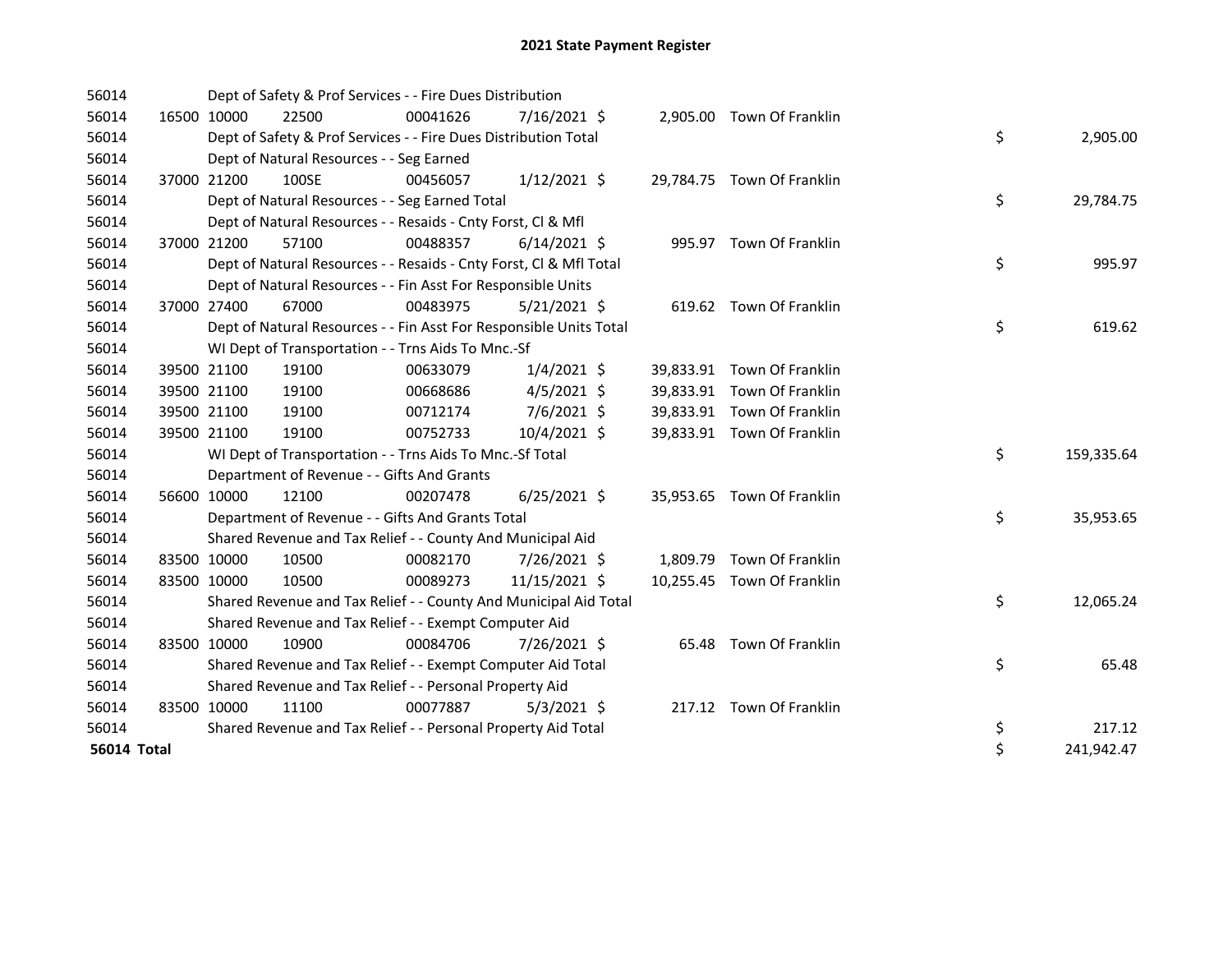| 56016       |             |             | Dept of Safety & Prof Services - - Fire Dues Distribution           |          |                |          |                            |    |            |
|-------------|-------------|-------------|---------------------------------------------------------------------|----------|----------------|----------|----------------------------|----|------------|
| 56016       | 16500 10000 |             | 22500                                                               | 00041627 | 7/16/2021 \$   |          | 2,115.60 Freedom, Town of  |    |            |
| 56016       |             |             | Dept of Safety & Prof Services - - Fire Dues Distribution Total     |          |                |          |                            | \$ | 2,115.60   |
| 56016       |             |             | Dept of Natural Resources - - Aids In Lieu Of Taxes - Gener         |          |                |          |                            |    |            |
| 56016       |             | 37000 10000 | 50300                                                               | 00458148 | $1/21/2021$ \$ |          | 1,706.47 Freedom, Town of  |    |            |
| 56016       |             |             | Dept of Natural Resources - - Aids In Lieu Of Taxes - Gener Total   |          |                |          |                            | \$ | 1,706.47   |
| 56016       |             |             | Dept of Natural Resources - - Resaids - Cnty Forst, Cl & Mfl        |          |                |          |                            |    |            |
| 56016       |             | 37000 21200 | 57100                                                               | 00488358 | $6/14/2021$ \$ |          | 939.21 Freedom, Town of    |    |            |
| 56016       |             |             | Dept of Natural Resources - - Resaids - Cnty Forst, CI & Mfl Total  |          |                |          |                            | \$ | 939.21     |
| 56016       |             |             | Dept of Natural Resources - - Fin Asst For Responsible Units        |          |                |          |                            |    |            |
| 56016       |             | 37000 27400 | 67000                                                               | 00483146 | $5/21/2021$ \$ |          | 1,502.59 Freedom, Town of  |    |            |
| 56016       |             |             | Dept of Natural Resources - - Fin Asst For Responsible Units Total  |          |                |          |                            | \$ | 1,502.59   |
| 56016       |             |             | WI Dept of Transportation - - Trns Aids To Mnc.-Sf                  |          |                |          |                            |    |            |
| 56016       |             | 39500 21100 | 19100                                                               | 00633080 | $1/4/2021$ \$  |          | 27,561.15 Freedom, Town of |    |            |
| 56016       |             | 39500 21100 | 19100                                                               | 00668687 | $4/5/2021$ \$  |          | 27,561.15 Freedom, Town of |    |            |
| 56016       |             | 39500 21100 | 19100                                                               | 00712175 | 7/6/2021 \$    |          | 27,561.15 Freedom, Town of |    |            |
| 56016       |             | 39500 21100 | 19100                                                               | 00752734 | 10/4/2021 \$   |          | 27,561.15 Freedom, Town of |    |            |
| 56016       |             |             | WI Dept of Transportation - - Trns Aids To Mnc.-Sf Total            |          |                |          |                            | \$ | 110,244.60 |
| 56016       |             |             | Department of Revenue - - Gifts And Grants                          |          |                |          |                            |    |            |
| 56016       |             | 56600 10000 | 12100                                                               | 00207479 | $6/25/2021$ \$ |          | 24,806.45 Freedom, Town of |    |            |
| 56016       |             |             | Department of Revenue - - Gifts And Grants Total                    |          |                |          |                            | \$ | 24,806.45  |
| 56016       |             |             | Shared Revenue and Tax Relief - - County And Municipal Aid          |          |                |          |                            |    |            |
| 56016       |             | 83500 10000 | 10500                                                               | 00082171 | 7/26/2021 \$   |          | 1,611.41 Freedom, Town of  |    |            |
| 56016       |             | 83500 10000 | 10500                                                               | 00089274 | 11/15/2021 \$  | 9,132.79 | Freedom, Town of           |    |            |
| 56016       |             |             | Shared Revenue and Tax Relief - - County And Municipal Aid Total    |          |                |          |                            | \$ | 10,744.20  |
| 56016       |             |             | Shared Revenue and Tax Relief - - Exempt Computer Aid               |          |                |          |                            |    |            |
| 56016       |             | 83500 10000 | 10900                                                               | 00084707 | 7/26/2021 \$   |          | 10.40 Freedom, Town of     |    |            |
| 56016       |             |             | Shared Revenue and Tax Relief - - Exempt Computer Aid Total         |          |                |          |                            | \$ | 10.40      |
| 56016       |             |             | Shared Revenue and Tax Relief - - Personal Property Aid             |          |                |          |                            |    |            |
| 56016       |             | 83500 10000 | 11100                                                               | 00077888 | $5/3/2021$ \$  |          | 140.29 Freedom, Town of    |    |            |
| 56016       |             |             | Shared Revenue and Tax Relief - - Personal Property Aid Total       |          |                |          |                            | \$ | 140.29     |
| 56016       |             |             | Shared Revenue and Tax Relief - - Payments For Municipal Svcs       |          |                |          |                            |    |            |
| 56016       |             | 83500 10000 | 50100                                                               | 00073765 | $2/1/2021$ \$  |          | 361.71 Freedom, Town of    |    |            |
| 56016       |             |             | Shared Revenue and Tax Relief - - Payments For Municipal Svcs Total |          |                |          |                            | \$ | 361.71     |
| 56016 Total |             |             |                                                                     |          |                |          |                            | \$ | 152,571.52 |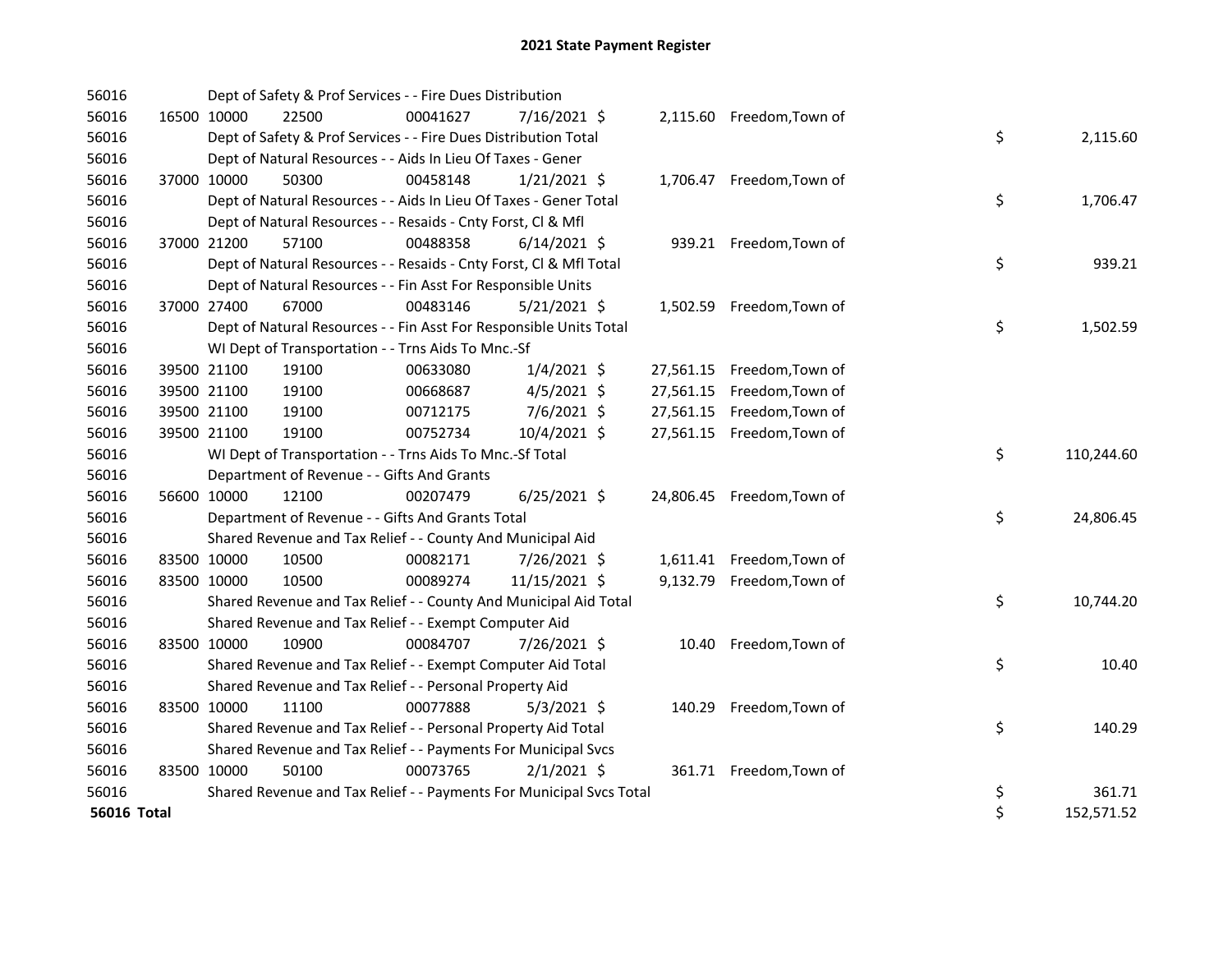| 56018 |             | Dept of Safety & Prof Services - - Fire Dues Distribution          |          |                |  |                              |    |           |
|-------|-------------|--------------------------------------------------------------------|----------|----------------|--|------------------------------|----|-----------|
| 56018 | 16500 10000 | 22500                                                              | 00041628 | 7/16/2021 \$   |  | 4,813.25 Town Of Greenfield  |    |           |
| 56018 |             | Dept of Safety & Prof Services - - Fire Dues Distribution Total    |          |                |  |                              | \$ | 4,813.25  |
| 56018 |             | Dept of Natural Resources - - Aids In Lieu Of Taxes - Gener        |          |                |  |                              |    |           |
| 56018 | 37000 10000 | 50300                                                              | 00458081 | $1/22/2021$ \$ |  | 106.53 Town Of Greenfield    |    |           |
| 56018 | 37000 10000 | 50300                                                              | 00458082 | $1/22/2021$ \$ |  | 43,963.83 Town Of Greenfield |    |           |
| 56018 | 37000 10000 | 50300                                                              | 00475191 | $4/21/2021$ \$ |  | 2,537.51 Town Of Greenfield  |    |           |
| 56018 | 37000 10000 | 50300                                                              | 00475193 | $4/21/2021$ \$ |  | 1.70 Town Of Greenfield      |    |           |
| 56018 |             | Dept of Natural Resources - - Aids In Lieu Of Taxes - Gener Total  |          |                |  |                              | \$ | 46,609.57 |
| 56018 |             | Dept of Natural Resources - - Seg Earned                           |          |                |  |                              |    |           |
| 56018 | 37000 21200 | 100SE                                                              | 00474034 | $4/15/2021$ \$ |  | 3,315.10 Town Of Greenfield  |    |           |
| 56018 |             | Dept of Natural Resources - - Seg Earned Total                     |          |                |  |                              | \$ | 3,315.10  |
| 56018 |             | Dept of Natural Resources - - Resaids - Cnty Forst, Cl & Mfl       |          |                |  |                              |    |           |
| 56018 | 37000 21200 | 57100                                                              | 00488359 | $6/14/2021$ \$ |  | 559.22 Town Of Greenfield    |    |           |
| 56018 |             | Dept of Natural Resources - - Resaids - Cnty Forst, Cl & Mfl Total |          |                |  |                              | \$ | 559.22    |
| 56018 |             | Dept of Natural Resources - - Aids In Lieu Of Taxes - Sum S        |          |                |  |                              |    |           |
| 56018 | 37000 21200 | 57900                                                              | 00475192 | $4/21/2021$ \$ |  | 30.11 Town Of Greenfield     |    |           |
| 56018 |             | Dept of Natural Resources - - Aids In Lieu Of Taxes - Sum S Total  |          |                |  |                              | \$ | 30.11     |
| 56018 |             | Dept of Natural Resources - - Fin Asst For Responsible Units       |          |                |  |                              |    |           |
| 56018 | 37000 27400 | 67000                                                              | 00483956 | $5/21/2021$ \$ |  | 1,235.52 Town Of Greenfield  |    |           |
| 56018 |             | Dept of Natural Resources - - Fin Asst For Responsible Units Total |          |                |  |                              | \$ | 1,235.52  |
| 56018 |             | WI Dept of Transportation - - Trns Aids To Mnc.-Sf                 |          |                |  |                              |    |           |
| 56018 | 39500 21100 | 19100                                                              | 00633081 | $1/4/2021$ \$  |  | 22,515.39 Town Of Greenfield |    |           |
| 56018 | 39500 21100 | 19100                                                              | 00668688 | $4/5/2021$ \$  |  | 22,515.39 Town Of Greenfield |    |           |
| 56018 | 39500 21100 | 19100                                                              | 00712176 | 7/6/2021 \$    |  | 22,515.39 Town Of Greenfield |    |           |
| 56018 | 39500 21100 | 19100                                                              | 00752735 | 10/4/2021 \$   |  | 22,515.39 Town Of Greenfield |    |           |
| 56018 |             | WI Dept of Transportation - - Trns Aids To Mnc.-Sf Total           |          |                |  |                              | \$ | 90,061.56 |
| 56018 |             | Elections Commission - - General Program Ops, GPR                  |          |                |  |                              |    |           |
| 56018 | 51000 10000 | 10100                                                              | 00005107 | $1/11/2021$ \$ |  | 283.45 Town Of Greenfield    |    |           |
| 56018 |             | Elections Commission - - General Program Ops, GPR Total            |          |                |  |                              | \$ | 283.45    |
| 56018 |             | Department of Revenue - - Gifts And Grants                         |          |                |  |                              |    |           |
| 56018 | 56600 10000 | 12100                                                              | 00207480 | $6/25/2021$ \$ |  | 52,072.61 Town Of Greenfield |    |           |
| 56018 |             | Department of Revenue - - Gifts And Grants Total                   |          |                |  |                              | \$ | 52,072.61 |
| 56018 |             | Shared Revenue and Tax Relief - - County And Municipal Aid         |          |                |  |                              |    |           |
| 56018 | 83500 10000 | 10500                                                              | 00082172 | 7/26/2021 \$   |  | 1,517.86 Town Of Greenfield  |    |           |
| 56018 | 83500 10000 | 10500                                                              | 00089275 | 11/15/2021 \$  |  | 8,601.19 Town Of Greenfield  |    |           |
| 56018 |             | Shared Revenue and Tax Relief - - County And Municipal Aid Total   |          |                |  |                              | \$ | 10,119.05 |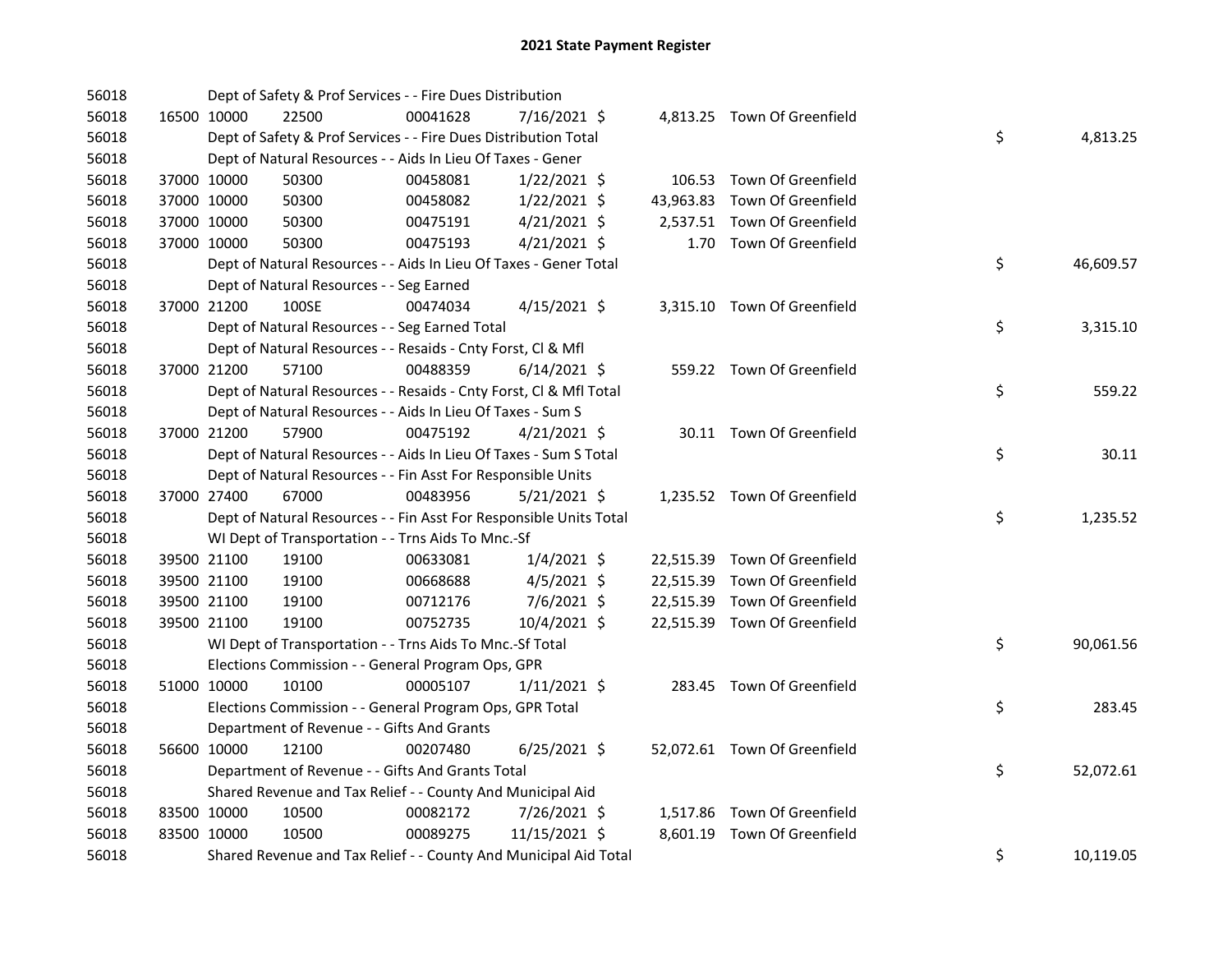## 2021 State Payment Register

| 56018              |             |       | Shared Revenue and Tax Relief - - Exempt Computer Aid               |               |        |                    |            |
|--------------------|-------------|-------|---------------------------------------------------------------------|---------------|--------|--------------------|------------|
| 56018              | 83500 10000 | 10900 | 00084708                                                            | 7/26/2021 \$  | 25.98  | Town Of Greenfield |            |
| 56018              |             |       | Shared Revenue and Tax Relief - - Exempt Computer Aid Total         |               |        |                    | 25.98      |
| 56018              |             |       | Shared Revenue and Tax Relief - - Personal Property Aid             |               |        |                    |            |
| 56018              | 83500 10000 | 11100 | 00077889                                                            | $5/3/2021$ \$ | 219.99 | Town Of Greenfield |            |
| 56018              |             |       | Shared Revenue and Tax Relief - - Personal Property Aid Total       |               |        |                    | 219.99     |
| 56018              |             |       | Shared Revenue and Tax Relief - - Payments For Municipal Svcs       |               |        |                    |            |
| 56018              | 83500 10000 | 50100 | 00073766                                                            | $2/1/2021$ \$ | 333.03 | Town Of Greenfield |            |
| 56018              |             |       | Shared Revenue and Tax Relief - - Payments For Municipal Svcs Total |               |        |                    | 333.03     |
| <b>56018 Total</b> |             |       |                                                                     |               |        |                    | 209.678.44 |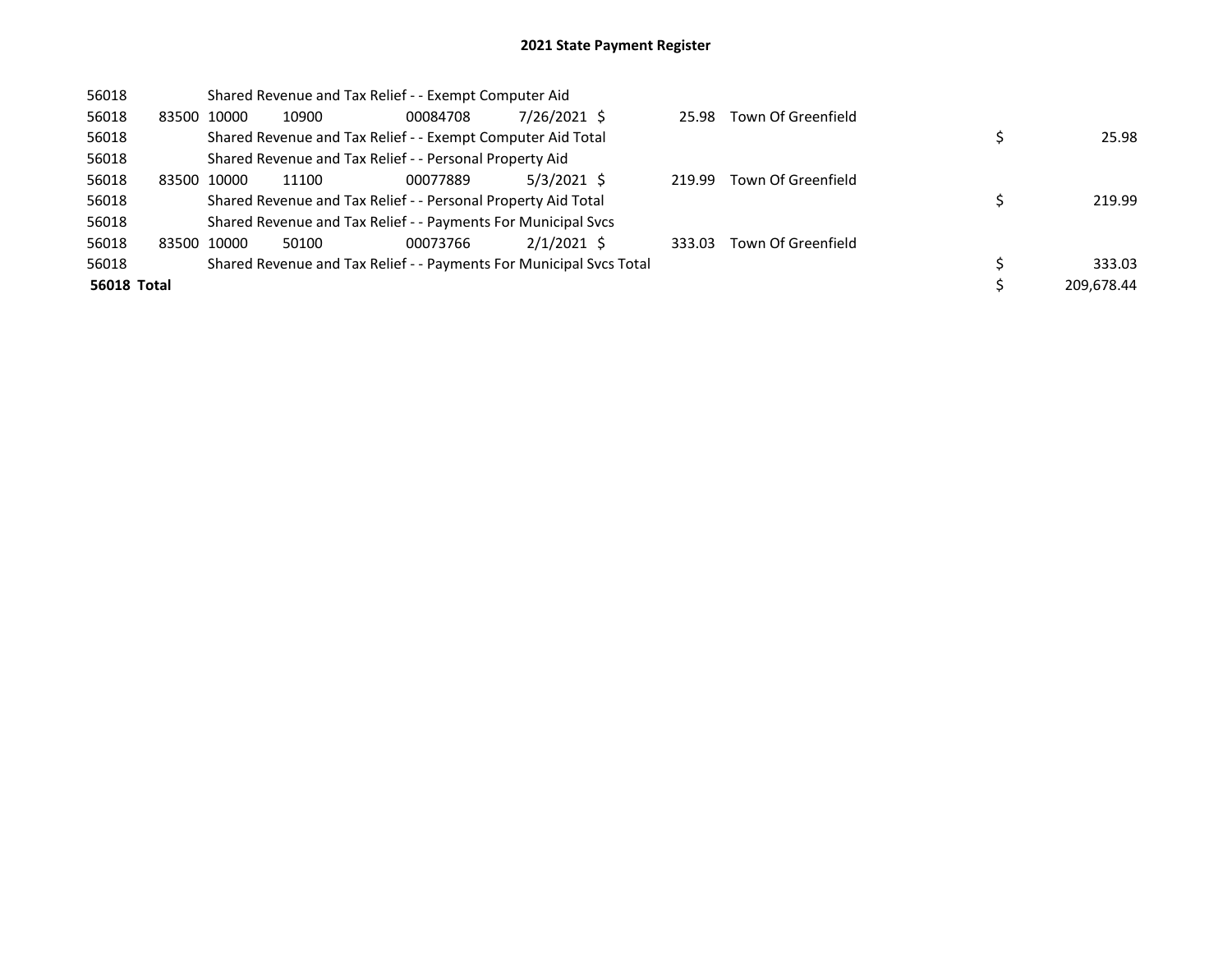| 56020       |             |             | Dept of Safety & Prof Services - - Fire Dues Distribution          |          |                |  |                               |    |            |
|-------------|-------------|-------------|--------------------------------------------------------------------|----------|----------------|--|-------------------------------|----|------------|
| 56020       |             | 16500 10000 | 22500                                                              | 00041629 | 7/16/2021 \$   |  | 3,538.78 Town Of Honey Creek  |    |            |
| 56020       |             |             | Dept of Safety & Prof Services - - Fire Dues Distribution Total    |          |                |  |                               | \$ | 3,538.78   |
| 56020       |             |             | Dept of Natural Resources - - Aids In Lieu Of Taxes - Gener        |          |                |  |                               |    |            |
| 56020       |             | 37000 10000 | 50300                                                              | 00458149 | $1/21/2021$ \$ |  | 6,930.66 Town Of Honey Creek  |    |            |
| 56020       |             | 37000 10000 | 50300                                                              | 00476270 | $4/21/2021$ \$ |  | 284.49 Town Of Honey Creek    |    |            |
| 56020       |             |             | Dept of Natural Resources - - Aids In Lieu Of Taxes - Gener Total  |          |                |  |                               | \$ | 7,215.15   |
| 56020       |             |             | Dept of Natural Resources - - Seg Earned                           |          |                |  |                               |    |            |
| 56020       |             | 37000 21200 | 100SE                                                              | 00474035 | $4/15/2021$ \$ |  | 40,672.34 Town Of Honey Creek |    |            |
| 56020       |             |             | Dept of Natural Resources - - Seg Earned Total                     |          |                |  |                               | \$ | 40,672.34  |
| 56020       |             |             | Dept of Natural Resources - - Resaids - Cnty Forst, Cl & Mfl       |          |                |  |                               |    |            |
| 56020       |             | 37000 21200 | 57100                                                              | 00488360 | $6/14/2021$ \$ |  | 583.41 Town Of Honey Creek    |    |            |
| 56020       |             |             | Dept of Natural Resources - - Resaids - Cnty Forst, CI & Mfl Total |          |                |  |                               | \$ | 583.41     |
| 56020       |             |             | Dept of Natural Resources - - Fin Asst For Responsible Units       |          |                |  |                               |    |            |
| 56020       |             | 37000 27400 | 67000                                                              | 00483961 | $5/21/2021$ \$ |  | 2,053.38 Town Of Honey Creek  |    |            |
| 56020       |             |             | Dept of Natural Resources - - Fin Asst For Responsible Units Total |          |                |  |                               | \$ | 2,053.38   |
| 56020       |             |             | WI Dept of Transportation - - Trns Aids To Mnc.-Sf                 |          |                |  |                               |    |            |
| 56020       |             | 39500 21100 | 19100                                                              | 00633082 | $1/4/2021$ \$  |  | 35,957.61 Town Of Honey Creek |    |            |
| 56020       |             | 39500 21100 | 19100                                                              | 00668689 | $4/5/2021$ \$  |  | 35,957.61 Town Of Honey Creek |    |            |
| 56020       |             | 39500 21100 | 19100                                                              | 00712177 | 7/6/2021 \$    |  | 35,957.61 Town Of Honey Creek |    |            |
| 56020       |             | 39500 21100 | 19100                                                              | 00752736 | 10/4/2021 \$   |  | 35,957.61 Town Of Honey Creek |    |            |
| 56020       |             |             | WI Dept of Transportation - - Trns Aids To Mnc.-Sf Total           |          |                |  |                               | \$ | 143,830.44 |
| 56020       |             |             | Department of Revenue - - Gifts And Grants                         |          |                |  |                               |    |            |
| 56020       |             | 56600 10000 | 12100                                                              | 00207481 | $6/25/2021$ \$ |  | 40,768.40 Town Of Honey Creek |    |            |
| 56020       |             |             | Department of Revenue - - Gifts And Grants Total                   |          |                |  |                               | \$ | 40,768.40  |
| 56020       |             |             | Shared Revenue and Tax Relief - - County And Municipal Aid         |          |                |  |                               |    |            |
| 56020       | 83500 10000 |             | 10500                                                              | 00082173 | 7/26/2021 \$   |  | 1,775.48 Town Of Honey Creek  |    |            |
| 56020       | 83500 10000 |             | 10500                                                              | 00089276 | 11/15/2021 \$  |  | 10,061.05 Town Of Honey Creek |    |            |
| 56020       |             |             | Shared Revenue and Tax Relief - - County And Municipal Aid Total   |          |                |  |                               | \$ | 11,836.53  |
| 56020       |             |             | Shared Revenue and Tax Relief - - Exempt Computer Aid              |          |                |  |                               |    |            |
| 56020       | 83500 10000 |             | 10900                                                              | 00084709 | 7/26/2021 \$   |  | 10.40 Town Of Honey Creek     |    |            |
| 56020       |             |             | Shared Revenue and Tax Relief - - Exempt Computer Aid Total        |          |                |  |                               | \$ | 10.40      |
| 56020       |             |             | Shared Revenue and Tax Relief - - Personal Property Aid            |          |                |  |                               |    |            |
| 56020       | 83500 10000 |             | 11100                                                              | 00077890 | $5/3/2021$ \$  |  | 403.94 Town Of Honey Creek    |    |            |
| 56020       |             |             | Shared Revenue and Tax Relief - - Personal Property Aid Total      |          |                |  |                               | \$ | 403.94     |
| 56020 Total |             |             |                                                                    |          |                |  |                               | \$ | 250,912.77 |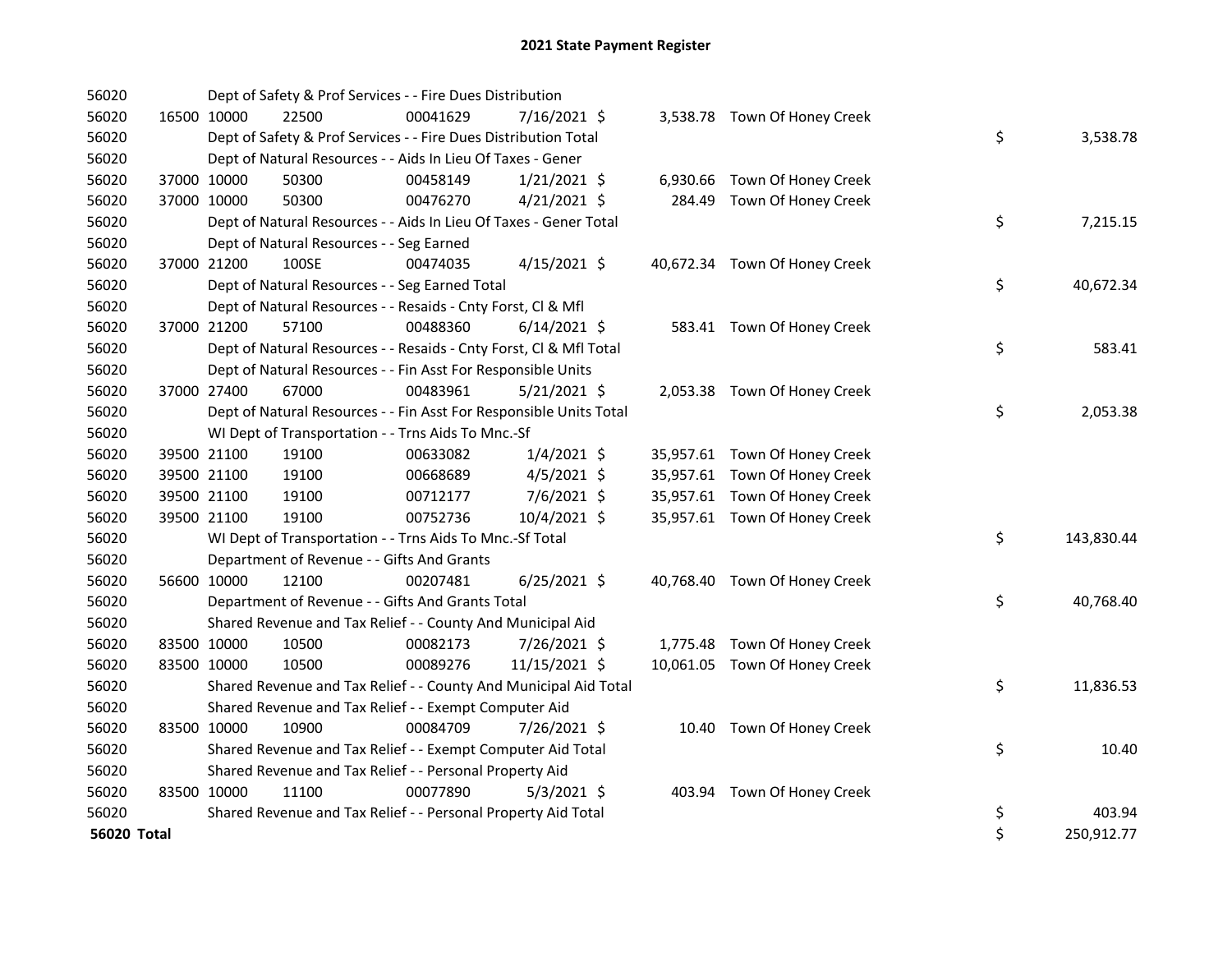| 56022       |             |             | Dept of Safety & Prof Services - - Fire Dues Distribution          |          |                |           |                           |    |            |
|-------------|-------------|-------------|--------------------------------------------------------------------|----------|----------------|-----------|---------------------------|----|------------|
| 56022       |             | 16500 10000 | 22500                                                              | 00041630 | 7/16/2021 \$   |           | 2,164.84 Town of Ironton  |    |            |
| 56022       |             |             | Dept of Safety & Prof Services - - Fire Dues Distribution Total    |          |                |           |                           | \$ | 2,164.84   |
| 56022       |             |             | Dept of Natural Resources - - Seg Earned                           |          |                |           |                           |    |            |
| 56022       |             | 37000 21200 | 100SE                                                              | 00456058 | $1/12/2021$ \$ |           | 29,777.21 Town of Ironton |    |            |
| 56022       |             |             | Dept of Natural Resources - - Seg Earned Total                     |          |                |           |                           | \$ | 29,777.21  |
| 56022       |             |             | Dept of Natural Resources - - Resaids - Cnty Forst, Cl & Mfl       |          |                |           |                           |    |            |
| 56022       | 37000 21200 |             | 57100                                                              | 00488361 | $6/14/2021$ \$ |           | 412.95 Town of Ironton    |    |            |
| 56022       |             |             | Dept of Natural Resources - - Resaids - Cnty Forst, Cl & Mfl Total |          |                |           |                           | \$ | 412.95     |
| 56022       |             |             | WI Dept of Transportation - - Trns Aids To Mnc.-Sf                 |          |                |           |                           |    |            |
| 56022       |             | 39500 21100 | 19100                                                              | 00633083 | $1/4/2021$ \$  | 29,473.02 | Town of Ironton           |    |            |
| 56022       |             | 39500 21100 | 19100                                                              | 00668690 | $4/5/2021$ \$  | 29,473.02 | Town of Ironton           |    |            |
| 56022       |             | 39500 21100 | 19100                                                              | 00712178 | $7/6/2021$ \$  | 29,473.02 | Town of Ironton           |    |            |
| 56022       | 39500 21100 |             | 19100                                                              | 00752737 | 10/4/2021 \$   |           | 29,473.02 Town of Ironton |    |            |
| 56022       |             |             | WI Dept of Transportation - - Trns Aids To Mnc.-Sf Total           |          |                |           |                           | \$ | 117,892.08 |
| 56022       |             |             | Department of Revenue - - Gifts And Grants                         |          |                |           |                           |    |            |
| 56022       |             | 56600 10000 | 12100                                                              | 00207482 | $6/25/2021$ \$ |           | 36,110.65 Town of Ironton |    |            |
| 56022       |             |             | Department of Revenue - - Gifts And Grants Total                   |          |                |           |                           | \$ | 36,110.65  |
| 56022       |             |             | Shared Revenue and Tax Relief - - County And Municipal Aid         |          |                |           |                           |    |            |
| 56022       | 83500 10000 |             | 10500                                                              | 00082174 | 7/26/2021 \$   | 4,897.84  | Town of Ironton           |    |            |
| 56022       | 83500 10000 |             | 10500                                                              | 00089277 | 11/15/2021 \$  |           | 27,788.31 Town of Ironton |    |            |
| 56022       |             |             | Shared Revenue and Tax Relief - - County And Municipal Aid Total   |          |                |           |                           | \$ | 32,686.15  |
| 56022       |             |             | Shared Revenue and Tax Relief - - Exempt Computer Aid              |          |                |           |                           |    |            |
| 56022       | 83500 10000 |             | 10900                                                              | 00084710 | 7/26/2021 \$   | 28.06     | Town of Ironton           |    |            |
| 56022       |             |             | Shared Revenue and Tax Relief - - Exempt Computer Aid Total        |          |                |           |                           | \$ | 28.06      |
| 56022       |             |             | Shared Revenue and Tax Relief - - Personal Property Aid            |          |                |           |                           |    |            |
| 56022       | 83500 10000 |             | 11100                                                              | 00077891 | $5/3/2021$ \$  | 255.00    | Town of Ironton           |    |            |
| 56022       |             |             | Shared Revenue and Tax Relief - - Personal Property Aid Total      |          |                |           |                           | \$ | 255.00     |
| 56022 Total |             |             |                                                                    |          |                |           |                           | \$ | 219,326.94 |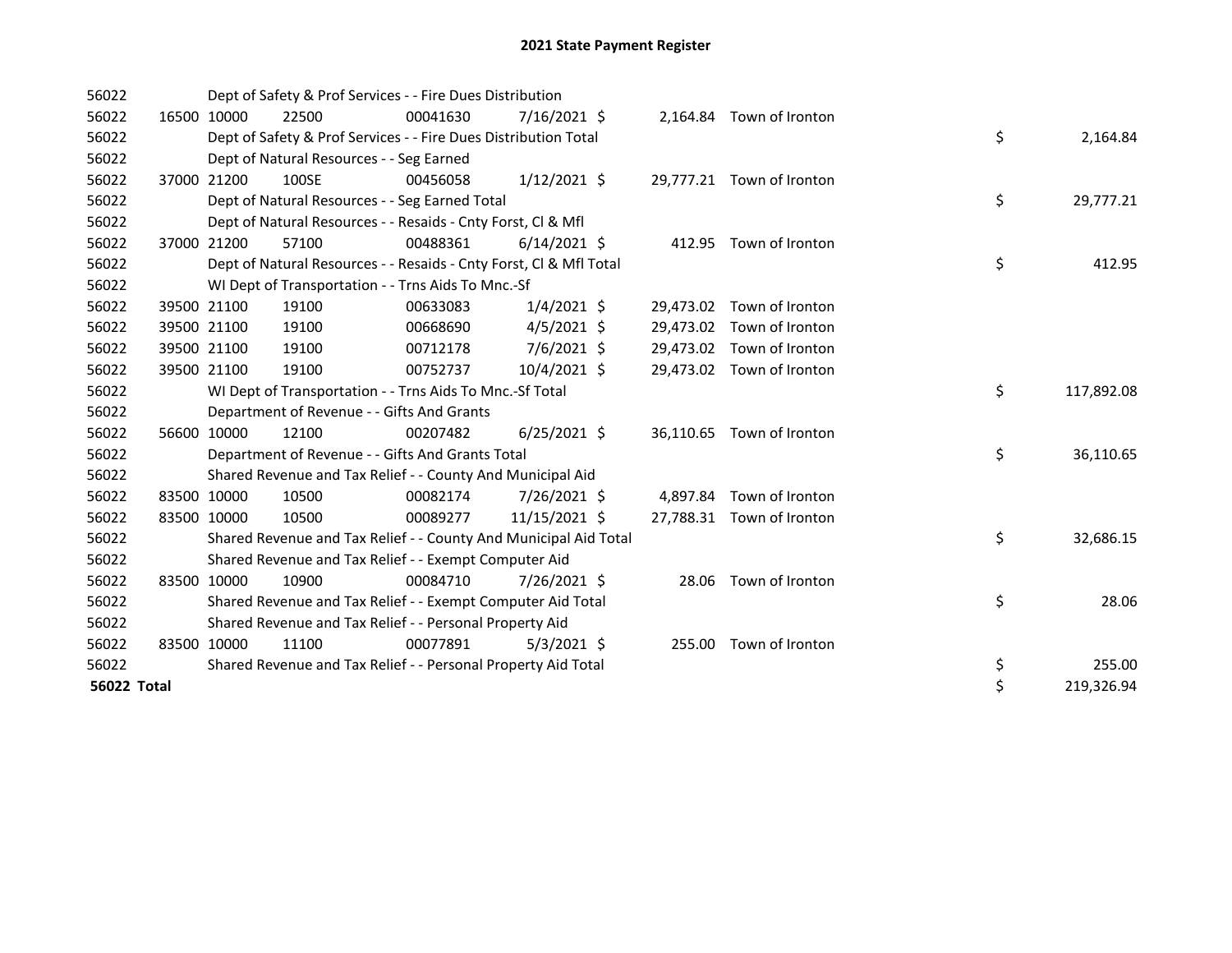| 56024 |             |             | Dept of Safety & Prof Services - - Fire Dues Distribution          |          |                |       |                            |    |            |
|-------|-------------|-------------|--------------------------------------------------------------------|----------|----------------|-------|----------------------------|----|------------|
| 56024 |             | 16500 10000 | 22500                                                              | 00041632 | 7/16/2021 \$   |       | 12,586.32 Town Of La Valle |    |            |
| 56024 |             |             | Dept of Safety & Prof Services - - Fire Dues Distribution Total    |          |                |       |                            | \$ | 12,586.32  |
| 56024 |             |             | Dept of Natural Resources - - Aids In Lieu Of Taxes - Gener        |          |                |       |                            |    |            |
| 56024 |             | 37000 10000 | 50300                                                              | 00458150 | $1/20/2021$ \$ |       | 1,360.94 Town Of La Valle  |    |            |
| 56024 |             | 37000 10000 | 50300                                                              | 00476296 | $4/21/2021$ \$ | 90.49 | Town Of La Valle           |    |            |
| 56024 | 37000 10000 |             | 50300                                                              | 00476297 | $4/21/2021$ \$ |       | 4.48 Town Of La Valle      |    |            |
| 56024 |             |             | Dept of Natural Resources - - Aids In Lieu Of Taxes - Gener Total  |          |                |       |                            | \$ | 1,455.91   |
| 56024 |             |             | Dept of Natural Resources - - GPO -Federal Funds                   |          |                |       |                            |    |            |
| 56024 | 37000 21200 |             | 38100                                                              | 00466849 | 3/12/2021 \$   |       | 4,987.56 Town Of La Valle  |    |            |
| 56024 |             |             | Dept of Natural Resources - - GPO -Federal Funds Total             |          |                |       |                            | \$ | 4,987.56   |
| 56024 |             |             | Dept of Natural Resources - - Enf A - Boating Enforcement          |          |                |       |                            |    |            |
| 56024 | 37000 21200 |             | 55000                                                              | 00466849 | $3/12/2021$ \$ |       | 10,274.61 Town Of La Valle |    |            |
| 56024 |             |             | Dept of Natural Resources - - Enf A - Boating Enforcement Total    |          |                |       |                            | \$ | 10,274.61  |
| 56024 |             |             | Dept of Natural Resources - - Resaids - Cnty Forst, Cl & Mfl       |          |                |       |                            |    |            |
| 56024 |             | 37000 21200 | 57100                                                              | 00488362 | $6/14/2021$ \$ |       | 328.30 Town Of La Valle    |    |            |
| 56024 |             |             | Dept of Natural Resources - - Resaids - Cnty Forst, Cl & Mfl Total |          |                |       |                            | \$ | 328.30     |
| 56024 |             |             | Dept of Natural Resources - - Rec & Resource Aids, Fed             |          |                |       |                            |    |            |
| 56024 |             | 37000 21200 | 58300                                                              | 00459426 | $1/28/2021$ \$ |       | 1,307.00 Town Of La Valle  |    |            |
| 56024 |             |             | Dept of Natural Resources - - Rec & Resource Aids, Fed Total       |          |                |       |                            | \$ | 1,307.00   |
| 56024 |             |             | Dept of Natural Resources - - Fin Asst For Responsible Units       |          |                |       |                            |    |            |
| 56024 | 37000 27400 |             | 67000                                                              | 00483735 | $5/21/2021$ \$ |       | 1,745.10 Town Of La Valle  |    |            |
| 56024 |             |             | Dept of Natural Resources - - Fin Asst For Responsible Units Total |          |                |       |                            | \$ | 1,745.10   |
| 56024 |             |             | WI Dept of Transportation - - Trns Aids To Mnc.-Sf                 |          |                |       |                            |    |            |
| 56024 |             | 39500 21100 | 19100                                                              | 00633084 | $1/4/2021$ \$  |       | 48,650.85 Town Of La Valle |    |            |
| 56024 |             | 39500 21100 | 19100                                                              | 00668691 | $4/5/2021$ \$  |       | 48,650.85 Town Of La Valle |    |            |
| 56024 |             | 39500 21100 | 19100                                                              | 00712179 | 7/6/2021 \$    |       | 48,650.85 Town Of La Valle |    |            |
| 56024 |             | 39500 21100 | 19100                                                              | 00752738 | 10/4/2021 \$   |       | 48,650.85 Town Of La Valle |    |            |
| 56024 |             |             | WI Dept of Transportation - - Trns Aids To Mnc.-Sf Total           |          |                |       |                            | \$ | 194,603.40 |
| 56024 |             |             | Department of Justice - - Officer training reimbursement           |          |                |       |                            |    |            |
| 56024 |             | 45500 10000 | 21400                                                              | 00105407 | 11/18/2021 \$  |       | 480.00 Town Of La Valle    |    |            |
| 56024 |             |             | Department of Justice - - Officer training reimbursement Total     |          |                |       |                            | \$ | 480.00     |
| 56024 |             |             | Department of Revenue - - Gifts And Grants                         |          |                |       |                            |    |            |
| 56024 |             | 56600 10000 | 12100                                                              | 00207483 | $6/25/2021$ \$ |       | 73,006.32 Town Of La Valle |    |            |
| 56024 |             |             | Department of Revenue - - Gifts And Grants Total                   |          |                |       |                            | \$ | 73,006.32  |
| 56024 |             |             | Shared Revenue and Tax Relief - - County And Municipal Aid         |          |                |       |                            |    |            |
| 56024 |             | 83500 10000 | 10500                                                              | 00082175 | 7/26/2021 \$   |       | 2,361.44 Town Of La Valle  |    |            |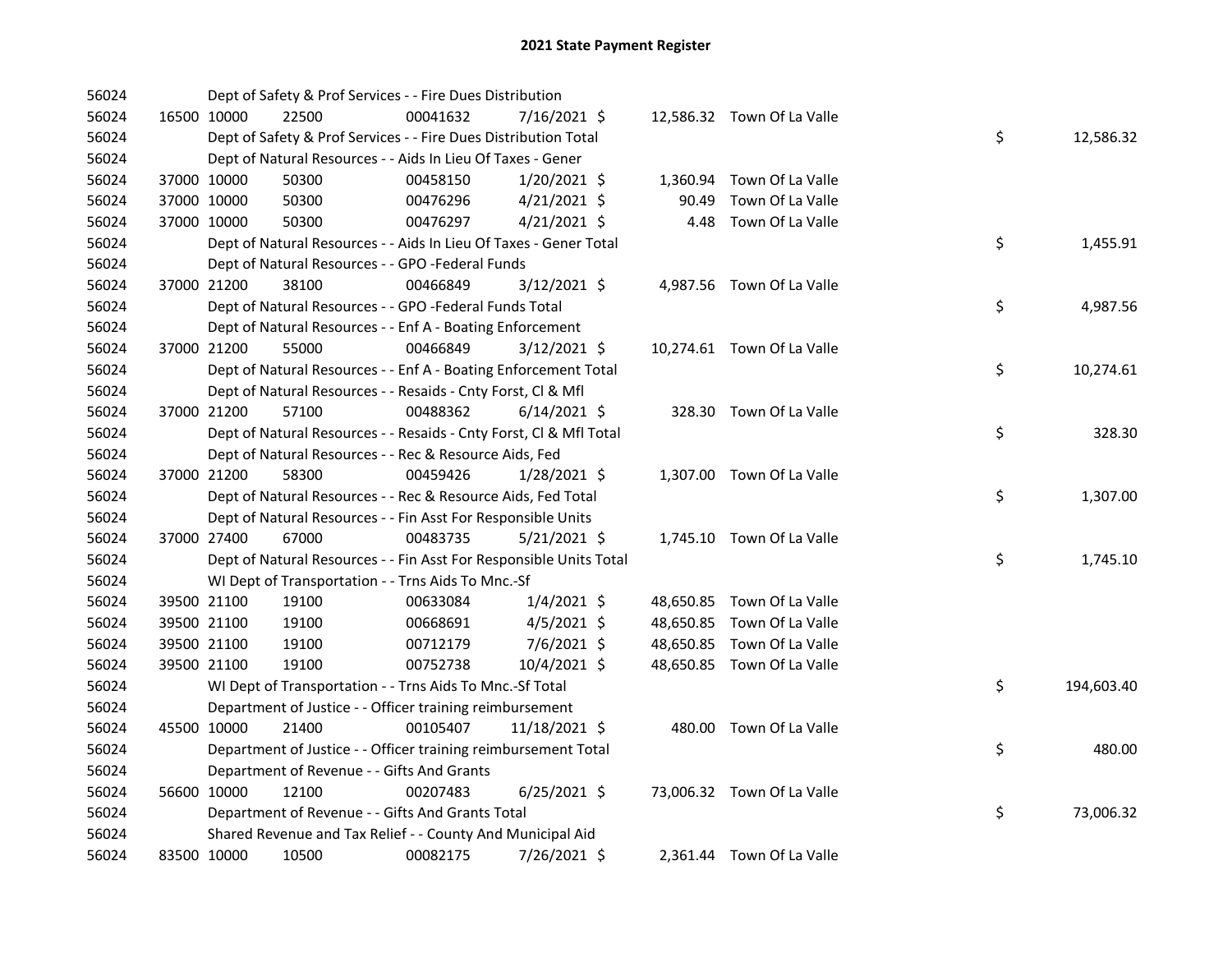| 56024       |       | 83500 10000 | 10500                                                               | 00089278 | 11/15/2021 \$ | 13,381.47 | Town Of La Valle |    |            |
|-------------|-------|-------------|---------------------------------------------------------------------|----------|---------------|-----------|------------------|----|------------|
| 56024       |       |             | Shared Revenue and Tax Relief - - County And Municipal Aid Total    |          |               |           |                  | \$ | 15,742.91  |
| 56024       |       |             | Shared Revenue and Tax Relief - - Exempt Computer Aid               |          |               |           |                  |    |            |
| 56024       | 83500 | 10000       | 10900                                                               | 00084711 | 7/26/2021 \$  | 124.71    | Town Of La Valle |    |            |
| 56024       |       |             | Shared Revenue and Tax Relief - - Exempt Computer Aid Total         |          |               |           |                  | \$ | 124.71     |
| 56024       |       |             | Shared Revenue and Tax Relief - - Utility Aid                       |          |               |           |                  |    |            |
| 56024       | 83500 | 10000       | 11000                                                               | 00082175 | 7/26/2021 \$  | 151.94    | Town Of La Valle |    |            |
| 56024       |       | 83500 10000 | 11000                                                               | 00089278 | 11/15/2021 \$ | 908.00    | Town Of La Valle |    |            |
| 56024       |       |             | Shared Revenue and Tax Relief - - Utility Aid Total                 |          |               |           |                  | \$ | 1,059.94   |
| 56024       |       |             | Shared Revenue and Tax Relief - - Personal Property Aid             |          |               |           |                  |    |            |
| 56024       |       | 83500 10000 | 11100                                                               | 00077892 | $5/3/2021$ \$ | 1,993.48  | Town Of La Valle |    |            |
| 56024       |       |             | Shared Revenue and Tax Relief - - Personal Property Aid Total       |          |               |           |                  | \$ | 1,993.48   |
| 56024       |       |             | Shared Revenue and Tax Relief - - Payments For Municipal Svcs       |          |               |           |                  |    |            |
| 56024       |       | 83500 10000 | 50100                                                               | 00073767 | $2/1/2021$ \$ | 143.21    | Town Of La Valle |    |            |
| 56024       |       |             | Shared Revenue and Tax Relief - - Payments For Municipal Svcs Total |          |               |           |                  | \$ | 143.21     |
| 56024 Total |       |             |                                                                     |          |               |           |                  | \$ | 319,838.77 |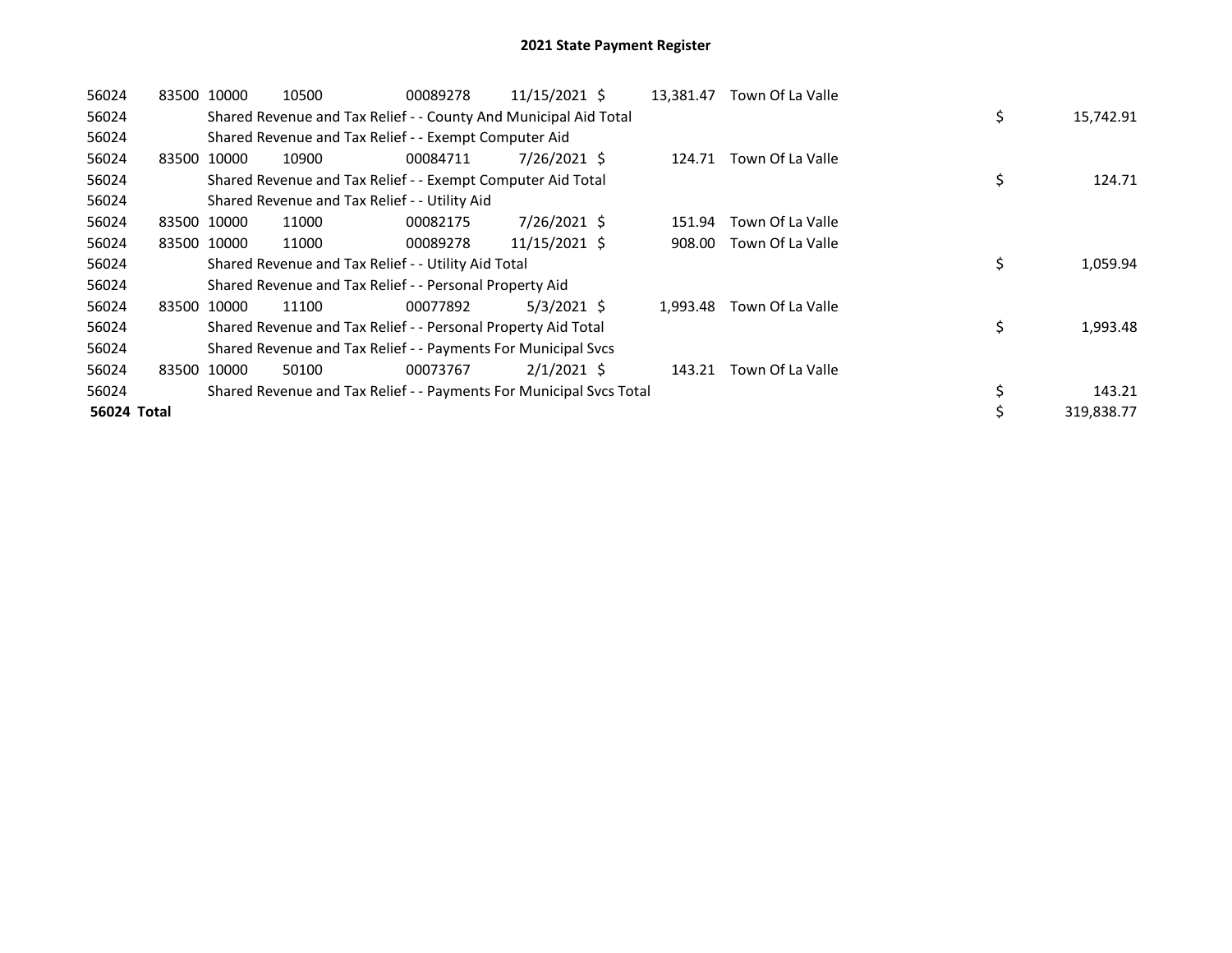| 56026 |             |             | Dept of Safety & Prof Services - - Fire Dues Distribution          |          |                |  |                            |    |           |
|-------|-------------|-------------|--------------------------------------------------------------------|----------|----------------|--|----------------------------|----|-----------|
| 56026 |             | 16500 10000 | 22500                                                              | 00041635 | 7/16/2021 \$   |  | 9,033.58 Town Of Merrimac  |    |           |
| 56026 |             |             | Dept of Safety & Prof Services - - Fire Dues Distribution Total    |          |                |  |                            | \$ | 9,033.58  |
| 56026 |             |             | Dept of Natural Resources - - Aids In Lieu Of Taxes - Gener        |          |                |  |                            |    |           |
| 56026 |             | 37000 10000 | 50300                                                              | 00458076 | $1/21/2021$ \$ |  | 202.33 Town Of Merrimac    |    |           |
| 56026 |             | 37000 10000 | 50300                                                              | 00458077 | $1/21/2021$ \$ |  | 44,761.37 Town Of Merrimac |    |           |
| 56026 |             | 37000 10000 | 50300                                                              | 00475144 | $4/21/2021$ \$ |  | 2,992.33 Town Of Merrimac  |    |           |
| 56026 |             |             | Dept of Natural Resources - - Aids In Lieu Of Taxes - Gener Total  |          |                |  |                            | \$ | 47,956.03 |
| 56026 |             |             | Dept of Natural Resources - - Resaids - Cnty Forst, Cl & Mfl       |          |                |  |                            |    |           |
| 56026 |             | 37000 21200 | 57100                                                              | 00488363 | $6/14/2021$ \$ |  | 153.15 Town Of Merrimac    |    |           |
| 56026 |             |             | Dept of Natural Resources - - Resaids - Cnty Forst, Cl & Mfl Total |          |                |  |                            | \$ | 153.15    |
| 56026 |             |             | Dept of Natural Resources - - Aids In Lieu Of Taxes - Sum S        |          |                |  |                            |    |           |
| 56026 |             | 37000 21200 | 57900                                                              | 00475143 | $4/21/2021$ \$ |  | 616.53 Town Of Merrimac    |    |           |
| 56026 |             |             | Dept of Natural Resources - - Aids In Lieu Of Taxes - Sum S Total  |          |                |  |                            | \$ | 616.53    |
| 56026 |             |             | Dept of Natural Resources - - Fin Asst For Responsible Units       |          |                |  |                            |    |           |
| 56026 |             | 37000 27400 | 67000                                                              | 00483907 | $5/21/2021$ \$ |  | 3,047.98 Town Of Merrimac  |    |           |
| 56026 |             |             | Dept of Natural Resources - - Fin Asst For Responsible Units Total |          |                |  |                            | \$ | 3,047.98  |
| 56026 |             |             | WI Dept of Transportation - - Trns Aids To Mnc.-Sf                 |          |                |  |                            |    |           |
| 56026 |             | 39500 21100 | 19100                                                              | 00633085 | 1/4/2021 \$    |  | 19,907.10 Town Of Merrimac |    |           |
| 56026 |             | 39500 21100 | 19100                                                              | 00668692 | $4/5/2021$ \$  |  | 19,907.10 Town Of Merrimac |    |           |
| 56026 |             | 39500 21100 | 19100                                                              | 00712180 | 7/6/2021 \$    |  | 19,907.10 Town Of Merrimac |    |           |
| 56026 |             | 39500 21100 | 19100                                                              | 00752739 | 10/4/2021 \$   |  | 19,907.10 Town Of Merrimac |    |           |
| 56026 |             |             | WI Dept of Transportation - - Trns Aids To Mnc.-Sf Total           |          |                |  |                            | \$ | 79,628.40 |
| 56026 |             |             | Elections Commission - - General Program Ops, GPR                  |          |                |  |                            |    |           |
| 56026 |             | 51000 10000 | 10100                                                              | 00005132 | $1/8/2021$ \$  |  | 345.40 Town Of Merrimac    |    |           |
| 56026 |             |             | Elections Commission - - General Program Ops, GPR Total            |          |                |  |                            | \$ | 345.40    |
| 56026 |             |             | Department of Revenue - - Gifts And Grants                         |          |                |  |                            |    |           |
| 56026 |             | 56600 10000 | 12100                                                              | 00207484 | $6/25/2021$ \$ |  | 54,950.99 Town Of Merrimac |    |           |
| 56026 |             |             | Department of Revenue - - Gifts And Grants Total                   |          |                |  |                            | \$ | 54,950.99 |
| 56026 |             |             | Shared Revenue and Tax Relief - - County And Municipal Aid         |          |                |  |                            |    |           |
| 56026 |             | 83500 10000 | 10500                                                              | 00082176 | 7/26/2021 \$   |  | 1,674.38 Town Of Merrimac  |    |           |
| 56026 | 83500 10000 |             | 10500                                                              | 00089279 | 11/15/2021 \$  |  | 9,488.13 Town Of Merrimac  |    |           |
| 56026 |             |             | Shared Revenue and Tax Relief - - County And Municipal Aid Total   |          |                |  |                            | \$ | 11,162.51 |
| 56026 |             |             | Shared Revenue and Tax Relief - - Exempt Computer Aid              |          |                |  |                            |    |           |
| 56026 |             | 83500 10000 | 10900                                                              | 00084712 | 7/26/2021 \$   |  | 18.70 Town Of Merrimac     |    |           |
| 56026 |             |             | Shared Revenue and Tax Relief - - Exempt Computer Aid Total        |          |                |  |                            | \$ | 18.70     |
| 56026 |             |             | Shared Revenue and Tax Relief - - Utility Aid                      |          |                |  |                            |    |           |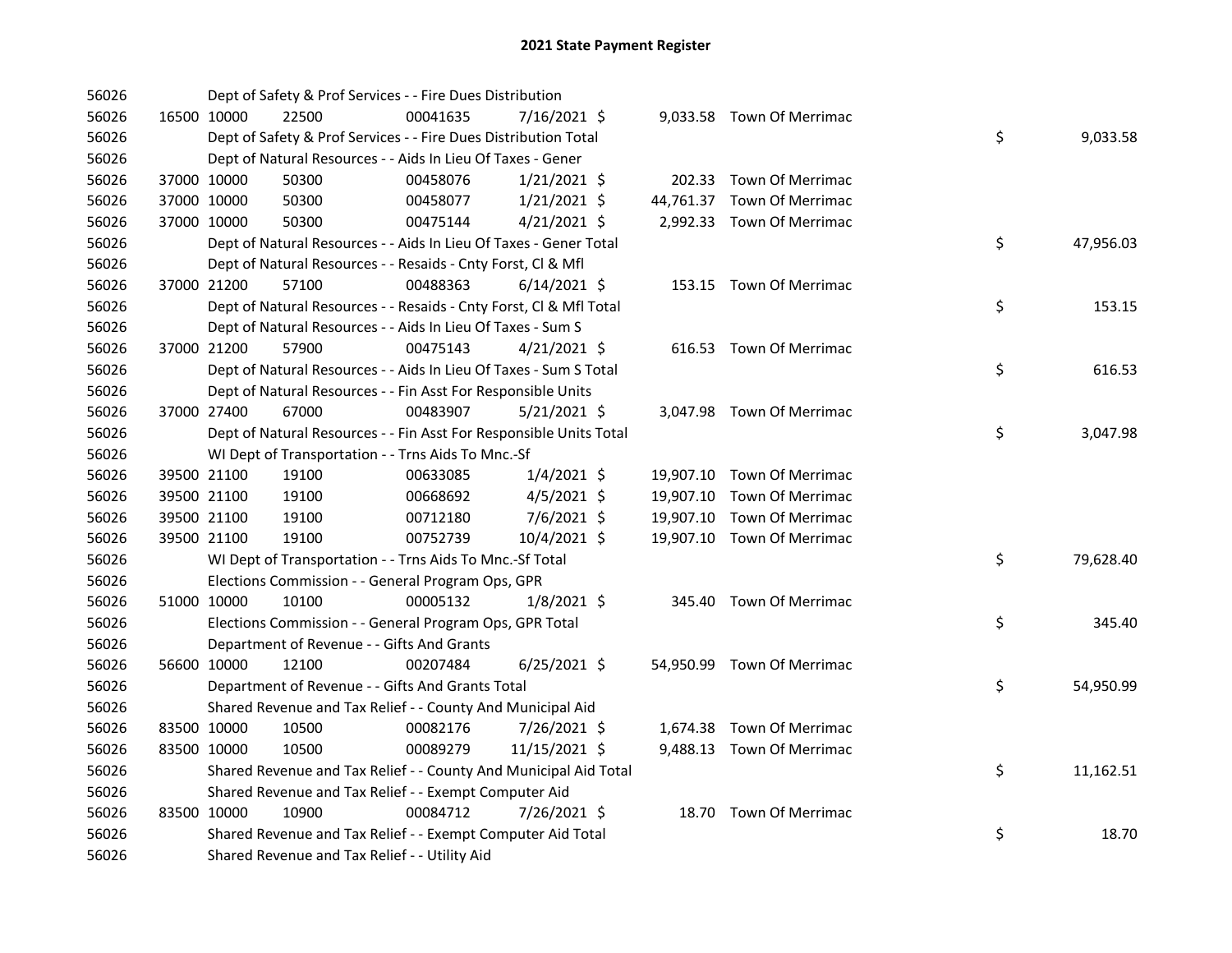| 56026       | 83500 10000 | 11000                                                               | 00082176 | 7/26/2021 \$   | 625.67   | <b>Town Of Merrimac</b> |            |
|-------------|-------------|---------------------------------------------------------------------|----------|----------------|----------|-------------------------|------------|
| 56026       | 83500 10000 | 11000                                                               | 00089279 | 11/15/2021 \$  | 3.908.97 | <b>Town Of Merrimac</b> |            |
| 56026       |             | Shared Revenue and Tax Relief - - Utility Aid Total                 |          |                |          |                         | 4,534.64   |
| 56026       |             | Shared Revenue and Tax Relief - - Personal Property Aid             |          |                |          |                         |            |
| 56026       | 83500 10000 | 11100                                                               | 00077893 | $5/3/2021$ \$  | 359.79   | Town Of Merrimac        |            |
| 56026       |             | Shared Revenue and Tax Relief - - Personal Property Aid Total       |          |                |          |                         | 359.79     |
| 56026       |             | Shared Revenue and Tax Relief - - Payments For Municipal Svcs       |          |                |          |                         |            |
| 56026       | 83500 10000 | 50100                                                               | 00073768 | $2/1/2021$ \$  | 131.49   | <b>Town Of Merrimac</b> |            |
| 56026       |             | Shared Revenue and Tax Relief - - Payments For Municipal Svcs Total |          |                |          |                         | 131.49     |
| 56026       |             | Shared Revenue and Tax Relief - - Lottery & Gaming Credit           |          |                |          |                         |            |
| 56026       | 83500 52100 | 36300                                                               | 00074398 | $3/22/2021$ \$ | 3.914.48 | <b>Town Of Merrimac</b> |            |
| 56026       |             | Shared Revenue and Tax Relief - - Lottery & Gaming Credit Total     |          |                |          |                         | 3,914.48   |
| 56026 Total |             |                                                                     |          |                |          |                         | 215,853.67 |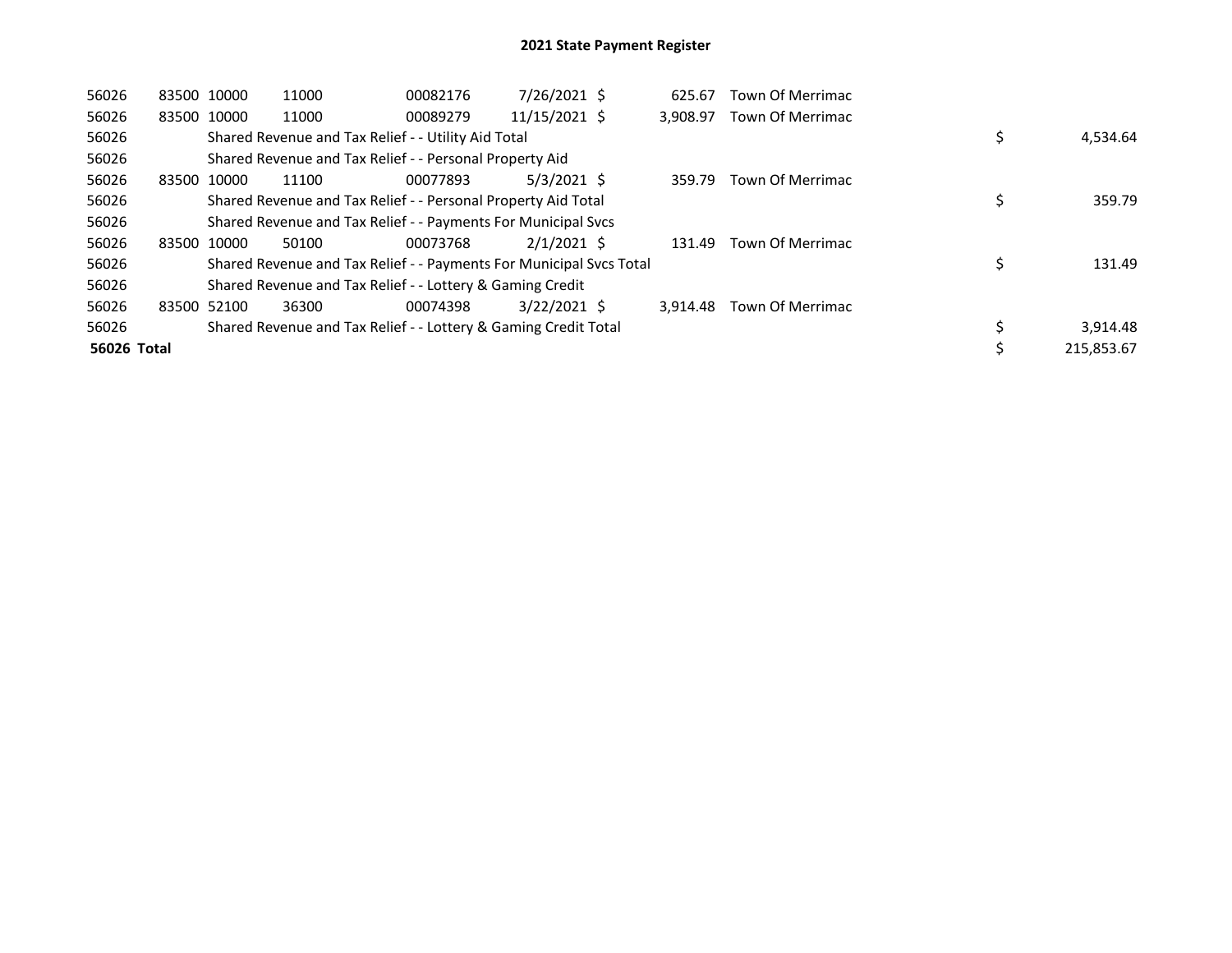| 56028 |             | Dept of Safety & Prof Services - - Fire Dues Distribution          |          |                |  |                                  |    |            |
|-------|-------------|--------------------------------------------------------------------|----------|----------------|--|----------------------------------|----|------------|
| 56028 | 16500 10000 | 22500                                                              | 00041638 | 7/16/2021 \$   |  | 6,535.54 Town Of Prairie Du Sac  |    |            |
| 56028 |             | Dept of Safety & Prof Services - - Fire Dues Distribution Total    |          |                |  |                                  | \$ | 6,535.54   |
| 56028 |             | Dept of Natural Resources - - Aids In Lieu Of Taxes - Gener        |          |                |  |                                  |    |            |
| 56028 | 37000 10000 | 50300                                                              | 00458089 | $1/21/2021$ \$ |  | 1,441.54 Town Of Prairie Du Sac  |    |            |
| 56028 | 37000 10000 | 50300                                                              | 00458090 | $1/21/2021$ \$ |  | 15,745.63 Town Of Prairie Du Sac |    |            |
| 56028 | 37000 10000 | 50300                                                              | 00475353 | $4/21/2021$ \$ |  | 98.22 Town Of Prairie Du Sac     |    |            |
| 56028 | 37000 10000 | 50300                                                              | 00475354 | $4/21/2021$ \$ |  | 290.30 Town Of Prairie Du Sac    |    |            |
| 56028 |             | Dept of Natural Resources - - Aids In Lieu Of Taxes - Gener Total  |          |                |  |                                  | \$ | 17,575.69  |
| 56028 |             | Dept of Natural Resources - - Seg Earned                           |          |                |  |                                  |    |            |
| 56028 | 37000 21200 | 100SE                                                              | 00461919 | $2/10/2021$ \$ |  | 808.51 Town Of Prairie Du Sac    |    |            |
| 56028 |             | Dept of Natural Resources - - Seg Earned Total                     |          |                |  |                                  | \$ | 808.51     |
| 56028 |             | Dept of Natural Resources - - Taxes & Assessmts-Conserv Fund       |          |                |  |                                  |    |            |
| 56028 | 37000 21200 | 16900                                                              | 00461919 | 2/10/2021 \$   |  | 456.54 Town Of Prairie Du Sac    |    |            |
| 56028 |             | Dept of Natural Resources - - Taxes & Assessmts-Conserv Fund Total |          |                |  |                                  | \$ | 456.54     |
| 56028 |             | Dept of Natural Resources - - Resaids - Cnty Forst, Cl & Mfl       |          |                |  |                                  |    |            |
| 56028 | 37000 21200 | 57100                                                              | 00488364 | $6/14/2021$ \$ |  | 195.72 Town Of Prairie Du Sac    |    |            |
| 56028 |             | Dept of Natural Resources - - Resaids - Cnty Forst, CI & Mfl Total |          |                |  |                                  | \$ | 195.72     |
| 56028 |             | Dept of Natural Resources - - Aids In Lieu Of Taxes - Sum S        |          |                |  |                                  |    |            |
| 56028 | 37000 21200 | 57900                                                              | 00475355 | $4/21/2021$ \$ |  | 61.53 Town Of Prairie Du Sac     |    |            |
| 56028 |             | Dept of Natural Resources - - Aids In Lieu Of Taxes - Sum S Total  |          |                |  |                                  | \$ | 61.53      |
| 56028 |             | Dept of Natural Resources - - Fin Asst For Responsible Units       |          |                |  |                                  |    |            |
| 56028 | 37000 27400 | 67000                                                              | 00483221 | 5/21/2021 \$   |  | 3,868.22 Town Of Prairie Du Sac  |    |            |
| 56028 |             | Dept of Natural Resources - - Fin Asst For Responsible Units Total |          |                |  |                                  | \$ | 3,868.22   |
| 56028 |             | WI Dept of Transportation - - Trns Aids To Mnc.-Sf                 |          |                |  |                                  |    |            |
| 56028 | 39500 21100 | 19100                                                              | 00633086 | $1/4/2021$ \$  |  | 26,450.82 Town Of Prairie Du Sac |    |            |
| 56028 | 39500 21100 | 19100                                                              | 00668693 | $4/5/2021$ \$  |  | 26,450.82 Town Of Prairie Du Sac |    |            |
| 56028 | 39500 21100 | 19100                                                              | 00712181 | 7/6/2021 \$    |  | 26,450.82 Town Of Prairie Du Sac |    |            |
| 56028 | 39500 21100 | 19100                                                              | 00752740 | 10/4/2021 \$   |  | 26,450.82 Town Of Prairie Du Sac |    |            |
| 56028 |             | WI Dept of Transportation - - Trns Aids To Mnc.-Sf Total           |          |                |  |                                  | \$ | 105,803.28 |
| 56028 |             | Department of Revenue - - Gifts And Grants                         |          |                |  |                                  |    |            |
| 56028 | 56600 10000 | 12100                                                              | 00207485 | $6/25/2021$ \$ |  | 60,079.75 Town Of Prairie Du Sac |    |            |
| 56028 |             | Department of Revenue - - Gifts And Grants Total                   |          |                |  |                                  | \$ | 60,079.75  |
| 56028 |             | Shared Revenue and Tax Relief - - County And Municipal Aid         |          |                |  |                                  |    |            |
| 56028 | 83500 10000 | 10500                                                              | 00082177 | 7/26/2021 \$   |  | 2,387.75 Town Of Prairie Du Sac  |    |            |
| 56028 | 83500 10000 | 10500                                                              | 00089280 | 11/15/2021 \$  |  | 13,530.55 Town Of Prairie Du Sac |    |            |
| 56028 |             | Shared Revenue and Tax Relief - - County And Municipal Aid Total   |          |                |  |                                  | \$ | 15,918.30  |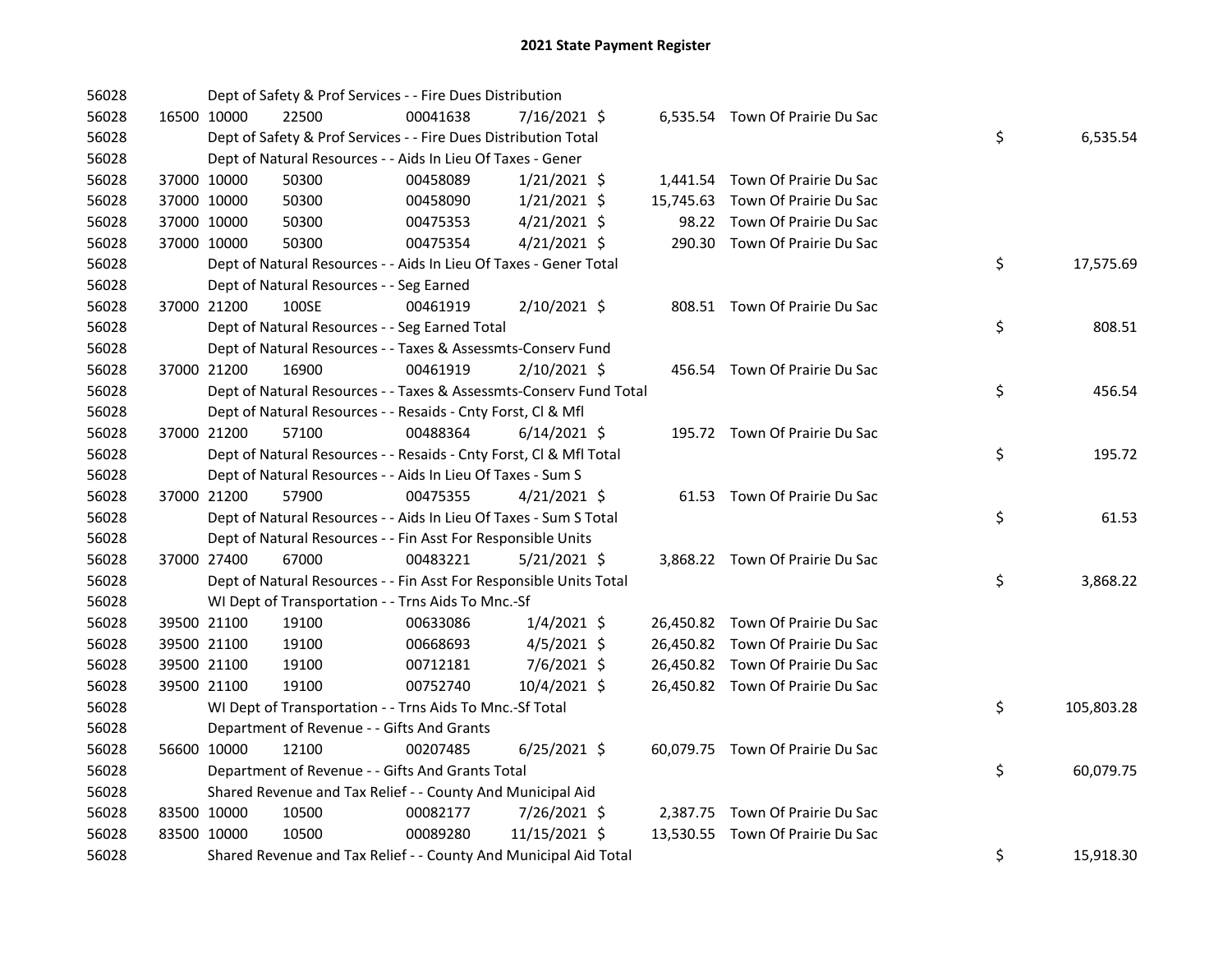| 56028       |             |             | Shared Revenue and Tax Relief - - Exempt Computer Aid         |          |               |          |                                  |            |
|-------------|-------------|-------------|---------------------------------------------------------------|----------|---------------|----------|----------------------------------|------------|
| 56028       | 83500       | 10000       | 10900                                                         | 00084713 | 7/26/2021 \$  | 274.36   | Town Of Prairie Du Sac           |            |
| 56028       |             |             | Shared Revenue and Tax Relief - - Exempt Computer Aid Total   |          |               |          |                                  | 274.36     |
| 56028       |             |             | Shared Revenue and Tax Relief - - Utility Aid                 |          |               |          |                                  |            |
| 56028       | 83500 10000 |             | 11000                                                         | 00082177 | 7/26/2021 \$  | 9.948.54 | Town Of Prairie Du Sac           |            |
| 56028       |             | 83500 10000 | 11000                                                         | 00089280 | 11/15/2021 \$ |          | 60,021.36 Town Of Prairie Du Sac |            |
| 56028       |             |             | Shared Revenue and Tax Relief - - Utility Aid Total           |          |               |          |                                  | 69,969.90  |
| 56028       |             |             | Shared Revenue and Tax Relief - - Personal Property Aid       |          |               |          |                                  |            |
| 56028       | 83500       | 10000       | 11100                                                         | 00077894 | $5/3/2021$ \$ | 966.90   | Town Of Prairie Du Sac           |            |
| 56028       |             |             | Shared Revenue and Tax Relief - - Personal Property Aid Total |          |               |          |                                  | 966.90     |
| 56028 Total |             |             |                                                               |          |               |          |                                  | 282.514.24 |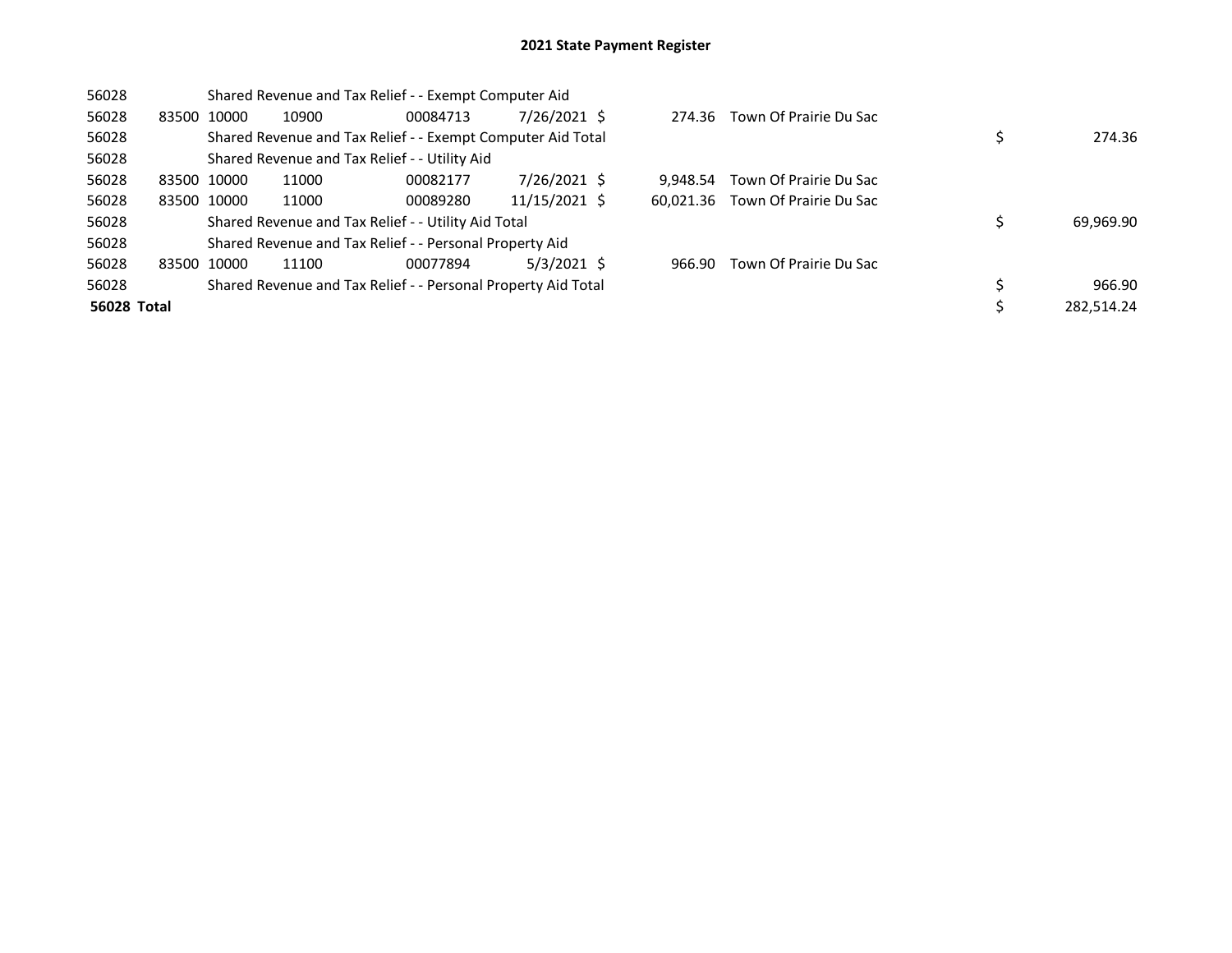| 56030 |             | Dept of Safety & Prof Services - - Fire Dues Distribution          |          |                |  |                              |    |            |
|-------|-------------|--------------------------------------------------------------------|----------|----------------|--|------------------------------|----|------------|
| 56030 | 16500 10000 | 22500                                                              | 00041641 | 7/16/2021 \$   |  | 4,700.85 Town Of Reedsburg   |    |            |
| 56030 |             | Dept of Safety & Prof Services - - Fire Dues Distribution Total    |          |                |  |                              | \$ | 4,700.85   |
| 56030 |             | Dept of Natural Resources - - Aids In Lieu Of Taxes - Gener        |          |                |  |                              |    |            |
| 56030 | 37000 10000 | 50300                                                              | 00475500 | $4/21/2021$ \$ |  | 15.32 Town Of Reedsburg      |    |            |
| 56030 |             | Dept of Natural Resources - - Aids In Lieu Of Taxes - Gener Total  |          |                |  |                              | \$ | 15.32      |
| 56030 |             | Dept of Natural Resources - - Resaids - Cnty Forst, Cl & Mfl       |          |                |  |                              |    |            |
| 56030 | 37000 21200 | 57100                                                              | 00488365 | $6/14/2021$ \$ |  | 175.52 Town Of Reedsburg     |    |            |
| 56030 |             | Dept of Natural Resources - - Resaids - Cnty Forst, Cl & Mfl Total |          |                |  |                              | \$ | 175.52     |
| 56030 |             | Dept of Natural Resources - - Aids In Lieu Of Taxes - Sum S        |          |                |  |                              |    |            |
| 56030 | 37000 21200 | 57900                                                              | 00475501 | $4/21/2021$ \$ |  | 70.40 Town Of Reedsburg      |    |            |
| 56030 |             | Dept of Natural Resources - - Aids In Lieu Of Taxes - Sum S Total  |          |                |  |                              | \$ | 70.40      |
| 56030 |             | Dept of Natural Resources - - Fin Asst For Responsible Units       |          |                |  |                              |    |            |
| 56030 | 37000 27400 | 67000                                                              | 00483676 | $5/21/2021$ \$ |  | 1,839.41 Town Of Reedsburg   |    |            |
| 56030 |             | Dept of Natural Resources - - Fin Asst For Responsible Units Total |          |                |  |                              | \$ | 1,839.41   |
| 56030 |             | WI Dept of Transportation - - Trns Aids To Mnc.-Sf                 |          |                |  |                              |    |            |
| 56030 | 39500 21100 | 19100                                                              | 00633087 | $1/4/2021$ \$  |  | 26,667.63 Town Of Reedsburg  |    |            |
| 56030 | 39500 21100 | 19100                                                              | 00668694 | $4/5/2021$ \$  |  | 26,667.63 Town Of Reedsburg  |    |            |
| 56030 | 39500 21100 | 19100                                                              | 00712182 | 7/6/2021 \$    |  | 26,667.63 Town Of Reedsburg  |    |            |
| 56030 | 39500 21100 | 19100                                                              | 00752741 | 10/4/2021 \$   |  | 26,667.63 Town Of Reedsburg  |    |            |
| 56030 |             | WI Dept of Transportation - - Trns Aids To Mnc.-Sf Total           |          |                |  |                              | \$ | 106,670.52 |
| 56030 |             | Commissioners of Public Lands - - Balsht Common School Fund        |          |                |  |                              |    |            |
| 56030 | 50700 37400 | 57700                                                              | 00003622 | $4/23/2021$ \$ |  | 106,000.00 Town Of Reedsburg |    |            |
| 56030 |             | Commissioners of Public Lands - - Balsht Common School Fund Total  |          |                |  |                              | \$ | 106,000.00 |
| 56030 |             | Department of Revenue - - Gifts And Grants                         |          |                |  |                              |    |            |
| 56030 | 56600 10000 | 12100                                                              | 00207486 | $6/25/2021$ \$ |  | 68,348.57 Town Of Reedsburg  |    |            |
| 56030 |             | Department of Revenue - - Gifts And Grants Total                   |          |                |  |                              | \$ | 68,348.57  |
| 56030 |             | Shared Revenue and Tax Relief - - County And Municipal Aid         |          |                |  |                              |    |            |
| 56030 | 83500 10000 | 10500                                                              | 00082178 | 7/26/2021 \$   |  | 5,609.92 Town Of Reedsburg   |    |            |
| 56030 | 83500 10000 | 10500                                                              | 00089281 | 11/15/2021 \$  |  | 31,789.52 Town Of Reedsburg  |    |            |
| 56030 |             | Shared Revenue and Tax Relief - - County And Municipal Aid Total   |          |                |  |                              | \$ | 37,399.44  |
| 56030 |             | Shared Revenue and Tax Relief - - Exempt Computer Aid              |          |                |  |                              |    |            |
| 56030 | 83500 10000 | 10900                                                              | 00084714 | 7/26/2021 \$   |  | 6.24 Town Of Reedsburg       |    |            |
| 56030 |             | Shared Revenue and Tax Relief - - Exempt Computer Aid Total        |          |                |  |                              | \$ | 6.24       |
| 56030 |             | Shared Revenue and Tax Relief - - Utility Aid                      |          |                |  |                              |    |            |
| 56030 | 83500 10000 | 11000                                                              | 00082178 | 7/26/2021 \$   |  | 2,162.82 Town Of Reedsburg   |    |            |
| 56030 | 83500 10000 | 11000                                                              | 00089281 | 11/15/2021 \$  |  | 12,094.02 Town Of Reedsburg  |    |            |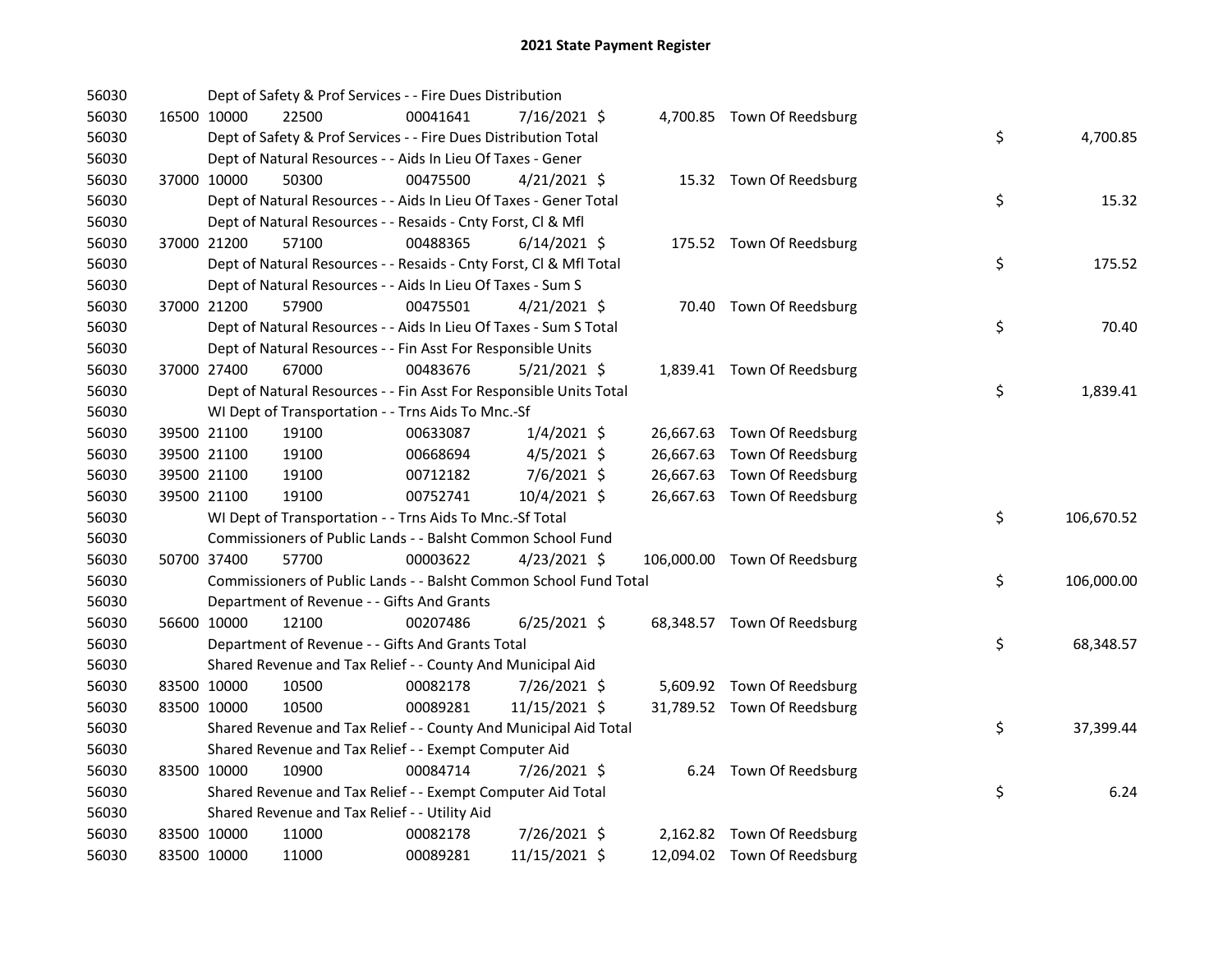| 56030       |             | Shared Revenue and Tax Relief - - Utility Aid Total     | 14.256.84                                                     |             |                          |            |
|-------------|-------------|---------------------------------------------------------|---------------------------------------------------------------|-------------|--------------------------|------------|
| 56030       |             | Shared Revenue and Tax Relief - - Personal Property Aid |                                                               |             |                          |            |
| 56030       | 83500 10000 | 11100                                                   | 00077895                                                      | 5/3/2021 \$ | 277.32 Town Of Reedsburg |            |
| 56030       |             |                                                         | Shared Revenue and Tax Relief - - Personal Property Aid Total |             |                          | 277.32     |
| 56030 Total |             |                                                         |                                                               |             |                          | 339.760.43 |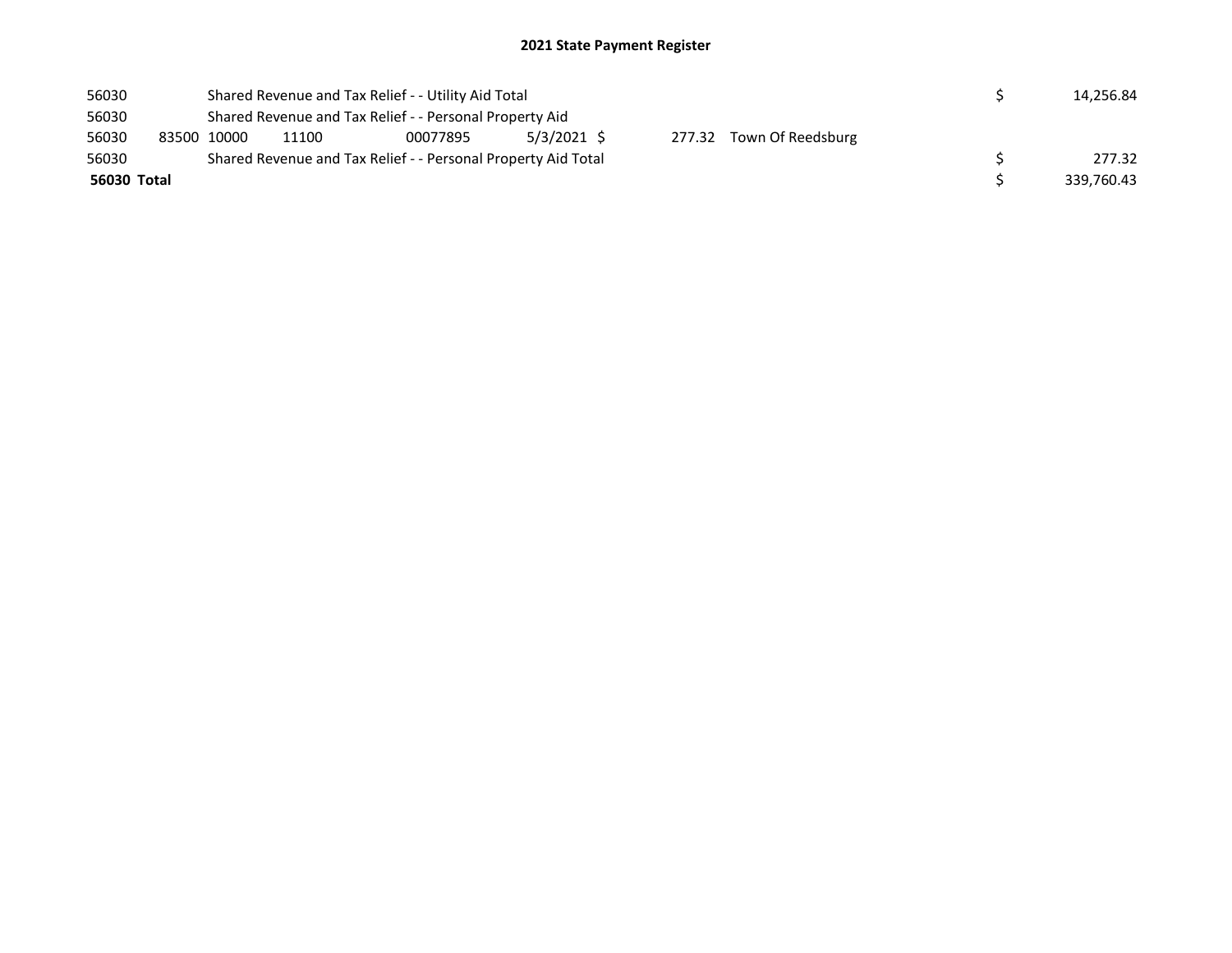| 56032 |             |             | Dept of Safety & Prof Services - - Fire Dues Distribution          |          |                |  |                                |    |            |
|-------|-------------|-------------|--------------------------------------------------------------------|----------|----------------|--|--------------------------------|----|------------|
| 56032 |             | 16500 10000 | 22500                                                              | 00041644 | 7/16/2021 \$   |  | 8,049.29 Town Of Spring Green  |    |            |
| 56032 |             |             | Dept of Safety & Prof Services - - Fire Dues Distribution Total    |          |                |  |                                | \$ | 8,049.29   |
| 56032 |             |             | Dept of Natural Resources - - Aids In Lieu Of Taxes - Gener        |          |                |  |                                |    |            |
| 56032 |             | 37000 10000 | 50300                                                              | 00458170 | $1/21/2021$ \$ |  | 1,524.99 Town Of Spring Green  |    |            |
| 56032 |             | 37000 10000 | 50300                                                              | 00458171 | $1/21/2021$ \$ |  | 1,582.86 Town Of Spring Green  |    |            |
| 56032 |             | 37000 10000 | 50300                                                              | 00458172 | $1/21/2021$ \$ |  | 22,488.95 Town Of Spring Green |    |            |
| 56032 |             | 37000 10000 | 50300                                                              | 00476672 | $4/21/2021$ \$ |  | 1,244.54 Town Of Spring Green  |    |            |
| 56032 |             |             | Dept of Natural Resources - - Aids In Lieu Of Taxes - Gener Total  |          |                |  |                                | \$ | 26,841.34  |
| 56032 |             |             | Dept of Natural Resources - - Resaids - Cnty Forst, CI & Mfl       |          |                |  |                                |    |            |
| 56032 |             | 37000 21200 | 57100                                                              | 00488366 | $6/14/2021$ \$ |  | 344.99 Town Of Spring Green    |    |            |
| 56032 |             |             | Dept of Natural Resources - - Resaids - Cnty Forst, Cl & Mfl Total |          |                |  |                                | \$ | 344.99     |
| 56032 |             |             | Dept of Natural Resources - - Aids In Lieu Of Taxes - Sum S        |          |                |  |                                |    |            |
| 56032 |             | 37000 21200 | 57900                                                              | 00476671 | $4/21/2021$ \$ |  | 326.66 Town Of Spring Green    |    |            |
| 56032 |             |             | Dept of Natural Resources - - Aids In Lieu Of Taxes - Sum S Total  |          |                |  |                                | \$ | 326.66     |
| 56032 |             |             | Dept of Natural Resources - - Fin Asst For Responsible Units       |          |                |  |                                |    |            |
| 56032 |             | 37000 27400 | 67000                                                              | 00483119 | $5/21/2021$ \$ |  | 1,890.13 Town Of Spring Green  |    |            |
| 56032 |             |             | Dept of Natural Resources - - Fin Asst For Responsible Units Total |          |                |  |                                | \$ | 1,890.13   |
| 56032 |             |             | WI Dept of Transportation - - Trns Aids To Mnc.-Sf                 |          |                |  |                                |    |            |
| 56032 |             | 39500 21100 | 19100                                                              | 00633088 | 1/4/2021 \$    |  | 40,326.66 Town Of Spring Green |    |            |
| 56032 |             | 39500 21100 | 19100                                                              | 00668695 | $4/5/2021$ \$  |  | 40,326.66 Town Of Spring Green |    |            |
| 56032 |             | 39500 21100 | 19100                                                              | 00712183 | 7/6/2021 \$    |  | 40,326.66 Town Of Spring Green |    |            |
| 56032 |             | 39500 21100 | 19100                                                              | 00752742 | 10/4/2021 \$   |  | 40,326.66 Town Of Spring Green |    |            |
| 56032 |             |             | WI Dept of Transportation - - Trns Aids To Mnc.-Sf Total           |          |                |  |                                | \$ | 161,306.64 |
| 56032 |             |             | Department of Revenue - - Gifts And Grants                         |          |                |  |                                |    |            |
| 56032 |             | 56600 10000 | 12100                                                              | 00207487 | $6/25/2021$ \$ |  | 95,771.73 Town Of Spring Green |    |            |
| 56032 |             |             | Department of Revenue - - Gifts And Grants Total                   |          |                |  |                                | \$ | 95,771.73  |
| 56032 |             |             | Shared Revenue and Tax Relief - - County And Municipal Aid         |          |                |  |                                |    |            |
| 56032 |             | 83500 10000 | 10500                                                              | 00082179 | 7/26/2021 \$   |  | 2,813.93 Town Of Spring Green  |    |            |
| 56032 |             | 83500 10000 | 10500                                                              | 00089282 | 11/15/2021 \$  |  | 15,945.60 Town Of Spring Green |    |            |
| 56032 |             |             | Shared Revenue and Tax Relief - - County And Municipal Aid Total   |          |                |  |                                | \$ | 18,759.53  |
| 56032 |             |             | Shared Revenue and Tax Relief - - Exempt Computer Aid              |          |                |  |                                |    |            |
| 56032 |             | 83500 10000 | 10900                                                              | 00084715 | 7/26/2021 \$   |  | 654.73 Town Of Spring Green    |    |            |
| 56032 |             |             | Shared Revenue and Tax Relief - - Exempt Computer Aid Total        |          |                |  |                                | \$ | 654.73     |
| 56032 |             |             | Shared Revenue and Tax Relief - - Utility Aid                      |          |                |  |                                |    |            |
| 56032 |             | 83500 10000 | 11000                                                              | 00082179 | 7/26/2021 \$   |  | 3,334.37 Town Of Spring Green  |    |            |
| 56032 | 83500 10000 |             | 11000                                                              | 00089282 | 11/15/2021 \$  |  | 18,997.11 Town Of Spring Green |    |            |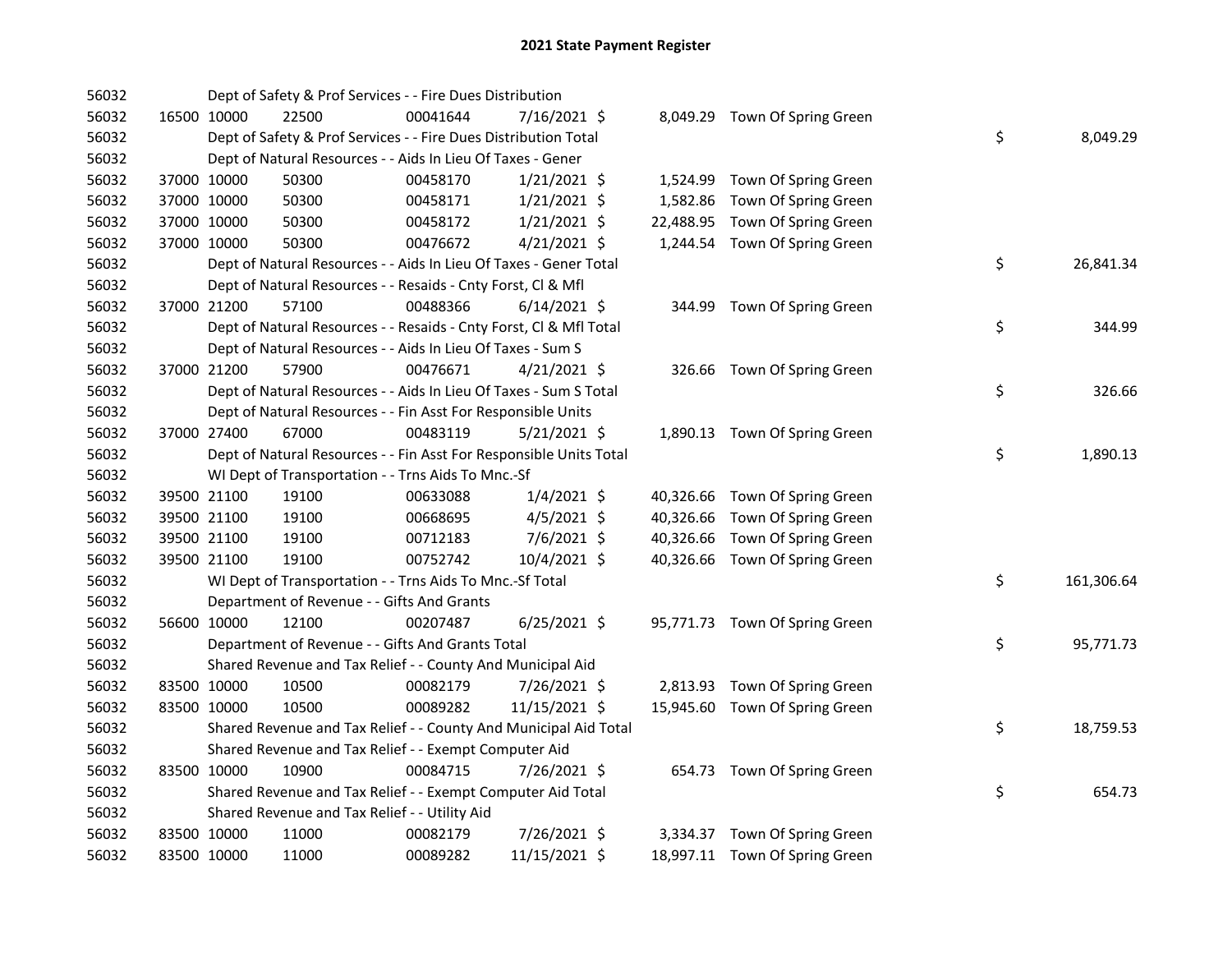| 56032       |             |       | Shared Revenue and Tax Relief - - Utility Aid Total                           |                | 22,331.48 |                      |            |
|-------------|-------------|-------|-------------------------------------------------------------------------------|----------------|-----------|----------------------|------------|
| 56032       |             |       | Shared Revenue and Tax Relief - - Personal Property Aid                       |                |           |                      |            |
| 56032       | 83500 10000 | 11100 | 00077896                                                                      | $5/3/2021$ \$  | 3.195.67  | Town Of Spring Green |            |
| 56032       |             |       | Shared Revenue and Tax Relief - - Personal Property Aid Total                 |                |           |                      | 3,195.67   |
| 56032       |             |       | Shared Revenue and Tax Relief - - State Aid; Video Service Provider Fee       |                |           |                      |            |
| 56032       | 83500 10000 | 11200 | 00083154                                                                      | 7/26/2021 \$   | 1.774.94  | Town Of Spring Green |            |
| 56032       |             |       | Shared Revenue and Tax Relief - - State Aid; Video Service Provider Fee Total |                |           |                      | 1,774.94   |
| 56032       |             |       | Shared Revenue and Tax Relief - - Payments For Municipal Svcs                 |                |           |                      |            |
| 56032       | 83500 10000 | 50100 | 00073769                                                                      | $2/1/2021$ \$  | 64.30     | Town Of Spring Green |            |
| 56032       |             |       | Shared Revenue and Tax Relief - - Payments For Municipal Svcs Total           |                |           |                      | 64.30      |
| 56032       |             |       | Shared Revenue and Tax Relief - - Lottery & Gaming Credit                     |                |           |                      |            |
| 56032       | 83500 52100 | 36300 | 00074399                                                                      | $3/22/2021$ \$ | 14.508.82 | Town Of Spring Green |            |
| 56032       |             |       | Shared Revenue and Tax Relief - - Lottery & Gaming Credit Total               |                |           |                      | 14,508.82  |
| 56032 Total |             |       |                                                                               |                |           |                      | 355.820.25 |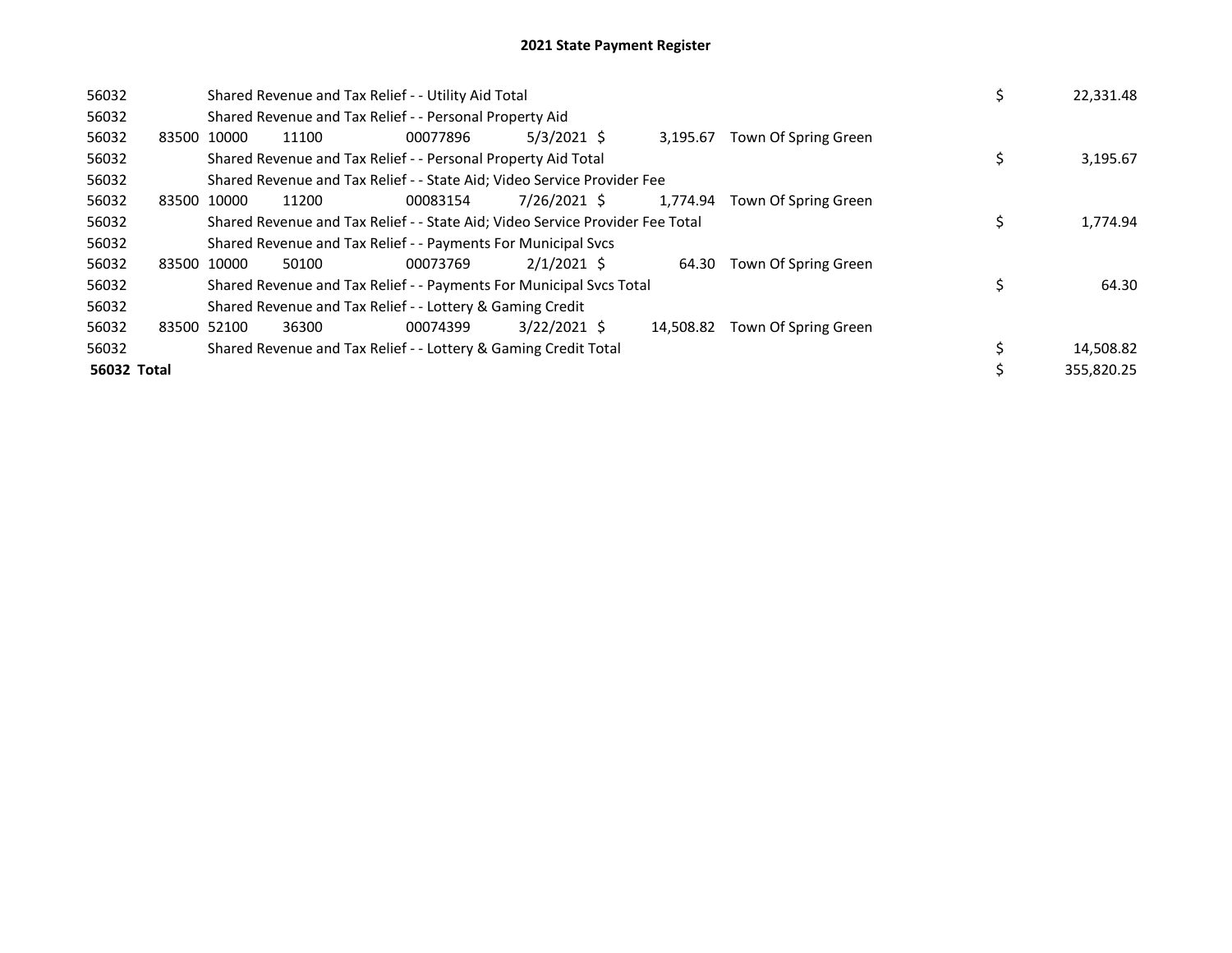| 56034 |             |             | Dept of Safety & Prof Services - - Fire Dues Distribution            |          |                |  |                           |    |           |
|-------|-------------|-------------|----------------------------------------------------------------------|----------|----------------|--|---------------------------|----|-----------|
| 56034 |             | 16500 10000 | 22500                                                                | 00041646 | 7/16/2021 \$   |  | 2,466.57 Town Of Sumpter  |    |           |
| 56034 |             |             | Dept of Safety & Prof Services - - Fire Dues Distribution Total      |          |                |  |                           | \$ | 2,466.57  |
| 56034 |             |             | Dept of Natural Resources - - Aids In Lieu Of Taxes - Gener          |          |                |  |                           |    |           |
| 56034 |             | 37000 10000 | 50300                                                                | 00458127 | $1/21/2021$ \$ |  | 60,859.85 Town Of Sumpter |    |           |
| 56034 |             | 37000 10000 | 50300                                                                | 00475948 | $4/21/2021$ \$ |  | 472.42 Town Of Sumpter    |    |           |
| 56034 |             |             | Dept of Natural Resources - - Aids In Lieu Of Taxes - Gener Total    |          |                |  |                           | \$ | 61,332.27 |
| 56034 |             |             | Dept of Natural Resources - - Resaids - Cnty Forst, Cl & Mfl         |          |                |  |                           |    |           |
| 56034 | 37000 21200 |             | 57100                                                                | 00488367 | $6/14/2021$ \$ |  | 380.10 Town Of Sumpter    |    |           |
| 56034 |             |             | Dept of Natural Resources - - Resaids - Cnty Forst, Cl & Mfl Total   |          |                |  |                           | \$ | 380.10    |
| 56034 |             |             | Dept of Natural Resources - - Aids In Lieu Of Taxes - Sum S          |          |                |  |                           |    |           |
| 56034 | 37000 21200 |             | 57900                                                                | 00475947 | $4/21/2021$ \$ |  | 1,108.72 Town Of Sumpter  |    |           |
| 56034 |             |             | Dept of Natural Resources - - Aids In Lieu Of Taxes - Sum S Total    |          |                |  |                           | \$ | 1,108.72  |
| 56034 |             |             | Dept of Natural Resources - - Fin Asst For Responsible Units         |          |                |  |                           |    |           |
| 56034 |             | 37000 27400 | 67000                                                                | 00483871 | $5/21/2021$ \$ |  | 392.29 Town Of Sumpter    |    |           |
| 56034 |             |             | Dept of Natural Resources - - Fin Asst For Responsible Units Total   |          |                |  |                           | \$ | 392.29    |
| 56034 |             |             | WI Dept of Transportation - - Trns Aids To Mnc.-Sf                   |          |                |  |                           |    |           |
| 56034 |             | 39500 21100 | 19100                                                                | 00633089 | $1/4/2021$ \$  |  | 15,360.66 Town Of Sumpter |    |           |
| 56034 |             | 39500 21100 | 19100                                                                | 00668696 | $4/5/2021$ \$  |  | 15,360.66 Town Of Sumpter |    |           |
| 56034 |             | 39500 21100 | 19100                                                                | 00712184 | 7/6/2021 \$    |  | 15,360.66 Town Of Sumpter |    |           |
| 56034 |             | 39500 21100 | 19100                                                                | 00752743 | 10/4/2021 \$   |  | 15,360.66 Town Of Sumpter |    |           |
| 56034 |             |             | WI Dept of Transportation - - Trns Aids To Mnc.-Sf Total             |          |                |  |                           | \$ | 61,442.64 |
| 56034 |             |             | Department of Administration - - Federal Aid, Local Assistance       |          |                |  |                           |    |           |
| 56034 | 50500 10000 |             | 74300                                                                | 00139352 | $1/22/2021$ \$ |  | 25,000.00 Town Of Sumpter |    |           |
| 56034 |             |             | Department of Administration - - Federal Aid, Local Assistance Total |          |                |  |                           | \$ | 25,000.00 |
| 56034 |             |             | Department of Revenue - - Gifts And Grants                           |          |                |  |                           |    |           |
| 56034 | 56600 10000 |             | 12100                                                                | 00207488 | $6/25/2021$ \$ |  | 66,150.53 Town Of Sumpter |    |           |
| 56034 |             |             | Department of Revenue - - Gifts And Grants Total                     |          |                |  |                           | \$ | 66,150.53 |
| 56034 |             |             | Shared Revenue and Tax Relief - - County And Municipal Aid           |          |                |  |                           |    |           |
| 56034 |             | 83500 10000 | 10500                                                                | 00082180 | 7/26/2021 \$   |  | 2,214.43 Town Of Sumpter  |    |           |
| 56034 | 83500 10000 |             | 10500                                                                | 00089283 | 11/15/2021 \$  |  | 12,548.42 Town Of Sumpter |    |           |
| 56034 |             |             | Shared Revenue and Tax Relief - - County And Municipal Aid Total     |          |                |  |                           | \$ | 14,762.85 |
| 56034 |             |             | Shared Revenue and Tax Relief - - Exempt Computer Aid                |          |                |  |                           |    |           |
| 56034 | 83500 10000 |             | 10900                                                                | 00084716 | 7/26/2021 \$   |  | 8.32 Town Of Sumpter      |    |           |
| 56034 |             |             | Shared Revenue and Tax Relief - - Exempt Computer Aid Total          |          |                |  |                           | \$ | 8.32      |
| 56034 |             |             | Shared Revenue and Tax Relief - - Utility Aid                        |          |                |  |                           |    |           |
| 56034 | 83500 10000 |             | 11000                                                                | 00082180 | 7/26/2021 \$   |  | 30.02 Town Of Sumpter     |    |           |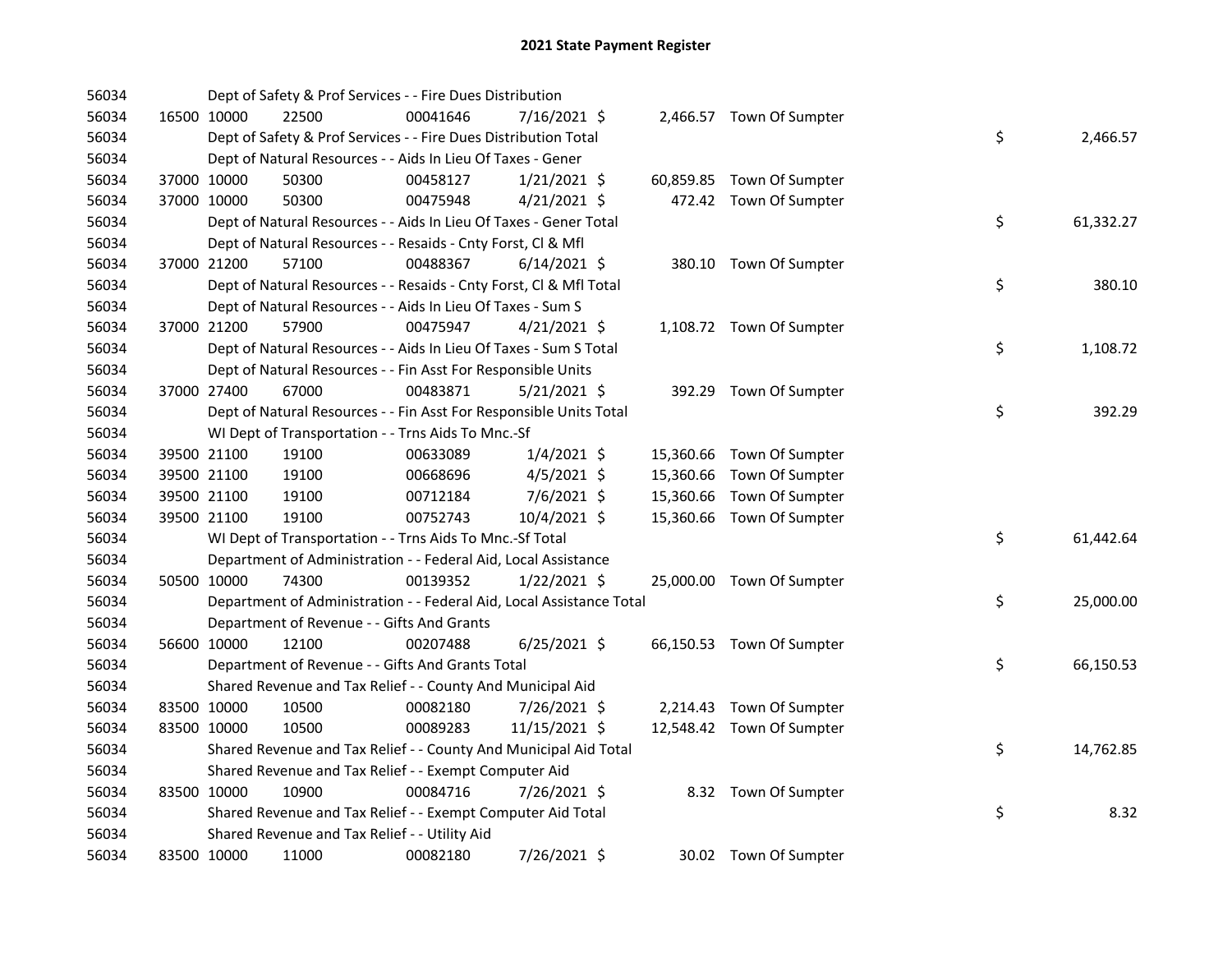| 56034       | 83500 10000 | 11000                                                               | 00089283 | 11/15/2021 \$  | 175.61    | Town Of Sumpter |  |            |
|-------------|-------------|---------------------------------------------------------------------|----------|----------------|-----------|-----------------|--|------------|
| 56034       |             | Shared Revenue and Tax Relief - - Utility Aid Total                 |          |                |           |                 |  | 205.63     |
| 56034       |             | Shared Revenue and Tax Relief - - Personal Property Aid             |          |                |           |                 |  |            |
| 56034       | 83500 10000 | 11100                                                               | 00077897 | $5/3/2021$ \$  | 199.80    | Town Of Sumpter |  |            |
| 56034       |             | Shared Revenue and Tax Relief - - Personal Property Aid Total       |          |                |           |                 |  | 199.80     |
| 56034       |             | Shared Revenue and Tax Relief - - Payments For Municipal Svcs       |          |                |           |                 |  |            |
| 56034       | 83500 10000 | 50100                                                               | 00073770 | $2/1/2021$ \$  | 278.22    | Town Of Sumpter |  |            |
| 56034       |             | Shared Revenue and Tax Relief - - Payments For Municipal Svcs Total |          |                |           |                 |  | 278.22     |
| 56034       |             | Shared Revenue and Tax Relief - - Lottery & Gaming Credit           |          |                |           |                 |  |            |
| 56034       | 83500 52100 | 36300                                                               | 00074400 | $3/22/2021$ \$ | 14.406.00 | Town Of Sumpter |  |            |
| 56034       |             | Shared Revenue and Tax Relief - - Lottery & Gaming Credit Total     |          |                |           |                 |  | 14,406.00  |
| 56034 Total |             |                                                                     |          |                |           |                 |  | 248.133.94 |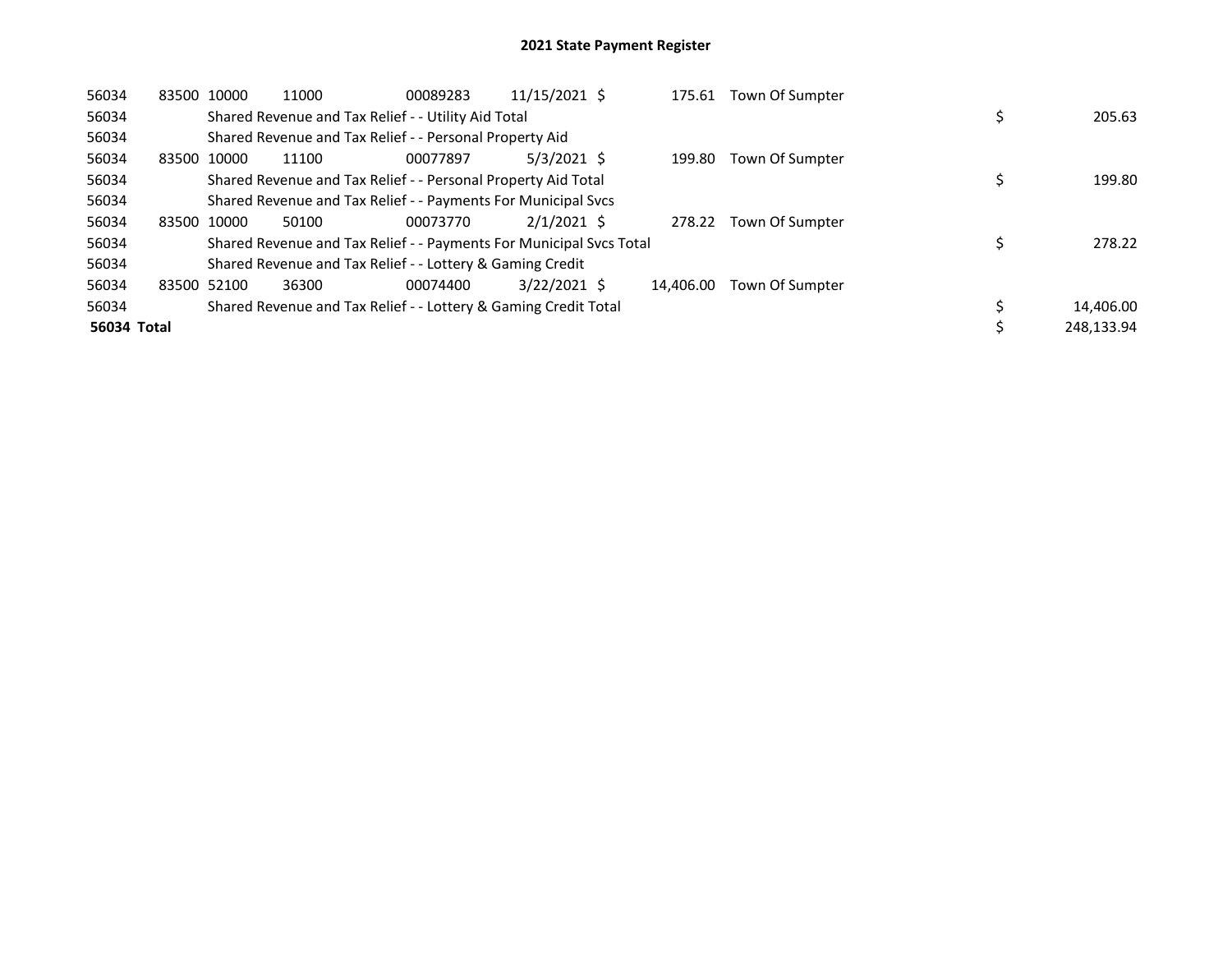| 56036 |             |             | Dept of Safety & Prof Services - - Fire Dues Distribution          |          |                |           |                         |    |            |
|-------|-------------|-------------|--------------------------------------------------------------------|----------|----------------|-----------|-------------------------|----|------------|
| 56036 | 16500 10000 |             | 22500                                                              | 00041647 | 7/16/2021 \$   |           | 3,446.28 Troy, Town of  |    |            |
| 56036 |             |             | Dept of Safety & Prof Services - - Fire Dues Distribution Total    |          |                |           |                         | \$ | 3,446.28   |
| 56036 |             |             | Dept of Natural Resources - - Aids In Lieu Of Taxes - Gener        |          |                |           |                         |    |            |
| 56036 | 37000 10000 |             | 50300                                                              | 00458161 | $1/21/2021$ \$ |           | 2,606.38 Troy, Town of  |    |            |
| 56036 | 37000 10000 |             | 50300                                                              | 00458162 | $1/21/2021$ \$ |           | 1,165.34 Troy, Town of  |    |            |
| 56036 | 37000 10000 |             | 50300                                                              | 00458163 | $1/21/2021$ \$ |           | 10,497.25 Troy, Town of |    |            |
| 56036 | 37000 10000 |             | 50300                                                              | 00476506 | $4/21/2021$ \$ |           | 728.53 Troy, Town of    |    |            |
| 56036 |             |             | Dept of Natural Resources - - Aids In Lieu Of Taxes - Gener Total  |          |                |           |                         | \$ | 14,997.50  |
| 56036 |             |             | Dept of Natural Resources - - Seg Earned                           |          |                |           |                         |    |            |
| 56036 | 37000 21200 |             | 100SE                                                              | 00474036 | $4/15/2021$ \$ |           | 5,581.73 Troy, Town of  |    |            |
| 56036 |             |             | Dept of Natural Resources - - Seg Earned Total                     |          |                |           |                         | \$ | 5,581.73   |
| 56036 |             |             | Dept of Natural Resources - - Resaids - Cnty Forst, Cl & Mfl       |          |                |           |                         |    |            |
| 56036 | 37000 21200 |             | 57100                                                              | 00488368 | $6/14/2021$ \$ |           | 933.48 Troy, Town of    |    |            |
| 56036 |             |             | Dept of Natural Resources - - Resaids - Cnty Forst, Cl & Mfl Total |          |                |           |                         | \$ | 933.48     |
| 56036 |             |             | Dept of Natural Resources - - Fin Asst For Responsible Units       |          |                |           |                         |    |            |
| 56036 | 37000 27400 |             | 67000                                                              | 00483059 | $5/21/2021$ \$ |           | 2,490.85 Troy, Town of  |    |            |
| 56036 |             |             | Dept of Natural Resources - - Fin Asst For Responsible Units Total |          |                |           |                         | \$ | 2,490.85   |
| 56036 |             |             | WI Dept of Transportation - - Trns Aids To Mnc.-Sf                 |          |                |           |                         |    |            |
| 56036 |             | 39500 21100 | 19100                                                              | 00633090 | $1/4/2021$ \$  |           | 29,440.17 Troy, Town of |    |            |
| 56036 |             | 39500 21100 | 19100                                                              | 00668697 | $4/5/2021$ \$  | 29,440.17 | Troy, Town of           |    |            |
| 56036 | 39500 21100 |             | 19100                                                              | 00712185 | 7/6/2021 \$    |           | 29,440.17 Troy, Town of |    |            |
| 56036 | 39500 21100 |             | 19100                                                              | 00752744 | 10/4/2021 \$   |           | 29,440.17 Troy, Town of |    |            |
| 56036 |             |             | WI Dept of Transportation - - Trns Aids To Mnc.-Sf Total           |          |                |           |                         | \$ | 117,760.68 |
| 56036 |             |             | WI Dept of Transportation - - Loc Rd Imp Prg St Fd                 |          |                |           |                         |    |            |
| 56036 | 39500 21100 |             | 27800                                                              | 00739510 | 8/27/2021 \$   |           | 23,882.75 Troy, Town of |    |            |
| 56036 |             |             | WI Dept of Transportation - - Loc Rd Imp Prg St Fd Total           |          |                |           |                         | \$ | 23,882.75  |
| 56036 |             |             | Department of Revenue - - Gifts And Grants                         |          |                |           |                         |    |            |
| 56036 |             | 56600 10000 | 12100                                                              | 00207489 | $6/25/2021$ \$ |           | 44,379.47 Troy, Town of |    |            |
| 56036 |             |             | Department of Revenue - - Gifts And Grants Total                   |          |                |           |                         | \$ | 44,379.47  |
| 56036 |             |             | Shared Revenue and Tax Relief - - County And Municipal Aid         |          |                |           |                         |    |            |
| 56036 |             | 83500 10000 | 10500                                                              | 00082181 | 7/26/2021 \$   |           | 2,318.82 Troy, Town of  |    |            |
| 56036 | 83500 10000 |             | 10500                                                              | 00089284 | 11/15/2021 \$  |           | 13,139.98 Troy, Town of |    |            |
| 56036 |             |             | Shared Revenue and Tax Relief - - County And Municipal Aid Total   |          |                |           |                         | \$ | 15,458.80  |
| 56036 |             |             | Shared Revenue and Tax Relief - - Exempt Computer Aid              |          |                |           |                         |    |            |
| 56036 | 83500 10000 |             | 10900                                                              | 00084717 | 7/26/2021 \$   |           | 11.43 Troy, Town of     |    |            |
| 56036 |             |             | Shared Revenue and Tax Relief - - Exempt Computer Aid Total        |          |                |           |                         | \$ | 11.43      |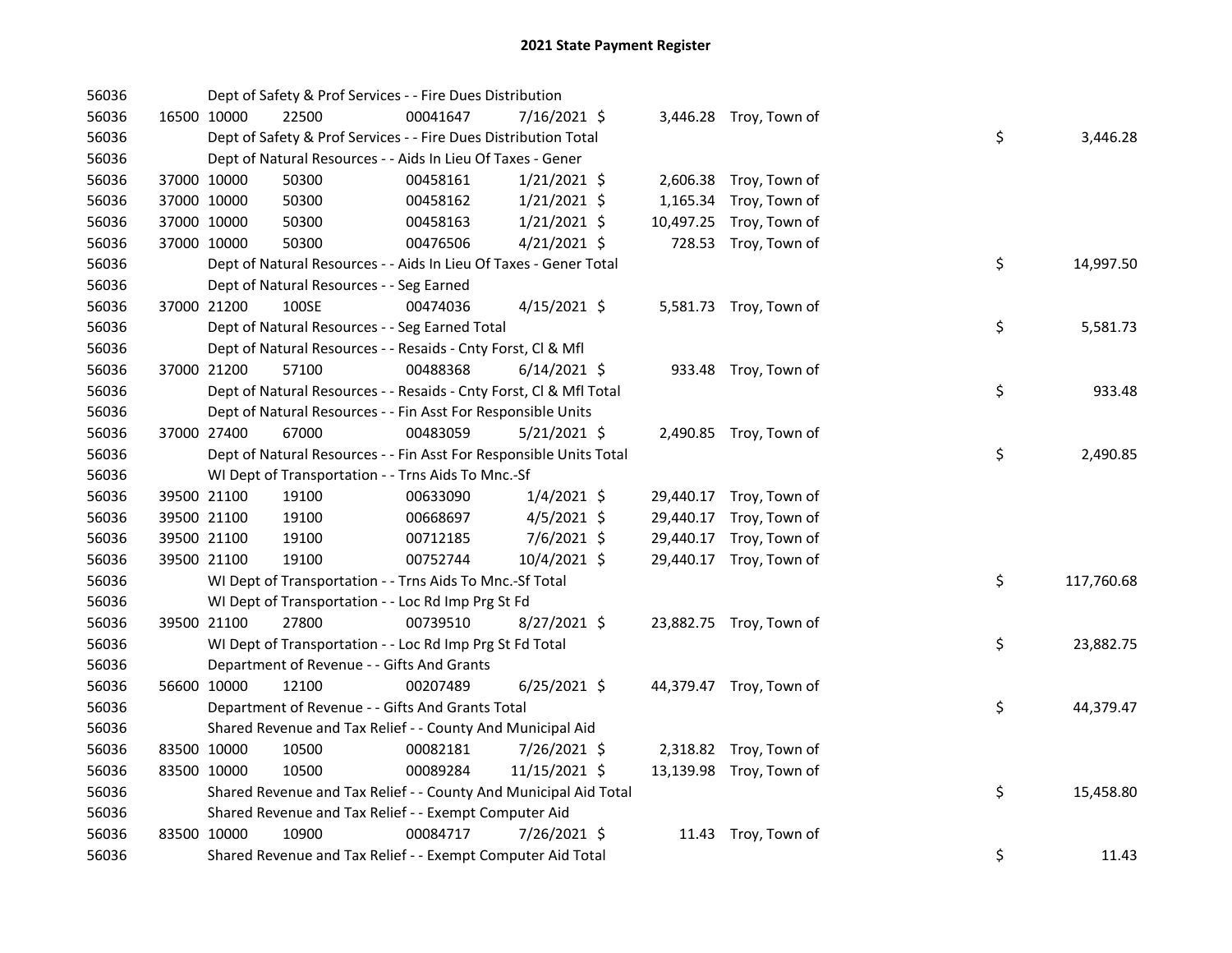| 56036       |                                                               | Shared Revenue and Tax Relief - - Utility Aid |                                                     |                                                         |               |  |  |                      |  |            |  |  |
|-------------|---------------------------------------------------------------|-----------------------------------------------|-----------------------------------------------------|---------------------------------------------------------|---------------|--|--|----------------------|--|------------|--|--|
| 56036       |                                                               | 83500 10000                                   | 11000                                               | 00082181                                                | 7/26/2021 \$  |  |  | 40.14 Troy, Town of  |  |            |  |  |
| 56036       |                                                               | 83500 10000                                   | 11000                                               | 00089284                                                | 11/15/2021 \$ |  |  | 368.65 Troy, Town of |  |            |  |  |
| 56036       |                                                               |                                               | Shared Revenue and Tax Relief - - Utility Aid Total |                                                         | 408.79        |  |  |                      |  |            |  |  |
| 56036       |                                                               |                                               |                                                     | Shared Revenue and Tax Relief - - Personal Property Aid |               |  |  |                      |  |            |  |  |
| 56036       | 83500                                                         | 10000                                         | 11100                                               | 00077898                                                | $5/3/2021$ \$ |  |  | 652.65 Troy, Town of |  |            |  |  |
| 56036       | Shared Revenue and Tax Relief - - Personal Property Aid Total |                                               |                                                     |                                                         |               |  |  |                      |  | 652.65     |  |  |
| 56036 Total |                                                               |                                               |                                                     |                                                         |               |  |  |                      |  | 230.004.41 |  |  |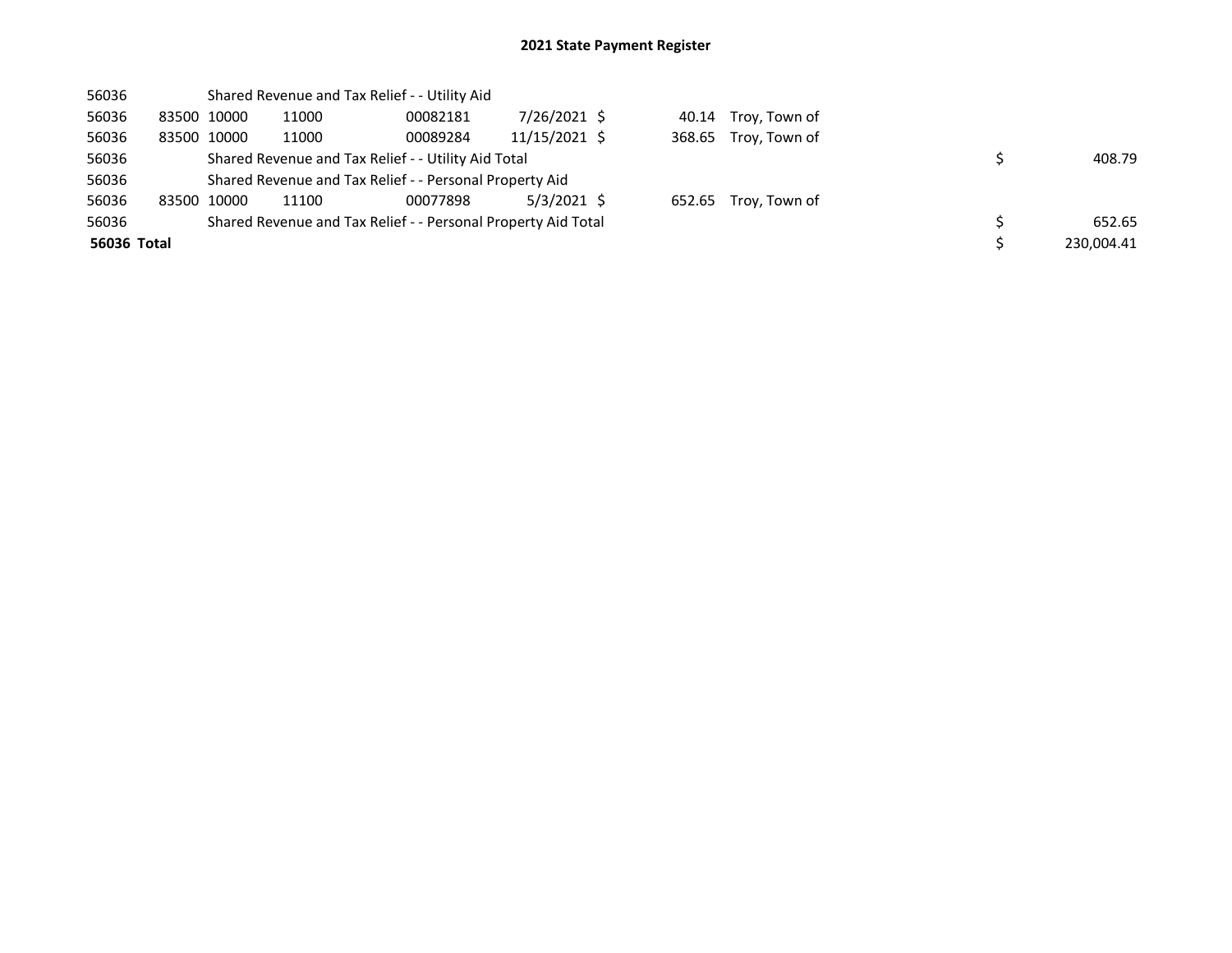| 56038       |             |             | Dept of Safety & Prof Services - - Fire Dues Distribution          |          |                |           |                               |    |            |
|-------------|-------------|-------------|--------------------------------------------------------------------|----------|----------------|-----------|-------------------------------|----|------------|
| 56038       |             | 16500 10000 | 22500                                                              | 00041648 | $7/16/2021$ \$ |           | 2,885.91 Washington, Town of  |    |            |
| 56038       |             |             | Dept of Safety & Prof Services - - Fire Dues Distribution Total    |          |                |           |                               | \$ | 2,885.91   |
| 56038       |             |             | Dept of Natural Resources - - Resaids - Cnty Forst, CI & Mfl       |          |                |           |                               |    |            |
| 56038       |             | 37000 21200 | 57100                                                              | 00488369 | $6/14/2021$ \$ |           | 181.72 Washington, Town of    |    |            |
| 56038       |             |             | Dept of Natural Resources - - Resaids - Cnty Forst, Cl & Mfl Total |          |                |           |                               | \$ | 181.72     |
| 56038       |             |             | Dept of Natural Resources - - Rec & Resource Aids, Fed             |          |                |           |                               |    |            |
| 56038       |             | 37000 21200 | 58300                                                              | 00471372 | $4/2/2021$ \$  |           | 1,357.18 Washington, Town of  |    |            |
| 56038       |             |             | Dept of Natural Resources - - Rec & Resource Aids, Fed Total       |          |                |           |                               | \$ | 1,357.18   |
| 56038       |             |             | Dept of Natural Resources - - Fin Asst For Responsible Units       |          |                |           |                               |    |            |
| 56038       |             | 37000 27400 | 67000                                                              | 00483333 | $5/21/2021$ \$ | 1,959.87  | Washington, Town of           |    |            |
| 56038       |             |             | Dept of Natural Resources - - Fin Asst For Responsible Units Total |          |                |           |                               | \$ | 1,959.87   |
| 56038       |             |             | WI Dept of Transportation - - Trns Aids To Mnc.-Sf                 |          |                |           |                               |    |            |
| 56038       |             | 39500 21100 | 19100                                                              | 00633091 | $1/4/2021$ \$  | 34,492.50 | Washington, Town of           |    |            |
| 56038       |             | 39500 21100 | 19100                                                              | 00668698 | $4/5/2021$ \$  | 34,492.50 | Washington, Town of           |    |            |
| 56038       |             | 39500 21100 | 19100                                                              | 00712186 | 7/6/2021 \$    | 34,492.50 | Washington, Town of           |    |            |
| 56038       |             | 39500 21100 | 19100                                                              | 00752745 | 10/4/2021 \$   | 34,492.50 | Washington, Town of           |    |            |
| 56038       |             |             | WI Dept of Transportation - - Trns Aids To Mnc .- Sf Total         |          |                |           |                               | \$ | 137,970.00 |
| 56038       |             |             | Department of Revenue - - Gifts And Grants                         |          |                |           |                               |    |            |
| 56038       |             | 56600 10000 | 12100                                                              | 00207490 | $6/25/2021$ \$ |           | 53,328.63 Washington, Town of |    |            |
| 56038       |             |             | Department of Revenue - - Gifts And Grants Total                   |          |                |           |                               | \$ | 53,328.63  |
| 56038       |             |             | Shared Revenue and Tax Relief - - County And Municipal Aid         |          |                |           |                               |    |            |
| 56038       |             | 83500 10000 | 10500                                                              | 00082182 | 7/26/2021 \$   |           | 5,535.81 Washington, Town of  |    |            |
| 56038       | 83500 10000 |             | 10500                                                              | 00089285 | 11/15/2021 \$  |           | 31,369.61 Washington, Town of |    |            |
| 56038       |             |             | Shared Revenue and Tax Relief - - County And Municipal Aid Total   |          |                |           |                               | \$ | 36,905.42  |
| 56038       |             |             | Shared Revenue and Tax Relief - - Exempt Computer Aid              |          |                |           |                               |    |            |
| 56038       |             | 83500 10000 | 10900                                                              | 00084718 | 7/26/2021 \$   | 5.19      | Washington, Town of           |    |            |
| 56038       |             |             | Shared Revenue and Tax Relief - - Exempt Computer Aid Total        |          |                |           |                               | \$ | 5.19       |
| 56038       |             |             | Shared Revenue and Tax Relief - - Personal Property Aid            |          |                |           |                               |    |            |
| 56038       |             | 83500 10000 | 11100                                                              | 00077899 | $5/3/2021$ \$  |           | 2,590.44 Washington, Town of  |    |            |
| 56038       |             |             | Shared Revenue and Tax Relief - - Personal Property Aid Total      |          |                |           |                               | \$ | 2,590.44   |
| 56038 Total |             |             |                                                                    |          |                |           |                               | \$ | 237,184.36 |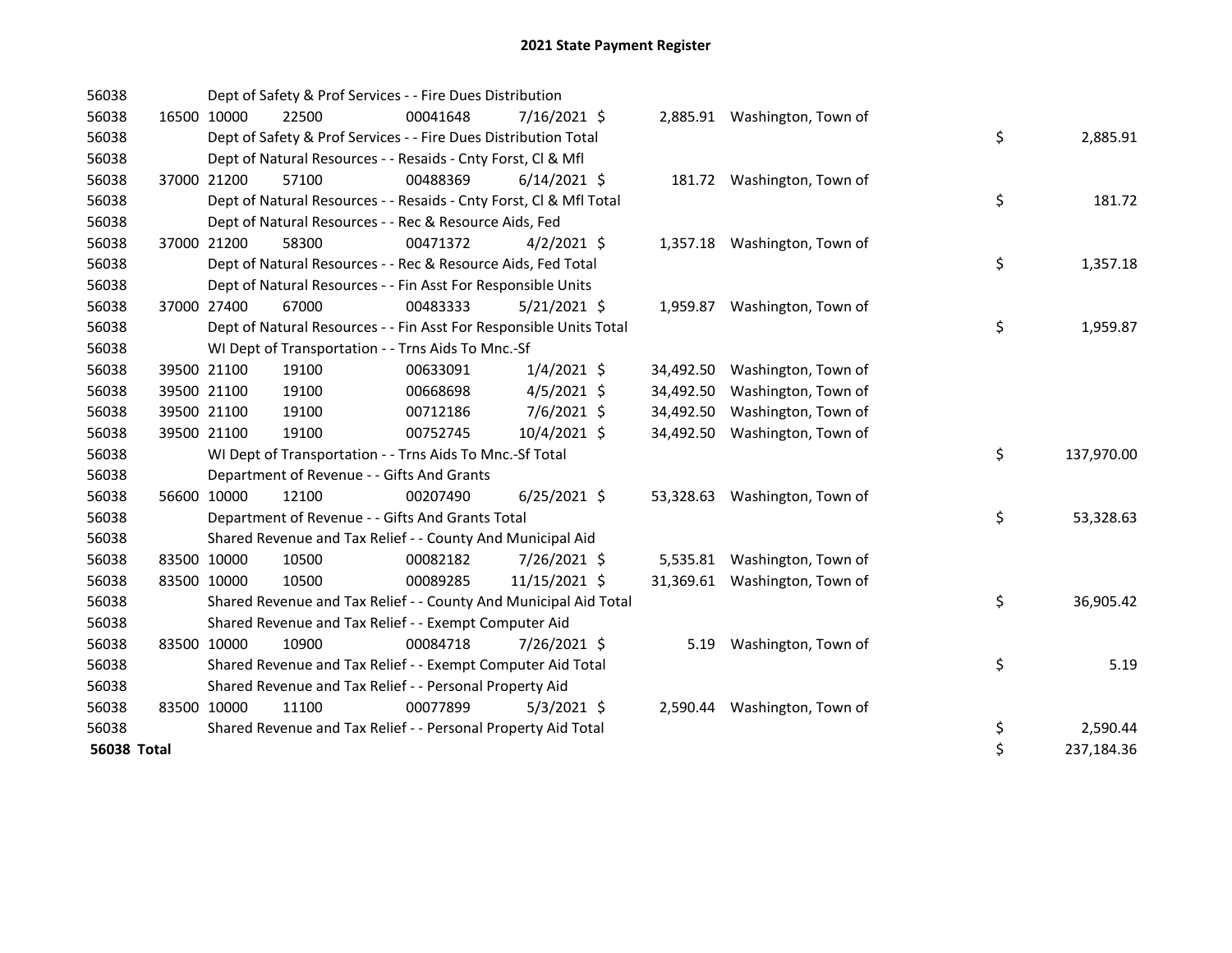| 56040              |             | Dept of Safety & Prof Services - - Fire Dues Distribution          |          |                |  |                              |    |            |
|--------------------|-------------|--------------------------------------------------------------------|----------|----------------|--|------------------------------|----|------------|
| 56040              | 16500 10000 | 22500                                                              | 00041650 | 7/16/2021 \$   |  | 2,100.25 Westfield, Town of  |    |            |
| 56040              |             | Dept of Safety & Prof Services - - Fire Dues Distribution Total    |          |                |  |                              | \$ | 2,100.25   |
| 56040              |             | Dept of Natural Resources - - Aids In Lieu Of Taxes - Gener        |          |                |  |                              |    |            |
| 56040              | 37000 10000 | 50300                                                              | 00458165 | $1/21/2021$ \$ |  | 125.56 Westfield, Town of    |    |            |
| 56040              |             | Dept of Natural Resources - - Aids In Lieu Of Taxes - Gener Total  |          |                |  |                              | \$ | 125.56     |
| 56040              |             | Dept of Natural Resources - - Seg Earned                           |          |                |  |                              |    |            |
| 56040              | 37000 21200 | 100SE                                                              | 00474037 | $4/15/2021$ \$ |  | 334.66 Westfield, Town of    |    |            |
| 56040              |             | Dept of Natural Resources - - Seg Earned Total                     |          |                |  |                              | \$ | 334.66     |
| 56040              |             | Dept of Natural Resources - - Resaids - Cnty Forst, Cl & Mfl       |          |                |  |                              |    |            |
| 56040              | 37000 21200 | 57100                                                              | 00488370 | $6/14/2021$ \$ |  | 268.18 Westfield, Town of    |    |            |
| 56040              |             | Dept of Natural Resources - - Resaids - Cnty Forst, Cl & Mfl Total |          |                |  |                              | \$ | 268.18     |
| 56040              |             | Dept of Natural Resources - - Fin Asst For Responsible Units       |          |                |  |                              |    |            |
| 56040              | 37000 27400 | 67000                                                              | 00483973 | $5/21/2021$ \$ |  | 1,096.95 Westfield, Town of  |    |            |
| 56040              |             | Dept of Natural Resources - - Fin Asst For Responsible Units Total |          |                |  |                              | \$ | 1,096.95   |
| 56040              |             | WI Dept of Transportation - - Trns Aids To Mnc.-Sf                 |          |                |  |                              |    |            |
| 56040              | 39500 21100 | 19100                                                              | 00633092 | $1/4/2021$ \$  |  | 33,467.58 Westfield, Town of |    |            |
| 56040              | 39500 21100 | 19100                                                              | 00668699 | $4/5/2021$ \$  |  | 33,467.58 Westfield, Town of |    |            |
| 56040              | 39500 21100 | 19100                                                              | 00712187 | 7/6/2021 \$    |  | 33,467.58 Westfield, Town of |    |            |
| 56040              | 39500 21100 | 19100                                                              | 00752746 | 10/4/2021 \$   |  | 33,467.58 Westfield, Town of |    |            |
| 56040              |             | WI Dept of Transportation - - Trns Aids To Mnc.-Sf Total           |          |                |  |                              | \$ | 133,870.32 |
| 56040              |             | Department of Revenue - - Gifts And Grants                         |          |                |  |                              |    |            |
| 56040              | 56600 10000 | 12100                                                              | 00207491 | $6/25/2021$ \$ |  | 31,609.90 Westfield, Town of |    |            |
| 56040              |             | Department of Revenue - - Gifts And Grants Total                   |          |                |  |                              | \$ | 31,609.90  |
| 56040              |             | Shared Revenue and Tax Relief - - County And Municipal Aid         |          |                |  |                              |    |            |
| 56040              | 83500 10000 | 10500                                                              | 00082183 | 7/26/2021 \$   |  | 2,091.66 Westfield, Town of  |    |            |
| 56040              | 83500 10000 | 10500                                                              | 00089286 | 11/15/2021 \$  |  | 11,852.72 Westfield, Town of |    |            |
| 56040              |             | Shared Revenue and Tax Relief - - County And Municipal Aid Total   |          |                |  |                              | \$ | 13,944.38  |
| 56040              |             | Shared Revenue and Tax Relief - - Exempt Computer Aid              |          |                |  |                              |    |            |
| 56040              | 83500 10000 | 10900                                                              | 00084719 | 7/26/2021 \$   |  | 3.11 Westfield, Town of      |    |            |
| 56040              |             | Shared Revenue and Tax Relief - - Exempt Computer Aid Total        |          |                |  |                              | \$ | 3.11       |
| 56040              |             | Shared Revenue and Tax Relief - - Personal Property Aid            |          |                |  |                              |    |            |
| 56040              | 83500 10000 | 11100                                                              | 00077900 | $5/3/2021$ \$  |  | 269.50 Westfield, Town of    |    |            |
| 56040              |             | Shared Revenue and Tax Relief - - Personal Property Aid Total      |          |                |  |                              | \$ | 269.50     |
| <b>56040 Total</b> |             |                                                                    |          |                |  |                              | \$ | 183,622.81 |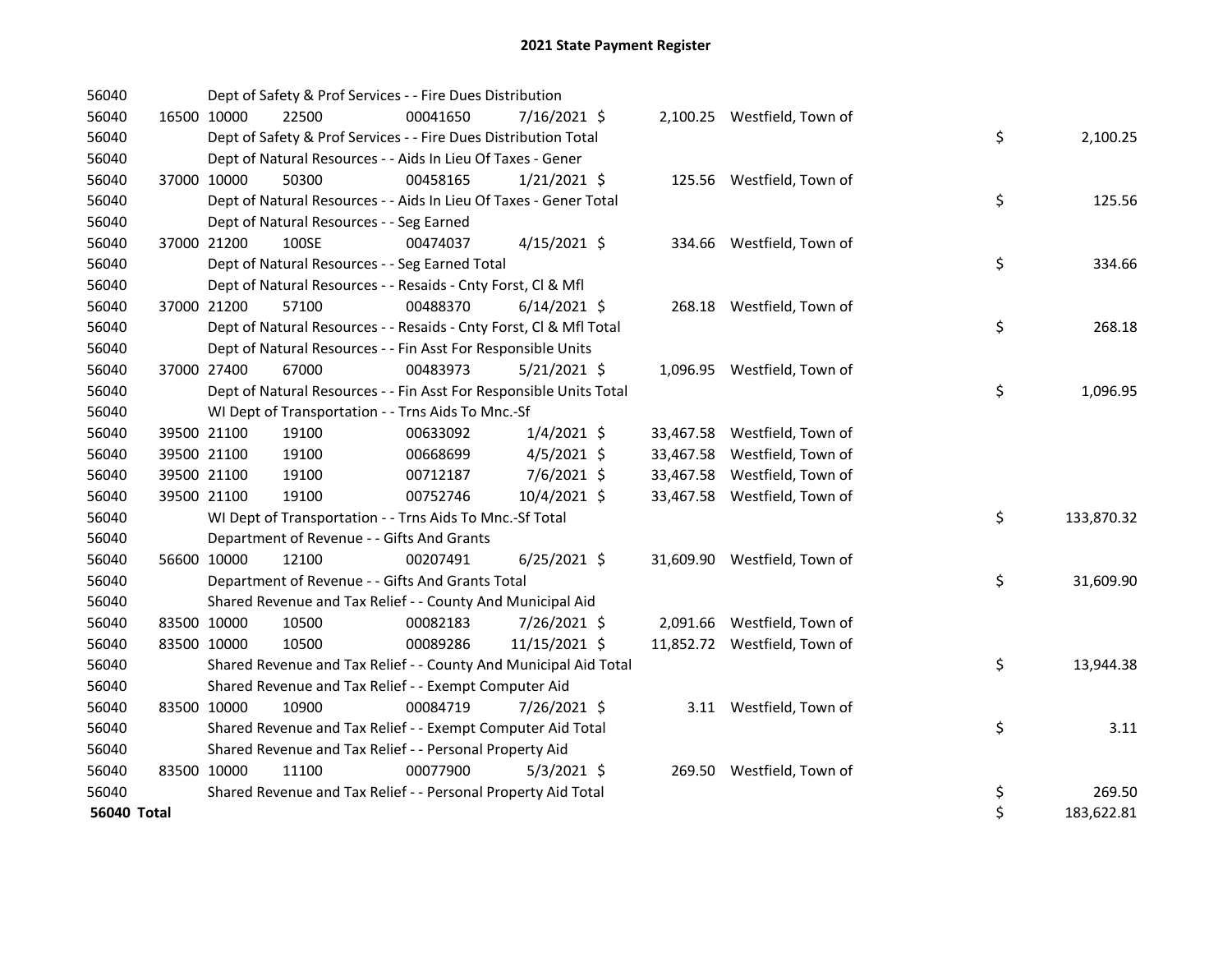| 56042 |             | Dept of Safety & Prof Services - - Fire Dues Distribution          |          |                |          |                            |    |            |
|-------|-------------|--------------------------------------------------------------------|----------|----------------|----------|----------------------------|----|------------|
| 56042 | 16500 10000 | 22500                                                              | 00041651 | 7/16/2021 \$   |          | 3,717.85 Town Of Winfield  |    |            |
| 56042 |             | Dept of Safety & Prof Services - - Fire Dues Distribution Total    |          |                |          |                            | \$ | 3,717.85   |
| 56042 |             | Dept of Natural Resources - - Aids In Lieu Of Taxes - Gener        |          |                |          |                            |    |            |
| 56042 | 37000 10000 | 50300                                                              | 00458125 | $1/21/2021$ \$ |          | 49.36 Town Of Winfield     |    |            |
| 56042 | 37000 10000 | 50300                                                              | 00458126 | $1/21/2021$ \$ | 6,310.13 | Town Of Winfield           |    |            |
| 56042 | 37000 10000 | 50300                                                              | 00475934 | $4/21/2021$ \$ |          | 7.48 Town Of Winfield      |    |            |
| 56042 |             | Dept of Natural Resources - - Aids In Lieu Of Taxes - Gener Total  |          |                |          |                            | \$ | 6,366.97   |
| 56042 |             | Dept of Natural Resources - - Seg Earned                           |          |                |          |                            |    |            |
| 56042 | 37000 21200 | 100SE                                                              | 00456059 | $1/12/2021$ \$ |          | 537.16 Town Of Winfield    |    |            |
| 56042 | 37000 21200 | 100SE                                                              | 00474038 | $4/15/2021$ \$ |          | 721.75 Town Of Winfield    |    |            |
| 56042 |             | Dept of Natural Resources - - Seg Earned Total                     |          |                |          |                            | \$ | 1,258.91   |
| 56042 |             | Dept of Natural Resources - - Resaids - Cnty Forst, Cl & Mfl       |          |                |          |                            |    |            |
| 56042 | 37000 21200 | 57100                                                              | 00488371 | $6/14/2021$ \$ |          | 548.92 Town Of Winfield    |    |            |
| 56042 |             | Dept of Natural Resources - - Resaids - Cnty Forst, Cl & Mfl Total |          |                |          |                            | \$ | 548.92     |
| 56042 |             | Dept of Natural Resources - - Aids In Lieu Of Taxes - Sum S        |          |                |          |                            |    |            |
| 56042 | 37000 21200 | 57900                                                              | 00475933 | $4/21/2021$ \$ |          | 58.90 Town Of Winfield     |    |            |
| 56042 |             | Dept of Natural Resources - - Aids In Lieu Of Taxes - Sum S Total  |          |                |          |                            | \$ | 58.90      |
| 56042 |             | Dept of Natural Resources - - Fin Asst For Responsible Units       |          |                |          |                            |    |            |
| 56042 | 37000 27400 | 67000                                                              | 00483329 | $5/21/2021$ \$ |          | 1,413.04 Town Of Winfield  |    |            |
| 56042 |             | Dept of Natural Resources - - Fin Asst For Responsible Units Total |          |                |          |                            | \$ | 1,413.04   |
| 56042 |             | WI Dept of Transportation - - Trns Aids To Mnc.-Sf                 |          |                |          |                            |    |            |
| 56042 | 39500 21100 | 19100                                                              | 00633093 | $1/4/2021$ \$  |          | 27,226.08 Town Of Winfield |    |            |
| 56042 | 39500 21100 | 19100                                                              | 00668700 | $4/5/2021$ \$  |          | 27,226.08 Town Of Winfield |    |            |
| 56042 | 39500 21100 | 19100                                                              | 00712188 | 7/6/2021 \$    |          | 27,226.08 Town Of Winfield |    |            |
| 56042 | 39500 21100 | 19100                                                              | 00752747 | 10/4/2021 \$   |          | 27,226.08 Town Of Winfield |    |            |
| 56042 |             | WI Dept of Transportation - - Trns Aids To Mnc.-Sf Total           |          |                |          |                            | \$ | 108,904.32 |
| 56042 |             | Department of Revenue - - Gifts And Grants                         |          |                |          |                            |    |            |
| 56042 | 56600 10000 | 12100                                                              | 00207492 | $6/25/2021$ \$ |          | 48,095.20 Town Of Winfield |    |            |
| 56042 |             | Department of Revenue - - Gifts And Grants Total                   |          |                |          |                            | \$ | 48,095.20  |
| 56042 |             | Shared Revenue and Tax Relief - - County And Municipal Aid         |          |                |          |                            |    |            |
| 56042 | 83500 10000 | 10500                                                              | 00082184 | $7/26/2021$ \$ |          | 2,005.75 Town Of Winfield  |    |            |
| 56042 | 83500 10000 | 10500                                                              | 00089287 | 11/15/2021 \$  |          | 11,365.89 Town Of Winfield |    |            |
| 56042 |             | Shared Revenue and Tax Relief - - County And Municipal Aid Total   |          |                |          |                            | \$ | 13,371.64  |
| 56042 |             | Shared Revenue and Tax Relief - - Exempt Computer Aid              |          |                |          |                            |    |            |
| 56042 | 83500 10000 | 10900                                                              | 00084720 | 7/26/2021 \$   |          | 6.24 Town Of Winfield      |    |            |
| 56042 |             | Shared Revenue and Tax Relief - - Exempt Computer Aid Total        |          |                |          |                            | \$ | 6.24       |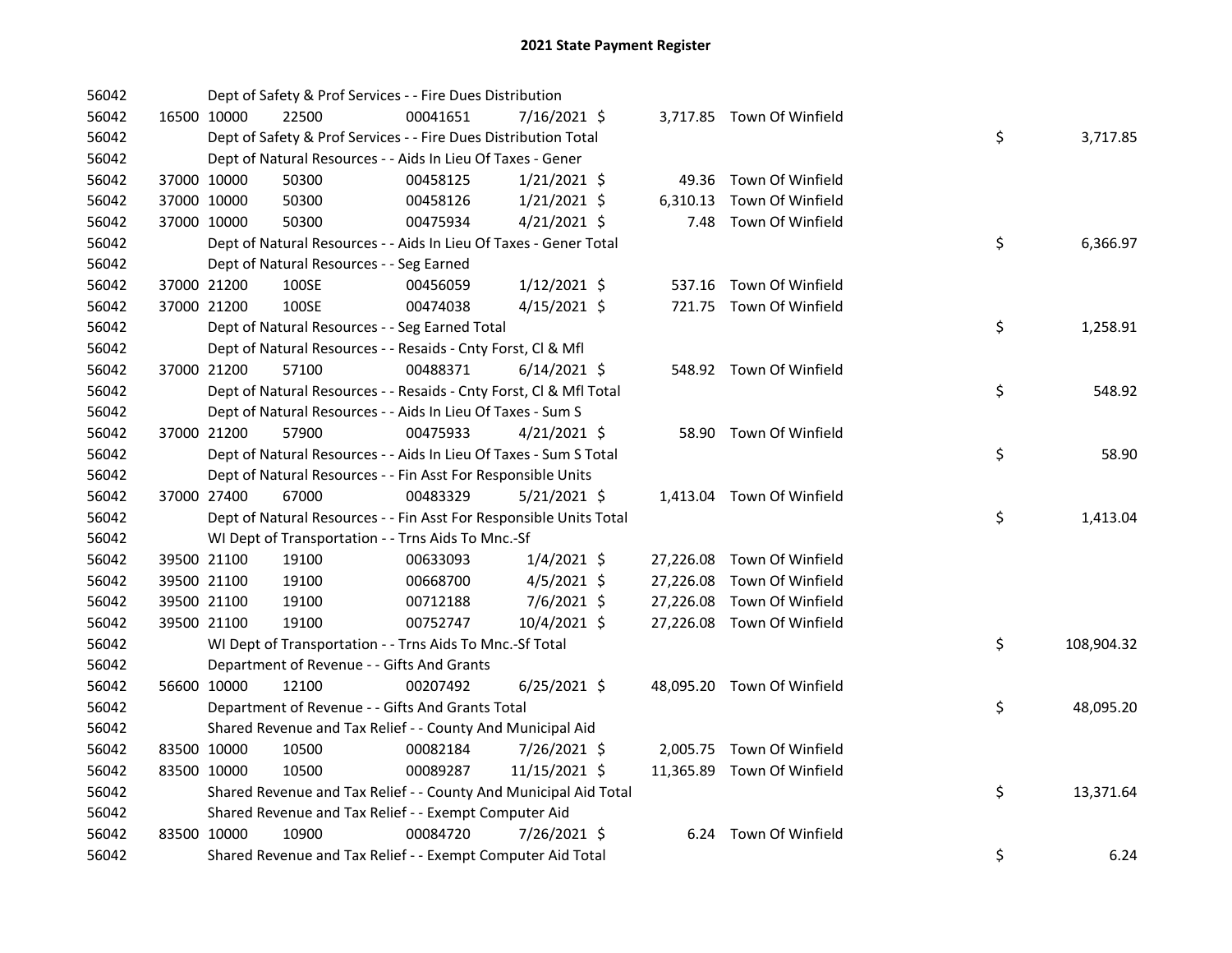| 56042       |                                                               | Shared Revenue and Tax Relief - - Utility Aid |       |                                                         |               |  |          |                  |  |            |  |  |
|-------------|---------------------------------------------------------------|-----------------------------------------------|-------|---------------------------------------------------------|---------------|--|----------|------------------|--|------------|--|--|
| 56042       |                                                               | 83500 10000                                   | 11000 | 00082184                                                | 7/26/2021 \$  |  | 313.26   | Town Of Winfield |  |            |  |  |
| 56042       |                                                               | 83500 10000                                   | 11000 | 00089287                                                | 11/15/2021 \$ |  | 1.748.29 | Town Of Winfield |  |            |  |  |
| 56042       |                                                               |                                               |       | Shared Revenue and Tax Relief - - Utility Aid Total     |               |  | 2,061.55 |                  |  |            |  |  |
| 56042       |                                                               |                                               |       | Shared Revenue and Tax Relief - - Personal Property Aid |               |  |          |                  |  |            |  |  |
| 56042       |                                                               | 83500 10000                                   | 11100 | 00077901                                                | 5/3/2021 \$   |  | 339.52   | Town Of Winfield |  |            |  |  |
| 56042       | Shared Revenue and Tax Relief - - Personal Property Aid Total |                                               |       |                                                         |               |  |          |                  |  | 339.52     |  |  |
| 56042 Total |                                                               |                                               |       |                                                         |               |  |          |                  |  | 186.143.06 |  |  |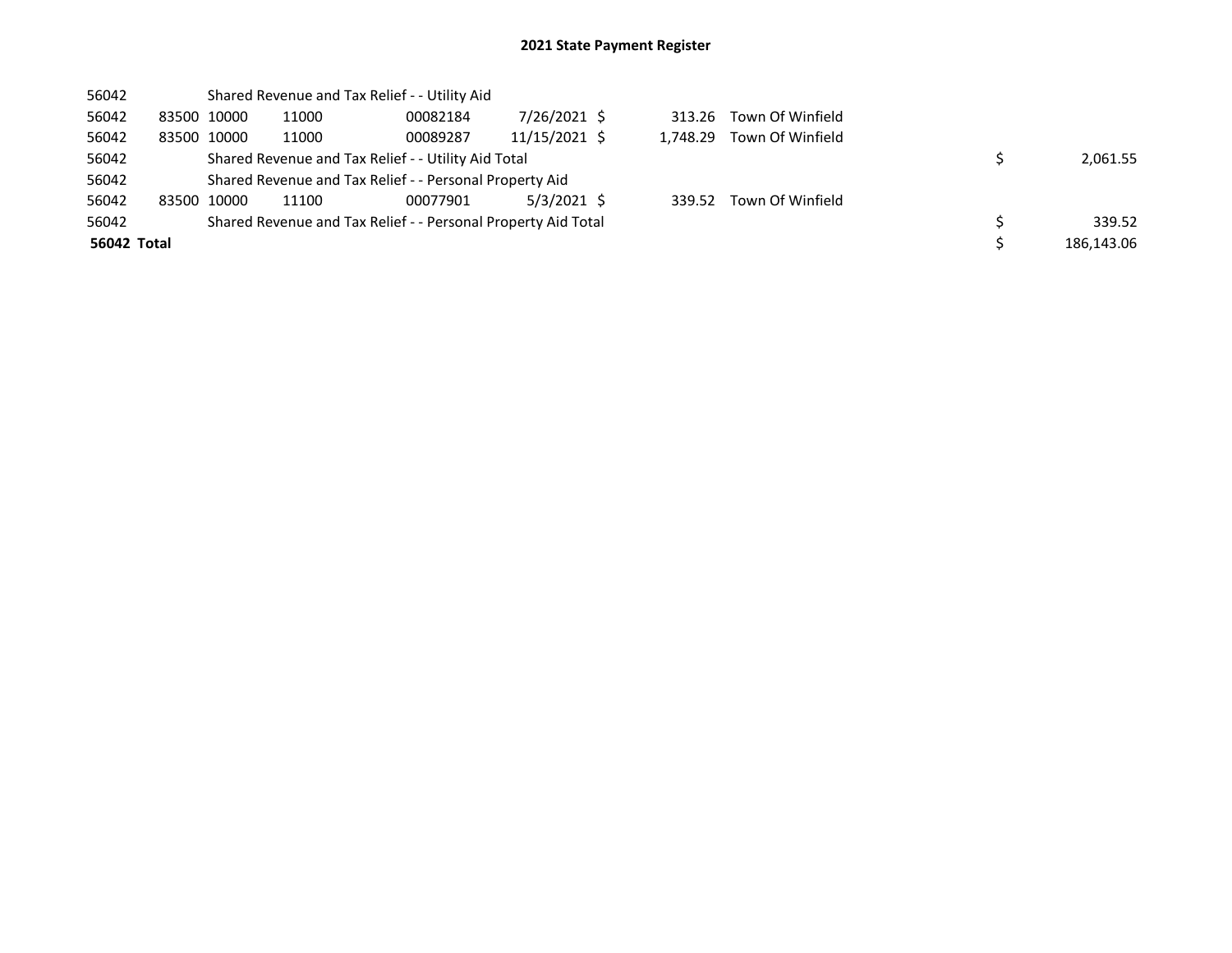| 56044              |             | Dept of Safety & Prof Services - - Fire Dues Distribution          |          |                |       |                            |    |            |
|--------------------|-------------|--------------------------------------------------------------------|----------|----------------|-------|----------------------------|----|------------|
| 56044              | 16500 10000 | 22500                                                              | 00041652 | $7/16/2021$ \$ |       | 3,559.20 Town Of Woodland  |    |            |
| 56044              |             | Dept of Safety & Prof Services - - Fire Dues Distribution Total    |          |                |       |                            | \$ | 3,559.20   |
| 56044              |             | Dept of Natural Resources - - Aids In Lieu Of Taxes - Gener        |          |                |       |                            |    |            |
| 56044              | 37000 10000 | 50300                                                              | 00458085 | $1/21/2021$ \$ |       | 50.28 Town Of Woodland     |    |            |
| 56044              | 37000 10000 | 50300                                                              | 00475249 | $4/21/2021$ \$ | 7.32  | Town Of Woodland           |    |            |
| 56044              | 37000 10000 | 50300                                                              | 00475250 | $4/21/2021$ \$ | 11.74 | Town Of Woodland           |    |            |
| 56044              |             | Dept of Natural Resources - - Aids In Lieu Of Taxes - Gener Total  |          |                |       |                            | \$ | 69.34      |
| 56044              |             | Dept of Natural Resources - - Resaids - Cnty Forst, Cl & Mfl       |          |                |       |                            |    |            |
| 56044              | 37000 21200 | 57100                                                              | 00488372 | $6/14/2021$ \$ |       | 390.80 Town Of Woodland    |    |            |
| 56044              |             | Dept of Natural Resources - - Resaids - Cnty Forst, Cl & Mfl Total |          |                |       |                            | \$ | 390.80     |
| 56044              |             | Dept of Natural Resources - - Fin Asst For Responsible Units       |          |                |       |                            |    |            |
| 56044              | 37000 27400 | 67000                                                              | 00483465 | $5/21/2021$ \$ |       | 2,581.79 Town Of Woodland  |    |            |
| 56044              |             | Dept of Natural Resources - - Fin Asst For Responsible Units Total |          |                |       |                            | \$ | 2,581.79   |
| 56044              |             | WI Dept of Transportation - - Trns Aids To Mnc.-Sf                 |          |                |       |                            |    |            |
| 56044              | 39500 21100 | 19100                                                              | 00633094 | $1/4/2021$ \$  |       | 42,126.84 Town Of Woodland |    |            |
| 56044              | 39500 21100 | 19100                                                              | 00668701 | $4/5/2021$ \$  |       | 42,126.84 Town Of Woodland |    |            |
| 56044              | 39500 21100 | 19100                                                              | 00712189 | 7/6/2021 \$    |       | 42,126.84 Town Of Woodland |    |            |
| 56044              | 39500 21100 | 19100                                                              | 00752748 | 10/4/2021 \$   |       | 42,126.84 Town Of Woodland |    |            |
| 56044              |             | WI Dept of Transportation - - Trns Aids To Mnc.-Sf Total           |          |                |       |                            | \$ | 168,507.36 |
| 56044              |             | Department of Revenue - - Gifts And Grants                         |          |                |       |                            |    |            |
| 56044              | 56600 10000 | 12100                                                              | 00207493 | $6/25/2021$ \$ |       | 44,065.46 Town Of Woodland |    |            |
| 56044              |             | Department of Revenue - - Gifts And Grants Total                   |          |                |       |                            | \$ | 44,065.46  |
| 56044              |             | Shared Revenue and Tax Relief - - County And Municipal Aid         |          |                |       |                            |    |            |
| 56044              | 83500 10000 | 10500                                                              | 00082185 | 7/26/2021 \$   |       | 1,117.67 Town Of Woodland  |    |            |
| 56044              | 83500 10000 | 10500                                                              | 00089288 | 11/15/2021 \$  |       | 6,333.64 Town Of Woodland  |    |            |
| 56044              |             | Shared Revenue and Tax Relief - - County And Municipal Aid Total   |          |                |       |                            | \$ | 7,451.31   |
| 56044              |             | Shared Revenue and Tax Relief - - Exempt Computer Aid              |          |                |       |                            |    |            |
| 56044              | 83500 10000 | 10900                                                              | 00084721 | 7/26/2021 \$   |       | 3.11 Town Of Woodland      |    |            |
| 56044              |             | Shared Revenue and Tax Relief - - Exempt Computer Aid Total        |          |                |       |                            | \$ | 3.11       |
| 56044              |             | Shared Revenue and Tax Relief - - Personal Property Aid            |          |                |       |                            |    |            |
| 56044              | 83500 10000 | 11100                                                              | 00077902 | $5/3/2021$ \$  |       | 1.38 Town Of Woodland      |    |            |
| 56044              |             | Shared Revenue and Tax Relief - - Personal Property Aid Total      |          |                |       |                            | \$ | 1.38       |
| <b>56044 Total</b> |             |                                                                    |          |                |       |                            | \$ | 226,629.75 |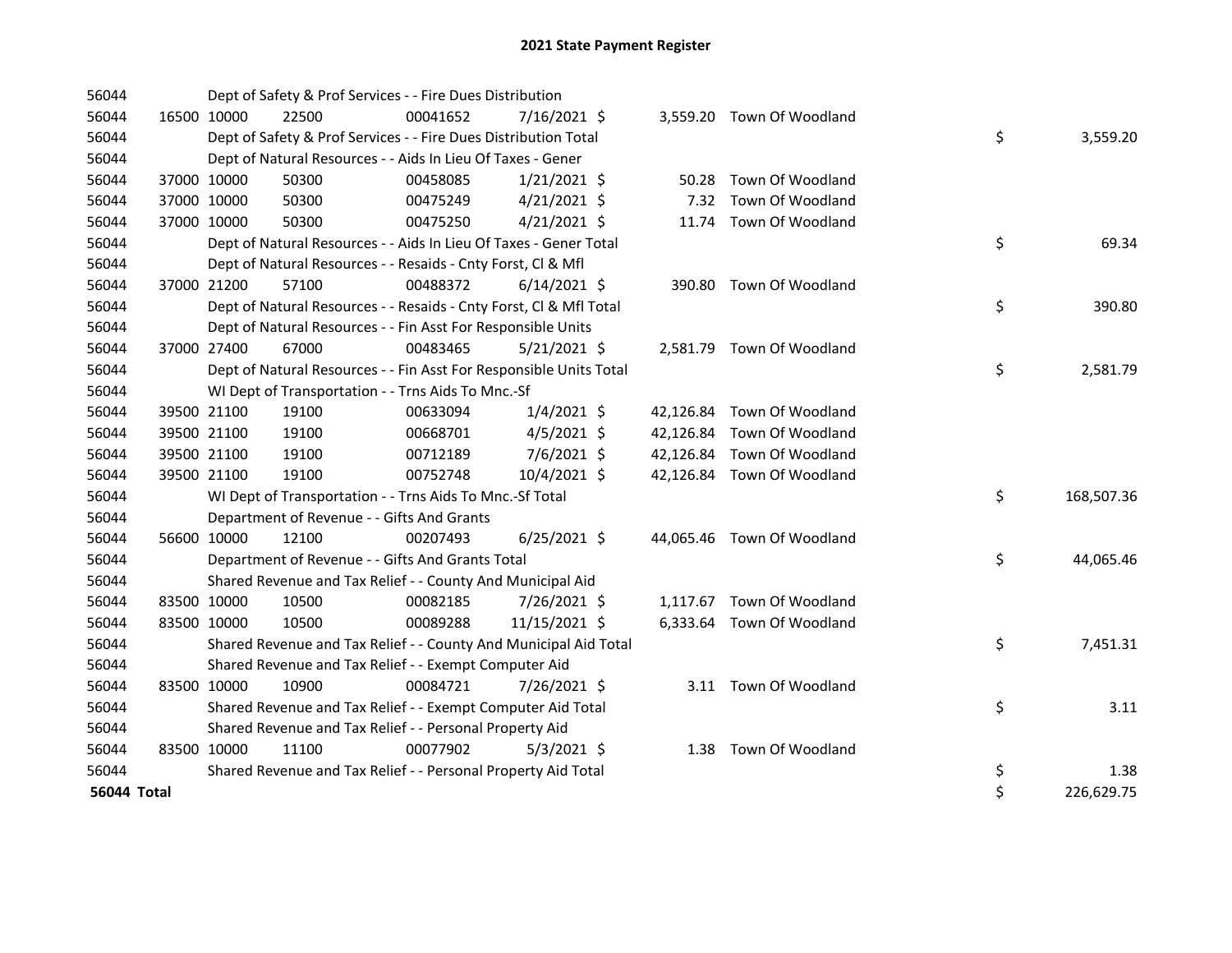| 56141              |             | Dept of Safety & Prof Services - - Fire Dues Distribution          |          |                |           |                    |    |           |
|--------------------|-------------|--------------------------------------------------------------------|----------|----------------|-----------|--------------------|----|-----------|
| 56141              | 16500 10000 | 22500                                                              | 00041631 | $7/16/2021$ \$ | 390.99    | Village Of Ironton |    |           |
| 56141              |             | Dept of Safety & Prof Services - - Fire Dues Distribution Total    |          |                |           |                    | \$ | 390.99    |
| 56141              |             | Dept of Natural Resources - - Fin Asst For Responsible Units       |          |                |           |                    |    |           |
| 56141              | 37000 27400 | 67000                                                              | 00483882 | $5/21/2021$ \$ | 123.63    | Village Of Ironton |    |           |
| 56141              |             | Dept of Natural Resources - - Fin Asst For Responsible Units Total |          |                |           |                    | \$ | 123.63    |
| 56141              |             | WI Dept of Transportation - - Trns Aids To Mnc.-Sf                 |          |                |           |                    |    |           |
| 56141              | 39500 21100 | 19100                                                              | 00633095 | $1/4/2021$ \$  | 2,194.38  | Village Of Ironton |    |           |
| 56141              | 39500 21100 | 19100                                                              | 00668702 | $4/5/2021$ \$  | 2,194.38  | Village Of Ironton |    |           |
| 56141              | 39500 21100 | 19100                                                              | 00712190 | $7/6/2021$ \$  | 2,194.38  | Village Of Ironton |    |           |
| 56141              | 39500 21100 | 19100                                                              | 00752749 | $10/4/2021$ \$ | 2,194.38  | Village Of Ironton |    |           |
| 56141              |             | WI Dept of Transportation - - Trns Aids To Mnc.-Sf Total           |          |                |           |                    | \$ | 8,777.52  |
| 56141              |             | Department of Revenue - - Gifts And Grants                         |          |                |           |                    |    |           |
| 56141              | 56600 10000 | 12100                                                              | 00207494 | $6/25/2021$ \$ | 13,188.24 | Village Of Ironton |    |           |
| 56141              |             | Department of Revenue - - Gifts And Grants Total                   |          |                |           |                    | \$ | 13,188.24 |
| 56141              |             | Shared Revenue and Tax Relief - - County And Municipal Aid         |          |                |           |                    |    |           |
| 56141              | 83500 10000 | 10500                                                              | 00082186 | 7/26/2021 \$   | 6,540.26  | Village Of Ironton |    |           |
| 56141              | 83500 10000 | 10500                                                              | 00089289 | 11/15/2021 \$  | 37,061.44 | Village Of Ironton |    |           |
| 56141              |             | Shared Revenue and Tax Relief - - County And Municipal Aid Total   |          |                |           |                    | \$ | 43,601.70 |
| <b>56141 Total</b> |             |                                                                    |          |                |           |                    |    | 66,082.08 |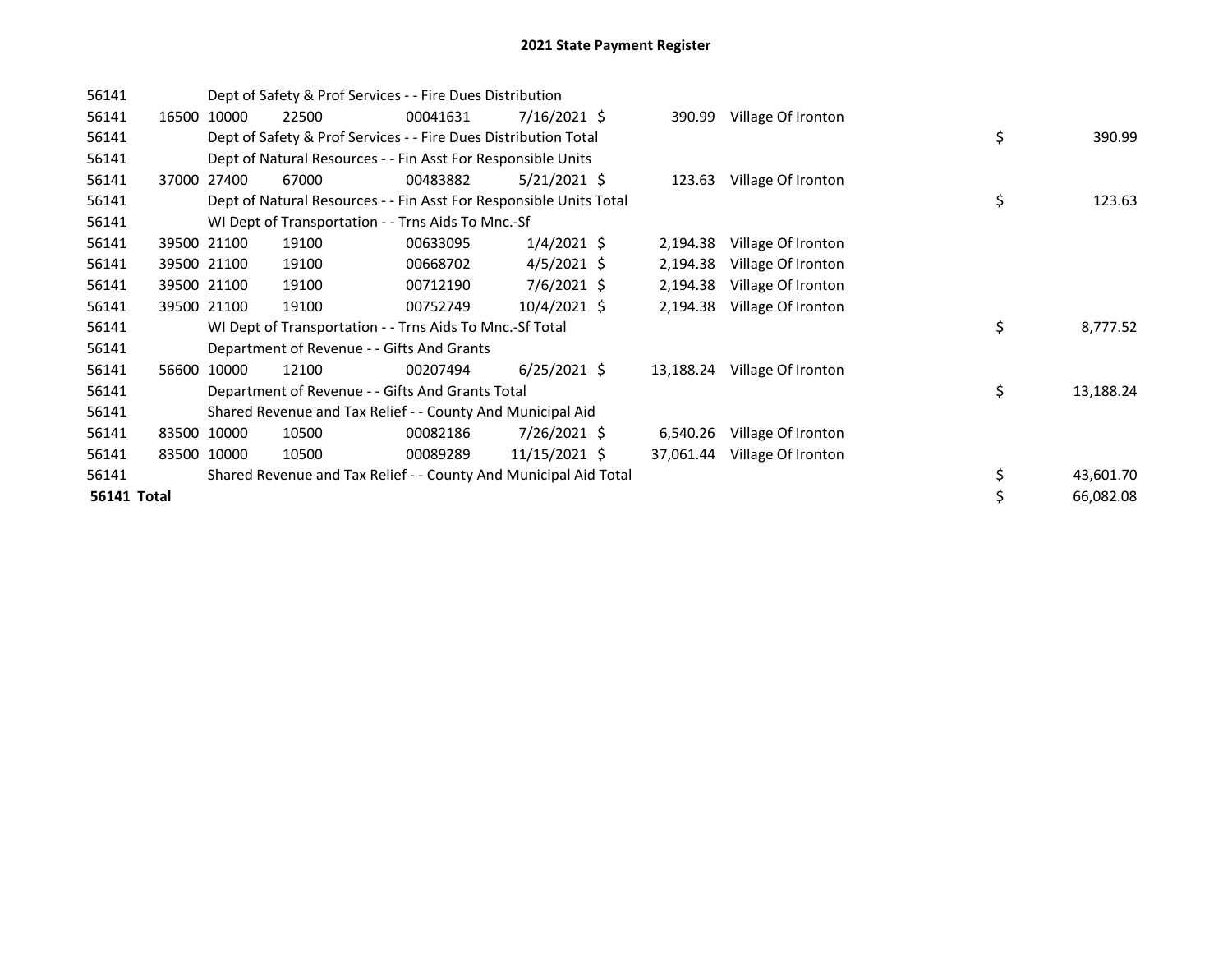| 56146 |             |             |       | Dept of Safety & Prof Services - - Fire Dues Distribution          |                |        |                                   |    |            |
|-------|-------------|-------------|-------|--------------------------------------------------------------------|----------------|--------|-----------------------------------|----|------------|
| 56146 |             | 16500 10000 | 22500 | 00041813                                                           | 7/16/2021 \$   |        | 65,107.45 Village Of Lake Delton  |    |            |
| 56146 |             |             |       | Dept of Safety & Prof Services - - Fire Dues Distribution Total    |                |        |                                   | \$ | 65,107.45  |
| 56146 |             |             |       | Dept of Natural Resources - - Aids In Lieu Of Taxes - Gener        |                |        |                                   |    |            |
| 56146 |             | 37000 10000 | 50300 | 00458176                                                           | $1/21/2021$ \$ |        | 9,141.40 Village Of Lake Delton   |    |            |
| 56146 |             |             |       | Dept of Natural Resources - - Aids In Lieu Of Taxes - Gener Total  |                |        |                                   | \$ | 9,141.40   |
| 56146 |             |             |       | Dept of Natural Resources - - GPO -Federal Funds                   |                |        |                                   |    |            |
| 56146 |             | 37000 21200 | 38100 | 00466846                                                           | $3/12/2021$ \$ |        | 4,974.76 Village Of Lake Delton   |    |            |
| 56146 |             |             |       | Dept of Natural Resources - - GPO -Federal Funds Total             |                |        |                                   | \$ | 4,974.76   |
| 56146 |             |             |       | Dept of Natural Resources - - Enf A - Boating Enforcement          |                |        |                                   |    |            |
| 56146 |             | 37000 21200 | 55000 | 00466846                                                           | $3/12/2021$ \$ |        | 10,248.25 Village Of Lake Delton  |    |            |
| 56146 |             |             |       | Dept of Natural Resources - - Enf A - Boating Enforcement Total    |                |        |                                   | \$ | 10,248.25  |
| 56146 |             |             |       | Dept of Natural Resources - - Fin Asst For Responsible Units       |                |        |                                   |    |            |
| 56146 |             | 37000 27400 | 67000 | 00483821                                                           | $5/21/2021$ \$ |        | 6,703.81 Village Of Lake Delton   |    |            |
| 56146 |             |             |       | Dept of Natural Resources - - Fin Asst For Responsible Units Total |                |        |                                   | \$ | 6,703.81   |
| 56146 |             |             |       | WI Dept of Transportation - - Rpd Slvg Veh Exm Sf                  |                |        |                                   |    |            |
| 56146 |             | 39500 10000 | 52300 | 00635170                                                           | $1/4/2021$ \$  | 120.00 | Village Of Lake Delton            |    |            |
| 56146 |             | 39500 10000 | 52300 | 00642107                                                           | 1/20/2021 \$   | 120.00 | Village Of Lake Delton            |    |            |
| 56146 |             | 39500 10000 | 52300 | 00651248                                                           | 2/9/2021 \$    | 120.00 | Village Of Lake Delton            |    |            |
| 56146 |             | 39500 10000 | 52300 | 00657210                                                           | 2/23/2021 \$   | 180.00 | Village Of Lake Delton            |    |            |
| 56146 |             | 39500 10000 | 52300 | 00660125                                                           | $3/2/2021$ \$  | 60.00  | Village Of Lake Delton            |    |            |
| 56146 |             | 39500 10000 | 52300 | 00662838                                                           | 3/8/2021 \$    | 60.00  | Village Of Lake Delton            |    |            |
| 56146 |             | 39500 10000 | 52300 | 00665332                                                           | 3/18/2021 \$   | 180.00 | Village Of Lake Delton            |    |            |
| 56146 |             | 39500 10000 | 52300 | 00672388                                                           | 3/29/2021 \$   | 60.00  | Village Of Lake Delton            |    |            |
| 56146 |             | 39500 10000 | 52300 | 00681579                                                           | 4/20/2021 \$   | 60.00  | Village Of Lake Delton            |    |            |
| 56146 |             | 39500 10000 | 52300 | 00691823                                                           | $5/11/2021$ \$ | 60.00  | Village Of Lake Delton            |    |            |
| 56146 | 39500 10000 |             | 52300 | 00694682                                                           | 5/18/2021 \$   | 60.00  | Village Of Lake Delton            |    |            |
| 56146 |             |             |       | WI Dept of Transportation - - Rpd Slvg Veh Exm Sf Total            |                |        |                                   | \$ | 1,080.00   |
| 56146 |             |             |       | WI Dept of Transportation - - Trns Aids To Mnc.-Sf                 |                |        |                                   |    |            |
| 56146 |             | 39500 21100 | 19100 | 00633096                                                           | $1/4/2021$ \$  |        | 143,627.87 Village Of Lake Delton |    |            |
| 56146 |             | 39500 21100 | 19100 | 00668703                                                           | $4/5/2021$ \$  |        | 143,627.87 Village Of Lake Delton |    |            |
| 56146 |             | 39500 21100 | 19100 | 00712191                                                           | $7/6/2021$ \$  |        | 143,627.87 Village Of Lake Delton |    |            |
| 56146 |             | 39500 21100 | 19100 | 00752750                                                           | 10/4/2021 \$   |        | 143,627.88 Village Of Lake Delton |    |            |
| 56146 |             |             |       | WI Dept of Transportation - - Trns Aids To Mnc.-Sf Total           |                |        |                                   | \$ | 574,511.49 |
| 56146 |             |             |       | WI Dept of Transportation - - Local Rds, Grants Sf                 |                |        |                                   |    |            |
| 56146 |             | 39500 21100 | 27000 | 00772287                                                           | $11/9/2021$ \$ |        | 330,682.22 Village Of Lake Delton |    |            |
| 56146 |             |             |       | WI Dept of Transportation - - Local Rds, Grants Sf Total           |                |        |                                   | \$ | 330,682.22 |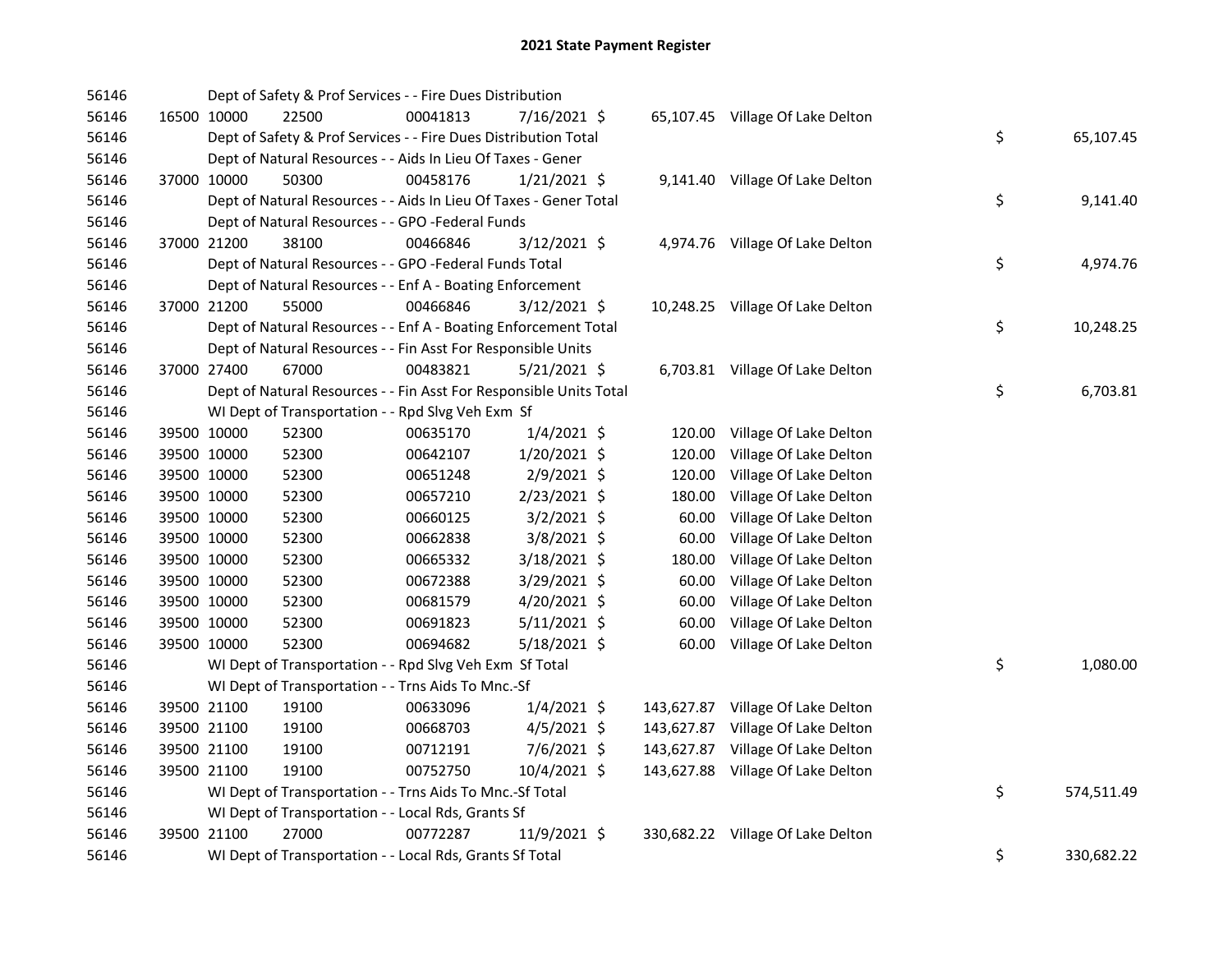| 56146 |             |             | Department of Justice - - Officer training reimbursement                      |          |                |  |                                     |    |            |
|-------|-------------|-------------|-------------------------------------------------------------------------------|----------|----------------|--|-------------------------------------|----|------------|
| 56146 |             | 45500 10000 | 21400                                                                         | 00105414 | 11/18/2021 \$  |  | 3,200.00 Village Of Lake Delton     |    |            |
| 56146 |             |             | Department of Justice - - Officer training reimbursement Total                |          |                |  |                                     | \$ | 3,200.00   |
| 56146 |             |             | Department of Administration - - Hv Trans Ln Annual Impact Fee                |          |                |  |                                     |    |            |
| 56146 |             | 50500 10000 | 17400                                                                         | 00144532 | $5/3/2021$ \$  |  | 16,293.00 Village Of Lake Delton    |    |            |
| 56146 |             |             | Department of Administration - - Hv Trans Ln Annual Impact Fee Total          |          |                |  |                                     | \$ | 16,293.00  |
| 56146 |             |             | Public Defender Board - - Trial Representation                                |          |                |  |                                     |    |            |
| 56146 | 55000 10000 |             | 10300                                                                         | 00306352 | 10/1/2021 \$   |  | 14.50 Village Of Lake Delton        |    |            |
| 56146 |             | 55000 10000 | 10300                                                                         | 00317477 | 12/23/2021 \$  |  | 29.00 Village Of Lake Delton        |    |            |
| 56146 |             |             | Public Defender Board - - Trial Representation Total                          |          |                |  |                                     | \$ | 43.50      |
| 56146 |             |             | Department of Revenue - - Gifts And Grants                                    |          |                |  |                                     |    |            |
| 56146 |             | 56600 10000 | 12100                                                                         | 00207495 | $6/25/2021$ \$ |  | 156,322.49 Village Of Lake Delton   |    |            |
| 56146 |             |             | Department of Revenue - - Gifts And Grants Total                              |          |                |  |                                     | \$ | 156,322.49 |
| 56146 |             |             | Shared Revenue and Tax Relief - - County And Municipal Aid                    |          |                |  |                                     |    |            |
| 56146 | 83500 10000 |             | 10500                                                                         | 00082187 | 7/26/2021 \$   |  | 3,132.28 Village Of Lake Delton     |    |            |
| 56146 | 83500 10000 |             | 10500                                                                         | 00089290 | 11/15/2021 \$  |  | 17,749.61 Village Of Lake Delton    |    |            |
| 56146 |             |             | Shared Revenue and Tax Relief - - County And Municipal Aid Total              |          |                |  |                                     | \$ | 20,881.89  |
| 56146 |             |             | Shared Revenue and Tax Relief - - Exempt Computer Aid                         |          |                |  |                                     |    |            |
| 56146 | 83500 10000 |             | 10900                                                                         | 00084722 | 7/26/2021 \$   |  | 7,383.91 Village Of Lake Delton     |    |            |
| 56146 | 83500 10000 |             | 10900                                                                         | 00085920 | 7/26/2021 \$   |  | 25,866.10 Village Of Lake Delton    |    |            |
| 56146 |             |             | Shared Revenue and Tax Relief - - Exempt Computer Aid Total                   |          |                |  |                                     | \$ | 33,250.01  |
| 56146 |             |             | Shared Revenue and Tax Relief - - Utility Aid                                 |          |                |  |                                     |    |            |
| 56146 | 83500 10000 |             | 11000                                                                         | 00082187 | 7/26/2021 \$   |  | 2,048.11 Village Of Lake Delton     |    |            |
| 56146 | 83500 10000 |             | 11000                                                                         | 00089290 | 11/15/2021 \$  |  | 11,909.02 Village Of Lake Delton    |    |            |
| 56146 |             |             | Shared Revenue and Tax Relief - - Utility Aid Total                           |          |                |  |                                     | \$ | 13,957.13  |
| 56146 |             |             | Shared Revenue and Tax Relief - - Personal Property Aid                       |          |                |  |                                     |    |            |
| 56146 | 83500 10000 |             | 11100                                                                         | 00077903 | $5/3/2021$ \$  |  | 10,573.78 Village Of Lake Delton    |    |            |
| 56146 | 83500 10000 |             | 11100                                                                         | 00079006 | $5/3/2021$ \$  |  | 227,204.12 Village Of Lake Delton   |    |            |
| 56146 |             |             | Shared Revenue and Tax Relief - - Personal Property Aid Total                 |          |                |  |                                     | \$ | 237,777.90 |
| 56146 |             |             | Shared Revenue and Tax Relief - - State Aid; Video Service Provider Fee       |          |                |  |                                     |    |            |
| 56146 | 83500 10000 |             | 11200                                                                         | 00083155 | 7/26/2021 \$   |  | 13,215.68 Village Of Lake Delton    |    |            |
| 56146 |             |             | Shared Revenue and Tax Relief - - State Aid; Video Service Provider Fee Total |          |                |  |                                     | \$ | 13,215.68  |
| 56146 |             |             | Shared Revenue and Tax Relief - - Premier Resort Areas Tax                    |          |                |  |                                     |    |            |
| 56146 | 83500 10000 |             | 43400                                                                         | 00073943 | $2/26/2021$ \$ |  | 995,555.53 Village Of Lake Delton   |    |            |
| 56146 | 83500 10000 |             | 43400                                                                         | 00079902 | 5/28/2021 \$   |  | 1,649,251.43 Village Of Lake Delton |    |            |
| 56146 | 83500 10000 |             | 43400                                                                         | 00086726 | 8/20/2021 \$   |  | 154,707.47 Village Of Lake Delton   |    |            |
| 56146 | 83500 10000 |             | 43400                                                                         | 00086738 | 8/31/2021 \$   |  | 2,161,352.95 Village Of Lake Delton |    |            |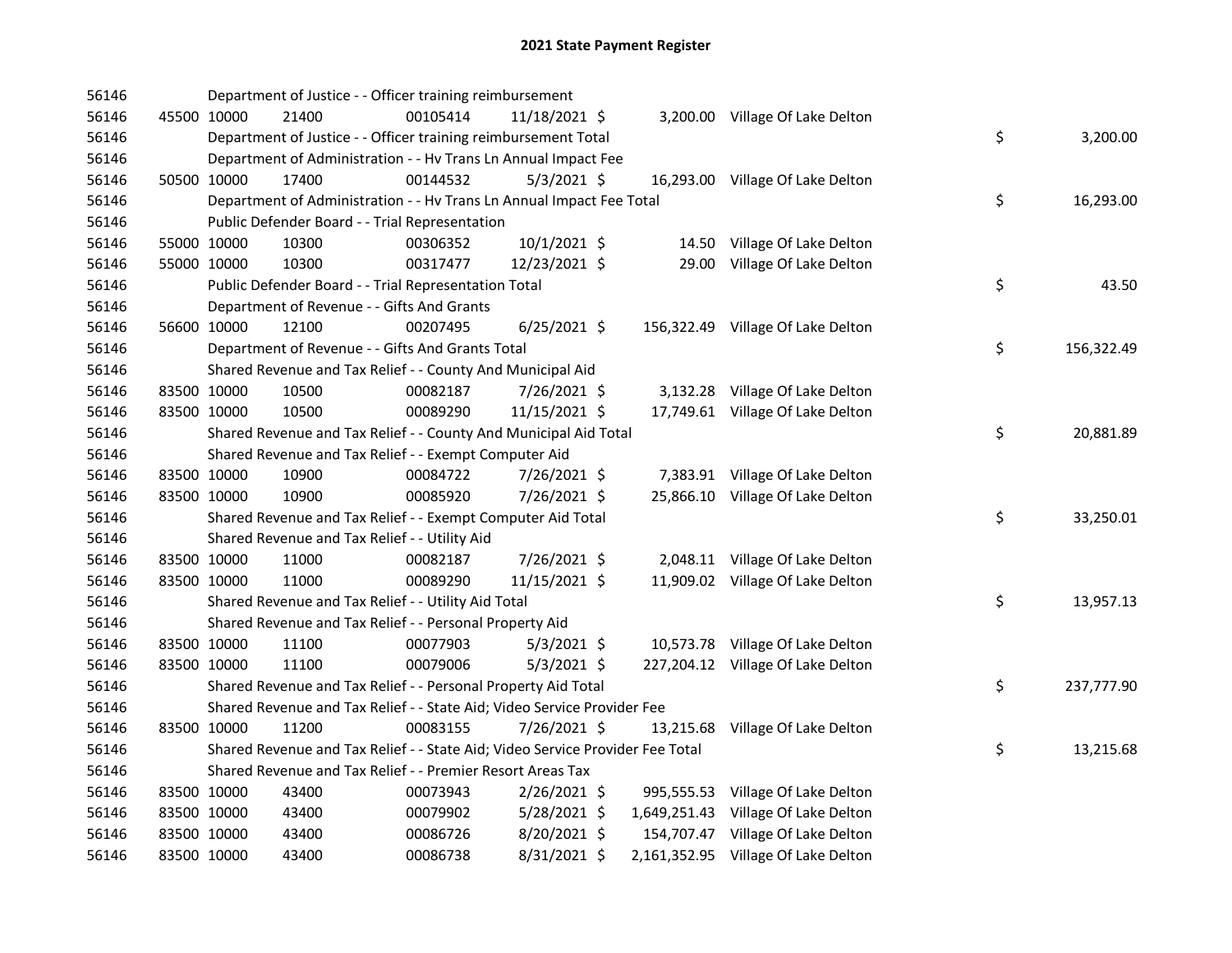## 2021 State Payment Register

| 56146       | 83500 10000 | 43400                                                     | 00089739                                                         | 11/30/2021 \$ | 2,933,256.91 | Village Of Lake Delton |              |
|-------------|-------------|-----------------------------------------------------------|------------------------------------------------------------------|---------------|--------------|------------------------|--------------|
| 56146       |             |                                                           | Shared Revenue and Tax Relief - - Premier Resort Areas Tax Total |               |              |                        | 7,894,124.29 |
| 56146       |             | Shared Revenue and Tax Relief - - Lottery & Gaming Credit |                                                                  |               |              |                        |              |
| 56146       | 83500 52100 | 36300                                                     | 00074401                                                         | 3/22/2021 \$  | 40,458.96    | Village Of Lake Delton |              |
| 56146       |             |                                                           | Shared Revenue and Tax Relief - - Lottery & Gaming Credit Total  |               |              |                        | 40.458.96    |
| 56146 Total |             |                                                           |                                                                  |               |              |                        | 9.431.974.23 |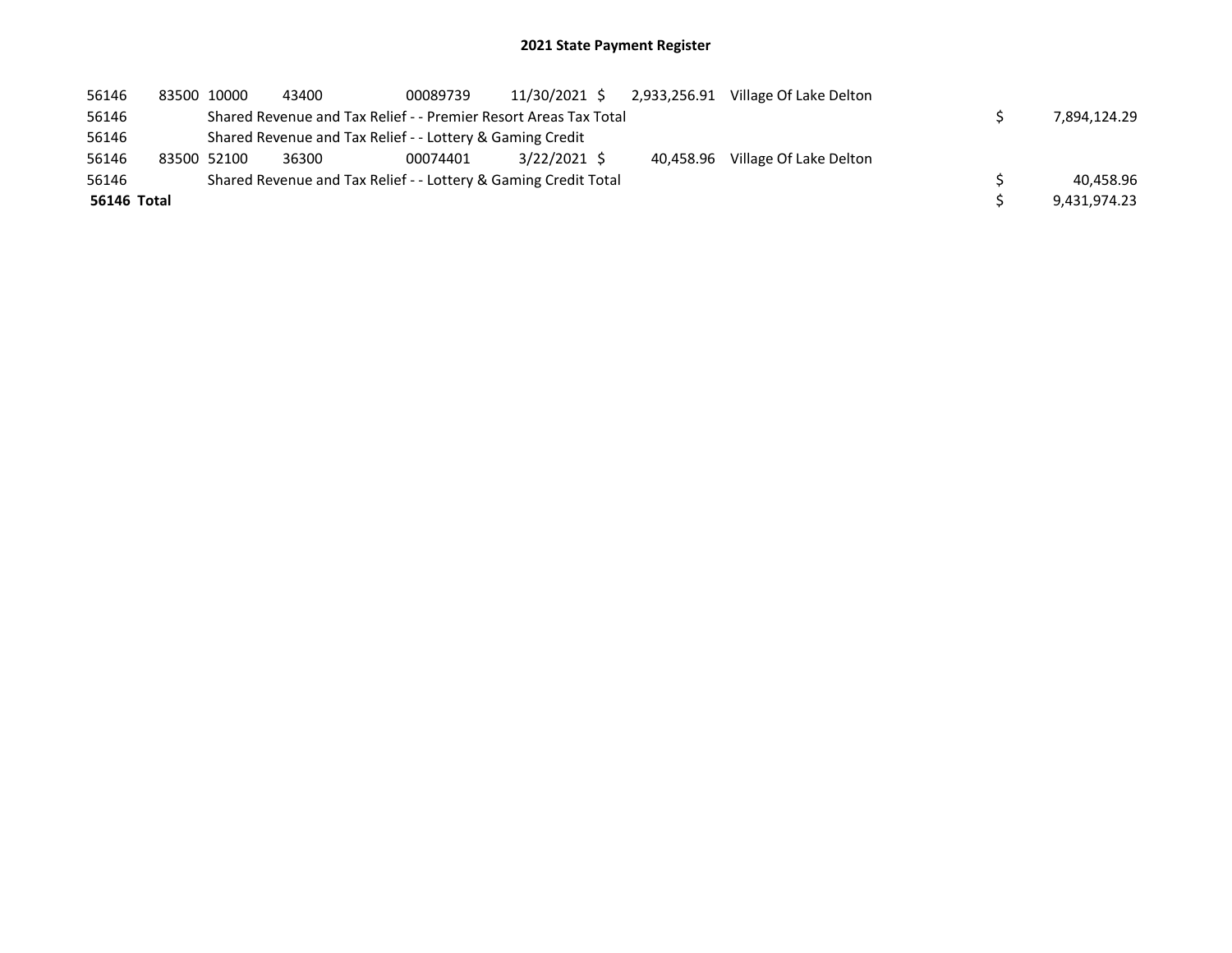| 56147 |             |             | Dept of Safety & Prof Services - - Fire Dues Distribution          |          |                |          |                                |    |            |
|-------|-------------|-------------|--------------------------------------------------------------------|----------|----------------|----------|--------------------------------|----|------------|
| 56147 |             | 16500 10000 | 22500                                                              | 00041812 | 7/16/2021 \$   |          | 774.86 Village Of La Valle     |    |            |
| 56147 |             |             | Dept of Safety & Prof Services - - Fire Dues Distribution Total    |          |                |          |                                | \$ | 774.86     |
| 56147 |             |             | Dept of Natural Resources - - Aids In Lieu Of Taxes - Gener        |          |                |          |                                |    |            |
| 56147 |             | 37000 10000 | 50300                                                              | 00458166 | $1/21/2021$ \$ | 316.88   | Village Of La Valle            |    |            |
| 56147 | 37000 10000 |             | 50300                                                              | 00476585 | $4/21/2021$ \$ |          | 40.22 Village Of La Valle      |    |            |
| 56147 |             |             | Dept of Natural Resources - - Aids In Lieu Of Taxes - Gener Total  |          |                |          |                                | \$ | 357.10     |
| 56147 |             |             | Dept of Natural Resources - - Gen Program Ops-State Funds          |          |                |          |                                |    |            |
| 56147 |             | 37000 21200 | 16100                                                              | 00457991 | 1/29/2021 \$   |          | 167.83 Village Of La Valle     |    |            |
| 56147 |             | 37000 21200 | 16100                                                              | 00477102 | $5/5/2021$ \$  | 162.00   | Village Of La Valle            |    |            |
| 56147 |             | 37000 21200 | 16100                                                              | 00496384 | 7/30/2021 \$   | 178.96   | Village Of La Valle            |    |            |
| 56147 |             | 37000 21200 | 16100                                                              | 00514409 | 10/12/2021 \$  |          | 75.00 Village Of La Valle      |    |            |
| 56147 |             | 37000 21200 | 16100                                                              | 00514410 | 10/12/2021 \$  |          | 187.97 Village Of La Valle     |    |            |
| 56147 |             |             | Dept of Natural Resources - - Gen Program Ops-State Funds Total    |          |                |          |                                | \$ | 771.76     |
| 56147 |             |             | Dept of Natural Resources - - Fin Asst For Responsible Units       |          |                |          |                                |    |            |
| 56147 | 37000 27400 |             | 67000                                                              | 00483630 | $5/21/2021$ \$ |          | 1,042.15 Village Of La Valle   |    |            |
| 56147 |             |             | Dept of Natural Resources - - Fin Asst For Responsible Units Total |          |                |          |                                | \$ | 1,042.15   |
| 56147 |             |             | Dept of Natural Resources - - Urban Nonpoint Source Cost-Sha       |          |                |          |                                |    |            |
| 56147 | 37000 36300 |             | TH <sub>100</sub>                                                  | 00497366 | 7/16/2021 \$   |          | 16,982.04 Village Of La Valle  |    |            |
| 56147 |             |             | Dept of Natural Resources - - Urban Nonpoint Source Cost-Sha Total |          |                |          |                                | \$ | 16,982.04  |
| 56147 |             |             | WI Dept of Transportation - - Trns Aids To Mnc.-Sf                 |          |                |          |                                |    |            |
| 56147 |             | 39500 21100 | 19100                                                              | 00633097 | $1/4/2021$ \$  |          | 3,890.39 Village Of La Valle   |    |            |
| 56147 |             | 39500 21100 | 19100                                                              | 00668704 | 4/5/2021 \$    | 3,890.39 | Village Of La Valle            |    |            |
| 56147 |             | 39500 21100 | 19100                                                              | 00712192 | 7/6/2021 \$    |          | 3,890.39 Village Of La Valle   |    |            |
| 56147 |             | 39500 21100 | 19100                                                              | 00752751 | 10/4/2021 \$   |          | 3,890.41 Village Of La Valle   |    |            |
| 56147 |             |             | WI Dept of Transportation - - Trns Aids To Mnc.-Sf Total           |          |                |          |                                | \$ | 15,561.58  |
| 56147 |             |             | Department of Military Affairs - - Disaster Recovery Aid           |          |                |          |                                |    |            |
| 56147 |             | 46500 10000 | 30500                                                              | 00094768 | $6/1/2021$ \$  |          | 14,375.00 Village Of La Valle  |    |            |
| 56147 |             | 46500 10000 | 30500                                                              | 00098086 | 7/29/2021 \$   |          | 6,836.75 Village Of La Valle   |    |            |
| 56147 |             | 46500 10000 | 30500                                                              | 00100404 | $9/23/2021$ \$ |          | 99,356.49 Village Of La Valle  |    |            |
| 56147 |             | 46500 10000 | 30500                                                              | 00103386 | 12/2/2021 \$   |          | 81,983.19 Village Of La Valle  |    |            |
| 56147 |             |             | Department of Military Affairs - - Disaster Recovery Aid Total     |          |                |          |                                | \$ | 202,551.43 |
| 56147 |             |             | Department of Military Affairs - - Federal Aid, Local Assistance   |          |                |          |                                |    |            |
| 56147 |             | 46500 10000 | 34200                                                              | 00092983 | $4/23/2021$ \$ |          | 1,800.00 Village Of La Valle   |    |            |
| 56147 |             | 46500 10000 | 34200                                                              | 00094768 | $6/1/2021$ \$  |          | 86,250.00 Village Of La Valle  |    |            |
| 56147 | 46500 10000 |             | 34200                                                              | 00098086 | 7/29/2021 \$   |          | 41,020.49 Village Of La Valle  |    |            |
| 56147 | 46500 10000 |             | 34200                                                              | 00100404 | $9/23/2021$ \$ |          | 596,138.95 Village Of La Valle |    |            |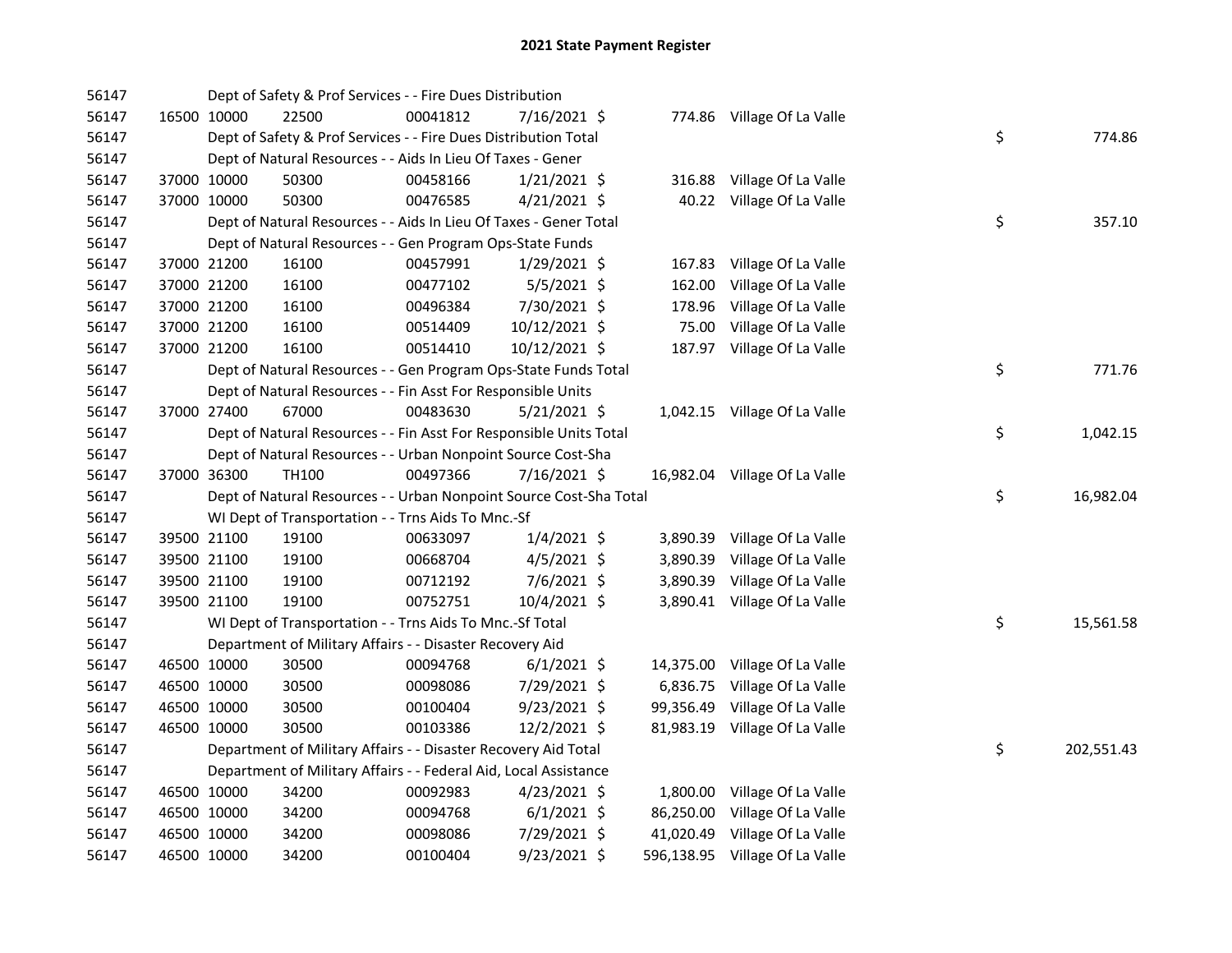| 56147              | 46500 10000 |             | 34200                                                                  | 00103386 | $12/2/2021$ \$ | 506,899.11 | Village Of La Valle |    |              |
|--------------------|-------------|-------------|------------------------------------------------------------------------|----------|----------------|------------|---------------------|----|--------------|
| 56147              |             |             | Department of Military Affairs - - Federal Aid, Local Assistance Total |          |                |            |                     | \$ | 1,232,108.55 |
| 56147              |             |             | Department of Revenue - - Gifts And Grants                             |          |                |            |                     |    |              |
| 56147              | 56600       | 10000       | 12100                                                                  | 00207496 | $6/25/2021$ \$ | 18,892.67  | Village Of La Valle |    |              |
| 56147              |             |             | Department of Revenue - - Gifts And Grants Total                       |          |                |            |                     | \$ | 18,892.67    |
| 56147              |             |             | Shared Revenue and Tax Relief - - County And Municipal Aid             |          |                |            |                     |    |              |
| 56147              |             | 83500 10000 | 10500                                                                  | 00082188 | 7/26/2021 \$   | 14,614.07  | Village Of La Valle |    |              |
| 56147              |             | 83500 10000 | 10500                                                                  | 00089291 | 11/15/2021 \$  | 82,813.06  | Village Of La Valle |    |              |
| 56147              |             |             | Shared Revenue and Tax Relief - - County And Municipal Aid Total       |          |                |            |                     | \$ | 97,427.13    |
| 56147              |             |             | Shared Revenue and Tax Relief - - Exempt Computer Aid                  |          |                |            |                     |    |              |
| 56147              |             | 83500 10000 | 10900                                                                  | 00084723 | 7/26/2021 \$   | 375.17     | Village Of La Valle |    |              |
| 56147              |             |             | Shared Revenue and Tax Relief - - Exempt Computer Aid Total            |          |                |            |                     | \$ | 375.17       |
| 56147              |             |             | Shared Revenue and Tax Relief - - Personal Property Aid                |          |                |            |                     |    |              |
| 56147              |             | 83500 10000 | 11100                                                                  | 00077904 | $5/3/2021$ \$  | 1,137.54   | Village Of La Valle |    |              |
| 56147              |             |             | Shared Revenue and Tax Relief - - Personal Property Aid Total          |          |                |            |                     | \$ | 1,137.54     |
| <b>56147 Total</b> |             |             |                                                                        |          |                |            |                     | \$ | 1,587,981.98 |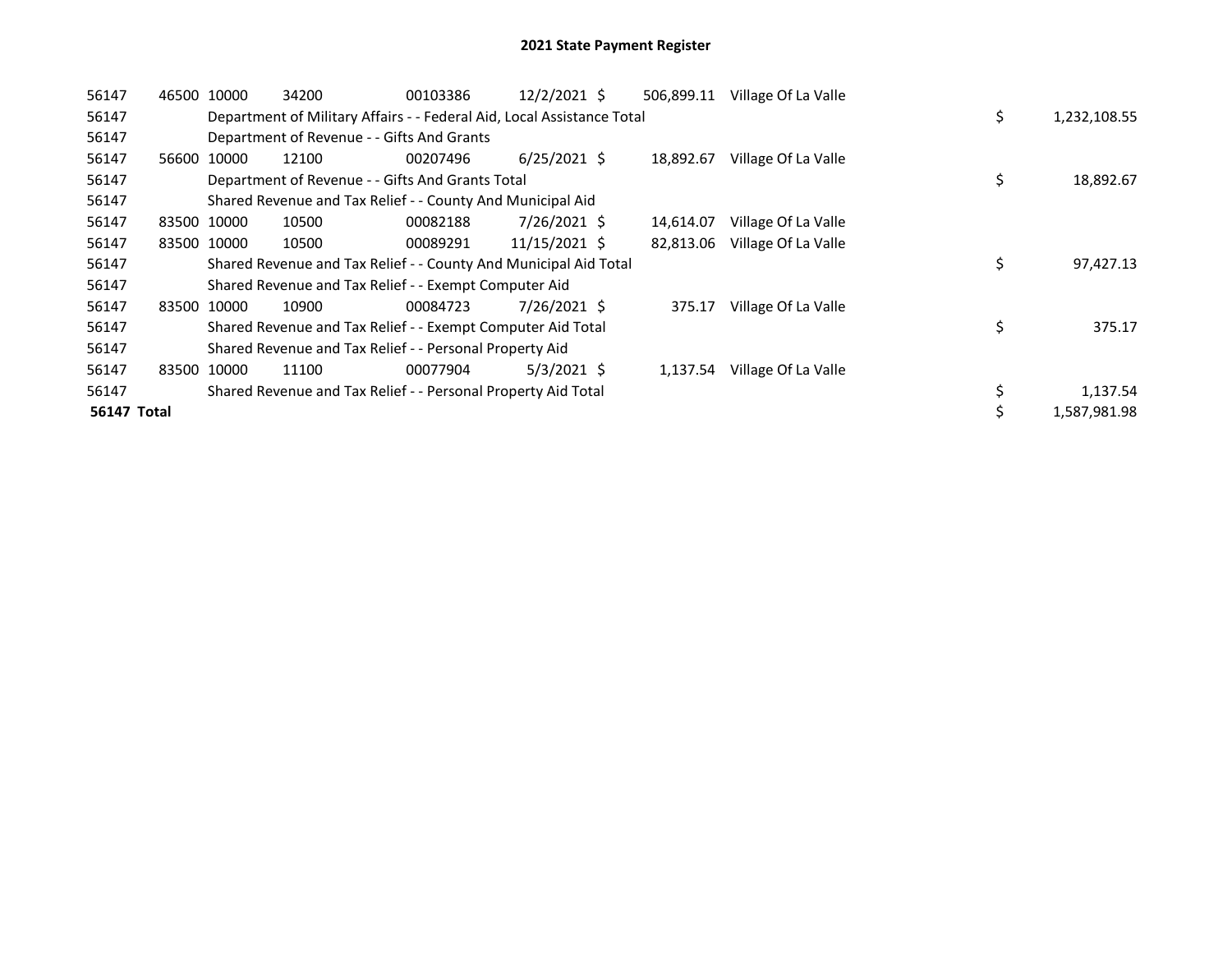| 56148              |       |             | Dept of Safety & Prof Services - - Fire Dues Distribution        |          |                |           |                              |    |           |
|--------------------|-------|-------------|------------------------------------------------------------------|----------|----------------|-----------|------------------------------|----|-----------|
| 56148              | 16500 | 10000       | 22500                                                            | 00041633 | 7/16/2021 \$   |           | 465.47 Village Of Lime Ridge |    |           |
| 56148              |       |             | Dept of Safety & Prof Services - - Fire Dues Distribution Total  |          |                |           |                              | \$ | 465.47    |
| 56148              |       |             | WI Dept of Transportation - - Trns Aids To Mnc.-Sf               |          |                |           |                              |    |           |
| 56148              |       | 39500 21100 | 19100                                                            | 00633098 | $1/4/2021$ \$  | 463.06    | Village Of Lime Ridge        |    |           |
| 56148              |       | 39500 21100 | 19100                                                            | 00668705 | $4/5/2021$ \$  | 463.06    | Village Of Lime Ridge        |    |           |
| 56148              |       | 39500 21100 | 19100                                                            | 00712193 | $7/6/2021$ \$  | 463.06    | Village Of Lime Ridge        |    |           |
| 56148              |       | 39500 21100 | 19100                                                            | 00752752 | $10/4/2021$ \$ | 463.07    | Village Of Lime Ridge        |    |           |
| 56148              |       |             | WI Dept of Transportation - - Trns Aids To Mnc.-Sf Total         |          |                |           |                              | \$ | 1,852.25  |
| 56148              |       |             | Department of Revenue - - Gifts And Grants                       |          |                |           |                              |    |           |
| 56148              | 56600 | 10000       | 12100                                                            | 00207497 | $6/25/2021$ \$ | 8,530.49  | Village Of Lime Ridge        |    |           |
| 56148              |       |             | Department of Revenue - - Gifts And Grants Total                 |          |                |           |                              | \$ | 8,530.49  |
| 56148              |       |             | Shared Revenue and Tax Relief - - County And Municipal Aid       |          |                |           |                              |    |           |
| 56148              |       | 83500 10000 | 10500                                                            | 00082189 | 7/26/2021 \$   | 6,166.66  | Village Of Lime Ridge        |    |           |
| 56148              |       | 83500 10000 | 10500                                                            | 00089292 | 11/15/2021 \$  | 34,944.40 | Village Of Lime Ridge        |    |           |
| 56148              |       |             | Shared Revenue and Tax Relief - - County And Municipal Aid Total |          |                |           |                              | \$ | 41,111.06 |
| 56148              |       |             | Shared Revenue and Tax Relief - - Exempt Computer Aid            |          |                |           |                              |    |           |
| 56148              | 83500 | 10000       | 10900                                                            | 00084724 | 7/26/2021 \$   | 36.37     | Village Of Lime Ridge        |    |           |
| 56148              |       |             | Shared Revenue and Tax Relief - - Exempt Computer Aid Total      |          |                |           |                              | \$ | 36.37     |
| 56148              |       |             | Shared Revenue and Tax Relief - - Personal Property Aid          |          |                |           |                              |    |           |
| 56148              | 83500 | 10000       | 11100                                                            | 00077905 | $5/3/2021$ \$  | 363.59    | Village Of Lime Ridge        |    |           |
| 56148              |       |             | Shared Revenue and Tax Relief - - Personal Property Aid Total    |          |                |           |                              | \$ | 363.59    |
| <b>56148 Total</b> |       |             |                                                                  |          |                |           |                              | \$ | 52,359.23 |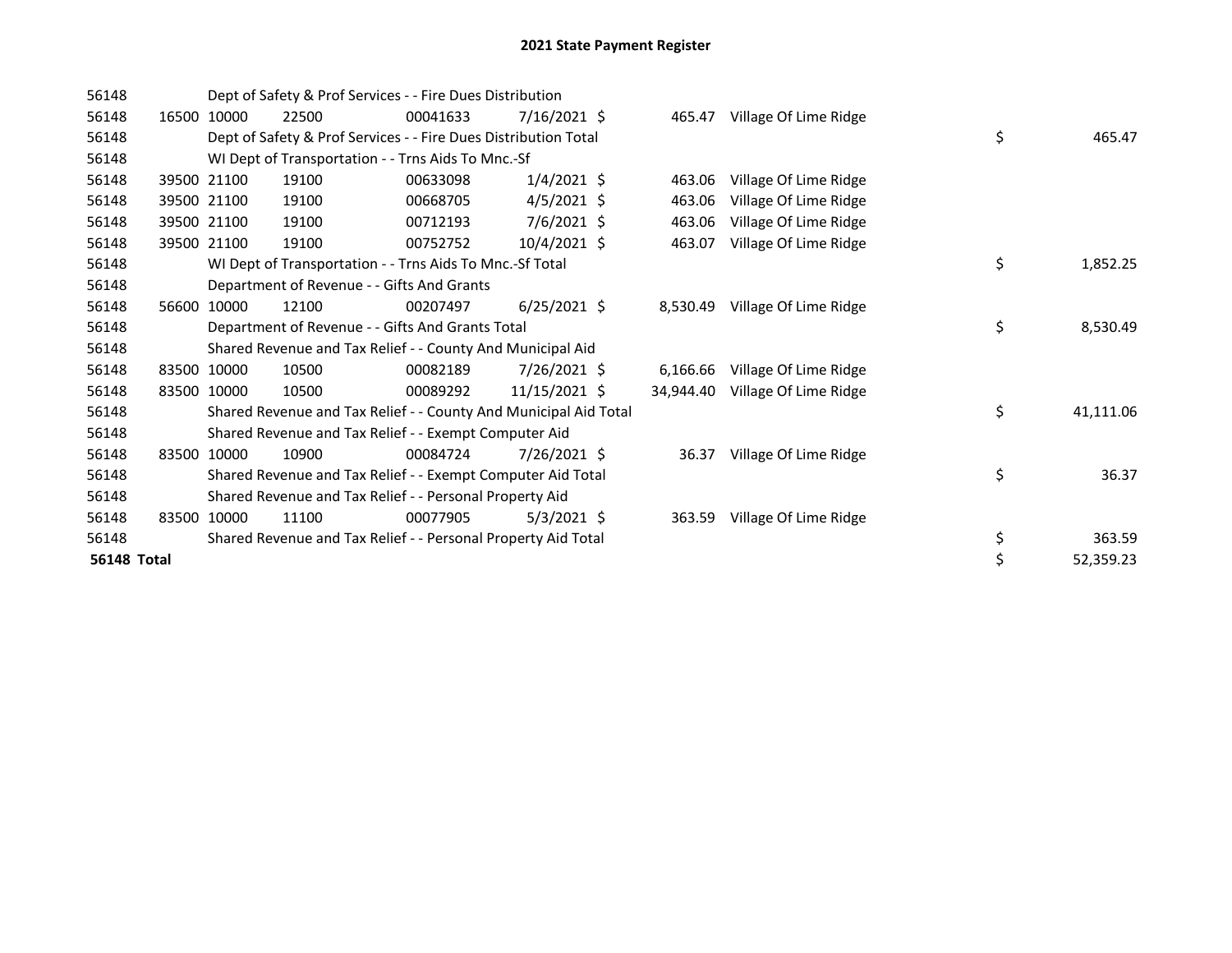| 56149       |             | Dept of Safety & Prof Services - - Fire Dues Distribution          |          |                |  |          |                                 |  |    |           |  |
|-------------|-------------|--------------------------------------------------------------------|----------|----------------|--|----------|---------------------------------|--|----|-----------|--|
| 56149       | 16500 10000 | 22500                                                              | 00041634 | $7/16/2021$ \$ |  |          | 703.13 Village Of Loganville    |  |    |           |  |
| 56149       |             | Dept of Safety & Prof Services - - Fire Dues Distribution Total    |          |                |  |          |                                 |  | \$ | 703.13    |  |
| 56149       |             | Dept of Natural Resources - - Fin Asst For Responsible Units       |          |                |  |          |                                 |  |    |           |  |
| 56149       | 37000 27400 | 67000                                                              | 00483932 | $5/21/2021$ \$ |  |          | 977.77 Village Of Loganville    |  |    |           |  |
| 56149       |             | Dept of Natural Resources - - Fin Asst For Responsible Units Total |          |                |  |          |                                 |  | \$ | 977.77    |  |
| 56149       |             | WI Dept of Transportation - - Trns Aids To Mnc.-Sf                 |          |                |  |          |                                 |  |    |           |  |
| 56149       | 39500 21100 | 19100                                                              | 00633099 | $1/4/2021$ \$  |  | 3,529.07 | Village Of Loganville           |  |    |           |  |
| 56149       | 39500 21100 | 19100                                                              | 00668706 | $4/5/2021$ \$  |  | 3,529.07 | Village Of Loganville           |  |    |           |  |
| 56149       | 39500 21100 | 19100                                                              | 00712194 | 7/6/2021 \$    |  | 3,529.07 | Village Of Loganville           |  |    |           |  |
| 56149       | 39500 21100 | 19100                                                              | 00752753 | 10/4/2021 \$   |  | 3,529.09 | Village Of Loganville           |  |    |           |  |
| 56149       |             | WI Dept of Transportation - - Trns Aids To Mnc.-Sf Total           |          |                |  |          |                                 |  | \$ | 14,116.30 |  |
| 56149       |             | Department of Revenue - - Gifts And Grants                         |          |                |  |          |                                 |  |    |           |  |
| 56149       | 56600 10000 | 12100                                                              | 00207498 | $6/25/2021$ \$ |  |          | 15,595.61 Village Of Loganville |  |    |           |  |
| 56149       |             | Department of Revenue - - Gifts And Grants Total                   |          |                |  |          |                                 |  | \$ | 15,595.61 |  |
| 56149       |             | Shared Revenue and Tax Relief - - County And Municipal Aid         |          |                |  |          |                                 |  |    |           |  |
| 56149       | 83500 10000 | 10500                                                              | 00082190 | 7/26/2021 \$   |  |          | 7,198.01 Village Of Loganville  |  |    |           |  |
| 56149       | 83500 10000 | 10500                                                              | 00089293 | 11/15/2021 \$  |  |          | 40,788.75 Village Of Loganville |  |    |           |  |
| 56149       |             | Shared Revenue and Tax Relief - - County And Municipal Aid Total   |          |                |  |          |                                 |  | \$ | 47,986.76 |  |
| 56149       |             | Shared Revenue and Tax Relief - - Exempt Computer Aid              |          |                |  |          |                                 |  |    |           |  |
| 56149       | 83500 10000 | 10900                                                              | 00084725 | 7/26/2021 \$   |  |          | 113.28 Village Of Loganville    |  |    |           |  |
| 56149       |             | Shared Revenue and Tax Relief - - Exempt Computer Aid Total        |          |                |  |          |                                 |  | \$ | 113.28    |  |
| 56149       |             | Shared Revenue and Tax Relief - - Utility Aid                      |          |                |  |          |                                 |  |    |           |  |
| 56149       | 83500 10000 | 11000                                                              | 00082190 | 7/26/2021 \$   |  |          | 377.91 Village Of Loganville    |  |    |           |  |
| 56149       | 83500 10000 | 11000                                                              | 00089293 | 11/15/2021 \$  |  |          | 2,179.39 Village Of Loganville  |  |    |           |  |
| 56149       |             | Shared Revenue and Tax Relief - - Utility Aid Total                |          |                |  |          |                                 |  | \$ | 2,557.30  |  |
| 56149       |             | Shared Revenue and Tax Relief - - Personal Property Aid            |          |                |  |          |                                 |  |    |           |  |
| 56149       | 83500 10000 | 11100                                                              | 00077906 | $5/3/2021$ \$  |  |          | 768.94 Village Of Loganville    |  |    |           |  |
| 56149       |             | Shared Revenue and Tax Relief - - Personal Property Aid Total      |          |                |  |          |                                 |  | \$ | 768.94    |  |
| 56149 Total |             |                                                                    |          |                |  |          |                                 |  | \$ | 82,819.09 |  |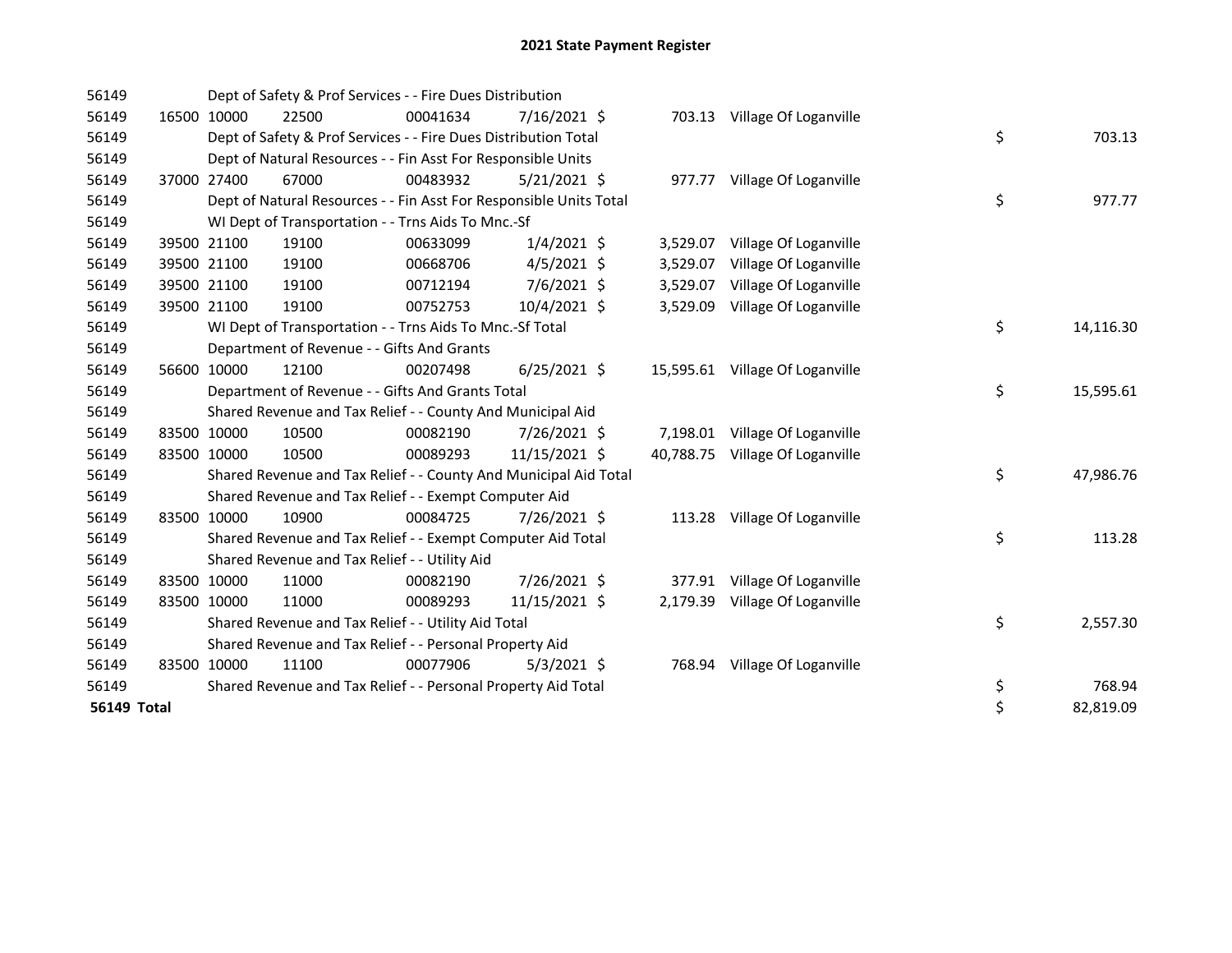| 56151 |             |             | Dept of Safety & Prof Services - - Fire Dues Distribution          |          |                |        |                               |    |           |
|-------|-------------|-------------|--------------------------------------------------------------------|----------|----------------|--------|-------------------------------|----|-----------|
| 56151 |             | 16500 10000 | 22500                                                              | 00041636 | 7/15/2021 \$   |        | 2,273.59 Village Of Merrimac  |    |           |
| 56151 |             |             | Dept of Safety & Prof Services - - Fire Dues Distribution Total    |          |                |        |                               | \$ | 2,273.59  |
| 56151 |             |             | Dept of Natural Resources - - Resaids - Cnty Forst, Cl & Mfl       |          |                |        |                               |    |           |
| 56151 |             | 37000 21200 | 57100                                                              | 00488373 | $6/14/2021$ \$ |        | 10.01 Village Of Merrimac     |    |           |
| 56151 |             |             | Dept of Natural Resources - - Resaids - Cnty Forst, Cl & Mfl Total |          |                |        |                               | \$ | 10.01     |
| 56151 |             |             | Dept of Natural Resources - - Fin Asst For Responsible Units       |          |                |        |                               |    |           |
| 56151 | 37000 27400 |             | 67000                                                              | 00483170 | $5/21/2021$ \$ |        | 1,445.53 Village Of Merrimac  |    |           |
| 56151 |             |             | Dept of Natural Resources - - Fin Asst For Responsible Units Total |          |                |        |                               | \$ | 1,445.53  |
| 56151 |             |             | WI Dept of Transportation - - Trns Aids To Mnc.-Sf                 |          |                |        |                               |    |           |
| 56151 |             | 39500 21100 | 19100                                                              | 00633100 | $1/4/2021$ \$  |        | 4,679.62 Village Of Merrimac  |    |           |
| 56151 |             | 39500 21100 | 19100                                                              | 00668707 | $4/5/2021$ \$  |        | 4,679.62 Village Of Merrimac  |    |           |
| 56151 |             | 39500 21100 | 19100                                                              | 00712195 | 7/6/2021 \$    |        | 4,679.62 Village Of Merrimac  |    |           |
| 56151 |             | 39500 21100 | 19100                                                              | 00752754 | 10/4/2021 \$   |        | 4,679.63 Village Of Merrimac  |    |           |
| 56151 |             |             | WI Dept of Transportation - - Trns Aids To Mnc.-Sf Total           |          |                |        |                               | \$ | 18,718.49 |
| 56151 |             |             | WI Dept of Transportation - - Routine Maint Sf                     |          |                |        |                               |    |           |
| 56151 |             | 39500 21100 | 36800                                                              | 00637097 | $1/7/2021$ \$  | 230.25 | Village Of Merrimac           |    |           |
| 56151 |             | 39500 21100 | 36800                                                              | 00649583 | $2/4/2021$ \$  | 230.25 | Village Of Merrimac           |    |           |
| 56151 |             | 39500 21100 | 36800                                                              | 00663042 | $3/9/2021$ \$  | 230.25 | Village Of Merrimac           |    |           |
| 56151 |             | 39500 21100 | 36800                                                              | 00675116 | $4/6/2021$ \$  | 230.25 | Village Of Merrimac           |    |           |
| 56151 |             | 39500 21100 | 36800                                                              | 00691869 | 5/10/2021 \$   | 245.25 | Village Of Merrimac           |    |           |
| 56151 |             | 39500 21100 | 36800                                                              | 00702377 | $6/3/2021$ \$  | 346.50 | Village Of Merrimac           |    |           |
| 56151 |             | 39500 21100 | 36800                                                              | 00717432 | 7/6/2021 \$    | 300.25 | Village Of Merrimac           |    |           |
| 56151 |             | 39500 21100 | 36800                                                              | 00730144 | 8/4/2021 \$    | 312.75 | Village Of Merrimac           |    |           |
| 56151 |             | 39500 21100 | 36800                                                              | 00744468 | $9/9/2021$ \$  | 255.51 | Village Of Merrimac           |    |           |
| 56151 |             | 39500 21100 | 36800                                                              | 00758247 | 10/6/2021 \$   | 326.24 | Village Of Merrimac           |    |           |
| 56151 | 39500 21100 |             | 36800                                                              | 00769967 | 11/3/2021 \$   | 269.00 | Village Of Merrimac           |    |           |
| 56151 |             | 39500 21100 | 36800                                                              | 00781012 | 12/6/2021 \$   | 247.04 | Village Of Merrimac           |    |           |
| 56151 |             |             | WI Dept of Transportation - - Routine Maint Sf Total               |          |                |        |                               | \$ | 3,223.54  |
| 56151 |             |             | Department of Revenue - - Gifts And Grants                         |          |                |        |                               |    |           |
| 56151 |             | 56600 10000 | 12100                                                              | 00207499 | $6/25/2021$ \$ |        | 23,027.08 Village Of Merrimac |    |           |
| 56151 |             |             | Department of Revenue - - Gifts And Grants Total                   |          |                |        |                               | \$ | 23,027.08 |
| 56151 |             |             | Shared Revenue and Tax Relief - - County And Municipal Aid         |          |                |        |                               |    |           |
| 56151 |             | 83500 10000 | 10500                                                              | 00082191 | 7/26/2021 \$   |        | 2,661.81 Village Of Merrimac  |    |           |
| 56151 |             | 83500 10000 | 10500                                                              | 00089294 | 11/15/2021 \$  |        | 15,083.60 Village Of Merrimac |    |           |
| 56151 |             |             | Shared Revenue and Tax Relief - - County And Municipal Aid Total   |          |                |        |                               | \$ | 17,745.41 |
| 56151 |             |             | Shared Revenue and Tax Relief - - Exempt Computer Aid              |          |                |        |                               |    |           |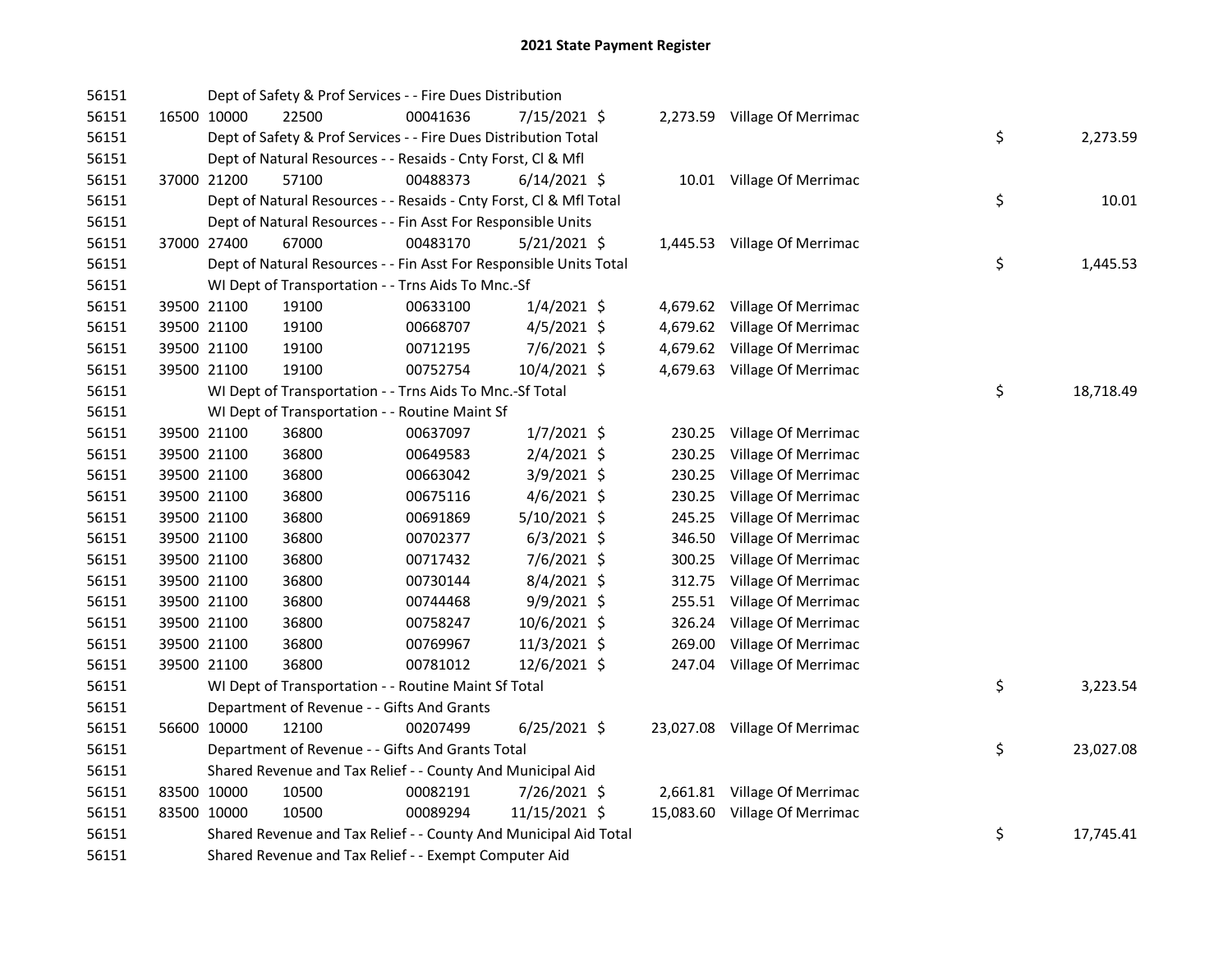| 56151       |       | 83500 10000 | 10900 | 00084726                                                            | 7/26/2021 \$  | 117.43 | Village Of Merrimac |           |       |
|-------------|-------|-------------|-------|---------------------------------------------------------------------|---------------|--------|---------------------|-----------|-------|
| 56151       |       |             |       | Shared Revenue and Tax Relief - - Exempt Computer Aid Total         |               |        |                     | 117.43    |       |
| 56151       |       |             |       | Shared Revenue and Tax Relief - - Personal Property Aid             |               |        |                     |           |       |
| 56151       | 83500 | 10000       | 11100 | 00077907                                                            | 5/3/2021 \$   | 260.63 | Village Of Merrimac |           |       |
| 56151       |       |             |       | Shared Revenue and Tax Relief - - Personal Property Aid Total       |               |        |                     | 260.63    |       |
| 56151       |       |             |       | Shared Revenue and Tax Relief - - Payments For Municipal Svcs       |               |        |                     |           |       |
| 56151       |       | 83500 10000 | 50100 | 00073771                                                            | $2/1/2021$ \$ | 35.02  | Village Of Merrimac |           |       |
| 56151       |       |             |       | Shared Revenue and Tax Relief - - Payments For Municipal Svcs Total |               |        |                     |           | 35.02 |
| 56151 Total |       |             |       |                                                                     |               |        |                     | 66.856.73 |       |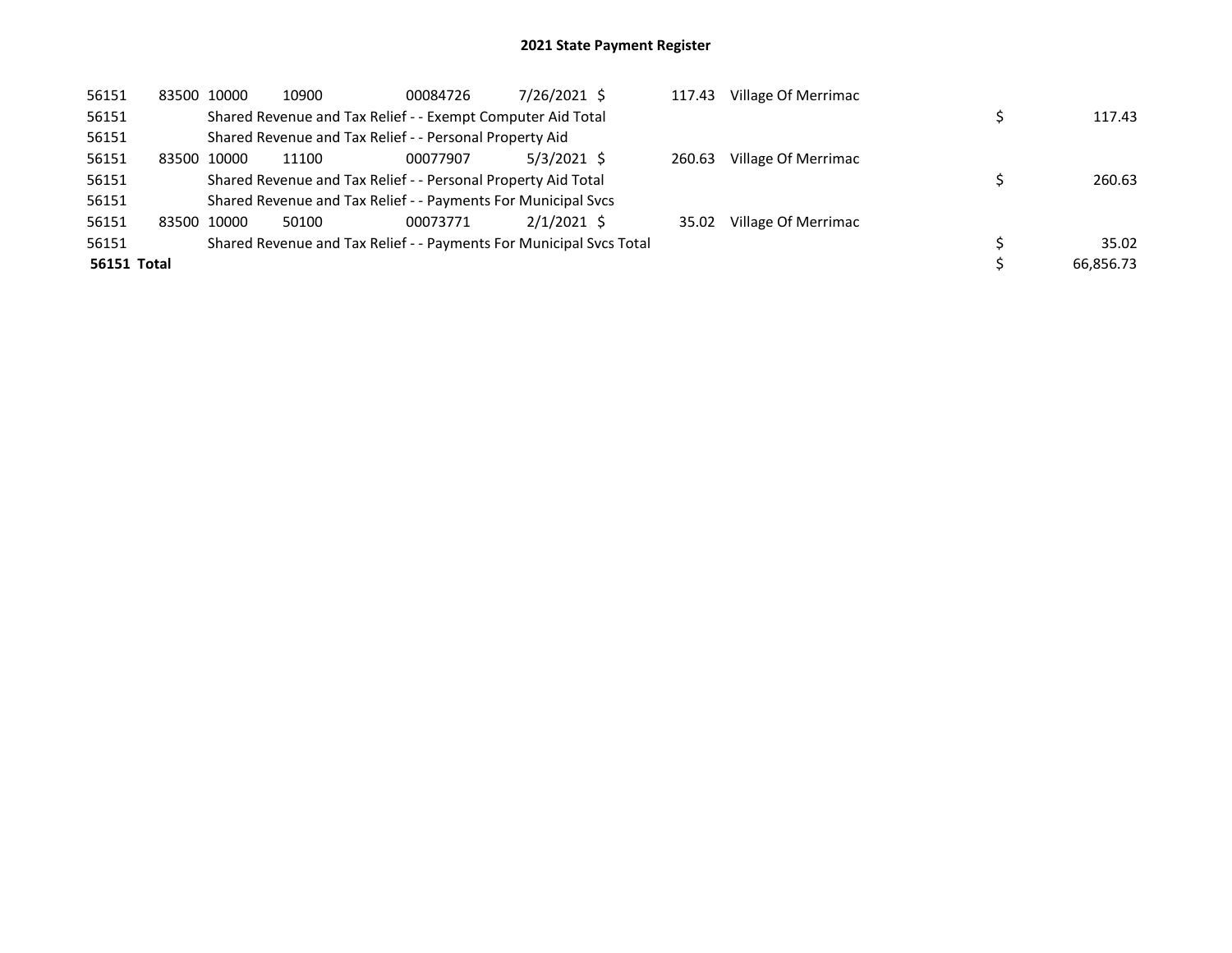| 56161 |             |             | Dept of Safety & Prof Services - - Fire Dues Distribution              |          |                |            |                                     |    |            |
|-------|-------------|-------------|------------------------------------------------------------------------|----------|----------------|------------|-------------------------------------|----|------------|
| 56161 |             | 16500 10000 | 22500                                                                  | 00041637 | 7/16/2021 \$   |            | 1,238.73 Village Of North Freedom   |    |            |
| 56161 |             |             | Dept of Safety & Prof Services - - Fire Dues Distribution Total        |          |                |            |                                     | \$ | 1,238.73   |
| 56161 |             |             | Dept of Natural Resources - - Fin Asst For Responsible Units           |          |                |            |                                     |    |            |
| 56161 |             | 37000 27400 | 67000                                                                  | 00483258 | $5/21/2021$ \$ |            | 1,969.38 Village Of North Freedom   |    |            |
| 56161 |             |             | Dept of Natural Resources - - Fin Asst For Responsible Units Total     |          |                |            |                                     | \$ | 1,969.38   |
| 56161 |             |             | WI Dept of Transportation - - Trns Aids To Mnc.-Sf                     |          |                |            |                                     |    |            |
| 56161 |             | 39500 21100 | 19100                                                                  | 00633101 | $1/4/2021$ \$  |            | 4,206.61 Village Of North Freedom   |    |            |
| 56161 |             | 39500 21100 | 19100                                                                  | 00668708 | $4/5/2021$ \$  | 4,206.61   | Village Of North Freedom            |    |            |
| 56161 |             | 39500 21100 | 19100                                                                  | 00712196 | 7/6/2021 \$    | 4,206.61   | Village Of North Freedom            |    |            |
| 56161 |             | 39500 21100 | 19100                                                                  | 00752755 | 10/4/2021 \$   |            | 4,206.64 Village Of North Freedom   |    |            |
| 56161 |             |             | WI Dept of Transportation - - Trns Aids To Mnc.-Sf Total               |          |                |            |                                     | \$ | 16,826.47  |
| 56161 |             |             | Department of Military Affairs - - Disaster Recovery Aid               |          |                |            |                                     |    |            |
| 56161 | 46500 10000 |             | 30500                                                                  | 00091860 | $3/29/2021$ \$ | 4.45       | Village Of North Freedom            |    |            |
| 56161 |             | 46500 10000 | 30500                                                                  | 00092171 | $4/6/2021$ \$  | 125.00     | Village Of North Freedom            |    |            |
| 56161 |             | 46500 10000 | 30500                                                                  | 00097914 | 7/22/2021 \$   | 23,581.75  | Village Of North Freedom            |    |            |
| 56161 |             | 46500 10000 | 30500                                                                  | 00099572 | $9/2/2021$ \$  | 576.69     | Village Of North Freedom            |    |            |
| 56161 |             | 46500 10000 | 30500                                                                  | 00100694 | 9/29/2021 \$   | 2,287.50   | Village Of North Freedom            |    |            |
| 56161 | 46500 10000 |             | 30500                                                                  | 00102083 | $11/1/2021$ \$ | 21.73      | Village Of North Freedom            |    |            |
| 56161 | 46500 10000 |             | 30500                                                                  | 00103378 | 12/2/2021 \$   | 1,525.00   | Village Of North Freedom            |    |            |
| 56161 |             |             | Department of Military Affairs - - Disaster Recovery Aid Total         |          |                |            |                                     | \$ | 28,122.12  |
| 56161 |             |             | Department of Military Affairs - - Federal Aid, Local Assistance       |          |                |            |                                     |    |            |
| 56161 | 46500 10000 |             | 34200                                                                  | 00091860 | 3/29/2021 \$   | 26.66      | Village Of North Freedom            |    |            |
| 56161 | 46500 10000 |             | 34200                                                                  | 00092171 | $4/6/2021$ \$  | 750.00     | Village Of North Freedom            |    |            |
| 56161 | 46500 10000 |             | 34200                                                                  | 00097914 | 7/22/2021 \$   | 141,490.50 | Village Of North Freedom            |    |            |
| 56161 | 46500 10000 |             | 34200                                                                  | 00099572 | $9/2/2021$ \$  | 3,460.18   | Village Of North Freedom            |    |            |
| 56161 |             | 46500 10000 | 34200                                                                  | 00100694 | 9/29/2021 \$   | 13,725.00  | Village Of North Freedom            |    |            |
| 56161 | 46500 10000 |             | 34200                                                                  | 00102083 | $11/1/2021$ \$ | 130.37     | Village Of North Freedom            |    |            |
| 56161 | 46500 10000 |             | 34200                                                                  | 00103378 | 12/2/2021 \$   | 9,150.00   | Village Of North Freedom            |    |            |
| 56161 |             |             | Department of Military Affairs - - Federal Aid, Local Assistance Total |          |                |            |                                     | \$ | 168,732.71 |
| 56161 |             |             | Department of Revenue - - Gifts And Grants                             |          |                |            |                                     |    |            |
| 56161 |             | 56600 10000 | 12100                                                                  | 00207500 | $6/25/2021$ \$ |            | 36,476.99 Village Of North Freedom  |    |            |
| 56161 |             |             | Department of Revenue - - Gifts And Grants Total                       |          |                |            |                                     | \$ | 36,476.99  |
| 56161 |             |             | Shared Revenue and Tax Relief - - County And Municipal Aid             |          |                |            |                                     |    |            |
| 56161 |             | 83500 10000 | 10500                                                                  | 00082192 | 7/26/2021 \$   |            | 22,150.75 Village Of North Freedom  |    |            |
| 56161 | 83500 10000 |             | 10500                                                                  | 00089295 | 11/15/2021 \$  |            | 125,520.93 Village Of North Freedom |    |            |
| 56161 |             |             | Shared Revenue and Tax Relief - - County And Municipal Aid Total       |          |                |            |                                     | \$ | 147,671.68 |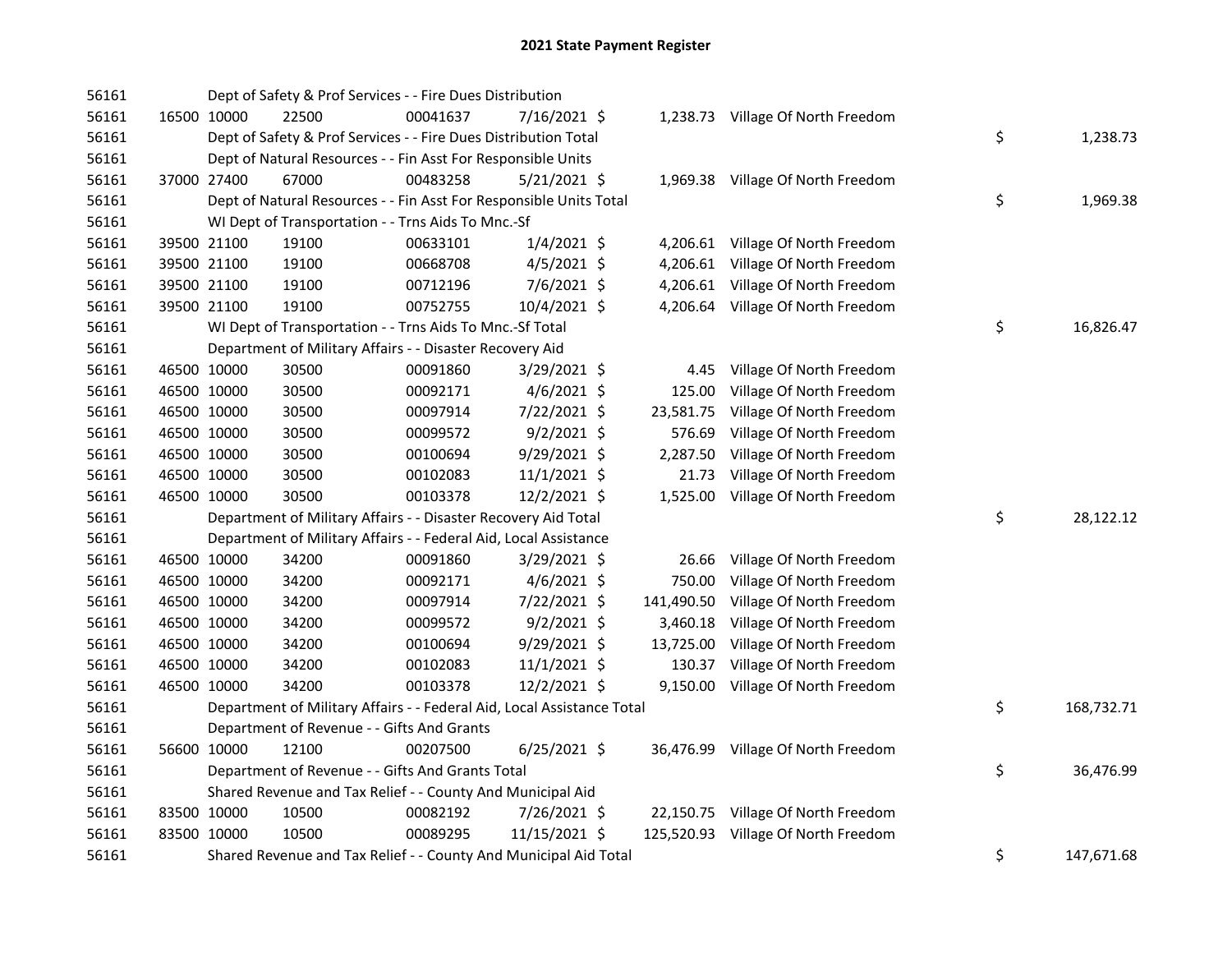| 56161       |             |             | Shared Revenue and Tax Relief - - Exempt Computer Aid                         |          |                |  |          |                          |    |            |  |  |  |
|-------------|-------------|-------------|-------------------------------------------------------------------------------|----------|----------------|--|----------|--------------------------|----|------------|--|--|--|
| 56161       |             | 83500 10000 | 10900                                                                         | 00084727 | $7/26/2021$ \$ |  | 109.12   | Village Of North Freedom |    |            |  |  |  |
| 56161       | 83500 10000 |             | 10900                                                                         | 00085921 | $7/26/2021$ \$ |  | 32.56    | Village Of North Freedom |    |            |  |  |  |
| 56161       |             |             | Shared Revenue and Tax Relief - - Exempt Computer Aid Total                   |          |                |  |          |                          | \$ | 141.68     |  |  |  |
| 56161       |             |             | Shared Revenue and Tax Relief - - Utility Aid                                 |          |                |  |          |                          |    |            |  |  |  |
| 56161       |             | 83500 10000 | 11000                                                                         | 00082192 | 7/26/2021 \$   |  | 15.42    | Village Of North Freedom |    |            |  |  |  |
| 56161       |             | 83500 10000 | 11000                                                                         | 00089295 | 11/15/2021 \$  |  | 88.02    | Village Of North Freedom |    |            |  |  |  |
| 56161       |             |             | Shared Revenue and Tax Relief - - Utility Aid Total                           |          |                |  |          |                          | \$ | 103.44     |  |  |  |
| 56161       |             |             | Shared Revenue and Tax Relief - - Personal Property Aid                       |          |                |  |          |                          |    |            |  |  |  |
| 56161       |             | 83500 10000 | 11100                                                                         | 00077908 | $5/3/2021$ \$  |  | 116.77   | Village Of North Freedom |    |            |  |  |  |
| 56161       | 83500 10000 |             | 11100                                                                         | 00079007 | $5/3/2021$ \$  |  | 487.84   | Village Of North Freedom |    |            |  |  |  |
| 56161       |             |             | Shared Revenue and Tax Relief - - Personal Property Aid Total                 |          |                |  |          |                          | \$ | 604.61     |  |  |  |
| 56161       |             |             | Shared Revenue and Tax Relief - - State Aid; Video Service Provider Fee       |          |                |  |          |                          |    |            |  |  |  |
| 56161       | 83500       | 10000       | 11200                                                                         | 00083156 | 7/26/2021 \$   |  | 1,353.31 | Village Of North Freedom |    |            |  |  |  |
| 56161       |             |             | Shared Revenue and Tax Relief - - State Aid; Video Service Provider Fee Total |          |                |  |          |                          | \$ | 1,353.31   |  |  |  |
| 56161       |             |             | Shared Revenue and Tax Relief - - Lottery & Gaming Credit                     |          |                |  |          |                          |    |            |  |  |  |
| 56161       | 83500       | 52100       | 36300                                                                         | 00074402 | $3/22/2021$ \$ |  | 2,837.77 | Village Of North Freedom |    |            |  |  |  |
| 56161       |             |             | Shared Revenue and Tax Relief - - Lottery & Gaming Credit Total               |          |                |  |          |                          | \$ | 2,837.77   |  |  |  |
| 56161 Total |             |             |                                                                               |          |                |  |          |                          | \$ | 406,078.89 |  |  |  |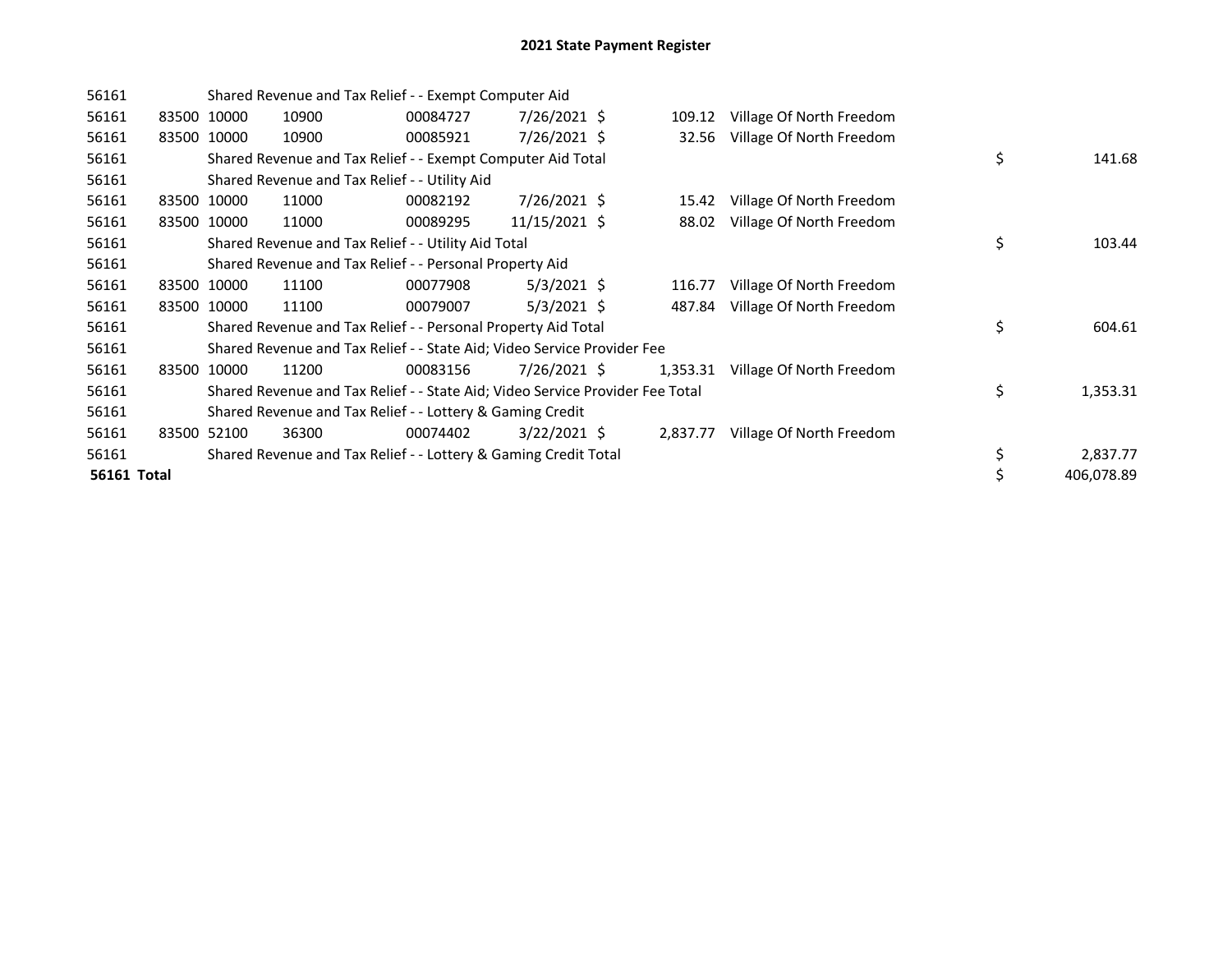| 56171 |             | Dept of Safety & Prof Services - - Fire Dues Distribution             |          |                |        |                             |    |            |
|-------|-------------|-----------------------------------------------------------------------|----------|----------------|--------|-----------------------------|----|------------|
| 56171 | 16500 10000 | 22500                                                                 | 00041814 | 7/16/2021 \$   |        | 2,937.44 Village Of Plain   |    |            |
| 56171 |             | Dept of Safety & Prof Services - - Fire Dues Distribution Total       |          |                |        |                             | \$ | 2,937.44   |
| 56171 |             | Dept of Natural Resources - - Fin Asst For Responsible Units          |          |                |        |                             |    |            |
| 56171 | 37000 27400 | 67000                                                                 | 00483089 | 5/21/2021 \$   |        | 2,581.98 Village Of Plain   |    |            |
| 56171 |             | Dept of Natural Resources - - Fin Asst For Responsible Units Total    |          |                |        |                             | \$ | 2,581.98   |
| 56171 |             | WI Dept of Transportation - - Trns Aids To Mnc.-Sf                    |          |                |        |                             |    |            |
| 56171 | 39500 21100 | 19100                                                                 | 00633102 | $1/4/2021$ \$  |        | 12,642.91 Village Of Plain  |    |            |
| 56171 | 39500 21100 | 19100                                                                 | 00668709 | $4/5/2021$ \$  |        | 12,642.91 Village Of Plain  |    |            |
| 56171 | 39500 21100 | 19100                                                                 | 00712197 | $7/6/2021$ \$  |        | 12,642.91 Village Of Plain  |    |            |
| 56171 | 39500 21100 | 19100                                                                 | 00752756 | 10/4/2021 \$   |        | 12,642.93 Village Of Plain  |    |            |
| 56171 |             | WI Dept of Transportation - - Trns Aids To Mnc.-Sf Total              |          |                |        |                             | \$ | 50,571.66  |
| 56171 |             | Dept of Workforce Development - - Title Ib Aids State GPR             |          |                |        |                             |    |            |
| 56171 | 44500 10000 | 50900                                                                 | 00325630 | $5/14/2021$ \$ |        | 183.01 Village Of Plain     |    |            |
| 56171 | 44500 10000 | 50900                                                                 | 00329415 | $6/17/2021$ \$ | 152.73 | Village Of Plain            |    |            |
| 56171 | 44500 10000 | 50900                                                                 | 00334849 | 7/30/2021 \$   | 172.00 | Village Of Plain            |    |            |
| 56171 |             | Dept of Workforce Development - - Title Ib Aids State GPR Total       |          |                |        |                             | \$ | 507.74     |
| 56171 |             | Dept of Workforce Development - - Title Ib Aids Federal Prf           |          |                |        |                             |    |            |
| 56171 | 44500 10000 | 54400                                                                 | 00325630 | $5/14/2021$ \$ | 676.17 | Village Of Plain            |    |            |
| 56171 | 44500 10000 | 54400                                                                 | 00329415 | $6/17/2021$ \$ | 564.33 | Village Of Plain            |    |            |
| 56171 | 44500 10000 | 54400                                                                 | 00334849 | 7/30/2021 \$   |        | 635.50 Village Of Plain     |    |            |
| 56171 |             | Dept of Workforce Development - - Title Ib Aids Federal Prf Total     |          |                |        |                             | \$ | 1,876.00   |
| 56171 |             | Department of Administration - - Federal Aid, Local Assistance        |          |                |        |                             |    |            |
| 56171 | 50500 10000 | 74300                                                                 | 00153188 | 10/22/2021 \$  |        | 320,032.45 Village Of Plain |    |            |
| 56171 |             | Department of Administration - - Federal Aid, Local Assistance Total  |          |                |        |                             | \$ | 320,032.45 |
| 56171 |             | Department of Administration - - Telecom Access; School Dist          |          |                |        |                             |    |            |
| 56171 | 50500 25500 | 46600                                                                 | 00142887 | $5/5/2021$ \$  |        | 852.00 Village Of Plain     |    |            |
| 56171 |             | Department of Administration - - Telecom Access; School Dist Total    |          |                |        |                             | \$ | 852.00     |
| 56171 |             | Department of Revenue - - Gifts And Grants                            |          |                |        |                             |    |            |
| 56171 | 56600 10000 | 12100                                                                 | 00207501 | $6/25/2021$ \$ |        | 40,088.06 Village Of Plain  |    |            |
| 56171 |             | Department of Revenue - - Gifts And Grants Total                      |          |                |        |                             | \$ | 40,088.06  |
| 56171 |             | Shared Revenue and Tax Relief - - Expenditure Restraint Program       |          |                |        |                             |    |            |
| 56171 | 83500 10000 | 10100                                                                 | 00082193 | 7/26/2021 \$   |        | 22,009.59 Village Of Plain  |    |            |
| 56171 |             | Shared Revenue and Tax Relief - - Expenditure Restraint Program Total |          |                |        |                             | \$ | 22,009.59  |
| 56171 |             | Shared Revenue and Tax Relief - - County And Municipal Aid            |          |                |        |                             |    |            |
| 56171 | 83500 10000 | 10500                                                                 | 00082193 | 7/26/2021 \$   |        | 3,381.22 Village Of Plain   |    |            |
| 56171 | 83500 10000 | 10500                                                                 | 00089296 | 11/15/2021 \$  |        | 19,160.23 Village Of Plain  |    |            |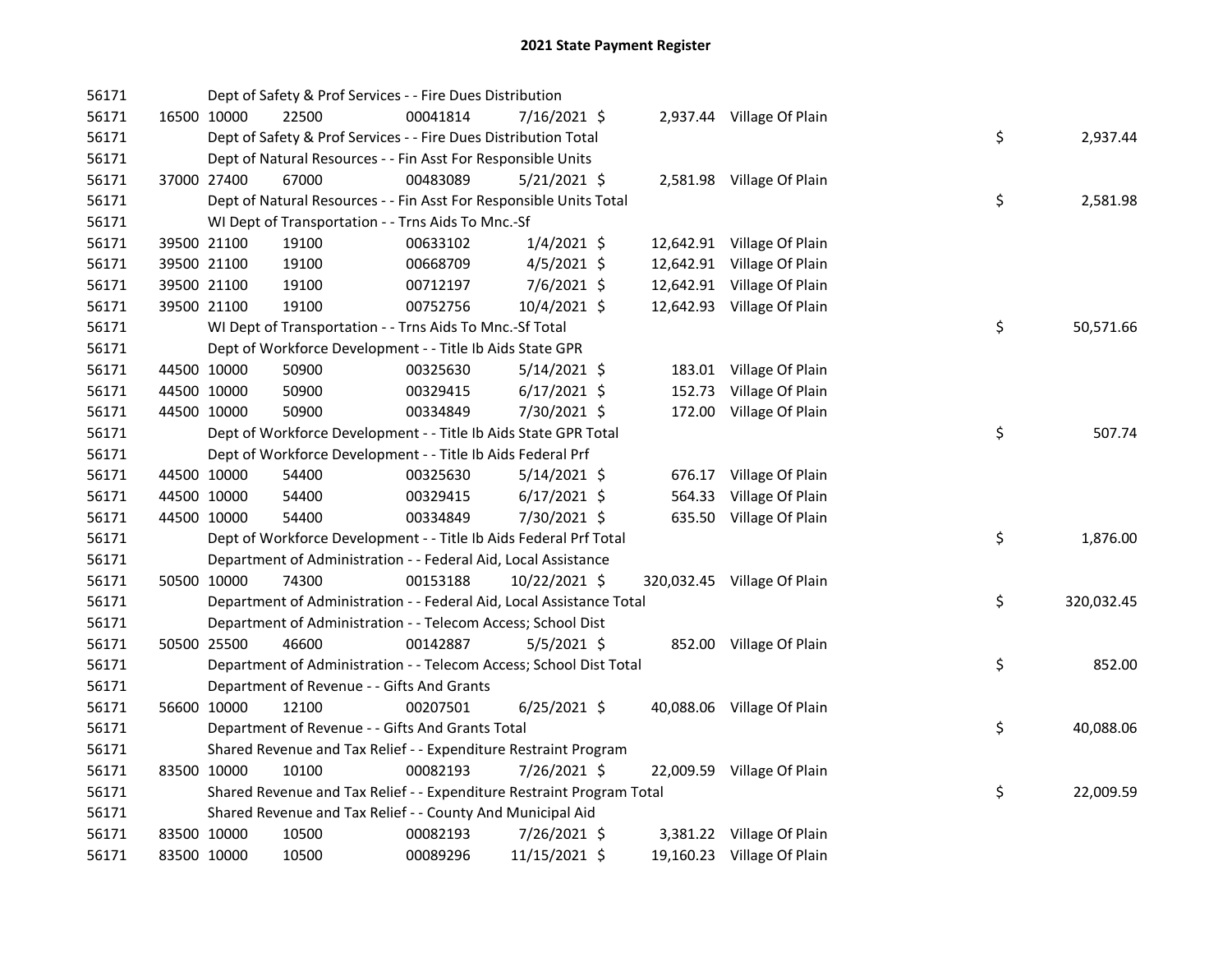| 56171 |                                                               | Shared Revenue and Tax Relief - - County And Municipal Aid Total |                                                         |          |               |  |           |                  |  |            | 22,541.45  |
|-------|---------------------------------------------------------------|------------------------------------------------------------------|---------------------------------------------------------|----------|---------------|--|-----------|------------------|--|------------|------------|
| 56171 |                                                               |                                                                  | Shared Revenue and Tax Relief - - Exempt Computer Aid   |          |               |  |           |                  |  |            |            |
| 56171 |                                                               | 83500 10000                                                      | 10900                                                   | 00084728 | 7/26/2021 \$  |  | 10,750.06 | Village Of Plain |  |            |            |
| 56171 |                                                               | 83500 10000                                                      | 10900                                                   | 00085922 | 7/26/2021 \$  |  | 16.25     | Village Of Plain |  |            |            |
| 56171 | Shared Revenue and Tax Relief - - Exempt Computer Aid Total   |                                                                  |                                                         |          |               |  |           |                  |  |            | 10,766.31  |
| 56171 |                                                               |                                                                  | Shared Revenue and Tax Relief - - Personal Property Aid |          |               |  |           |                  |  |            |            |
| 56171 |                                                               | 83500 10000                                                      | 11100                                                   | 00077909 | $5/3/2021$ \$ |  | 49.902.56 | Village Of Plain |  |            |            |
| 56171 |                                                               | 83500 10000                                                      | 11100                                                   | 00079008 | $5/3/2021$ \$ |  | 97.107.88 | Village Of Plain |  |            |            |
| 56171 | Shared Revenue and Tax Relief - - Personal Property Aid Total |                                                                  |                                                         |          |               |  |           |                  |  |            | 147.010.44 |
|       | 56171 Total                                                   |                                                                  |                                                         |          |               |  |           |                  |  | 621.775.12 |            |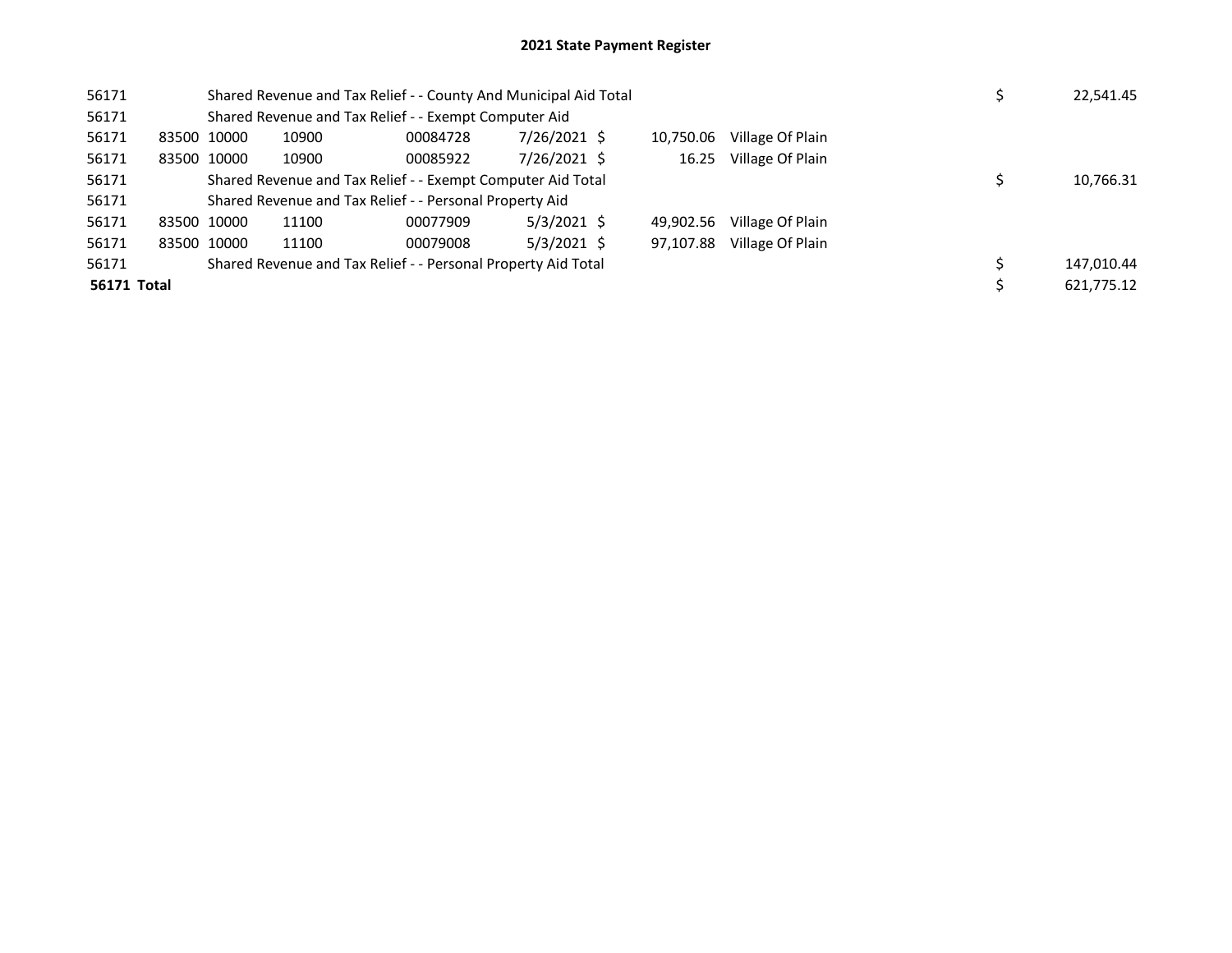| 56172 |             |             | Dept of Safety & Prof Services - - Fire Dues Distribution          |          |                |           |                                      |    |            |
|-------|-------------|-------------|--------------------------------------------------------------------|----------|----------------|-----------|--------------------------------------|----|------------|
| 56172 |             | 16500 10000 | 22500                                                              | 00041639 | 7/15/2021 \$   |           | 20,844.32 Village Of Prairie Du Sac  |    |            |
| 56172 |             |             | Dept of Safety & Prof Services - - Fire Dues Distribution Total    |          |                |           |                                      | \$ | 20,844.32  |
| 56172 |             |             | Dept of Natural Resources - - GPO - Federal Funds                  |          |                |           |                                      |    |            |
| 56172 |             | 37000 10000 | 94100                                                              | 00497196 | 7/14/2021 \$   |           | 184,963.50 Village Of Prairie Du Sac |    |            |
| 56172 |             | 37000 10000 | 94100                                                              | 00523609 | 12/8/2021 \$   |           | 15,036.50 Village Of Prairie Du Sac  |    |            |
| 56172 |             |             | Dept of Natural Resources - - GPO - Federal Funds Total            |          |                |           |                                      | \$ | 200,000.00 |
| 56172 |             |             | Dept of Natural Resources - - Resaids - Fire Suppress Grant        |          |                |           |                                      |    |            |
| 56172 |             | 37000 21200 | 54500                                                              | 00478305 | 4/30/2021 \$   |           | 8,270.00 Village Of Prairie Du Sac   |    |            |
| 56172 |             |             | Dept of Natural Resources - - Resaids - Fire Suppress Grant Total  |          |                |           |                                      | \$ | 8,270.00   |
| 56172 |             |             | Dept of Natural Resources - - Rec & Resource Aids, Fed             |          |                |           |                                      |    |            |
| 56172 |             | 37000 21200 | 58300                                                              | 00490566 | 6/17/2021 \$   |           | 945,000.00 Village Of Prairie Du Sac |    |            |
| 56172 |             |             | Dept of Natural Resources - - Rec & Resource Aids, Fed Total       |          |                |           |                                      | \$ | 945,000.00 |
| 56172 |             |             | Dept of Natural Resources - - Fin Asst For Responsible Units       |          |                |           |                                      |    |            |
| 56172 | 37000 27400 |             | 67000                                                              | 00483738 | $5/21/2021$ \$ |           | 16,861.35 Village Of Prairie Du Sac  |    |            |
| 56172 |             |             | Dept of Natural Resources - - Fin Asst For Responsible Units Total |          |                |           |                                      | \$ | 16,861.35  |
| 56172 |             |             | Dept of Natural Resources - - Land Acquisition                     |          |                |           |                                      |    |            |
| 56172 | 37000 36300 |             | <b>TA100</b>                                                       | 00523610 | 12/8/2021 \$   |           | 79,902.50 Village Of Prairie Du Sac  |    |            |
| 56172 |             |             | Dept of Natural Resources - - Land Acquisition Total               |          |                |           |                                      | \$ | 79,902.50  |
| 56172 |             |             | WI Dept of Transportation - - Tc, Trns Oper Aid Sf                 |          |                |           |                                      |    |            |
| 56172 |             | 39500 21100 | 17700                                                              | 00710178 | $6/22/2021$ \$ |           | 11,550.00 Village Of Prairie Du Sac  |    |            |
| 56172 |             | 39500 21100 | 17700                                                              | 00754754 | $9/29/2021$ \$ | 34,649.00 | Village Of Prairie Du Sac            |    |            |
| 56172 |             |             | WI Dept of Transportation - - Tc, Trns Oper Aid Sf Total           |          |                |           |                                      | \$ | 46,199.00  |
| 56172 |             |             | WI Dept of Transportation - - Trnst/Trns-Rel Aid F                 |          |                |           |                                      |    |            |
| 56172 |             | 39500 21100 | 18200                                                              | 00646796 | $1/29/2021$ \$ |           | 5,856.99 Village Of Prairie Du Sac   |    |            |
| 56172 |             | 39500 21100 | 18200                                                              | 00683746 | $4/23/2021$ \$ |           | 22,422.06 Village Of Prairie Du Sac  |    |            |
| 56172 | 39500 21100 |             | 18200                                                              | 00747088 | $9/16/2021$ \$ |           | 26,043.48 Village Of Prairie Du Sac  |    |            |
| 56172 | 39500 21100 |             | 18200                                                              | 00781034 | 12/6/2021 \$   |           | 12,497.00 Village Of Prairie Du Sac  |    |            |
| 56172 |             |             | WI Dept of Transportation - - Trnst/Trns-Rel Aid F Total           |          |                |           |                                      | \$ | 66,819.53  |
| 56172 |             |             | WI Dept of Transportation - - Trns Aids To Mnc.-Sf                 |          |                |           |                                      |    |            |
| 56172 |             | 39500 21100 | 19100                                                              | 00633103 | $1/4/2021$ \$  |           | 91,337.66 Village Of Prairie Du Sac  |    |            |
| 56172 |             | 39500 21100 | 19100                                                              | 00668710 | $4/5/2021$ \$  |           | 91,337.66 Village Of Prairie Du Sac  |    |            |
| 56172 | 39500 21100 |             | 19100                                                              | 00712198 | 7/6/2021 \$    |           | 91,337.66 Village Of Prairie Du Sac  |    |            |
| 56172 | 39500 21100 |             | 19100                                                              | 00752757 | 10/4/2021 \$   |           | 91,337.69 Village Of Prairie Du Sac  |    |            |
| 56172 |             |             | WI Dept of Transportation - - Trns Aids To Mnc.-Sf Total           |          |                |           |                                      | \$ | 365,350.67 |
| 56172 |             |             | Department of Justice - - Federal Aid, Local Assistance            |          |                |           |                                      |    |            |
| 56172 | 45500 10000 |             | 25100                                                              | 00096267 | $4/1/2021$ \$  |           | 8,759.99 Village Of Prairie Du Sac   |    |            |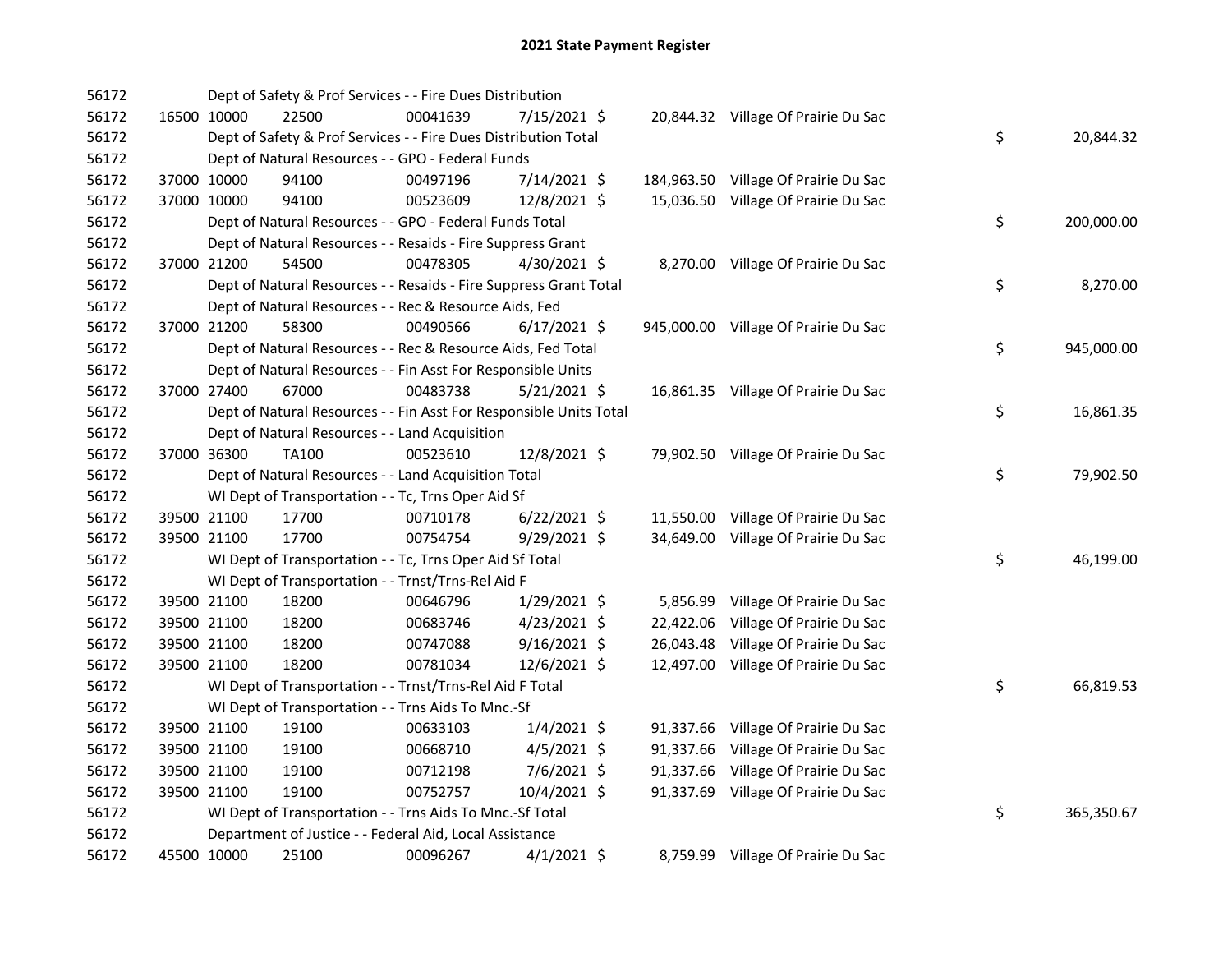| 56172              |       |             | Department of Justice - - Federal Aid, Local Assistance Total                 |          | \$             | 8,759.99   |                           |    |            |
|--------------------|-------|-------------|-------------------------------------------------------------------------------|----------|----------------|------------|---------------------------|----|------------|
| 56172              |       |             | Department of Revenue - - Gifts And Grants                                    |          |                |            |                           |    |            |
| 56172              | 56600 | 10000       | 12100                                                                         | 00207502 | $6/25/2021$ \$ | 231.893.18 | Village Of Prairie Du Sac |    |            |
| 56172              |       |             | Department of Revenue - - Gifts And Grants Total                              |          |                |            |                           | \$ | 231,893.18 |
| 56172              |       |             | Shared Revenue and Tax Relief - - County And Municipal Aid                    |          |                |            |                           |    |            |
| 56172              |       | 83500 10000 | 10500                                                                         | 00082194 | 7/26/2021 \$   | 17,803.64  | Village Of Prairie Du Sac |    |            |
| 56172              |       | 83500 10000 | 10500                                                                         | 00089297 | 11/15/2021 \$  | 100,887.31 | Village Of Prairie Du Sac |    |            |
| 56172              |       |             | Shared Revenue and Tax Relief - - County And Municipal Aid Total              |          |                |            |                           | \$ | 118,690.95 |
| 56172              |       |             | Shared Revenue and Tax Relief - - Exempt Computer Aid                         |          |                |            |                           |    |            |
| 56172              |       | 83500 10000 | 10900                                                                         | 00084729 | 7/26/2021 \$   | 12,843.55  | Village Of Prairie Du Sac |    |            |
| 56172              | 83500 | 10000       | 10900                                                                         | 00085923 | 7/26/2021 \$   | 32.683.90  | Village Of Prairie Du Sac |    |            |
| 56172              |       |             | Shared Revenue and Tax Relief - - Exempt Computer Aid Total                   |          |                |            |                           | \$ | 45,527.45  |
| 56172              |       |             | Shared Revenue and Tax Relief - - Utility Aid                                 |          |                |            |                           |    |            |
| 56172              |       | 83500 10000 | 11000                                                                         | 00082194 | 7/26/2021 \$   | 119.34     | Village Of Prairie Du Sac |    |            |
| 56172              |       | 83500 10000 | 11000                                                                         | 00089297 | 11/15/2021 \$  | 672.28     | Village Of Prairie Du Sac |    |            |
| 56172              |       |             | Shared Revenue and Tax Relief - - Utility Aid Total                           |          |                |            |                           | \$ | 791.62     |
| 56172              |       |             | Shared Revenue and Tax Relief - - Personal Property Aid                       |          |                |            |                           |    |            |
| 56172              |       | 83500 10000 | 11100                                                                         | 00077910 | $5/3/2021$ \$  | 15,740.21  | Village Of Prairie Du Sac |    |            |
| 56172              |       |             | Shared Revenue and Tax Relief - - Personal Property Aid Total                 |          |                |            |                           | \$ | 15,740.21  |
| 56172              |       |             | Shared Revenue and Tax Relief - - State Aid; Video Service Provider Fee       |          |                |            |                           |    |            |
| 56172              | 83500 | 10000       | 11200                                                                         | 00083157 | 7/26/2021 \$   | 11,660.43  | Village Of Prairie Du Sac |    |            |
| 56172              |       |             | Shared Revenue and Tax Relief - - State Aid; Video Service Provider Fee Total |          |                |            |                           | \$ | 11,660.43  |
| <b>56172 Total</b> |       | \$          | 2,182,311.20                                                                  |          |                |            |                           |    |            |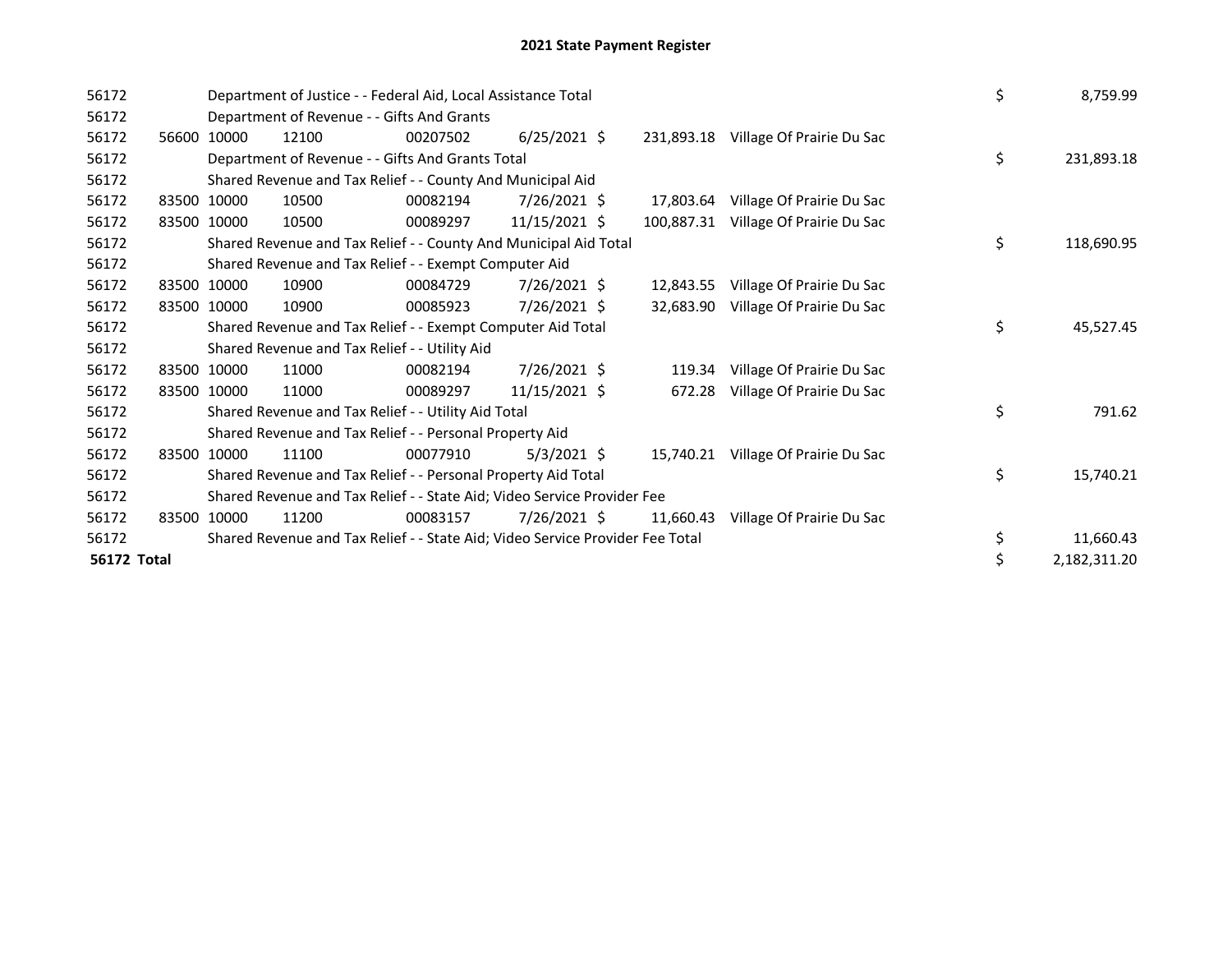| 56176 |             |             | Dept of Safety & Prof Services - - Fire Dues Distribution              |          |                |           |                                    |    |            |
|-------|-------------|-------------|------------------------------------------------------------------------|----------|----------------|-----------|------------------------------------|----|------------|
| 56176 | 16500 10000 |             | 22500                                                                  | 00041642 | 7/16/2021 \$   |           | 1,080.51 Village Of Rock Springs   |    |            |
| 56176 |             |             | Dept of Safety & Prof Services - - Fire Dues Distribution Total        |          |                |           |                                    | \$ | 1,080.51   |
| 56176 |             |             | Dept of Natural Resources - - Aids In Lieu Of Taxes - Gener            |          |                |           |                                    |    |            |
| 56176 |             | 37000 10000 | 50300                                                                  | 00458177 | $1/21/2021$ \$ |           | 1,018.30 Village Of Rock Springs   |    |            |
| 56176 |             |             | Dept of Natural Resources - - Aids In Lieu Of Taxes - Gener Total      |          |                |           |                                    | \$ | 1,018.30   |
| 56176 |             |             | Dept of Natural Resources - - Fin Asst For Responsible Units           |          |                |           |                                    |    |            |
| 56176 | 37000 27400 |             | 67000                                                                  | 00483143 | $5/21/2021$ \$ |           | 1,104.75 Village Of Rock Springs   |    |            |
| 56176 |             |             | Dept of Natural Resources - - Fin Asst For Responsible Units Total     |          |                |           |                                    | \$ | 1,104.75   |
| 56176 |             |             | Dept of Natural Resources - - Urban Nonpoint Source Cost-Sha           |          |                |           |                                    |    |            |
| 56176 |             | 37000 36300 | TH100                                                                  | 00475102 | $4/26/2021$ \$ | 94,352.38 | Village Of Rock Springs            |    |            |
| 56176 | 37000 36300 |             | TH100                                                                  | 00501203 | $8/6/2021$ \$  | 31,450.80 | Village Of Rock Springs            |    |            |
| 56176 |             |             | Dept of Natural Resources - - Urban Nonpoint Source Cost-Sha Total     |          |                |           |                                    | \$ | 125,803.18 |
| 56176 |             |             | WI Dept of Transportation - - Trns Aids To Mnc.-Sf                     |          |                |           |                                    |    |            |
| 56176 | 39500 21100 |             | 19100                                                                  | 00633104 | $1/4/2021$ \$  |           | 3,774.21 Village Of Rock Springs   |    |            |
| 56176 |             | 39500 21100 | 19100                                                                  | 00668711 | $4/5/2021$ \$  |           | 3,774.21 Village Of Rock Springs   |    |            |
| 56176 | 39500 21100 |             | 19100                                                                  | 00712199 | $7/6/2021$ \$  |           | 3,774.21 Village Of Rock Springs   |    |            |
| 56176 |             | 39500 21100 | 19100                                                                  | 00752758 | 10/4/2021 \$   |           | 3,774.23 Village Of Rock Springs   |    |            |
| 56176 |             |             | WI Dept of Transportation - - Trns Aids To Mnc.-Sf Total               |          |                |           |                                    | \$ | 15,096.86  |
| 56176 |             |             | Department of Military Affairs - - Disaster Recovery Aid               |          |                |           |                                    |    |            |
| 56176 | 46500 10000 |             | 30500                                                                  | 00088401 | $1/26/2021$ \$ | 47,742.80 | Village Of Rock Springs            |    |            |
| 56176 | 46500 10000 |             | 30500                                                                  | 00088402 | $1/26/2021$ \$ | 28,557.69 | Village Of Rock Springs            |    |            |
| 56176 | 46500 10000 |             | 30500                                                                  | 00090508 | 2/25/2021 \$   | 464.15    | Village Of Rock Springs            |    |            |
| 56176 | 46500 10000 |             | 30500                                                                  | 00090509 | 2/25/2021 \$   | 518.27    | Village Of Rock Springs            |    |            |
| 56176 | 46500 10000 |             | 30500                                                                  | 00093711 | $5/7/2021$ \$  |           | 3,009.55 Village Of Rock Springs   |    |            |
| 56176 |             |             | Department of Military Affairs - - Disaster Recovery Aid Total         |          |                |           |                                    | \$ | 80,292.46  |
| 56176 |             |             | Department of Military Affairs - - Federal Aid, Local Assistance       |          |                |           |                                    |    |            |
| 56176 |             | 46500 10000 | 34200                                                                  | 00088401 | $1/26/2021$ \$ |           | 286,456.85 Village Of Rock Springs |    |            |
| 56176 |             | 46500 10000 | 34200                                                                  | 00088402 | $1/26/2021$ \$ |           | 171,346.14 Village Of Rock Springs |    |            |
| 56176 | 46500 10000 |             | 34200                                                                  | 00090508 | $2/25/2021$ \$ |           | 2,784.95 Village Of Rock Springs   |    |            |
| 56176 | 46500 10000 |             | 34200                                                                  | 00090509 | 2/25/2021 \$   |           | 3,109.61 Village Of Rock Springs   |    |            |
| 56176 | 46500 10000 |             | 34200                                                                  | 00093711 | $5/7/2021$ \$  |           | 18,057.20 Village Of Rock Springs  |    |            |
| 56176 |             |             | Department of Military Affairs - - Federal Aid, Local Assistance Total |          |                |           |                                    | \$ | 481,754.75 |
| 56176 |             |             | Department of Administration - - Federal Aid, Local Assistance         |          |                |           |                                    |    |            |
| 56176 |             | 50500 10000 | 74300                                                                  | 00143591 | $4/14/2021$ \$ |           | 241,747.40 Village Of Rock Springs |    |            |
| 56176 | 50500 10000 |             | 74300                                                                  | 00146168 | $5/26/2021$ \$ |           | 148,332.60 Village Of Rock Springs |    |            |
| 56176 | 50500 10000 |             | 74300                                                                  | 00147033 | $6/15/2021$ \$ |           | 308,024.26 Village Of Rock Springs |    |            |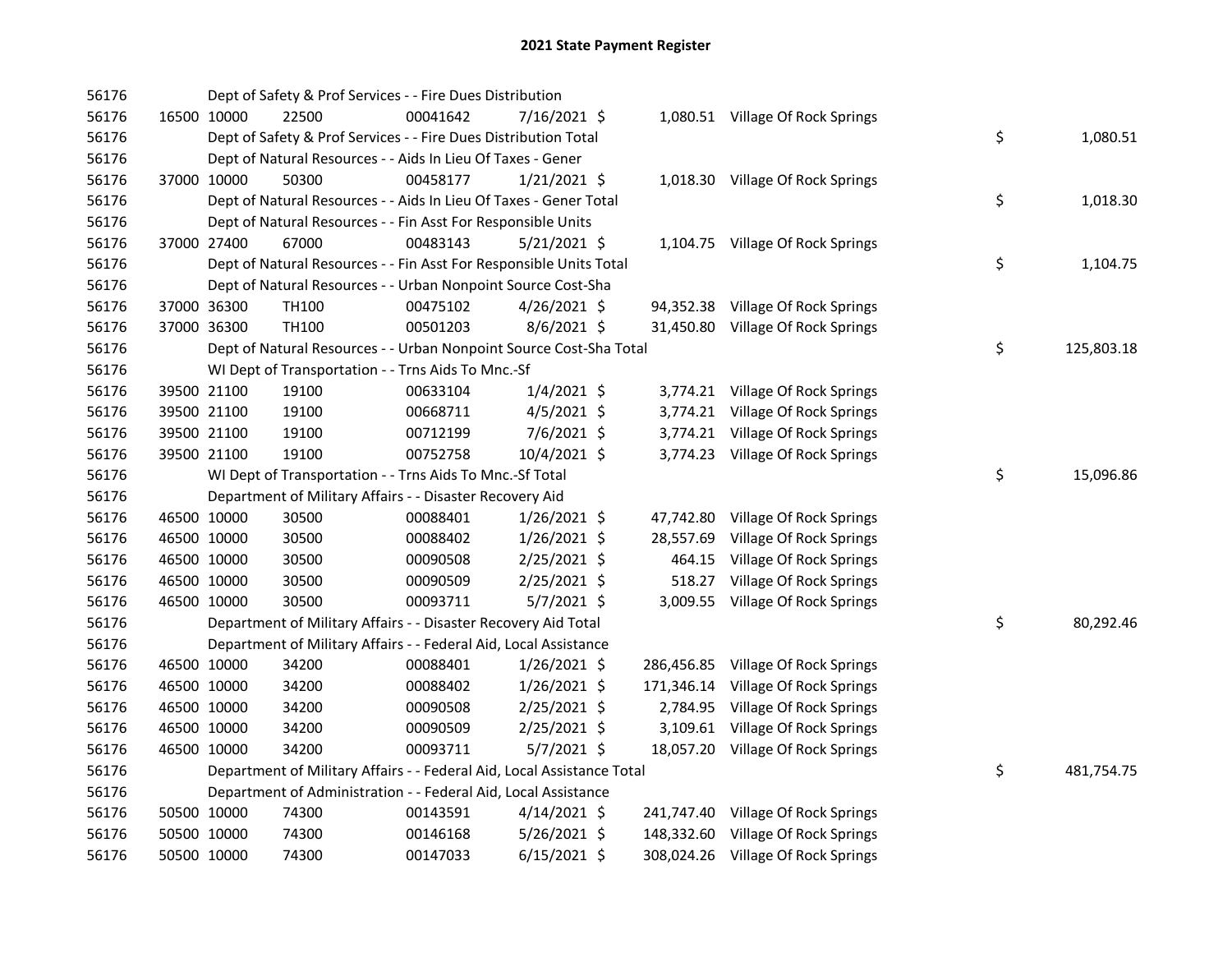| 56176              | 50500 10000 |             | 74300                                                                 | 00150281 | $9/21/2021$ \$ |           | 239,645.98 Village Of Rock Springs |    |              |
|--------------------|-------------|-------------|-----------------------------------------------------------------------|----------|----------------|-----------|------------------------------------|----|--------------|
| 56176              |             |             | Department of Administration - - Federal Aid, Local Assistance Total  |          |                |           |                                    | \$ | 937,750.24   |
| 56176              |             |             | Department of Administration - - Telecom Access; School Dist          |          |                |           |                                    |    |              |
| 56176              | 50500       | 25500       | 46600                                                                 | 00143459 | 4/28/2021 \$   |           | 310.00 Village Of Rock Springs     |    |              |
| 56176              |             |             | Department of Administration - - Telecom Access; School Dist Total    |          |                |           |                                    | \$ | 310.00       |
| 56176              |             |             | Department of Revenue - - Gifts And Grants                            |          |                |           |                                    |    |              |
| 56176              | 56600       | 10000       | 12100                                                                 | 00207503 | $6/25/2021$ \$ |           | 18,840.34 Village Of Rock Springs  |    |              |
| 56176              |             |             | Department of Revenue - - Gifts And Grants Total                      |          |                |           |                                    | \$ | 18,840.34    |
| 56176              |             |             | Shared Revenue and Tax Relief - - Expenditure Restraint Program       |          |                |           |                                    |    |              |
| 56176              |             | 83500 10000 | 10100                                                                 | 00082195 | 7/26/2021 \$   | 2.841.24  | Village Of Rock Springs            |    |              |
| 56176              |             |             | Shared Revenue and Tax Relief - - Expenditure Restraint Program Total |          |                |           |                                    | \$ | 2,841.24     |
| 56176              |             |             | Shared Revenue and Tax Relief - - County And Municipal Aid            |          |                |           |                                    |    |              |
| 56176              |             | 83500 10000 | 10500                                                                 | 00082195 | 7/26/2021 \$   | 13,132.69 | Village Of Rock Springs            |    |              |
| 56176              |             | 83500 10000 | 10500                                                                 | 00089298 | 11/15/2021 \$  | 74,418.58 | Village Of Rock Springs            |    |              |
| 56176              |             |             | Shared Revenue and Tax Relief - - County And Municipal Aid Total      |          |                |           |                                    | \$ | 87,551.27    |
| 56176              |             |             | Shared Revenue and Tax Relief - - Exempt Computer Aid                 |          |                |           |                                    |    |              |
| 56176              |             | 83500 10000 | 10900                                                                 | 00084730 | 7/26/2021 \$   | 90.42     | Village Of Rock Springs            |    |              |
| 56176              |             |             | Shared Revenue and Tax Relief - - Exempt Computer Aid Total           |          |                |           |                                    | \$ | 90.42        |
| 56176              |             |             | Shared Revenue and Tax Relief - - Utility Aid                         |          |                |           |                                    |    |              |
| 56176              | 83500 10000 |             | 11000                                                                 | 00082195 | 7/26/2021 \$   | 21.59     | Village Of Rock Springs            |    |              |
| 56176              | 83500 10000 |             | 11000                                                                 | 00089298 | 11/15/2021 \$  | 125.88    | Village Of Rock Springs            |    |              |
| 56176              |             |             | Shared Revenue and Tax Relief - - Utility Aid Total                   |          |                |           |                                    | \$ | 147.47       |
| 56176              |             |             | Shared Revenue and Tax Relief - - Personal Property Aid               |          |                |           |                                    |    |              |
| 56176              |             | 83500 10000 | 11100                                                                 | 00077911 | $5/3/2021$ \$  | 11,087.67 | Village Of Rock Springs            |    |              |
| 56176              |             |             | Shared Revenue and Tax Relief - - Personal Property Aid Total         |          |                |           |                                    | \$ | 11,087.67    |
| <b>56176 Total</b> |             |             |                                                                       |          |                |           |                                    | \$ | 1,764,769.46 |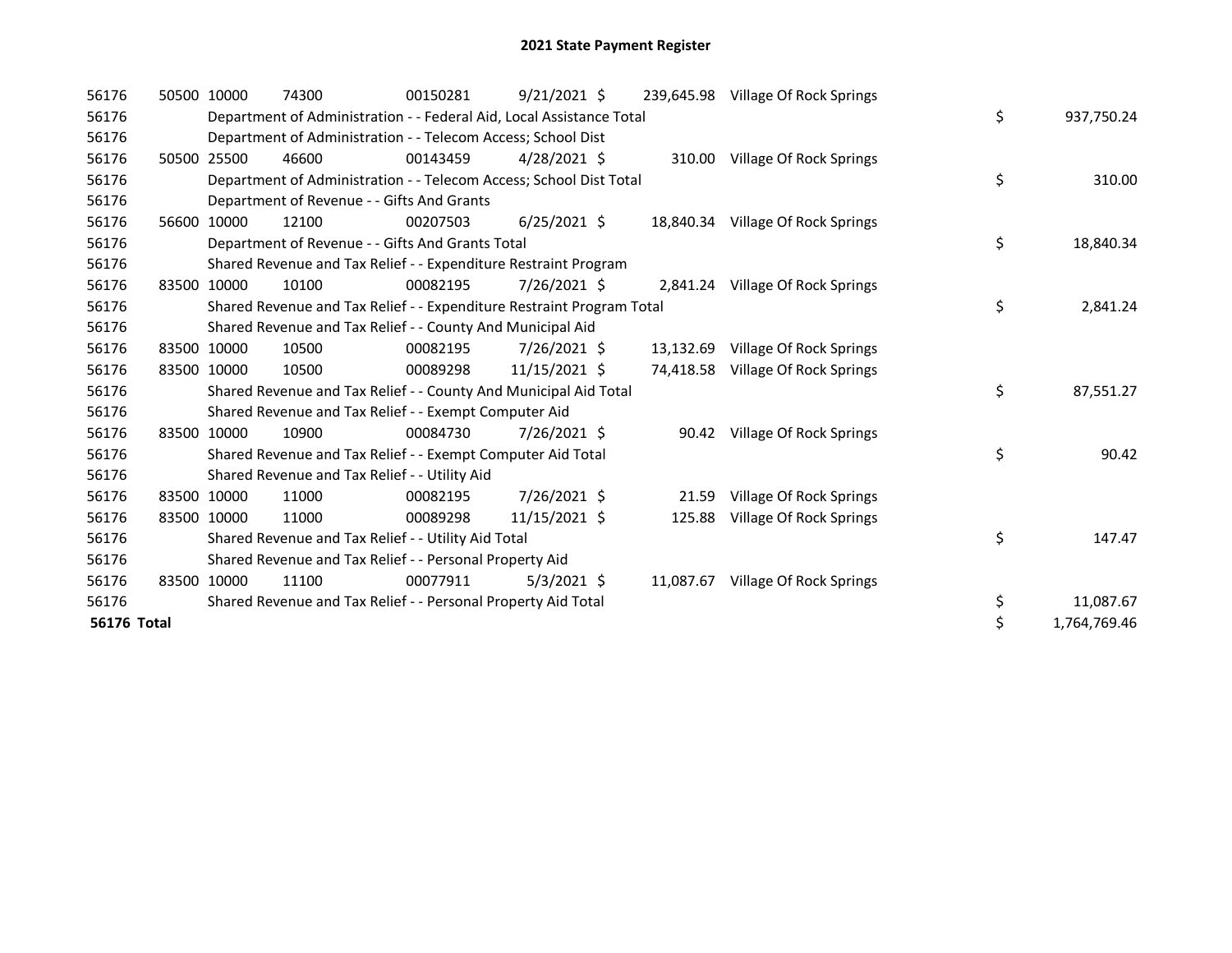| 56181 |             | Dept of Safety & Prof Services - - Fire Dues Distribution          |          |                |          |                                 |    |            |
|-------|-------------|--------------------------------------------------------------------|----------|----------------|----------|---------------------------------|----|------------|
| 56181 | 16500 10000 | 22500                                                              | 00041643 | 7/16/2021 \$   |          | 15,068.63 Village Of Sauk City  |    |            |
| 56181 |             | Dept of Safety & Prof Services - - Fire Dues Distribution Total    |          |                |          |                                 | \$ | 15,068.63  |
| 56181 |             | Dept of Natural Resources - - Aids In Lieu Of Taxes - Gener        |          |                |          |                                 |    |            |
| 56181 | 37000 10000 | 50300                                                              | 00476602 | $4/21/2021$ \$ |          | 4.38 Village Of Sauk City       |    |            |
| 56181 |             | Dept of Natural Resources - - Aids In Lieu Of Taxes - Gener Total  |          |                |          |                                 | \$ | 4.38       |
| 56181 |             | Dept of Natural Resources - - Seg Earned                           |          |                |          |                                 |    |            |
| 56181 | 37000 21200 | 100SE                                                              | 00493217 | 7/28/2021 \$   |          | 298.50 Village Of Sauk City     |    |            |
| 56181 |             | Dept of Natural Resources - - Seg Earned Total                     |          |                |          |                                 | \$ | 298.50     |
| 56181 |             | Dept of Natural Resources - - Rec & Resource Aids, Fed             |          |                |          |                                 |    |            |
| 56181 | 37000 21200 | 58300                                                              | 00501414 | 8/9/2021 \$    |          | 12,456.61 Village Of Sauk City  |    |            |
| 56181 | 37000 21200 | 58300                                                              | 00501415 | 8/10/2021 \$   |          | 405,552.27 Village Of Sauk City |    |            |
| 56181 |             | Dept of Natural Resources - - Rec & Resource Aids, Fed Total       |          |                |          |                                 | \$ | 418,008.88 |
| 56181 |             | Dept of Natural Resources - - Resaids - Urban Forestry Grant       |          |                |          |                                 |    |            |
| 56181 | 37000 21200 | 58700                                                              | 00473623 | $4/15/2021$ \$ |          | 23,778.50 Village Of Sauk City  |    |            |
| 56181 |             | Dept of Natural Resources - - Resaids - Urban Forestry Grant Total |          |                |          |                                 | \$ | 23,778.50  |
| 56181 |             | Dept of Natural Resources - - Fin Asst For Responsible Units       |          |                |          |                                 |    |            |
| 56181 | 37000 27400 | 67000                                                              | 00483817 | $5/21/2021$ \$ |          | 15,205.81 Village Of Sauk City  |    |            |
| 56181 |             | Dept of Natural Resources - - Fin Asst For Responsible Units Total |          |                |          |                                 | \$ | 15,205.81  |
| 56181 |             | Dept of Natural Resources - - Land Acquisition                     |          |                |          |                                 |    |            |
| 56181 | 37000 36300 | <b>TA100</b>                                                       | 00501366 | 8/9/2021 \$    |          | 33,782.05 Village Of Sauk City  |    |            |
| 56181 |             | Dept of Natural Resources - - Land Acquisition Total               |          |                |          |                                 | \$ | 33,782.05  |
| 56181 |             | WI Dept of Transportation - - Hwy Sfty Loc Aid Ffd                 |          |                |          |                                 |    |            |
| 56181 | 39500 21100 | 18500                                                              | 00635254 | $1/4/2021$ \$  | 534.23   | Village Of Sauk City            |    |            |
| 56181 | 39500 21100 | 18500                                                              | 00644700 | $1/26/2021$ \$ | 239.72   | Village Of Sauk City            |    |            |
| 56181 | 39500 21100 | 18500                                                              | 00651963 | 2/10/2021 \$   | 306.62   | Village Of Sauk City            |    |            |
| 56181 | 39500 21100 | 18500                                                              | 00672429 | 3/30/2021 \$   | 263.40   | Village Of Sauk City            |    |            |
| 56181 | 39500 21100 | 18500                                                              | 00681643 | 4/20/2021 \$   | 263.11   | Village Of Sauk City            |    |            |
| 56181 | 39500 21100 | 18500                                                              | 00708271 | $6/18/2021$ \$ | 493.35   | Village Of Sauk City            |    |            |
| 56181 | 39500 21100 | 18500                                                              | 00723565 | 7/21/2021 \$   | 609.44   | Village Of Sauk City            |    |            |
| 56181 | 39500 21100 | 18500                                                              | 00743849 | $9/7/2021$ \$  | 431.65   | Village Of Sauk City            |    |            |
| 56181 | 39500 21100 | 18500                                                              | 00762350 | 10/15/2021 \$  | 536.12   | Village Of Sauk City            |    |            |
| 56181 | 39500 21100 | 18500                                                              | 00762351 | 10/15/2021 \$  | 1,328.28 | Village Of Sauk City            |    |            |
| 56181 | 39500 21100 | 18500                                                              | 00778889 | $12/1/2021$ \$ | 429.49   | Village Of Sauk City            |    |            |
| 56181 |             | WI Dept of Transportation - - Hwy Sfty Loc Aid Ffd Total           |          |                |          |                                 | \$ | 5,435.41   |
| 56181 |             | WI Dept of Transportation - - Trns Aids To Mnc.-Sf                 |          |                |          |                                 |    |            |
| 56181 | 39500 21100 | 19100                                                              | 00633105 | $1/4/2021$ \$  |          | 54,842.10 Village Of Sauk City  |    |            |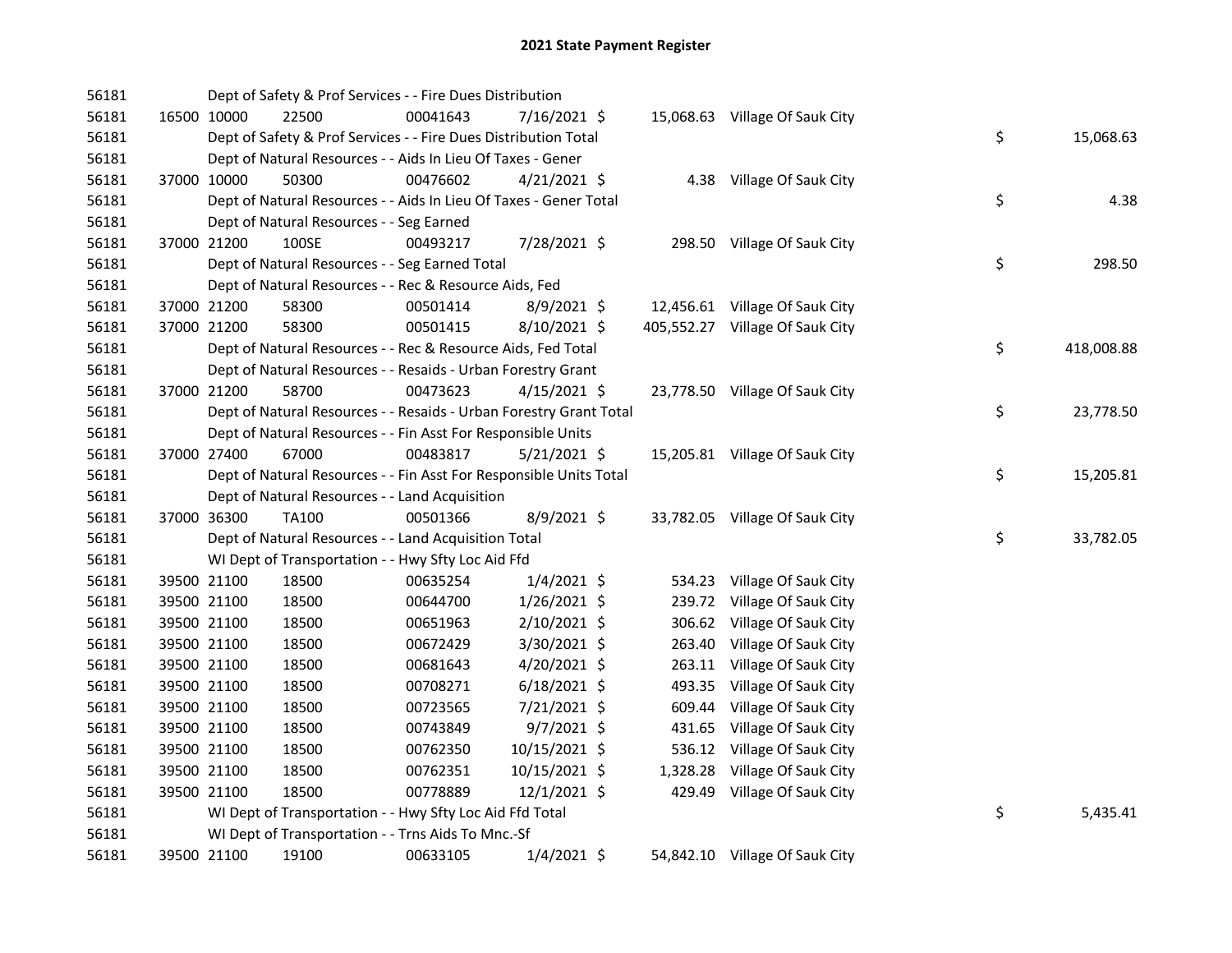| 56181 | 39500 21100 | 19100                                                                           | 00668712                | $4/5/2021$ \$  |        | 54,842.10 Village Of Sauk City  |    |            |
|-------|-------------|---------------------------------------------------------------------------------|-------------------------|----------------|--------|---------------------------------|----|------------|
| 56181 | 39500 21100 | 19100                                                                           | 00712200                | 7/6/2021 \$    |        | 54,842.10 Village Of Sauk City  |    |            |
| 56181 | 39500 21100 | 19100                                                                           | 00752759                | 10/4/2021 \$   |        | 54,842.10 Village Of Sauk City  |    |            |
| 56181 |             | WI Dept of Transportation - - Trns Aids To Mnc.-Sf Total                        |                         |                |        |                                 | \$ | 219,368.40 |
| 56181 |             | WI Dept of Transportation - - Loc Rd Imp Prg St Fd                              |                         |                |        |                                 |    |            |
| 56181 | 39500 21100 | 27800                                                                           | 00735834                | $8/17/2021$ \$ |        | 25,446.76 Village Of Sauk City  |    |            |
| 56181 |             | WI Dept of Transportation - - Loc Rd Imp Prg St Fd Total                        |                         |                |        |                                 | \$ | 25,446.76  |
| 56181 |             | WI Dept of Transportation - - Hwy Mgmt & Opers Sf                               |                         |                |        |                                 |    |            |
| 56181 | 39500 21100 | 36500                                                                           | 00637095                | $1/7/2021$ \$  |        | 326.01 Village Of Sauk City     |    |            |
| 56181 | 39500 21100 | 36500                                                                           | 00650197                | $2/5/2021$ \$  | 369.93 | Village Of Sauk City            |    |            |
| 56181 | 39500 21100 | 36500                                                                           | 00664311                | $3/12/2021$ \$ | 341.03 | Village Of Sauk City            |    |            |
| 56181 | 39500 21100 | 36500                                                                           | 00676953                | $4/9/2021$ \$  | 276.23 | Village Of Sauk City            |    |            |
| 56181 | 39500 21100 | 36500                                                                           | 00691870                | $5/10/2021$ \$ | 313.68 | Village Of Sauk City            |    |            |
| 56181 | 39500 21100 | 36500                                                                           | 00704796                | $6/9/2021$ \$  | 295.21 | Village Of Sauk City            |    |            |
| 56181 | 39500 21100 | 36500                                                                           | 00718019                | $7/7/2021$ \$  | 311.83 | Village Of Sauk City            |    |            |
| 56181 | 39500 21100 | 36500                                                                           | 00733310                | $8/11/2021$ \$ | 320.96 | Village Of Sauk City            |    |            |
| 56181 | 39500 21100 | 36500                                                                           | 00744465                | $9/9/2021$ \$  | 376.89 | Village Of Sauk City            |    |            |
| 56181 | 39500 21100 | 36500                                                                           | 00760731                | 10/12/2021 \$  | 339.67 | Village Of Sauk City            |    |            |
| 56181 | 39500 21100 | 36500                                                                           | 00771307                | 11/8/2021 \$   |        | 402.97 Village Of Sauk City     |    |            |
| 56181 | 39500 21100 | 36500                                                                           | 00782005                | 12/8/2021 \$   |        | 451.13 Village Of Sauk City     |    |            |
| 56181 |             | WI Dept of Transportation - - Hwy Mgmt & Opers Sf Total                         |                         |                |        |                                 | \$ | 4,125.54   |
| 56181 |             | Department of Health Services - - Prepaid Medical Transport Reimbursement       |                         |                |        |                                 |    |            |
| 56181 | 43500 10000 | 16300                                                                           | AMBULANCE 11/15/2021 \$ |                |        | 12,445.97 Village Of Sauk City  |    |            |
| 56181 |             | Department of Health Services - - Prepaid Medical Transport Reimbursement Total |                         |                |        |                                 | \$ | 12,445.97  |
| 56181 |             | Department of Justice - - Officer training reimbursement                        |                         |                |        |                                 |    |            |
| 56181 | 45500 10000 | 21400                                                                           | 00105763                | 11/23/2021 \$  |        | 2,080.00 Village Of Sauk City   |    |            |
| 56181 |             | Department of Justice - - Officer training reimbursement Total                  |                         |                |        |                                 | \$ | 2,080.00   |
| 56181 |             | Department of Revenue - - Gifts And Grants                                      |                         |                |        |                                 |    |            |
| 56181 | 56600 10000 | 12100                                                                           | 00207504                | $6/25/2021$ \$ |        | 182,384.96 Village Of Sauk City |    |            |
| 56181 |             | Department of Revenue - - Gifts And Grants Total                                |                         |                |        |                                 | \$ | 182,384.96 |
| 56181 |             | Department of Revenue - - Misc Revenue Holding Clearing                         |                         |                |        |                                 |    |            |
| 56181 | 56600 10000 | 99500                                                                           | 00189004                | $1/8/2021$ \$  | 405.65 | Village Of Sauk City            |    |            |
| 56181 | 56600 10000 | 99500                                                                           | 00191072                | $2/5/2021$ \$  | 184.42 | Village Of Sauk City            |    |            |
|       |             |                                                                                 |                         |                |        |                                 |    |            |
| 56181 | 56600 10000 | 99500                                                                           | 00193702                | $3/5/2021$ \$  | 184.42 | Village Of Sauk City            |    |            |
| 56181 | 56600 10000 | 99500                                                                           | 00197983                | $4/7/2021$ \$  |        | 496.42 Village Of Sauk City     |    |            |
| 56181 | 56600 10000 | 99500                                                                           | 00201337                | $5/7/2021$ \$  |        | 184.42 Village Of Sauk City     |    |            |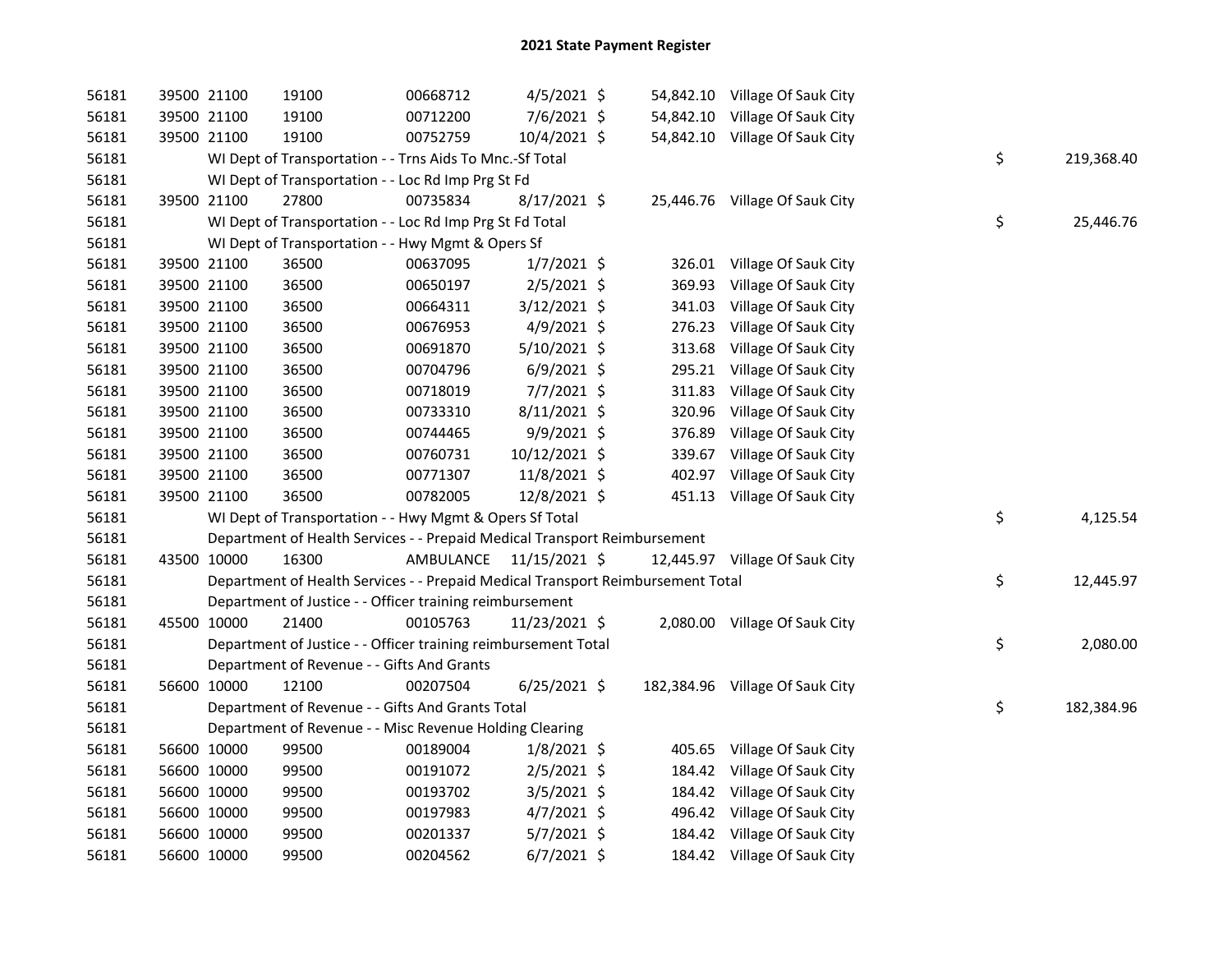| 56181       | 56600 10000 |             | 99500                                                                         | 00209131 | 7/8/2021 \$    |          | 184.42 Village Of Sauk City     |                    |
|-------------|-------------|-------------|-------------------------------------------------------------------------------|----------|----------------|----------|---------------------------------|--------------------|
| 56181       | 56600 10000 |             | 99500                                                                         | 00211873 | 8/6/2021 \$    |          | 184.42 Village Of Sauk City     |                    |
| 56181       | 56600 10000 |             | 99500                                                                         | 00214494 | 9/8/2021 \$    |          | 184.42 Village Of Sauk City     |                    |
| 56181       | 56600 10000 |             | 99500                                                                         | 00216742 | 10/7/2021 \$   |          | 184.42 Village Of Sauk City     |                    |
| 56181       | 56600 10000 |             | 99500                                                                         | 00219333 | $11/5/2021$ \$ |          | 184.42 Village Of Sauk City     |                    |
| 56181       | 56600 10000 |             | 99500                                                                         | 00221485 | 12/7/2021 \$   |          | 184.42 Village Of Sauk City     |                    |
| 56181       |             |             | Department of Revenue - - Misc Revenue Holding Clearing Total                 |          |                |          |                                 | \$<br>2,746.27     |
| 56181       |             |             | Shared Revenue and Tax Relief - - Expenditure Restraint Program               |          |                |          |                                 |                    |
| 56181       | 83500 10000 |             | 10100                                                                         | 00082196 | 7/26/2021 \$   |          | 24,734.62 Village Of Sauk City  |                    |
| 56181       |             |             | Shared Revenue and Tax Relief - - Expenditure Restraint Program Total         |          |                |          |                                 | \$<br>24,734.62    |
| 56181       |             |             | Shared Revenue and Tax Relief - - County And Municipal Aid                    |          |                |          |                                 |                    |
| 56181       | 83500 10000 |             | 10500                                                                         | 00082196 | 7/26/2021 \$   |          | 22,531.35 Village Of Sauk City  |                    |
| 56181       | 83500 10000 |             | 10500                                                                         | 00089299 | 11/15/2021 \$  |          | 115,231.66 Village Of Sauk City |                    |
| 56181       |             |             | Shared Revenue and Tax Relief - - County And Municipal Aid Total              |          |                |          |                                 | \$<br>137,763.01   |
| 56181       |             |             | Shared Revenue and Tax Relief - - Exempt Computer Aid                         |          |                |          |                                 |                    |
| 56181       | 83500 10000 |             | 10900                                                                         | 00084731 | 7/26/2021 \$   |          | 21,609.25 Village Of Sauk City  |                    |
| 56181       |             | 83500 10000 | 10900                                                                         | 00085924 | 7/26/2021 \$   |          | 8,022.27 Village Of Sauk City   |                    |
| 56181       |             |             | Shared Revenue and Tax Relief - - Exempt Computer Aid Total                   |          |                |          |                                 | \$<br>29,631.52    |
| 56181       |             |             | Shared Revenue and Tax Relief - - Utility Aid                                 |          |                |          |                                 |                    |
| 56181       | 83500 10000 |             | 11000                                                                         | 00082196 | 7/26/2021 \$   | 1.27     | Village Of Sauk City            |                    |
| 56181       |             | 83500 10000 | 11000                                                                         | 00089299 | 11/15/2021 \$  | 6.96     | Village Of Sauk City            |                    |
| 56181       |             |             | Shared Revenue and Tax Relief - - Utility Aid Total                           |          |                |          |                                 | \$<br>8.23         |
| 56181       |             |             | Shared Revenue and Tax Relief - - Personal Property Aid                       |          |                |          |                                 |                    |
| 56181       | 83500 10000 |             | 11100                                                                         | 00077912 | $5/3/2021$ \$  |          | 9,044.40 Village Of Sauk City   |                    |
| 56181       | 83500 10000 |             | 11100                                                                         | 00079009 | $5/3/2021$ \$  |          | 5,387.20 Village Of Sauk City   |                    |
| 56181       |             |             | Shared Revenue and Tax Relief - - Personal Property Aid Total                 |          |                |          |                                 | \$<br>14,431.60    |
| 56181       |             |             | Shared Revenue and Tax Relief - - State Aid; Video Service Provider Fee       |          |                |          |                                 |                    |
| 56181       |             | 83500 10000 | 11200                                                                         | 00083158 | 7/26/2021 \$   | 9,411.03 | Village Of Sauk City            |                    |
| 56181       |             |             | Shared Revenue and Tax Relief - - State Aid; Video Service Provider Fee Total |          |                |          |                                 | \$<br>9,411.03     |
| 56181       |             |             | Shared Revenue and Tax Relief - - Payments For Municipal Svcs                 |          |                |          |                                 |                    |
| 56181       | 83500 10000 |             | 50100                                                                         | 00073772 | $2/1/2021$ \$  |          | 40.92 Village Of Sauk City      |                    |
| 56181       |             |             | Shared Revenue and Tax Relief - - Payments For Municipal Svcs Total           |          |                |          |                                 | \$<br>40.92        |
| 56181 Total |             |             |                                                                               |          |                |          |                                 | \$<br>1,176,200.99 |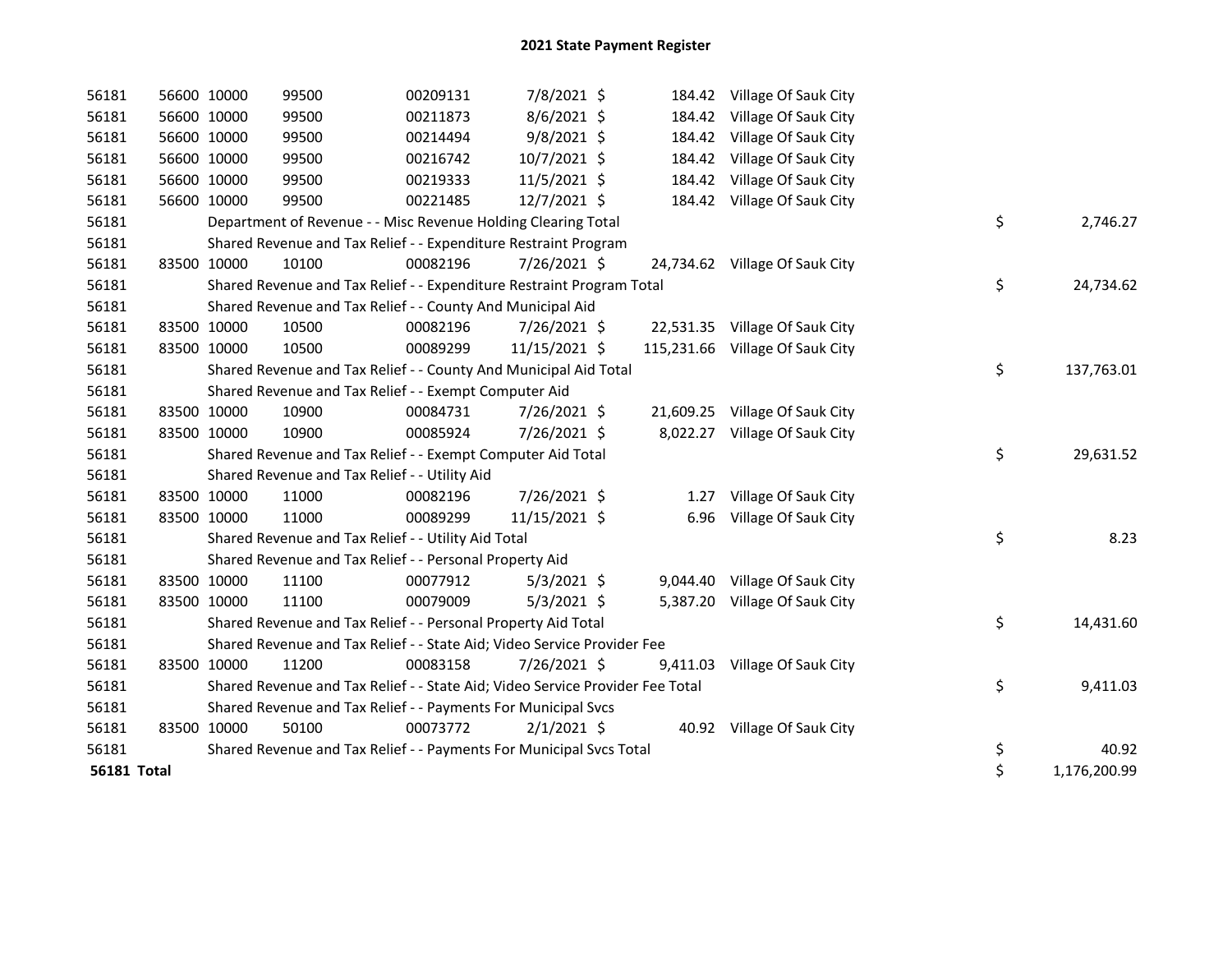| 56182 |             | Dept of Safety & Prof Services - - Fire Dues Distribution                       |           |                |          |                                   |    |            |
|-------|-------------|---------------------------------------------------------------------------------|-----------|----------------|----------|-----------------------------------|----|------------|
| 56182 | 16500 10000 | 22500                                                                           | 00041645  | 7/16/2021 \$   |          | 8,094.08 Village Of Spring Green  |    |            |
| 56182 |             | Dept of Safety & Prof Services - - Fire Dues Distribution Total                 |           |                |          |                                   | \$ | 8,094.08   |
| 56182 |             | Dept of Natural Resources - - Fin Asst For Responsible Units                    |           |                |          |                                   |    |            |
| 56182 | 37000 27400 | 67000                                                                           | 00483037  | 5/21/2021 \$   |          | 1,950.36 Village Of Spring Green  |    |            |
| 56182 |             | Dept of Natural Resources - - Fin Asst For Responsible Units Total              |           |                |          |                                   | \$ | 1,950.36   |
| 56182 |             | WI Dept of Transportation - - Hwy Sfty Loc Aid Ffd                              |           |                |          |                                   |    |            |
| 56182 | 39500 21100 | 18500                                                                           | 00639044  | 1/13/2021 \$   |          | 257.91 Village Of Spring Green    |    |            |
| 56182 | 39500 21100 | 18500                                                                           | 00651964  | 2/10/2021 \$   | 208.20   | Village Of Spring Green           |    |            |
| 56182 | 39500 21100 | 18500                                                                           | 00667237  | $3/23/2021$ \$ | 118.42   | Village Of Spring Green           |    |            |
| 56182 | 39500 21100 | 18500                                                                           | 00681644  | 4/20/2021 \$   | 408.42   | Village Of Spring Green           |    |            |
| 56182 | 39500 21100 | 18500                                                                           | 00693183  | $5/13/2021$ \$ | 208.42   | Village Of Spring Green           |    |            |
| 56182 | 39500 21100 | 18500                                                                           | 00708272  | $6/18/2021$ \$ | 808.49   | Village Of Spring Green           |    |            |
| 56182 | 39500 21100 | 18500                                                                           | 00735843  | 8/19/2021 \$   | 408.42   | Village Of Spring Green           |    |            |
| 56182 | 39500 21100 | 18500                                                                           | 00735844  | 8/19/2021 \$   | 2,349.49 | Village Of Spring Green           |    |            |
| 56182 | 39500 21100 | 18500                                                                           | 00765039  | 10/22/2021 \$  |          | 444.42 Village Of Spring Green    |    |            |
| 56182 | 39500 21100 | 18500                                                                           | 00765040  | 10/22/2021 \$  |          | 1,088.71 Village Of Spring Green  |    |            |
| 56182 |             | WI Dept of Transportation - - Hwy Sfty Loc Aid Ffd Total                        |           |                |          |                                   | \$ | 6,300.90   |
| 56182 |             | WI Dept of Transportation - - Trns Aids To Mnc.-Sf                              |           |                |          |                                   |    |            |
| 56182 | 39500 21100 | 19100                                                                           | 00633106  | $1/4/2021$ \$  |          | 27,092.62 Village Of Spring Green |    |            |
| 56182 | 39500 21100 | 19100                                                                           | 00668713  | $4/5/2021$ \$  |          | 27,092.62 Village Of Spring Green |    |            |
| 56182 | 39500 21100 | 19100                                                                           | 00712201  | $7/6/2021$ \$  |          | 27,092.62 Village Of Spring Green |    |            |
| 56182 | 39500 21100 | 19100                                                                           | 00752760  | 10/4/2021 \$   |          | 27,092.64 Village Of Spring Green |    |            |
| 56182 |             | WI Dept of Transportation - - Trns Aids To Mnc.-Sf Total                        |           |                |          |                                   | \$ | 108,370.50 |
| 56182 |             | Department of Health Services - - Prepaid Medical Transport Reimbursement       |           |                |          |                                   |    |            |
| 56182 | 43500 10000 | 16300                                                                           | AMBULANCE | 11/15/2021 \$  |          | 5,079.99 Village Of Spring Green  |    |            |
| 56182 |             | Department of Health Services - - Prepaid Medical Transport Reimbursement Total |           |                |          |                                   | \$ | 5,079.99   |
| 56182 |             | Department of Justice - - Officer training reimbursement                        |           |                |          |                                   |    |            |
| 56182 | 45500 10000 | 21400                                                                           | 00106094  | 11/29/2021 \$  |          | 800.00 Village Of Spring Green    |    |            |
| 56182 |             | Department of Justice - - Officer training reimbursement Total                  |           |                |          |                                   | \$ | 800.00     |
| 56182 |             | Department of Administration - - Telecom Access; School Dist                    |           |                |          |                                   |    |            |
| 56182 | 50500 25500 | 46600                                                                           | 00143460  | $4/27/2021$ \$ |          | 996.00 Village Of Spring Green    |    |            |
| 56182 |             | Department of Administration - - Telecom Access; School Dist Total              |           |                |          |                                   | \$ | 996.00     |
| 56182 |             | Department of Revenue - - Gifts And Grants                                      |           |                |          |                                   |    |            |
| 56182 | 56600 10000 | 12100                                                                           | 00207505  | $6/25/2021$ \$ |          | 85,880.55 Village Of Spring Green |    |            |
| 56182 |             | Department of Revenue - - Gifts And Grants Total                                |           |                |          |                                   | \$ | 85,880.55  |
| 56182 |             | Department of Revenue - - Misc Revenue Holding Clearing                         |           |                |          |                                   |    |            |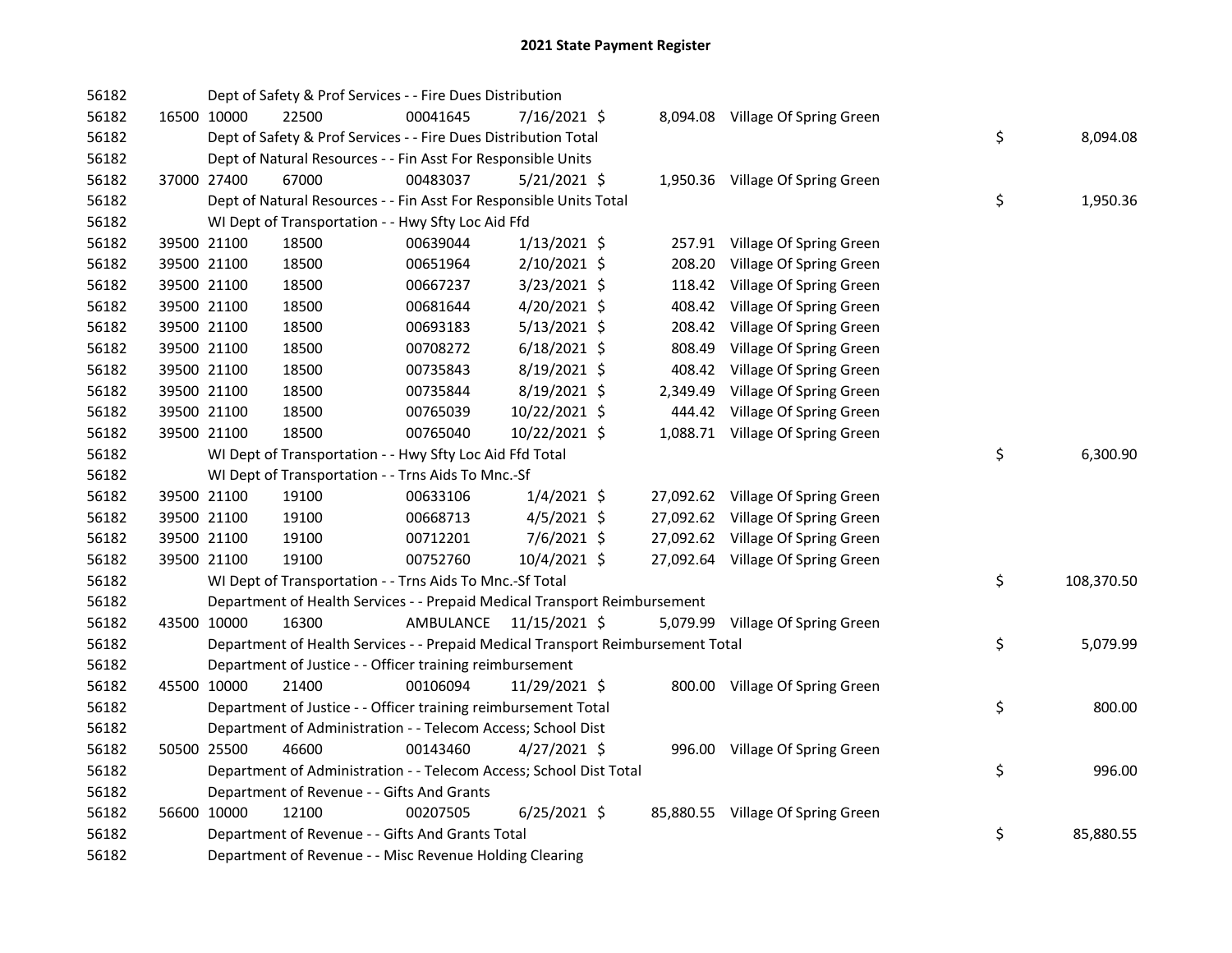| 56600 10000<br>00196639<br>$3/29/2021$ \$<br>25.20<br>56182<br>99500<br>Village Of Spring Green<br>5/24/2021 \$<br>56182<br>56600 10000<br>00203119<br>177.00<br>Village Of Spring Green<br>99500<br>\$<br>56182<br>Department of Revenue - - Misc Revenue Holding Clearing Total<br>56182<br>Shared Revenue and Tax Relief - - Expenditure Restraint Program<br>7/26/2021 \$<br>56182<br>83500 10000<br>10100<br>00082197<br>21,152.26<br>Village Of Spring Green<br>\$<br>56182<br>Shared Revenue and Tax Relief - - Expenditure Restraint Program Total<br>56182<br>Shared Revenue and Tax Relief - - County And Municipal Aid<br>56182<br>7/26/2021 \$<br>83500 10000<br>10500<br>00082197<br>13,898.60<br>Village Of Spring Green<br>56182<br>00089300<br>11/15/2021 \$<br>83500 10000<br>10500<br>73,678.72<br>Village Of Spring Green<br>\$<br>56182<br>Shared Revenue and Tax Relief - - County And Municipal Aid Total<br>56182<br>Shared Revenue and Tax Relief - - Exempt Computer Aid<br>56182<br>Village Of Spring Green<br>83500 10000<br>10900<br>00084732<br>7/26/2021 \$<br>4,397.10<br>\$<br>56182<br>Shared Revenue and Tax Relief - - Exempt Computer Aid Total<br>56182<br>Shared Revenue and Tax Relief - - Utility Aid<br>7/26/2021 \$<br>56182<br>00082197<br>Village Of Spring Green<br>83500 10000<br>11000<br>3,916.81<br>56182<br>11/15/2021 \$<br>83500 10000<br>11000<br>00089300<br>22,468.11<br>Village Of Spring Green<br>\$<br>56182<br>Shared Revenue and Tax Relief - - Utility Aid Total<br>56182<br>Shared Revenue and Tax Relief - - Personal Property Aid<br>56182<br>83500 10000<br>00077913<br>$5/3/2021$ \$<br>Village Of Spring Green<br>11100<br>3,897.66 | 56182 | 56600 10000 | 99500 | 00192918 | $3/1/2021$ \$ | 76.33 | Village Of Spring Green |  |            |
|--------------------------------------------------------------------------------------------------------------------------------------------------------------------------------------------------------------------------------------------------------------------------------------------------------------------------------------------------------------------------------------------------------------------------------------------------------------------------------------------------------------------------------------------------------------------------------------------------------------------------------------------------------------------------------------------------------------------------------------------------------------------------------------------------------------------------------------------------------------------------------------------------------------------------------------------------------------------------------------------------------------------------------------------------------------------------------------------------------------------------------------------------------------------------------------------------------------------------------------------------------------------------------------------------------------------------------------------------------------------------------------------------------------------------------------------------------------------------------------------------------------------------------------------------------------------------------------------------------------------------------------------------------------------------------------------------------|-------|-------------|-------|----------|---------------|-------|-------------------------|--|------------|
|                                                                                                                                                                                                                                                                                                                                                                                                                                                                                                                                                                                                                                                                                                                                                                                                                                                                                                                                                                                                                                                                                                                                                                                                                                                                                                                                                                                                                                                                                                                                                                                                                                                                                                        |       |             |       |          |               |       |                         |  |            |
|                                                                                                                                                                                                                                                                                                                                                                                                                                                                                                                                                                                                                                                                                                                                                                                                                                                                                                                                                                                                                                                                                                                                                                                                                                                                                                                                                                                                                                                                                                                                                                                                                                                                                                        |       |             |       |          |               |       |                         |  |            |
|                                                                                                                                                                                                                                                                                                                                                                                                                                                                                                                                                                                                                                                                                                                                                                                                                                                                                                                                                                                                                                                                                                                                                                                                                                                                                                                                                                                                                                                                                                                                                                                                                                                                                                        |       |             |       |          |               |       |                         |  | 278.53     |
|                                                                                                                                                                                                                                                                                                                                                                                                                                                                                                                                                                                                                                                                                                                                                                                                                                                                                                                                                                                                                                                                                                                                                                                                                                                                                                                                                                                                                                                                                                                                                                                                                                                                                                        |       |             |       |          |               |       |                         |  |            |
|                                                                                                                                                                                                                                                                                                                                                                                                                                                                                                                                                                                                                                                                                                                                                                                                                                                                                                                                                                                                                                                                                                                                                                                                                                                                                                                                                                                                                                                                                                                                                                                                                                                                                                        |       |             |       |          |               |       |                         |  |            |
|                                                                                                                                                                                                                                                                                                                                                                                                                                                                                                                                                                                                                                                                                                                                                                                                                                                                                                                                                                                                                                                                                                                                                                                                                                                                                                                                                                                                                                                                                                                                                                                                                                                                                                        |       |             |       |          |               |       |                         |  | 21,152.26  |
|                                                                                                                                                                                                                                                                                                                                                                                                                                                                                                                                                                                                                                                                                                                                                                                                                                                                                                                                                                                                                                                                                                                                                                                                                                                                                                                                                                                                                                                                                                                                                                                                                                                                                                        |       |             |       |          |               |       |                         |  |            |
|                                                                                                                                                                                                                                                                                                                                                                                                                                                                                                                                                                                                                                                                                                                                                                                                                                                                                                                                                                                                                                                                                                                                                                                                                                                                                                                                                                                                                                                                                                                                                                                                                                                                                                        |       |             |       |          |               |       |                         |  |            |
|                                                                                                                                                                                                                                                                                                                                                                                                                                                                                                                                                                                                                                                                                                                                                                                                                                                                                                                                                                                                                                                                                                                                                                                                                                                                                                                                                                                                                                                                                                                                                                                                                                                                                                        |       |             |       |          |               |       |                         |  |            |
|                                                                                                                                                                                                                                                                                                                                                                                                                                                                                                                                                                                                                                                                                                                                                                                                                                                                                                                                                                                                                                                                                                                                                                                                                                                                                                                                                                                                                                                                                                                                                                                                                                                                                                        |       |             |       |          |               |       |                         |  | 87,577.32  |
|                                                                                                                                                                                                                                                                                                                                                                                                                                                                                                                                                                                                                                                                                                                                                                                                                                                                                                                                                                                                                                                                                                                                                                                                                                                                                                                                                                                                                                                                                                                                                                                                                                                                                                        |       |             |       |          |               |       |                         |  |            |
|                                                                                                                                                                                                                                                                                                                                                                                                                                                                                                                                                                                                                                                                                                                                                                                                                                                                                                                                                                                                                                                                                                                                                                                                                                                                                                                                                                                                                                                                                                                                                                                                                                                                                                        |       |             |       |          |               |       |                         |  |            |
|                                                                                                                                                                                                                                                                                                                                                                                                                                                                                                                                                                                                                                                                                                                                                                                                                                                                                                                                                                                                                                                                                                                                                                                                                                                                                                                                                                                                                                                                                                                                                                                                                                                                                                        |       |             |       |          |               |       |                         |  | 4,397.10   |
|                                                                                                                                                                                                                                                                                                                                                                                                                                                                                                                                                                                                                                                                                                                                                                                                                                                                                                                                                                                                                                                                                                                                                                                                                                                                                                                                                                                                                                                                                                                                                                                                                                                                                                        |       |             |       |          |               |       |                         |  |            |
|                                                                                                                                                                                                                                                                                                                                                                                                                                                                                                                                                                                                                                                                                                                                                                                                                                                                                                                                                                                                                                                                                                                                                                                                                                                                                                                                                                                                                                                                                                                                                                                                                                                                                                        |       |             |       |          |               |       |                         |  |            |
|                                                                                                                                                                                                                                                                                                                                                                                                                                                                                                                                                                                                                                                                                                                                                                                                                                                                                                                                                                                                                                                                                                                                                                                                                                                                                                                                                                                                                                                                                                                                                                                                                                                                                                        |       |             |       |          |               |       |                         |  |            |
|                                                                                                                                                                                                                                                                                                                                                                                                                                                                                                                                                                                                                                                                                                                                                                                                                                                                                                                                                                                                                                                                                                                                                                                                                                                                                                                                                                                                                                                                                                                                                                                                                                                                                                        |       |             |       |          |               |       |                         |  | 26,384.92  |
|                                                                                                                                                                                                                                                                                                                                                                                                                                                                                                                                                                                                                                                                                                                                                                                                                                                                                                                                                                                                                                                                                                                                                                                                                                                                                                                                                                                                                                                                                                                                                                                                                                                                                                        |       |             |       |          |               |       |                         |  |            |
|                                                                                                                                                                                                                                                                                                                                                                                                                                                                                                                                                                                                                                                                                                                                                                                                                                                                                                                                                                                                                                                                                                                                                                                                                                                                                                                                                                                                                                                                                                                                                                                                                                                                                                        |       |             |       |          |               |       |                         |  |            |
| \$<br>56182<br>Shared Revenue and Tax Relief - - Personal Property Aid Total                                                                                                                                                                                                                                                                                                                                                                                                                                                                                                                                                                                                                                                                                                                                                                                                                                                                                                                                                                                                                                                                                                                                                                                                                                                                                                                                                                                                                                                                                                                                                                                                                           |       |             |       |          |               |       |                         |  | 3,897.66   |
| <b>56182 Total</b>                                                                                                                                                                                                                                                                                                                                                                                                                                                                                                                                                                                                                                                                                                                                                                                                                                                                                                                                                                                                                                                                                                                                                                                                                                                                                                                                                                                                                                                                                                                                                                                                                                                                                     |       |             |       |          |               |       |                         |  | 361,160.17 |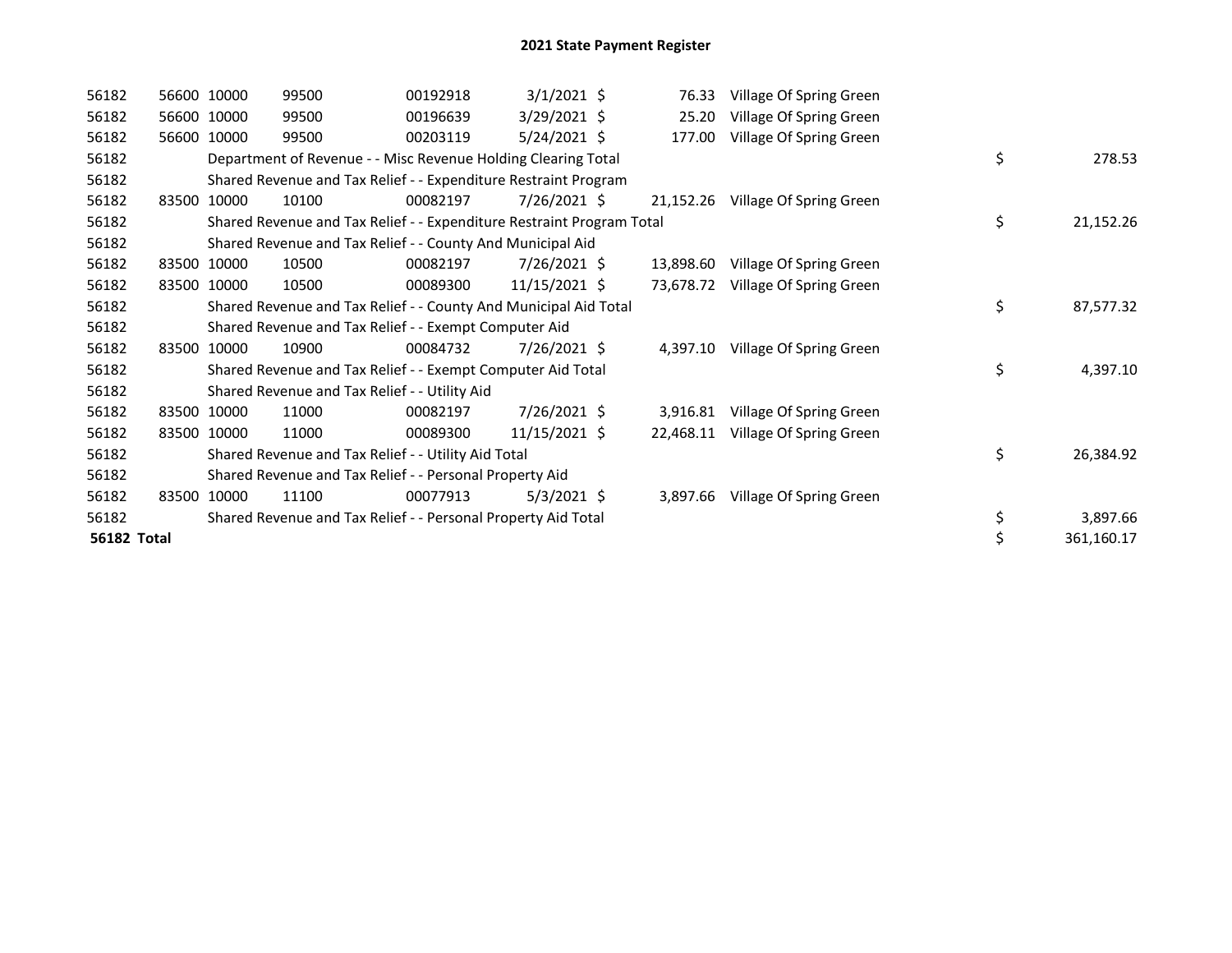| 56191              |             | Dept of Safety & Prof Services - - Fire Dues Distribution                     |          |                |  |                                   |    |            |
|--------------------|-------------|-------------------------------------------------------------------------------|----------|----------------|--|-----------------------------------|----|------------|
| 56191              | 16500 10000 | 22500                                                                         | 00041649 | $7/16/2021$ \$ |  | 5,053.41 Village Of West Baraboo  |    |            |
| 56191              |             | Dept of Safety & Prof Services - - Fire Dues Distribution Total               |          |                |  |                                   | \$ | 5,053.41   |
| 56191              |             | Dept of Natural Resources - - Fin Asst For Responsible Units                  |          |                |  |                                   |    |            |
| 56191              | 37000 27400 | 67000                                                                         | 00483985 | $5/21/2021$ \$ |  | 2,466.44 Village Of West Baraboo  |    |            |
| 56191              |             | Dept of Natural Resources - - Fin Asst For Responsible Units Total            |          |                |  |                                   | \$ | 2,466.44   |
| 56191              |             | WI Dept of Transportation - - Trns Aids To Mnc.-Sf                            |          |                |  |                                   |    |            |
| 56191              | 39500 21100 | 19100                                                                         | 00633107 | $1/4/2021$ \$  |  | 18,788.05 Village Of West Baraboo |    |            |
| 56191              | 39500 21100 | 19100                                                                         | 00668714 | $4/5/2021$ \$  |  | 18,788.05 Village Of West Baraboo |    |            |
| 56191              | 39500 21100 | 19100                                                                         | 00712202 | 7/6/2021 \$    |  | 18,788.05 Village Of West Baraboo |    |            |
| 56191              | 39500 21100 | 19100                                                                         | 00752761 | 10/4/2021 \$   |  | 18,788.06 Village Of West Baraboo |    |            |
| 56191              |             | WI Dept of Transportation - - Trns Aids To Mnc.-Sf Total                      |          |                |  |                                   | \$ | 75,152.21  |
| 56191              |             | Department of Revenue - - Gifts And Grants                                    |          |                |  |                                   |    |            |
| 56191              | 56600 10000 | 12100                                                                         | 00207506 | $6/25/2021$ \$ |  | 74,524.01 Village Of West Baraboo |    |            |
| 56191              |             | Department of Revenue - - Gifts And Grants Total                              |          |                |  |                                   | \$ | 74,524.01  |
| 56191              |             | Shared Revenue and Tax Relief - - Expenditure Restraint Program               |          |                |  |                                   |    |            |
| 56191              | 83500 10000 | 10100                                                                         | 00082198 | 7/26/2021 \$   |  | 36,847.24 Village Of West Baraboo |    |            |
| 56191              |             | Shared Revenue and Tax Relief - - Expenditure Restraint Program Total         |          |                |  |                                   | \$ | 36,847.24  |
| 56191              |             | Shared Revenue and Tax Relief - - County And Municipal Aid                    |          |                |  |                                   |    |            |
| 56191              | 83500 10000 | 10500                                                                         | 00082198 | 7/26/2021 \$   |  | 3,939.40 Village Of West Baraboo  |    |            |
| 56191              | 83500 10000 | 10500                                                                         | 00089301 | 11/15/2021 \$  |  | 22,323.27 Village Of West Baraboo |    |            |
| 56191              |             | Shared Revenue and Tax Relief - - County And Municipal Aid Total              |          |                |  |                                   | \$ | 26,262.67  |
| 56191              |             | Shared Revenue and Tax Relief - - Exempt Computer Aid                         |          |                |  |                                   |    |            |
| 56191              | 83500 10000 | 10900                                                                         | 00084733 | 7/26/2021 \$   |  | 4,285.53 Village Of West Baraboo  |    |            |
| 56191              |             | Shared Revenue and Tax Relief - - Exempt Computer Aid Total                   |          |                |  |                                   | \$ | 4,285.53   |
| 56191              |             | Shared Revenue and Tax Relief - - Personal Property Aid                       |          |                |  |                                   |    |            |
| 56191              | 83500 10000 | 11100                                                                         | 00079010 | $5/3/2021$ \$  |  | 35,542.97 Village Of West Baraboo |    |            |
| 56191              |             | Shared Revenue and Tax Relief - - Personal Property Aid Total                 |          |                |  |                                   | \$ | 35,542.97  |
| 56191              |             | Shared Revenue and Tax Relief - - State Aid; Video Service Provider Fee       |          |                |  |                                   |    |            |
| 56191              | 83500 10000 | 11200                                                                         | 00083159 | 7/26/2021 \$   |  | 4,307.36 Village Of West Baraboo  |    |            |
| 56191              |             | Shared Revenue and Tax Relief - - State Aid; Video Service Provider Fee Total |          |                |  |                                   | \$ | 4,307.36   |
| <b>56191 Total</b> |             |                                                                               |          |                |  |                                   | \$ | 264,441.84 |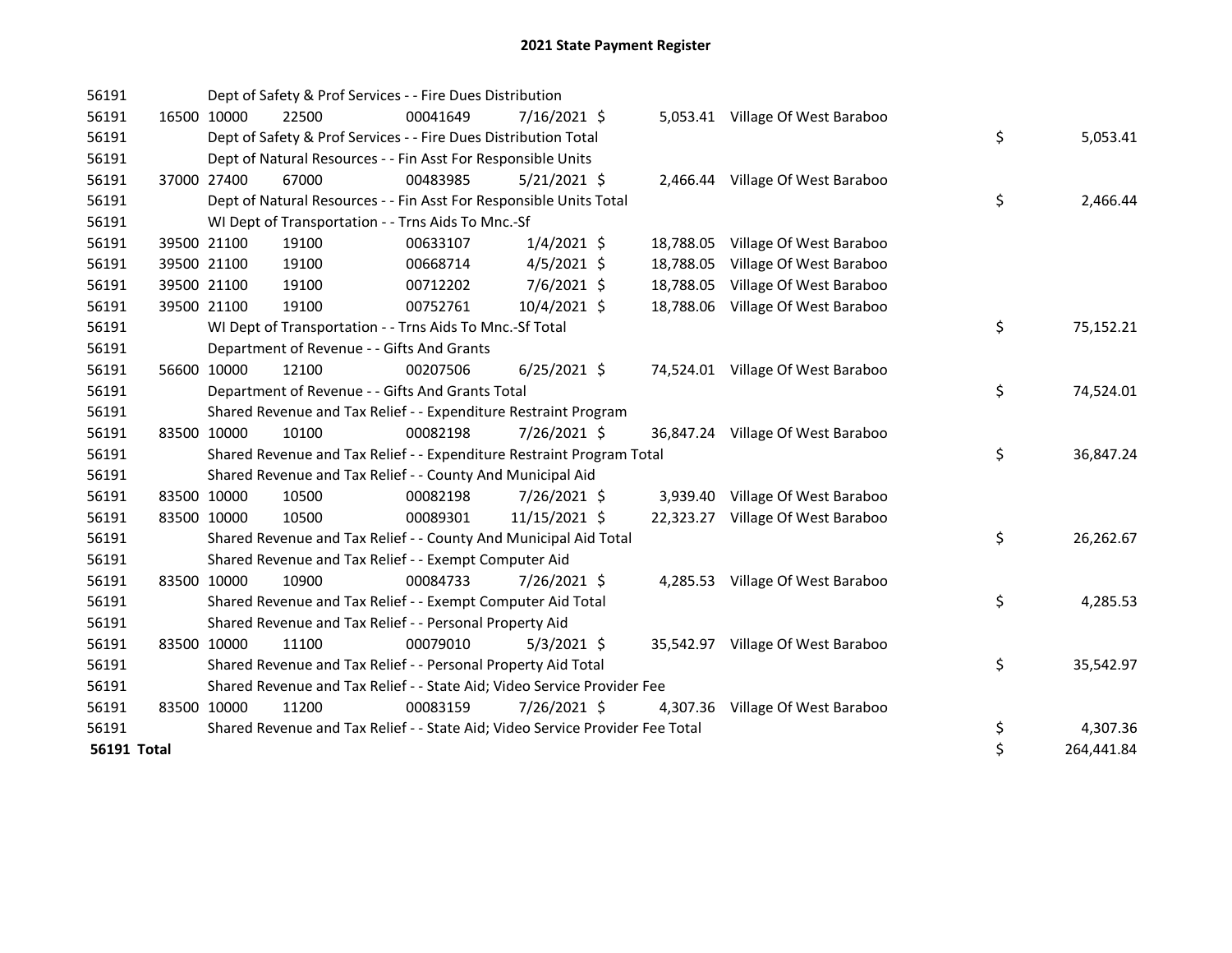|  | 22500                                                                                                                                                                                                                                                                                                                                                                                                                            |                                           |                                                                                                           |                                                                                                                  |                                                                                                                                                                                                                                                                                                                                                                                                                                                                                                                                                                                                                                                                                                                                                                                                                                                                                         |                                                                     |                                                                                                                |                 |
|--|----------------------------------------------------------------------------------------------------------------------------------------------------------------------------------------------------------------------------------------------------------------------------------------------------------------------------------------------------------------------------------------------------------------------------------|-------------------------------------------|-----------------------------------------------------------------------------------------------------------|------------------------------------------------------------------------------------------------------------------|-----------------------------------------------------------------------------------------------------------------------------------------------------------------------------------------------------------------------------------------------------------------------------------------------------------------------------------------------------------------------------------------------------------------------------------------------------------------------------------------------------------------------------------------------------------------------------------------------------------------------------------------------------------------------------------------------------------------------------------------------------------------------------------------------------------------------------------------------------------------------------------------|---------------------------------------------------------------------|----------------------------------------------------------------------------------------------------------------|-----------------|
|  |                                                                                                                                                                                                                                                                                                                                                                                                                                  |                                           |                                                                                                           |                                                                                                                  |                                                                                                                                                                                                                                                                                                                                                                                                                                                                                                                                                                                                                                                                                                                                                                                                                                                                                         |                                                                     |                                                                                                                | 39,880.13       |
|  |                                                                                                                                                                                                                                                                                                                                                                                                                                  |                                           |                                                                                                           |                                                                                                                  |                                                                                                                                                                                                                                                                                                                                                                                                                                                                                                                                                                                                                                                                                                                                                                                                                                                                                         |                                                                     |                                                                                                                |                 |
|  |                                                                                                                                                                                                                                                                                                                                                                                                                                  | 00031025                                  |                                                                                                           |                                                                                                                  |                                                                                                                                                                                                                                                                                                                                                                                                                                                                                                                                                                                                                                                                                                                                                                                                                                                                                         |                                                                     |                                                                                                                |                 |
|  |                                                                                                                                                                                                                                                                                                                                                                                                                                  |                                           |                                                                                                           |                                                                                                                  |                                                                                                                                                                                                                                                                                                                                                                                                                                                                                                                                                                                                                                                                                                                                                                                                                                                                                         |                                                                     |                                                                                                                |                 |
|  |                                                                                                                                                                                                                                                                                                                                                                                                                                  |                                           |                                                                                                           |                                                                                                                  |                                                                                                                                                                                                                                                                                                                                                                                                                                                                                                                                                                                                                                                                                                                                                                                                                                                                                         |                                                                     |                                                                                                                |                 |
|  |                                                                                                                                                                                                                                                                                                                                                                                                                                  |                                           |                                                                                                           |                                                                                                                  |                                                                                                                                                                                                                                                                                                                                                                                                                                                                                                                                                                                                                                                                                                                                                                                                                                                                                         |                                                                     |                                                                                                                |                 |
|  |                                                                                                                                                                                                                                                                                                                                                                                                                                  |                                           |                                                                                                           |                                                                                                                  |                                                                                                                                                                                                                                                                                                                                                                                                                                                                                                                                                                                                                                                                                                                                                                                                                                                                                         |                                                                     |                                                                                                                |                 |
|  |                                                                                                                                                                                                                                                                                                                                                                                                                                  |                                           |                                                                                                           |                                                                                                                  |                                                                                                                                                                                                                                                                                                                                                                                                                                                                                                                                                                                                                                                                                                                                                                                                                                                                                         |                                                                     |                                                                                                                | 27,546.76       |
|  |                                                                                                                                                                                                                                                                                                                                                                                                                                  |                                           |                                                                                                           |                                                                                                                  |                                                                                                                                                                                                                                                                                                                                                                                                                                                                                                                                                                                                                                                                                                                                                                                                                                                                                         |                                                                     |                                                                                                                |                 |
|  | 14100                                                                                                                                                                                                                                                                                                                                                                                                                            | 00253668                                  |                                                                                                           |                                                                                                                  | 789.19                                                                                                                                                                                                                                                                                                                                                                                                                                                                                                                                                                                                                                                                                                                                                                                                                                                                                  | City Of Baraboo                                                     |                                                                                                                |                 |
|  | 14100                                                                                                                                                                                                                                                                                                                                                                                                                            | 00253669                                  |                                                                                                           |                                                                                                                  | 789.19                                                                                                                                                                                                                                                                                                                                                                                                                                                                                                                                                                                                                                                                                                                                                                                                                                                                                  | City Of Baraboo                                                     |                                                                                                                |                 |
|  | 14100                                                                                                                                                                                                                                                                                                                                                                                                                            | 00256230                                  |                                                                                                           |                                                                                                                  | 789.19                                                                                                                                                                                                                                                                                                                                                                                                                                                                                                                                                                                                                                                                                                                                                                                                                                                                                  | City Of Baraboo                                                     |                                                                                                                |                 |
|  | 14100                                                                                                                                                                                                                                                                                                                                                                                                                            | 00257840                                  |                                                                                                           |                                                                                                                  | 789.19                                                                                                                                                                                                                                                                                                                                                                                                                                                                                                                                                                                                                                                                                                                                                                                                                                                                                  | City Of Baraboo                                                     |                                                                                                                |                 |
|  | 14100                                                                                                                                                                                                                                                                                                                                                                                                                            | 00261805                                  |                                                                                                           |                                                                                                                  | 789.19                                                                                                                                                                                                                                                                                                                                                                                                                                                                                                                                                                                                                                                                                                                                                                                                                                                                                  | City Of Baraboo                                                     |                                                                                                                |                 |
|  | 14100                                                                                                                                                                                                                                                                                                                                                                                                                            | 00268703                                  |                                                                                                           |                                                                                                                  | 789.19                                                                                                                                                                                                                                                                                                                                                                                                                                                                                                                                                                                                                                                                                                                                                                                                                                                                                  | City Of Baraboo                                                     |                                                                                                                |                 |
|  | 14100                                                                                                                                                                                                                                                                                                                                                                                                                            | 00271261                                  |                                                                                                           |                                                                                                                  | 789.19                                                                                                                                                                                                                                                                                                                                                                                                                                                                                                                                                                                                                                                                                                                                                                                                                                                                                  | City Of Baraboo                                                     |                                                                                                                |                 |
|  | 14100                                                                                                                                                                                                                                                                                                                                                                                                                            | 00282935                                  |                                                                                                           |                                                                                                                  | 808.92                                                                                                                                                                                                                                                                                                                                                                                                                                                                                                                                                                                                                                                                                                                                                                                                                                                                                  | City Of Baraboo                                                     |                                                                                                                |                 |
|  | 14100                                                                                                                                                                                                                                                                                                                                                                                                                            | 00282936                                  |                                                                                                           |                                                                                                                  | 808.92                                                                                                                                                                                                                                                                                                                                                                                                                                                                                                                                                                                                                                                                                                                                                                                                                                                                                  | City Of Baraboo                                                     |                                                                                                                |                 |
|  | 14100                                                                                                                                                                                                                                                                                                                                                                                                                            | 00296468                                  |                                                                                                           |                                                                                                                  | 808.92                                                                                                                                                                                                                                                                                                                                                                                                                                                                                                                                                                                                                                                                                                                                                                                                                                                                                  | City Of Baraboo                                                     |                                                                                                                |                 |
|  | 14100                                                                                                                                                                                                                                                                                                                                                                                                                            | 00296469                                  |                                                                                                           |                                                                                                                  | 808.92                                                                                                                                                                                                                                                                                                                                                                                                                                                                                                                                                                                                                                                                                                                                                                                                                                                                                  | City Of Baraboo                                                     |                                                                                                                |                 |
|  | 14100                                                                                                                                                                                                                                                                                                                                                                                                                            | 00296470                                  |                                                                                                           |                                                                                                                  | 808.92                                                                                                                                                                                                                                                                                                                                                                                                                                                                                                                                                                                                                                                                                                                                                                                                                                                                                  | City Of Baraboo                                                     |                                                                                                                |                 |
|  | 14100                                                                                                                                                                                                                                                                                                                                                                                                                            | 00296471                                  |                                                                                                           |                                                                                                                  | 808.92                                                                                                                                                                                                                                                                                                                                                                                                                                                                                                                                                                                                                                                                                                                                                                                                                                                                                  | City Of Baraboo                                                     |                                                                                                                |                 |
|  | 14100                                                                                                                                                                                                                                                                                                                                                                                                                            | 00301962                                  |                                                                                                           |                                                                                                                  | 808.92                                                                                                                                                                                                                                                                                                                                                                                                                                                                                                                                                                                                                                                                                                                                                                                                                                                                                  | City Of Baraboo                                                     |                                                                                                                |                 |
|  |                                                                                                                                                                                                                                                                                                                                                                                                                                  |                                           |                                                                                                           |                                                                                                                  |                                                                                                                                                                                                                                                                                                                                                                                                                                                                                                                                                                                                                                                                                                                                                                                                                                                                                         |                                                                     |                                                                                                                | \$<br>11,186.77 |
|  |                                                                                                                                                                                                                                                                                                                                                                                                                                  |                                           |                                                                                                           |                                                                                                                  |                                                                                                                                                                                                                                                                                                                                                                                                                                                                                                                                                                                                                                                                                                                                                                                                                                                                                         |                                                                     |                                                                                                                |                 |
|  | 16100                                                                                                                                                                                                                                                                                                                                                                                                                            | 00455581                                  |                                                                                                           |                                                                                                                  | 497.64                                                                                                                                                                                                                                                                                                                                                                                                                                                                                                                                                                                                                                                                                                                                                                                                                                                                                  | City Of Baraboo                                                     |                                                                                                                |                 |
|  | 16100                                                                                                                                                                                                                                                                                                                                                                                                                            | 00472399                                  |                                                                                                           |                                                                                                                  | 105.33                                                                                                                                                                                                                                                                                                                                                                                                                                                                                                                                                                                                                                                                                                                                                                                                                                                                                  | City Of Baraboo                                                     |                                                                                                                |                 |
|  | 16100                                                                                                                                                                                                                                                                                                                                                                                                                            | 00495907                                  |                                                                                                           |                                                                                                                  | 2,123.60                                                                                                                                                                                                                                                                                                                                                                                                                                                                                                                                                                                                                                                                                                                                                                                                                                                                                | City Of Baraboo                                                     |                                                                                                                |                 |
|  | 16100                                                                                                                                                                                                                                                                                                                                                                                                                            | 00512435                                  |                                                                                                           |                                                                                                                  | 3,213.28                                                                                                                                                                                                                                                                                                                                                                                                                                                                                                                                                                                                                                                                                                                                                                                                                                                                                | City Of Baraboo                                                     |                                                                                                                |                 |
|  |                                                                                                                                                                                                                                                                                                                                                                                                                                  |                                           |                                                                                                           |                                                                                                                  |                                                                                                                                                                                                                                                                                                                                                                                                                                                                                                                                                                                                                                                                                                                                                                                                                                                                                         |                                                                     |                                                                                                                | \$<br>5,939.85  |
|  |                                                                                                                                                                                                                                                                                                                                                                                                                                  |                                           |                                                                                                           |                                                                                                                  |                                                                                                                                                                                                                                                                                                                                                                                                                                                                                                                                                                                                                                                                                                                                                                                                                                                                                         |                                                                     |                                                                                                                |                 |
|  | 25400                                                                                                                                                                                                                                                                                                                                                                                                                            | 00453037                                  |                                                                                                           |                                                                                                                  | 136.75                                                                                                                                                                                                                                                                                                                                                                                                                                                                                                                                                                                                                                                                                                                                                                                                                                                                                  | City Of Baraboo                                                     |                                                                                                                |                 |
|  | 25400                                                                                                                                                                                                                                                                                                                                                                                                                            | 00462723                                  |                                                                                                           |                                                                                                                  | 1,329.32                                                                                                                                                                                                                                                                                                                                                                                                                                                                                                                                                                                                                                                                                                                                                                                                                                                                                | City Of Baraboo                                                     |                                                                                                                |                 |
|  | 25400                                                                                                                                                                                                                                                                                                                                                                                                                            | 00471295                                  |                                                                                                           |                                                                                                                  | 1,329.32                                                                                                                                                                                                                                                                                                                                                                                                                                                                                                                                                                                                                                                                                                                                                                                                                                                                                | City Of Baraboo                                                     |                                                                                                                |                 |
|  | 25400                                                                                                                                                                                                                                                                                                                                                                                                                            | 00478335                                  |                                                                                                           |                                                                                                                  | 173.50                                                                                                                                                                                                                                                                                                                                                                                                                                                                                                                                                                                                                                                                                                                                                                                                                                                                                  | City Of Baraboo                                                     |                                                                                                                |                 |
|  | 16500 10000<br>24500 10000<br>24500 10000<br>24500 10000<br>24500 10000<br>24500 10000<br>25500 10000<br>25500 10000<br>25500 10000<br>25500 10000<br>25500 10000<br>25500 10000<br>25500 10000<br>25500 10000<br>25500 10000<br>25500 10000<br>25500 10000<br>25500 10000<br>25500 10000<br>25500 10000<br>37000 21200<br>37000 21200<br>37000 21200<br>37000 21200<br>37000 21200<br>37000 21200<br>37000 21200<br>37000 21200 | 10500<br>10500<br>10500<br>10500<br>10500 | 00041619<br>Wisconsin Historical Society - - Energy Costs<br>00031880<br>00032247<br>00032910<br>00034180 | Dept of Safety & Prof Services - - Fire Dues Distribution<br>Wisconsin Historical Society - - Energy Costs Total | 7/16/2021 \$<br>Dept of Safety & Prof Services - - Fire Dues Distribution Total<br>$1/8/2021$ \$<br>$4/8/2021$ \$<br>$6/1/2021$ \$<br>7/13/2021 \$<br>10/12/2021 \$<br>Dept of Public Instruction - - Fed Grants, Program Operations<br>$1/13/2021$ \$<br>$1/13/2021$ \$<br>2/5/2021 \$<br>$3/4/2021$ \$<br>$4/1/2021$ \$<br>$5/6/2021$ \$<br>$6/4/2021$ \$<br>7/19/2021 \$<br>7/30/2021 \$<br>11/8/2021 \$<br>11/8/2021 \$<br>11/8/2021 \$<br>12/1/2021 \$<br>12/30/2021 \$<br>Dept of Public Instruction - - Fed Grants, Program Operations Total<br>Dept of Natural Resources - - Gen Program Ops-State Funds<br>$1/11/2021$ \$<br>$4/12/2021$ \$<br>7/8/2021 \$<br>10/7/2021 \$<br>Dept of Natural Resources - - Gen Program Ops-State Funds Total<br>Dept of Natural Resources - - General Program Operations --<br>$1/6/2021$ \$<br>2/16/2021 \$<br>$4/1/2021$ \$<br>4/30/2021 \$ | 39,880.13<br>5,946.66<br>5,912.42<br>240.00<br>6,354.06<br>9,093.62 | City Of Baraboo<br>City Of Baraboo<br>City Of Baraboo<br>City Of Baraboo<br>City Of Baraboo<br>City Of Baraboo | \$<br>\$        |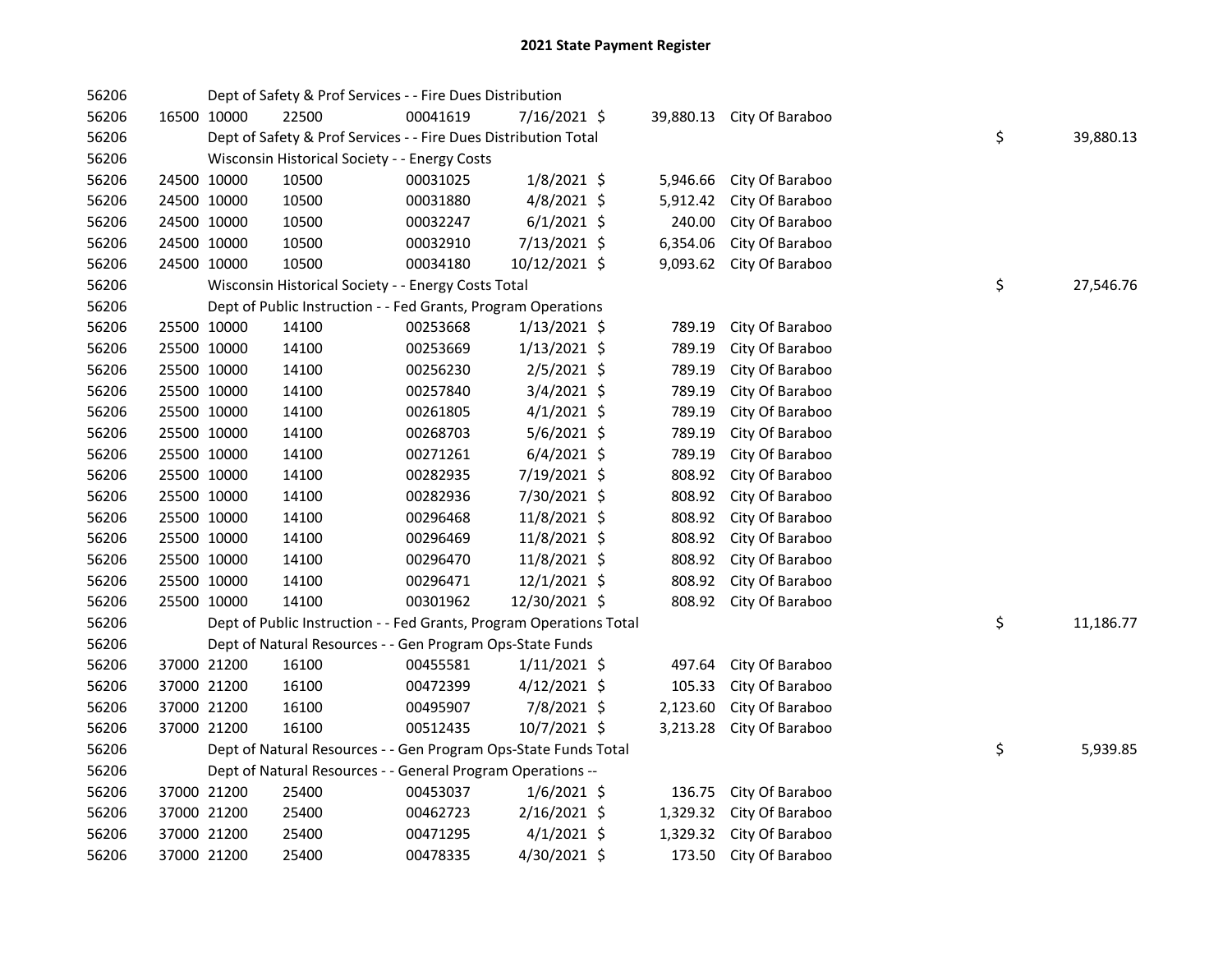| 56206 | 37000 21200 | 25400                                                              | 00482781 | $6/1/2021$ \$  |            | 322.50 City Of Baraboo     |    |            |
|-------|-------------|--------------------------------------------------------------------|----------|----------------|------------|----------------------------|----|------------|
| 56206 | 37000 21200 | 25400                                                              | 00490071 | $6/15/2021$ \$ | 794.00     | City Of Baraboo            |    |            |
| 56206 | 37000 21200 | 25400                                                              | 00518921 | 12/1/2021 \$   | 1,329.33   | City Of Baraboo            |    |            |
| 56206 | 37000 21200 | 25400                                                              | 00518925 | 12/1/2021 \$   | 1,329.33   | City Of Baraboo            |    |            |
| 56206 | 37000 21200 | 25400                                                              | 00524202 | 12/10/2021 \$  | 149.00     | City Of Baraboo            |    |            |
| 56206 |             | Dept of Natural Resources - - General Program Operations -- Total  |          |                |            |                            | \$ | 6,893.05   |
| 56206 |             | Dept of Natural Resources - - Resaids - Cnty Forst, Cl & Mfl       |          |                |            |                            |    |            |
| 56206 | 37000 21200 | 57100                                                              | 00488374 | $6/14/2021$ \$ |            | 3.20 City Of Baraboo       |    |            |
| 56206 |             | Dept of Natural Resources - - Resaids - Cnty Forst, Cl & Mfl Total |          |                |            |                            | \$ | 3.20       |
| 56206 |             | Dept of Natural Resources - - Rec & Resource Aids, Fed             |          |                |            |                            |    |            |
| 56206 | 37000 21200 | 58300                                                              | 00459415 | $1/28/2021$ \$ |            | 1,430.50 City Of Baraboo   |    |            |
| 56206 |             | Dept of Natural Resources - - Rec & Resource Aids, Fed Total       |          |                |            |                            | \$ | 1,430.50   |
| 56206 |             | Dept of Natural Resources - - Resaids - Urban Forestry Grant       |          |                |            |                            |    |            |
| 56206 | 37000 21200 | 58700                                                              | 00459439 | $1/27/2021$ \$ |            | 1,754.26 City Of Baraboo   |    |            |
| 56206 |             | Dept of Natural Resources - - Resaids - Urban Forestry Grant Total |          |                |            |                            | \$ | 1,754.26   |
| 56206 |             | Dept of Natural Resources - - Ea - Urban Nonpoint Source           |          |                |            |                            |    |            |
| 56206 | 37000 27400 | 65800                                                              | 00517088 | $11/1/2021$ \$ |            | 26,061.20 City Of Baraboo  |    |            |
| 56206 |             | Dept of Natural Resources - - Ea - Urban Nonpoint Source Total     |          |                |            |                            | \$ | 26,061.20  |
| 56206 |             | Dept of Natural Resources - - Fin Asst For Responsible Units       |          |                |            |                            |    |            |
| 56206 | 37000 27400 | 67000                                                              | 00483130 | $5/21/2021$ \$ |            | 35,251.45 City Of Baraboo  |    |            |
| 56206 |             | Dept of Natural Resources - - Fin Asst For Responsible Units Total |          |                |            |                            | \$ | 35,251.45  |
| 56206 |             | Dept of Natural Resources - - Land Acquisition                     |          |                |            |                            |    |            |
| 56206 | 37000 36300 | <b>TA100</b>                                                       | 00462224 | $2/11/2021$ \$ |            | 63,683.00 City Of Baraboo  |    |            |
| 56206 |             | Dept of Natural Resources - - Land Acquisition Total               |          |                |            |                            | \$ | 63,683.00  |
| 56206 |             | WI Dept of Transportation - - Conn Hwy Aids St Fds                 |          |                |            |                            |    |            |
| 56206 | 39500 21100 | 16200                                                              | 00633610 | $1/4/2021$ \$  | 17,691.48  | City Of Baraboo            |    |            |
| 56206 | 39500 21100 | 16200                                                              | 00669217 | $4/5/2021$ \$  | 17,691.48  | City Of Baraboo            |    |            |
| 56206 | 39500 21100 | 16200                                                              | 00712705 | 7/6/2021 \$    | 17,691.48  | City Of Baraboo            |    |            |
| 56206 | 39500 21100 | 16200                                                              | 00753264 | $10/4/2021$ \$ |            | 17,691.48 City Of Baraboo  |    |            |
| 56206 |             | WI Dept of Transportation - - Conn Hwy Aids St Fds Total           |          |                |            |                            | \$ | 70,765.92  |
| 56206 |             | WI Dept of Transportation - - Tc, Trns Oper Aid Sf                 |          |                |            |                            |    |            |
| 56206 | 39500 21100 | 17700                                                              | 00709660 | $6/23/2021$ \$ | 40,081.00  | City Of Baraboo            |    |            |
| 56206 | 39500 21100 | 17700                                                              | 00754675 | $9/30/2021$ \$ | 120,238.00 | City Of Baraboo            |    |            |
| 56206 |             | WI Dept of Transportation - - Tc, Trns Oper Aid Sf Total           |          |                |            |                            | \$ | 160,319.00 |
| 56206 |             | WI Dept of Transportation - - Trnst/Trns-Rel Aid F                 |          |                |            |                            |    |            |
| 56206 | 39500 21100 | 18200                                                              | 00638303 | $1/12/2021$ \$ |            | 5,052.67 City Of Baraboo   |    |            |
| 56206 | 39500 21100 | 18200                                                              | 00693621 | $5/14/2021$ \$ |            | 112,348.68 City Of Baraboo |    |            |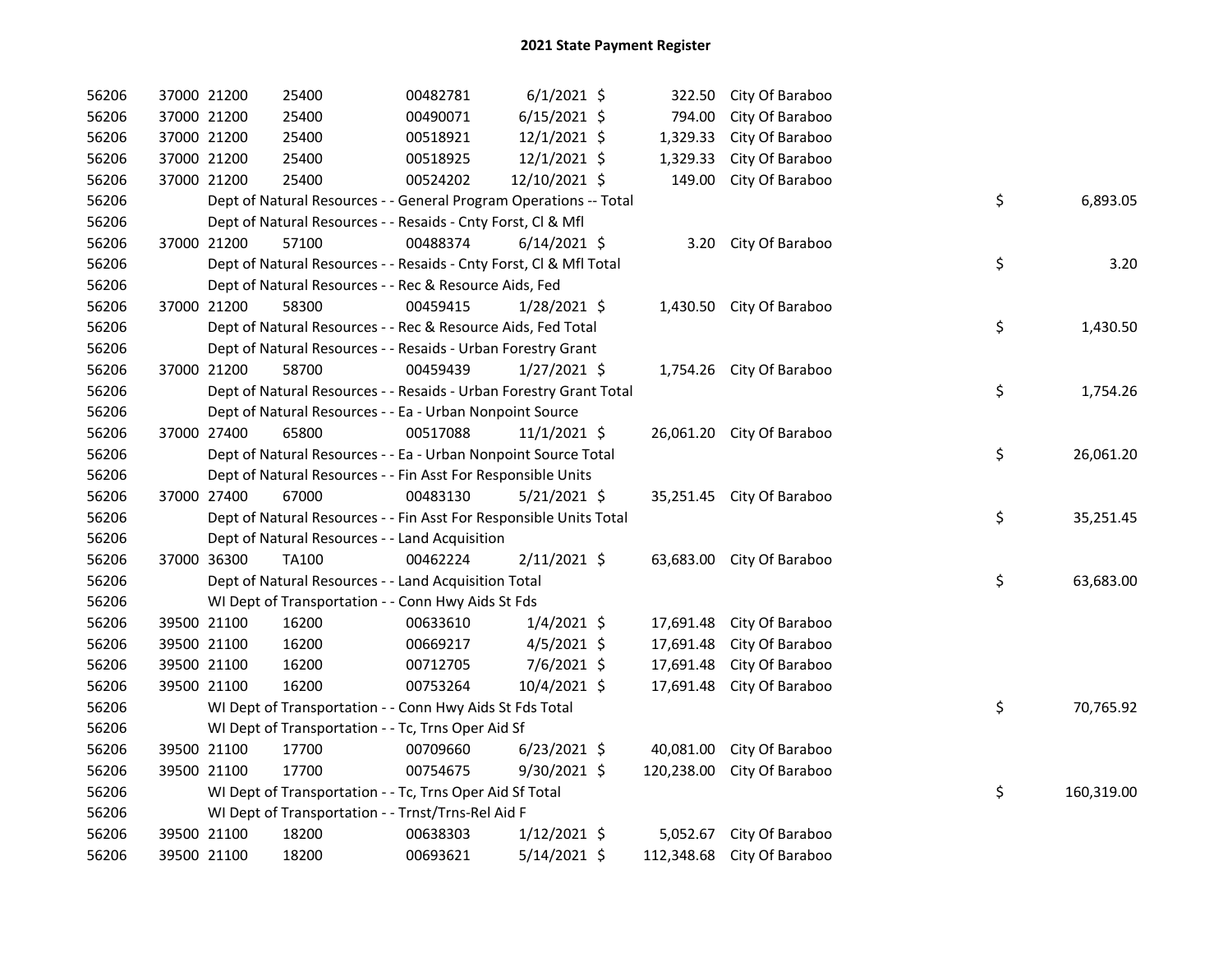| 56206 | 39500 21100 |             | 18200                                                                           | 00745912  | $9/13/2021$ \$ |            | 109,603.41 City Of Baraboo |    |            |
|-------|-------------|-------------|---------------------------------------------------------------------------------|-----------|----------------|------------|----------------------------|----|------------|
| 56206 | 39500 21100 |             | 18200                                                                           | 00765704  | 10/25/2021 \$  |            | 106,900.27 City Of Baraboo |    |            |
| 56206 |             |             | WI Dept of Transportation - - Trnst/Trns-Rel Aid F Total                        |           |                |            |                            | \$ | 333,905.03 |
| 56206 |             |             | WI Dept of Transportation - - Hwy Sfty Loc Aid Ffd                              |           |                |            |                            |    |            |
| 56206 | 39500 21100 |             | 18500                                                                           | 00663600  | $3/11/2021$ \$ | 309.06     | City Of Baraboo            |    |            |
| 56206 |             | 39500 21100 | 18500                                                                           | 00663601  | $3/11/2021$ \$ | 412.97     | City Of Baraboo            |    |            |
| 56206 |             | 39500 21100 | 18500                                                                           | 00664135  | $3/12/2021$ \$ | 264.62     | City Of Baraboo            |    |            |
| 56206 |             | 39500 21100 | 18500                                                                           | 00723559  | 7/21/2021 \$   | 502.81     | City Of Baraboo            |    |            |
| 56206 |             | 39500 21100 | 18500                                                                           | 00723560  | 7/21/2021 \$   | 293.70     | City Of Baraboo            |    |            |
| 56206 |             | 39500 21100 | 18500                                                                           | 00723561  | 7/21/2021 \$   | 393.78     | City Of Baraboo            |    |            |
| 56206 |             | 39500 21100 | 18500                                                                           | 00723562  | 7/21/2021 \$   | 490.25     | City Of Baraboo            |    |            |
| 56206 |             | 39500 21100 | 18500                                                                           | 00723563  | 7/21/2021 \$   | 333.49     | City Of Baraboo            |    |            |
| 56206 |             | 39500 21100 | 18500                                                                           | 00723564  | 7/21/2021 \$   | 513.69     | City Of Baraboo            |    |            |
| 56206 |             | 39500 21100 | 18500                                                                           | 00764445  | 10/21/2021 \$  | 543.52     | City Of Baraboo            |    |            |
| 56206 |             | 39500 21100 | 18500                                                                           | 00764446  | 10/21/2021 \$  | 703.21     | City Of Baraboo            |    |            |
| 56206 | 39500 21100 |             | 18500                                                                           | 00764447  | 10/21/2021 \$  | 438.90     | City Of Baraboo            |    |            |
| 56206 | 39500 21100 |             | 18500                                                                           | 00784652  | 12/17/2021 \$  | 673.34     | City Of Baraboo            |    |            |
| 56206 |             |             | WI Dept of Transportation - - Hwy Sfty Loc Aid Ffd Total                        |           |                |            |                            | \$ | 5,873.34   |
| 56206 |             |             | WI Dept of Transportation - - Trns Aids To Mnc.-Sf                              |           |                |            |                            |    |            |
| 56206 |             | 39500 21100 | 19100                                                                           | 00633108  | $1/4/2021$ \$  | 177,540.59 | City Of Baraboo            |    |            |
| 56206 |             | 39500 21100 | 19100                                                                           | 00668715  | $4/5/2021$ \$  | 177,540.59 | City Of Baraboo            |    |            |
| 56206 |             | 39500 21100 | 19100                                                                           | 00712203  | $7/6/2021$ \$  | 177,540.59 | City Of Baraboo            |    |            |
| 56206 | 39500 21100 |             | 19100                                                                           | 00752762  | 10/4/2021 \$   | 177,540.61 | City Of Baraboo            |    |            |
| 56206 |             |             | WI Dept of Transportation - - Trns Aids To Mnc.-Sf Total                        |           |                |            |                            | \$ | 710,162.38 |
| 56206 |             |             | WI Dept of Transportation - - Aero Assistance Sfd                               |           |                |            |                            |    |            |
| 56206 |             | 39500 21100 | 26400                                                                           | 00662946  | 3/10/2021 \$   |            | 15,821.64 City Of Baraboo  |    |            |
| 56206 |             |             | WI Dept of Transportation - - Aero Assistance Sfd Total                         |           |                |            |                            | \$ | 15,821.64  |
| 56206 |             |             | WI Dept of Transportation - - Aero Assistance Lfd                               |           |                |            |                            |    |            |
| 56206 |             | 39500 21100 | 27400                                                                           | 00662946  | $3/10/2021$ \$ |            | 3,955.41 City Of Baraboo   |    |            |
| 56206 |             |             | WI Dept of Transportation - - Aero Assistance Lfd Total                         |           |                |            |                            | \$ | 3,955.41   |
| 56206 |             |             | WI Dept of Transportation - - Aero Assistance Ffd                               |           |                |            |                            |    |            |
| 56206 |             | 39500 21100 | 28400                                                                           | 00708276  | $6/18/2021$ \$ |            | 69,000.00 City Of Baraboo  |    |            |
| 56206 |             |             | WI Dept of Transportation - - Aero Assistance Ffd Total                         |           |                |            |                            | \$ | 69,000.00  |
| 56206 |             |             | Department of Health Services - - Prepaid Medical Transport Reimbursement       |           |                |            |                            |    |            |
| 56206 | 43500 10000 |             | 16300                                                                           | AMBULANCE | 11/15/2021 \$  |            | 61,848.87 City Of Baraboo  |    |            |
| 56206 |             |             | Department of Health Services - - Prepaid Medical Transport Reimbursement Total |           |                |            |                            | \$ | 61,848.87  |
| 56206 |             |             | Department of Justice - - Officer training reimbursement                        |           |                |            |                            |    |            |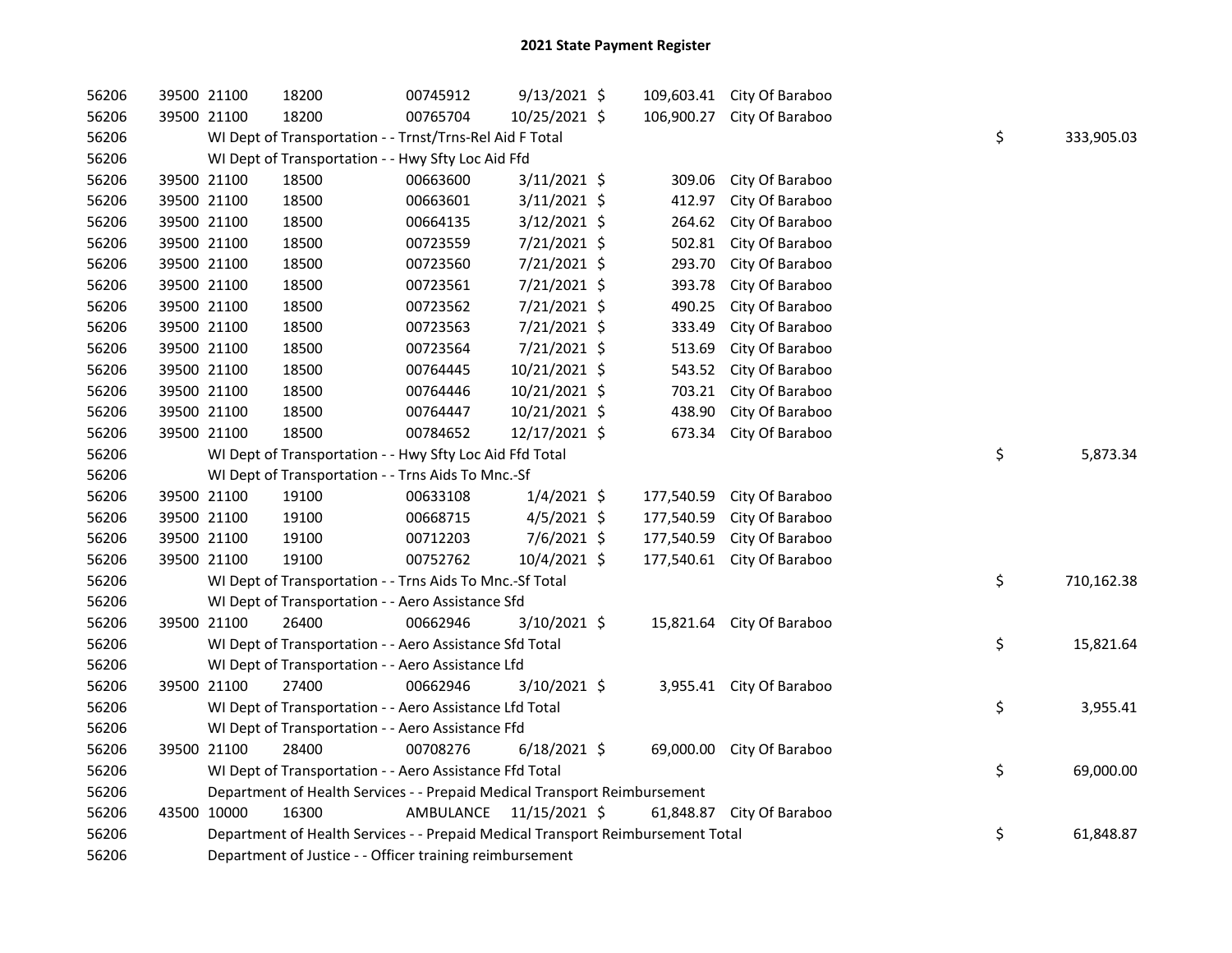| 56206 | 45500 10000 | 21400                                                                   | 00104698 | 11/12/2021 \$  |            | 4,480.00 City Of Baraboo |    |            |
|-------|-------------|-------------------------------------------------------------------------|----------|----------------|------------|--------------------------|----|------------|
| 56206 |             | Department of Justice - - Officer training reimbursement Total          |          |                |            |                          | \$ | 4,480.00   |
| 56206 |             | Department of Military Affairs - - Energy Costs, Energy-Related A       |          |                |            |                          |    |            |
| 56206 | 46500 10000 | 10600                                                                   | 00087618 | $1/11/2021$ \$ | 659.84     | City Of Baraboo          |    |            |
| 56206 | 46500 10000 | 10600                                                                   | 00092368 | 4/9/2021 \$    | 663.20     | City Of Baraboo          |    |            |
| 56206 | 46500 10000 | 10600                                                                   | 00096949 | 7/6/2021 \$    | 673.46     | City Of Baraboo          |    |            |
| 56206 | 46500 10000 | 10600                                                                   | 00101242 | 10/13/2021 \$  |            | 781.35 City Of Baraboo   |    |            |
| 56206 |             | Department of Military Affairs - - Energy Costs, Energy-Related A Total |          |                |            |                          | \$ | 2,777.85   |
| 56206 |             | Commissioners of Public Lands - - Balsht Common School Fund             |          |                |            |                          |    |            |
| 56206 | 50700 37400 | 57700                                                                   | 00003802 | 8/31/2021 \$   | 130,000.00 | City Of Baraboo          |    |            |
| 56206 |             | Commissioners of Public Lands - - Balsht Common School Fund Total       |          |                |            |                          | \$ | 130,000.00 |
| 56206 |             | Public Defender Board - - Trial Representation                          |          |                |            |                          |    |            |
| 56206 | 55000 10000 | 10300                                                                   | 00291064 | $6/4/2021$ \$  | 64.67      | City Of Baraboo          |    |            |
| 56206 |             | Public Defender Board - - Trial Representation Total                    |          |                |            |                          | \$ | 64.67      |
| 56206 |             | Department of Revenue - - Gifts And Grants                              |          |                |            |                          |    |            |
| 56206 | 56600 10000 | 12100                                                                   | 00207507 | $6/25/2021$ \$ | 636,646.48 | City Of Baraboo          |    |            |
| 56206 |             | Department of Revenue - - Gifts And Grants Total                        |          |                |            |                          | \$ | 636,646.48 |
| 56206 |             | Department of Revenue - - Misc Revenue Holding Clearing                 |          |                |            |                          |    |            |
| 56206 | 56600 10000 | 99500                                                                   | 00189002 | $1/8/2021$ \$  | 325.09     | City Of Baraboo          |    |            |
| 56206 | 56600 10000 | 99500                                                                   | 00191070 | 2/5/2021 \$    | 360.33     | City Of Baraboo          |    |            |
| 56206 | 56600 10000 | 99500                                                                   | 00192917 | $3/1/2021$ \$  | 100.00     | City Of Baraboo          |    |            |
| 56206 | 56600 10000 | 99500                                                                   | 00193699 | $3/5/2021$ \$  | 930.47     | City Of Baraboo          |    |            |
| 56206 | 56600 10000 | 99500                                                                   | 00194299 | 3/8/2021 \$    | 25.00      | City Of Baraboo          |    |            |
| 56206 | 56600 10000 | 99500                                                                   | 00195154 | 3/15/2021 \$   | 25.00      | City Of Baraboo          |    |            |
| 56206 | 56600 10000 | 99500                                                                   | 00197980 | $4/7/2021$ \$  | 2,238.70   | City Of Baraboo          |    |            |
| 56206 | 56600 10000 | 99500                                                                   | 00198574 | $4/12/2021$ \$ | 25.00      | City Of Baraboo          |    |            |
| 56206 | 56600 10000 | 99500                                                                   | 00199960 | 4/26/2021 \$   | 25.00      | City Of Baraboo          |    |            |
| 56206 | 56600 10000 | 99500                                                                   | 00201334 | $5/7/2021$ \$  | 880.20     | City Of Baraboo          |    |            |
| 56206 | 56600 10000 | 99500                                                                   | 00203118 | 5/24/2021 \$   | 25.00      | City Of Baraboo          |    |            |
| 56206 | 56600 10000 | 99500                                                                   | 00204559 | $6/7/2021$ \$  | 1,159.39   | City Of Baraboo          |    |            |
| 56206 | 56600 10000 | 99500                                                                   | 00209128 | 7/8/2021 \$    | 203.16     | City Of Baraboo          |    |            |
| 56206 | 56600 10000 | 99500                                                                   | 00211870 | 8/6/2021 \$    | 993.65     | City Of Baraboo          |    |            |
| 56206 | 56600 10000 | 99500                                                                   | 00214491 | 9/8/2021 \$    | 291.85     | City Of Baraboo          |    |            |
| 56206 | 56600 10000 | 99500                                                                   | 00216739 | 10/7/2021 \$   | 102.89     | City Of Baraboo          |    |            |
| 56206 | 56600 10000 | 99500                                                                   | 00219330 | 11/5/2021 \$   | 216.73     | City Of Baraboo          |    |            |
| 56206 | 56600 10000 | 99500                                                                   | 00221482 | 12/7/2021 \$   | 815.25     | City Of Baraboo          |    |            |
| 56206 | 56600 10000 | 99500                                                                   | 00222656 | 12/28/2021 \$  | 26.39      | City Of Baraboo          |    |            |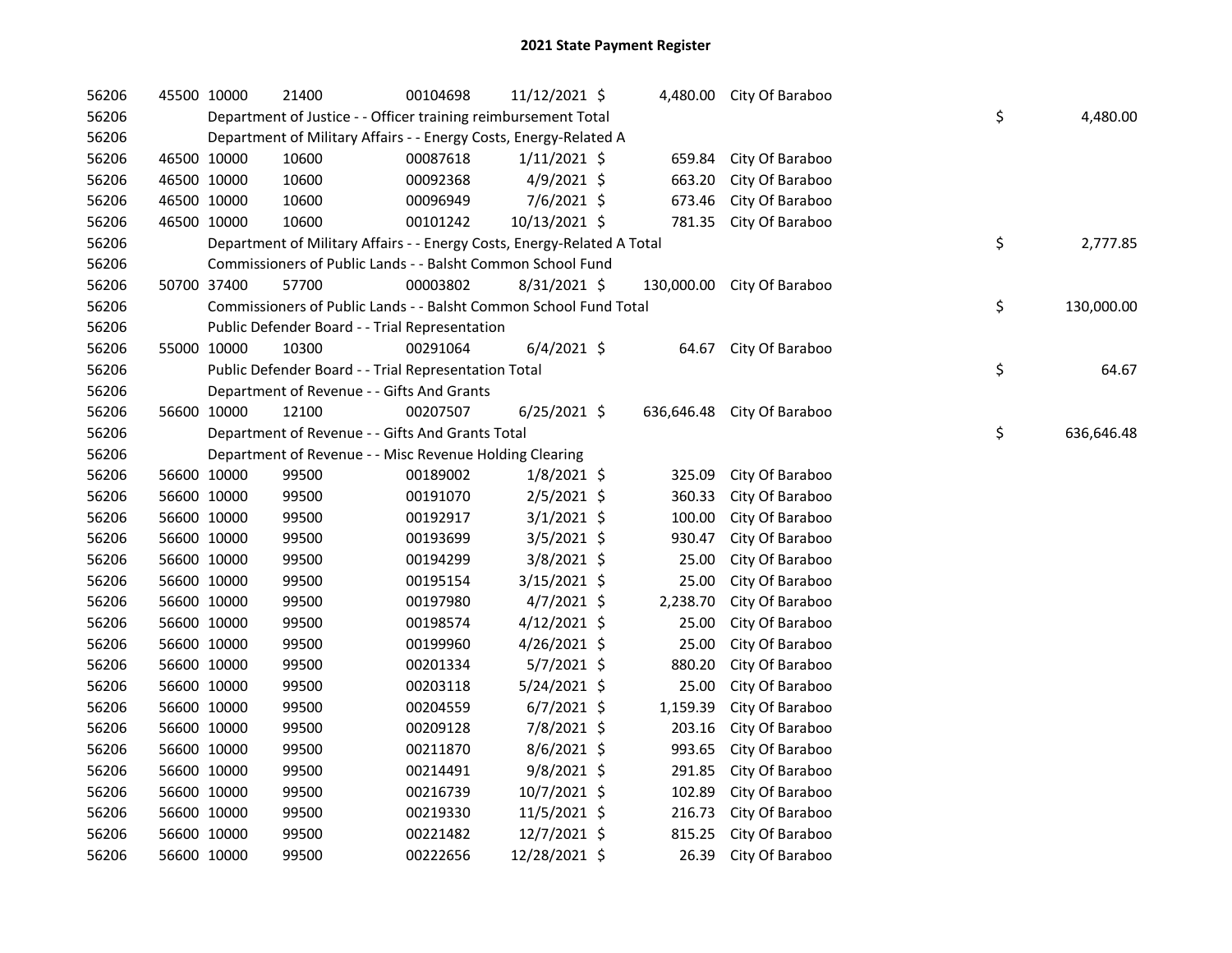| 56206       |             |       | Department of Revenue - - Misc Revenue Holding Clearing Total                 | \$       | 8,769.10      |              |                            |    |              |
|-------------|-------------|-------|-------------------------------------------------------------------------------|----------|---------------|--------------|----------------------------|----|--------------|
| 56206       |             |       | Shared Revenue and Tax Relief - - Expenditure Restraint Program               |          |               |              |                            |    |              |
| 56206       | 83500       | 10000 | 10100                                                                         | 00082199 | 7/26/2021 \$  |              | 313,114.06 City Of Baraboo |    |              |
| 56206       |             |       | Shared Revenue and Tax Relief - - Expenditure Restraint Program Total         |          |               |              |                            | \$ | 313,114.06   |
| 56206       |             |       | Shared Revenue and Tax Relief - - County And Municipal Aid                    |          |               |              |                            |    |              |
| 56206       | 83500 10000 |       | 10500                                                                         | 00082199 | 7/26/2021 \$  | 207,835.97   | City Of Baraboo            |    |              |
| 56206       | 83500 10000 |       | 10500                                                                         | 00089302 | 11/15/2021 \$ | 1,115,888.32 | City Of Baraboo            |    |              |
| 56206       |             |       | Shared Revenue and Tax Relief - - County And Municipal Aid Total              |          |               |              |                            | \$ | 1,323,724.29 |
| 56206       |             |       | Shared Revenue and Tax Relief - - Exempt Computer Aid                         |          |               |              |                            |    |              |
| 56206       | 83500 10000 |       | 10900                                                                         | 00084734 | 7/26/2021 \$  |              | 48,371.12 City Of Baraboo  |    |              |
| 56206       | 83500 10000 |       | 10900                                                                         | 00085925 | 7/26/2021 \$  | 20,167.43    | City Of Baraboo            |    |              |
| 56206       |             |       | Shared Revenue and Tax Relief - - Exempt Computer Aid Total                   |          |               |              |                            | \$ | 68,538.55    |
| 56206       |             |       | Shared Revenue and Tax Relief - - Utility Aid                                 |          |               |              |                            |    |              |
| 56206       | 83500 10000 |       | 11000                                                                         | 00082199 | 7/26/2021 \$  |              | 6,760.21 City Of Baraboo   |    |              |
| 56206       | 83500 10000 |       | 11000                                                                         | 00089302 | 11/15/2021 \$ | 38,930.28    | City Of Baraboo            |    |              |
| 56206       |             |       | Shared Revenue and Tax Relief - - Utility Aid Total                           |          |               |              |                            | \$ | 45,690.49    |
| 56206       |             |       | Shared Revenue and Tax Relief - - Personal Property Aid                       |          |               |              |                            |    |              |
| 56206       | 83500 10000 |       | 11100                                                                         | 00077914 | $5/3/2021$ \$ | 44,127.15    | City Of Baraboo            |    |              |
| 56206       | 83500 10000 |       | 11100                                                                         | 00079011 | $5/3/2021$ \$ | 73,015.15    | City Of Baraboo            |    |              |
| 56206       |             |       | Shared Revenue and Tax Relief - - Personal Property Aid Total                 |          |               |              |                            | \$ | 117,142.30   |
| 56206       |             |       | Shared Revenue and Tax Relief - - State Aid; Video Service Provider Fee       |          |               |              |                            |    |              |
| 56206       | 83500 10000 |       | 11200                                                                         | 00083160 | 7/26/2021 \$  | 31,997.30    | City Of Baraboo            |    |              |
| 56206       |             |       | Shared Revenue and Tax Relief - - State Aid; Video Service Provider Fee Total |          |               |              |                            | \$ | 31,997.30    |
| 56206       |             |       | Shared Revenue and Tax Relief - - Payments For Municipal Svcs                 |          |               |              |                            |    |              |
| 56206       | 83500 10000 |       | 50100                                                                         | 00073773 | $2/1/2021$ \$ | 84,821.16    | City Of Baraboo            |    |              |
| 56206       |             |       | Shared Revenue and Tax Relief - - Payments For Municipal Svcs Total           |          |               |              |                            | \$ | 84,821.16    |
| 56206       |             |       | Shared Revenue and Tax Relief - - Lottery & Gaming Credit                     |          |               |              |                            |    |              |
| 56206       | 83500 52100 |       | 36300                                                                         | 00074403 | 3/22/2021 \$  | 36,800.91    | City Of Baraboo            |    |              |
| 56206       |             |       | Shared Revenue and Tax Relief - - Lottery & Gaming Credit Total               |          |               |              |                            | \$ | 36,800.91    |
| 56206 Total |             |       |                                                                               |          |               |              |                            | \$ | 4,455,848.92 |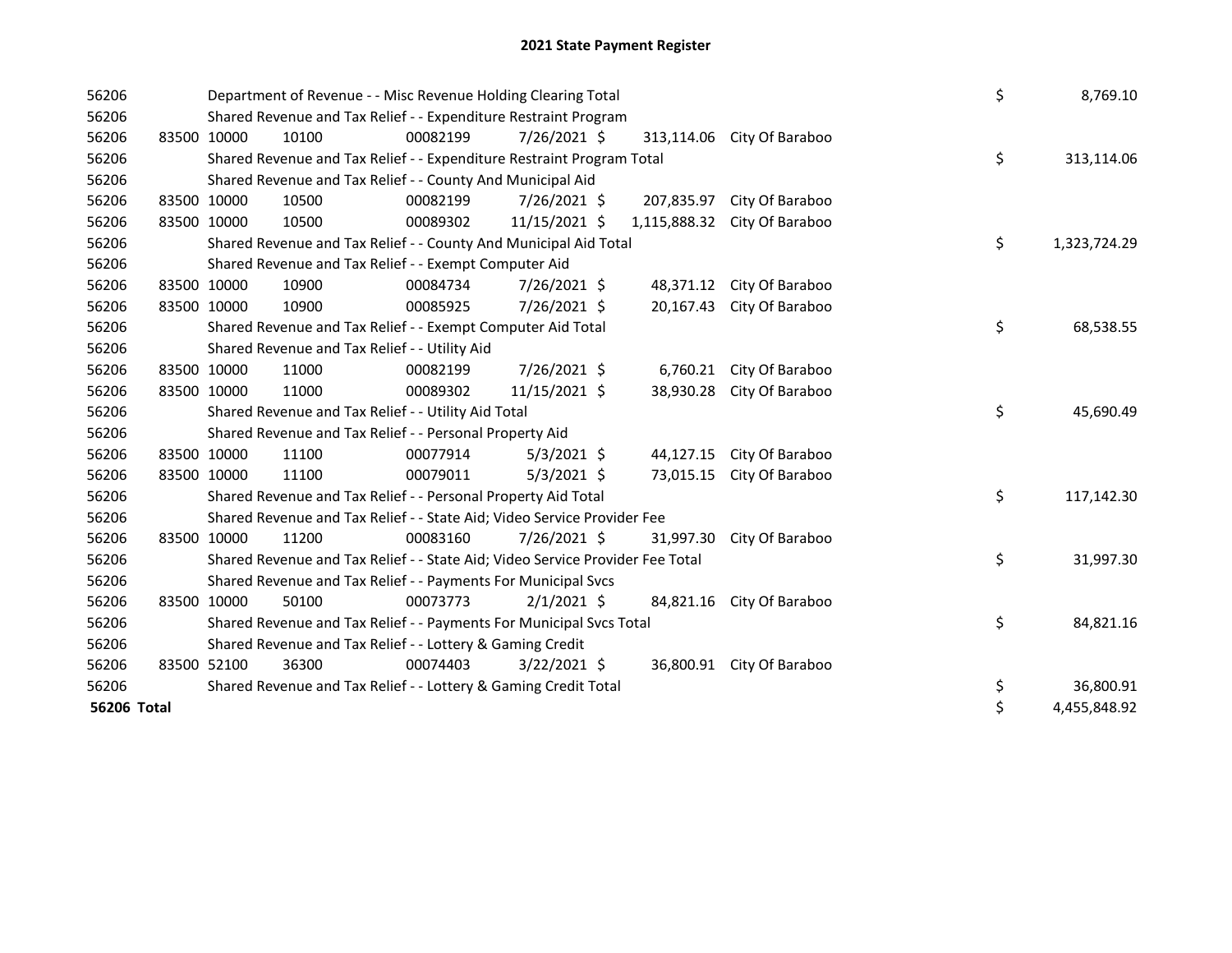| 56276 |             | Dept of Safety & Prof Services - - Fire Dues Distribution          |          |                |           |                              |    |           |
|-------|-------------|--------------------------------------------------------------------|----------|----------------|-----------|------------------------------|----|-----------|
| 56276 | 16500 10000 | 22500                                                              | 00041640 | 7/15/2021 \$   |           | 31,663.03 Reedsburg, City of |    |           |
| 56276 |             | Dept of Safety & Prof Services - - Fire Dues Distribution Total    |          |                |           |                              | \$ | 31,663.03 |
| 56276 |             | Dept of Natural Resources - - Aids In Lieu Of Taxes - Gener        |          |                |           |                              |    |           |
| 56276 | 37000 10000 | 50300                                                              | 00458137 | $1/20/2021$ \$ | 12,260.03 | Reedsburg, City of           |    |           |
| 56276 | 37000 10000 | 50300                                                              | 00476075 | $4/21/2021$ \$ | 8.32      | Reedsburg, City of           |    |           |
| 56276 |             | Dept of Natural Resources - - Aids In Lieu Of Taxes - Gener Total  |          |                |           |                              | \$ | 12,268.35 |
| 56276 |             | Dept of Natural Resources - - Gen Program Ops-State Funds          |          |                |           |                              |    |           |
| 56276 | 37000 21200 | 16100                                                              | 00455181 | $1/7/2021$ \$  | 13.32     | Reedsburg, City of           |    |           |
| 56276 | 37000 21200 | 16100                                                              | 00459834 | 1/29/2021 \$   | 70.52     | Reedsburg, City of           |    |           |
| 56276 | 37000 21200 | 16100                                                              | 00465919 | $3/2/2021$ \$  | 70.52     | Reedsburg, City of           |    |           |
| 56276 | 37000 21200 | 16100                                                              | 00471131 | 3/30/2021 \$   | 70.52     | Reedsburg, City of           |    |           |
| 56276 | 37000 21200 | 16100                                                              | 00477987 | 4/28/2021 \$   | 70.52     | Reedsburg, City of           |    |           |
| 56276 | 37000 21200 | 16100                                                              | 00485985 | $6/4/2021$ \$  | 70.52     | Reedsburg, City of           |    |           |
| 56276 | 37000 21200 | 16100                                                              | 00492298 | $6/24/2021$ \$ | 70.52     | Reedsburg, City of           |    |           |
| 56276 | 37000 21200 | 16100                                                              | 00499595 | 7/28/2021 \$   | 81.07     | Reedsburg, City of           |    |           |
| 56276 | 37000 21200 | 16100                                                              | 00504939 | 8/26/2021 \$   | 81.07     | Reedsburg, City of           |    |           |
| 56276 | 37000 21200 | 16100                                                              | 00510296 | $9/22/2021$ \$ | 81.07     | Reedsburg, City of           |    |           |
| 56276 | 37000 21200 | 16100                                                              | 00517284 | 10/29/2021 \$  | 81.07     | Reedsburg, City of           |    |           |
| 56276 | 37000 21200 | 16100                                                              | 00521959 | 11/24/2021 \$  | 81.07     | Reedsburg, City of           |    |           |
| 56276 |             | Dept of Natural Resources - - Gen Program Ops-State Funds Total    |          |                |           |                              | \$ | 841.79    |
| 56276 |             | Dept of Natural Resources - - Fin Asst For Responsible Units       |          |                |           |                              |    |           |
| 56276 | 37000 27400 | 67000                                                              | 00483762 | $5/21/2021$ \$ |           | 10,540.33 Reedsburg, City of |    |           |
| 56276 |             | Dept of Natural Resources - - Fin Asst For Responsible Units Total |          |                |           |                              | \$ | 10,540.33 |
| 56276 |             | WI Dept of Transportation - - Conn Hwy Aids St Fds                 |          |                |           |                              |    |           |
| 56276 | 39500 21100 | 16200                                                              | 00633611 | $1/4/2021$ \$  | 12,463.18 | Reedsburg, City of           |    |           |
| 56276 | 39500 21100 | 16200                                                              | 00669218 | 4/5/2021 \$    | 12,463.18 | Reedsburg, City of           |    |           |
| 56276 | 39500 21100 | 16200                                                              | 00712706 | $7/6/2021$ \$  | 12,463.18 | Reedsburg, City of           |    |           |
| 56276 | 39500 21100 | 16200                                                              | 00753265 | $10/4/2021$ \$ | 12,463.21 | Reedsburg, City of           |    |           |
| 56276 |             | WI Dept of Transportation - - Conn Hwy Aids St Fds Total           |          |                |           |                              | \$ | 49,852.75 |
| 56276 |             | WI Dept of Transportation - - Tc, Trns Oper Aid Sf                 |          |                |           |                              |    |           |
| 56276 | 39500 21100 | 17700                                                              | 00709691 | $6/22/2021$ \$ | 24,316.00 | Reedsburg, City of           |    |           |
| 56276 | 39500 21100 | 17700                                                              | 00754691 | $9/29/2021$ \$ | 72,946.00 | Reedsburg, City of           |    |           |
| 56276 |             | WI Dept of Transportation - - Tc, Trns Oper Aid Sf Total           |          |                |           |                              | \$ | 97,262.00 |
| 56276 |             | WI Dept of Transportation - - Trnst/Trns-Rel Aid F                 |          |                |           |                              |    |           |
| 56276 | 39500 21100 | 18200                                                              | 00675036 | $4/6/2021$ \$  | 18,441.75 | Reedsburg, City of           |    |           |
| 56276 | 39500 21100 | 18200                                                              | 00747067 | $9/16/2021$ \$ | 47,175.36 | Reedsburg, City of           |    |           |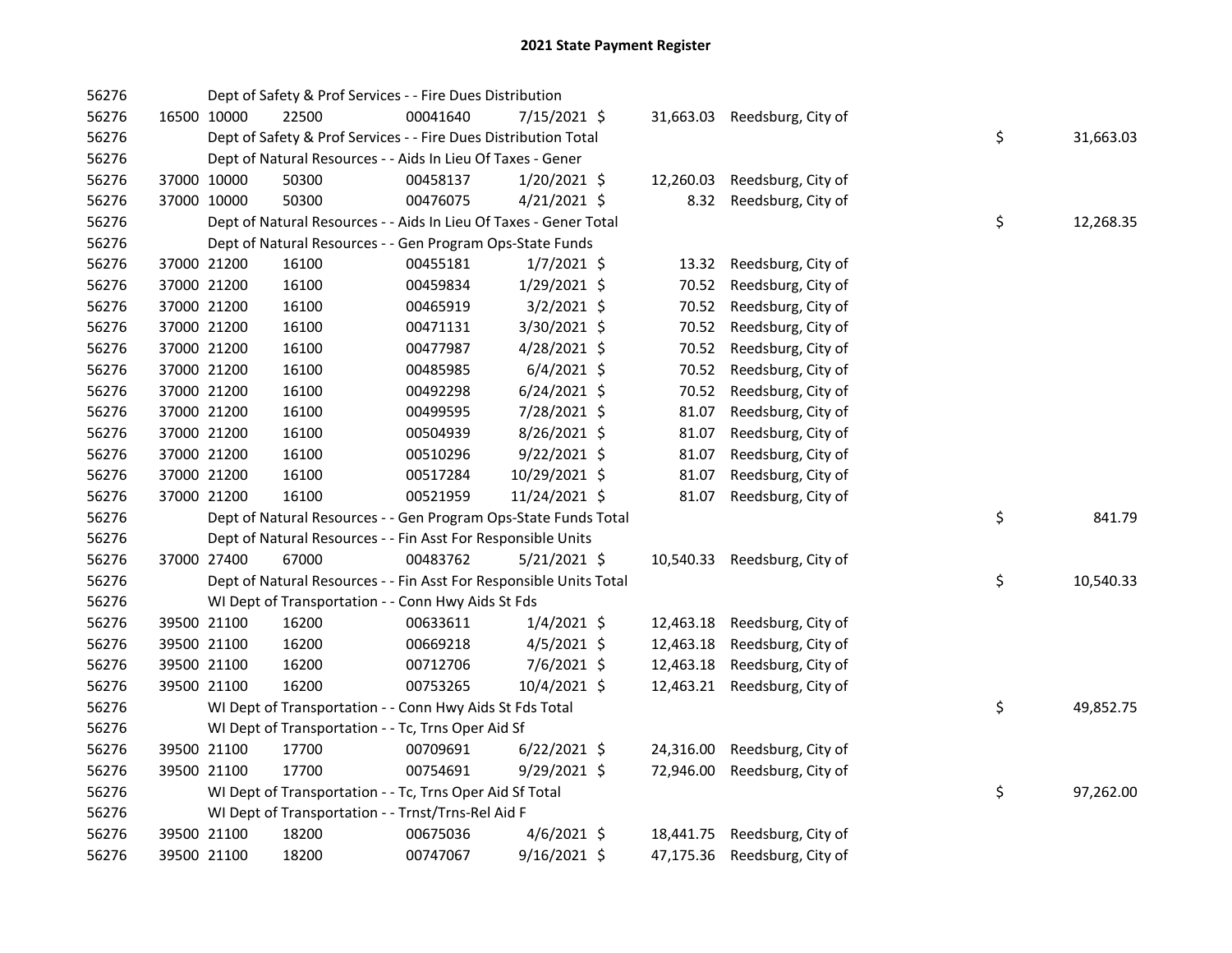| 56276 | 39500 21100 | 18200                                                                           | 00778292  | 11/26/2021 \$  |            | 1,881.00 Reedsburg, City of  |    |            |
|-------|-------------|---------------------------------------------------------------------------------|-----------|----------------|------------|------------------------------|----|------------|
| 56276 |             | WI Dept of Transportation - - Trnst/Trns-Rel Aid F Total                        |           |                |            |                              | \$ | 67,498.11  |
| 56276 |             | WI Dept of Transportation - - Hwy Sfty Loc Aid Ffd                              |           |                |            |                              |    |            |
| 56276 | 39500 21100 | 18500                                                                           | 00635253  | $1/4/2021$ \$  | 201.05     | Reedsburg, City of           |    |            |
| 56276 | 39500 21100 | 18500                                                                           | 00639043  | $1/13/2021$ \$ | 195.62     | Reedsburg, City of           |    |            |
| 56276 | 39500 21100 | 18500                                                                           | 00654334  | $2/17/2021$ \$ | 228.06     | Reedsburg, City of           |    |            |
| 56276 | 39500 21100 | 18500                                                                           | 00672428  | 3/30/2021 \$   | 899.71     | Reedsburg, City of           |    |            |
| 56276 | 39500 21100 | 18500                                                                           | 00677555  | $4/12/2021$ \$ | 246.30     | Reedsburg, City of           |    |            |
| 56276 | 39500 21100 | 18500                                                                           | 00703461  | $6/8/2021$ \$  | 5,111.40   | Reedsburg, City of           |    |            |
| 56276 | 39500 21100 | 18500                                                                           | 00785337  | 12/20/2021 \$  | 381.74     | Reedsburg, City of           |    |            |
| 56276 |             | WI Dept of Transportation - - Hwy Sfty Loc Aid Ffd Total                        |           |                |            |                              | \$ | 7,263.88   |
| 56276 |             | WI Dept of Transportation - - Trns Aids To Mnc.-Sf                              |           |                |            |                              |    |            |
| 56276 | 39500 21100 | 19100                                                                           | 00633109  | $1/4/2021$ \$  | 130,064.07 | Reedsburg, City of           |    |            |
| 56276 | 39500 21100 | 19100                                                                           | 00668716  | $4/5/2021$ \$  | 130,064.07 | Reedsburg, City of           |    |            |
| 56276 | 39500 21100 | 19100                                                                           | 00712204  | 7/6/2021 \$    | 130,064.07 | Reedsburg, City of           |    |            |
| 56276 | 39500 21100 | 19100                                                                           | 00752763  | 10/4/2021 \$   | 130,064.10 | Reedsburg, City of           |    |            |
| 56276 |             | WI Dept of Transportation - - Trns Aids To Mnc.-Sf Total                        |           |                |            |                              | \$ | 520,256.31 |
| 56276 |             | WI Dept of Transportation - - Aero Assistance Ffd                               |           |                |            |                              |    |            |
| 56276 | 39500 21100 | 28400                                                                           | 00657402  | 2/23/2021 \$   |            | 30,000.00 Reedsburg, City of |    |            |
| 56276 |             | WI Dept of Transportation - - Aero Assistance Ffd Total                         |           |                |            |                              | \$ | 30,000.00  |
| 56276 |             | Department of Health Services - - Prepaid Medical Transport Reimbursement       |           |                |            |                              |    |            |
| 56276 | 43500 10000 | 16300                                                                           | AMBULANCE | 11/15/2021 \$  |            | 39,623.92 Reedsburg, City of |    |            |
| 56276 |             | Department of Health Services - - Prepaid Medical Transport Reimbursement Total |           |                |            |                              | \$ | 39,623.92  |
| 56276 |             | Department of Health Services - - Emergency Dispatcher Cardiopul                |           |                |            |                              |    |            |
| 56276 | 43500 10000 | 18500                                                                           | 00433432  | $6/17/2021$ \$ |            | 270.00 Reedsburg, City of    |    |            |
| 56276 |             | Department of Health Services - - Emergency Dispatcher Cardiopul Total          |           |                |            |                              | \$ | 270.00     |
| 56276 |             | Department of Justice - - Officer training reimbursement                        |           |                |            |                              |    |            |
| 56276 | 45500 10000 | 21400                                                                           | 00105864  | 11/23/2021 \$  |            | 3,520.00 Reedsburg, City of  |    |            |
| 56276 |             | Department of Justice - - Officer training reimbursement Total                  |           |                |            |                              | \$ | 3,520.00   |
| 56276 |             | Department of Justice - - Federal Aid, Local Assistance                         |           |                |            |                              |    |            |
| 56276 | 45500 10000 | 25100                                                                           | 00104454  | 11/3/2021 \$   |            | 20,519.00 Reedsburg, City of |    |            |
| 56276 |             | Department of Justice - - Federal Aid, Local Assistance Total                   |           |                |            |                              | \$ | 20,519.00  |
| 56276 |             | Department of Justice - - Gifts, Grants And Proceeds                            |           |                |            |                              |    |            |
| 56276 | 45500 10000 | 32100                                                                           | 00101264  | 8/12/2021 \$   | 625.00     | Reedsburg, City of           |    |            |
| 56276 |             | Department of Justice - - Gifts, Grants And Proceeds Total                      |           |                |            |                              | \$ | 625.00     |
| 56276 |             | Department of Military Affairs - - Disaster Recovery Aid                        |           |                |            |                              |    |            |
| 56276 | 46500 10000 | 30500                                                                           | 00091503  | 3/18/2021 \$   | 438.69     | Reedsburg, City of           |    |            |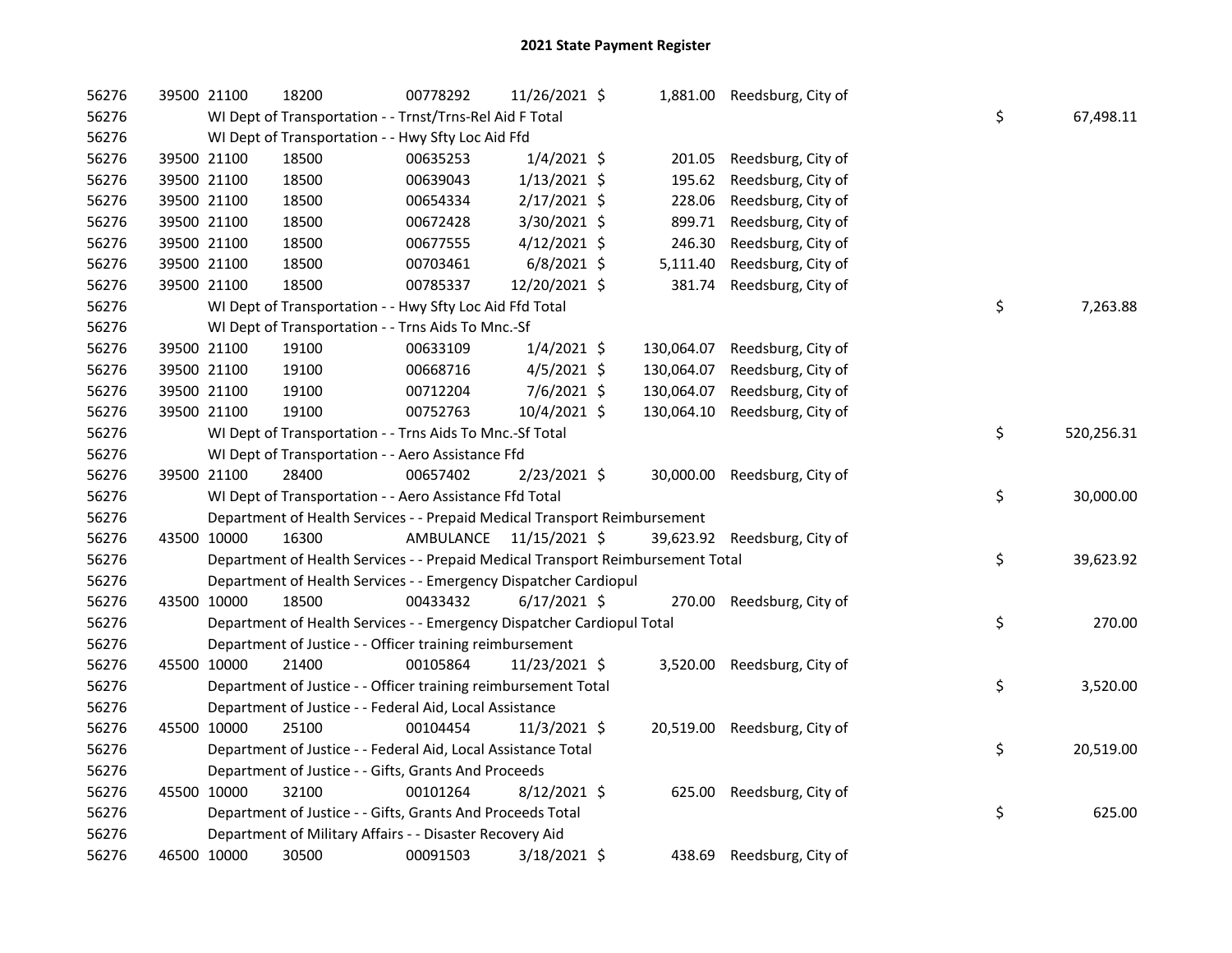| 56276 | 46500 10000 |             | 30500                                                                  | 00091521 | 3/18/2021 \$   |            | 548.35 Reedsburg, City of     |    |            |
|-------|-------------|-------------|------------------------------------------------------------------------|----------|----------------|------------|-------------------------------|----|------------|
| 56276 |             | 46500 10000 | 30500                                                                  | 00093211 | 4/27/2021 \$   | 42,922.88  | Reedsburg, City of            |    |            |
| 56276 | 46500 10000 |             | 30500                                                                  | 00101572 | 10/19/2021 \$  |            | 60,907.11 Reedsburg, City of  |    |            |
| 56276 |             |             | Department of Military Affairs - - Disaster Recovery Aid Total         |          |                |            |                               | \$ | 104,817.03 |
| 56276 |             |             | Department of Military Affairs - - Federal Aid, Local Assistance       |          |                |            |                               |    |            |
| 56276 |             | 46500 10000 | 34200                                                                  | 00091503 | $3/18/2021$ \$ | 2,632.14   | Reedsburg, City of            |    |            |
| 56276 |             | 46500 10000 | 34200                                                                  | 00091521 | $3/18/2021$ \$ | 3,290.10   | Reedsburg, City of            |    |            |
| 56276 | 46500 10000 |             | 34200                                                                  | 00093211 | $4/27/2021$ \$ | 257,537.26 | Reedsburg, City of            |    |            |
| 56276 | 46500 10000 |             | 34200                                                                  | 00101572 | 10/19/2021 \$  | 365,442.69 | Reedsburg, City of            |    |            |
| 56276 |             |             | Department of Military Affairs - - Federal Aid, Local Assistance Total |          |                |            |                               | \$ | 628,902.19 |
| 56276 |             |             | Department of Revenue - - Gifts And Grants                             |          |                |            |                               |    |            |
| 56276 |             | 56600 10000 | 12100                                                                  | 00207508 | $6/25/2021$ \$ |            | 498,274.65 Reedsburg, City of |    |            |
| 56276 |             |             | Department of Revenue - - Gifts And Grants Total                       |          |                |            |                               | \$ | 498,274.65 |
| 56276 |             |             | Department of Revenue - - Misc Revenue Holding Clearing                |          |                |            |                               |    |            |
| 56276 |             | 56600 10000 | 99500                                                                  | 00189001 | $1/8/2021$ \$  | 7,533.92   | Reedsburg, City of            |    |            |
| 56276 |             | 56600 10000 | 99500                                                                  | 00191069 | $2/5/2021$ \$  | 8,009.66   | Reedsburg, City of            |    |            |
| 56276 |             | 56600 10000 | 99500                                                                  | 00192048 | $2/22/2021$ \$ | 390.00     | Reedsburg, City of            |    |            |
| 56276 |             | 56600 10000 | 99500                                                                  | 00192915 | $3/1/2021$ \$  | 814.60     | Reedsburg, City of            |    |            |
| 56276 |             | 56600 10000 | 99500                                                                  | 00192920 | $3/1/2021$ \$  | 12,146.60  | Reedsburg, City of            |    |            |
| 56276 |             | 56600 10000 | 99500                                                                  | 00192921 | $3/1/2021$ \$  | 274.44     | Reedsburg, City of            |    |            |
| 56276 |             | 56600 10000 | 99500                                                                  | 00193698 | $3/5/2021$ \$  | 26,789.66  | Reedsburg, City of            |    |            |
| 56276 |             | 56600 10000 | 99500                                                                  | 00194297 | $3/8/2021$ \$  | 105.40     | Reedsburg, City of            |    |            |
| 56276 |             | 56600 10000 | 99500                                                                  | 00194300 | $3/8/2021$ \$  | 3,985.93   | Reedsburg, City of            |    |            |
| 56276 |             | 56600 10000 | 99500                                                                  | 00195152 | $3/15/2021$ \$ | 1,225.05   | Reedsburg, City of            |    |            |
| 56276 |             | 56600 10000 | 99500                                                                  | 00195155 | 3/15/2021 \$   | 4,815.55   | Reedsburg, City of            |    |            |
| 56276 |             | 56600 10000 | 99500                                                                  | 00195962 | 3/22/2021 \$   | 20.00      | Reedsburg, City of            |    |            |
| 56276 |             | 56600 10000 | 99500                                                                  | 00195964 | 3/22/2021 \$   | 637.21     | Reedsburg, City of            |    |            |
| 56276 |             | 56600 10000 | 99500                                                                  | 00195965 | 3/22/2021 \$   | 64.27      | Reedsburg, City of            |    |            |
| 56276 |             | 56600 10000 | 99500                                                                  | 00196637 | 3/29/2021 \$   | 197.00     | Reedsburg, City of            |    |            |
| 56276 |             | 56600 10000 | 99500                                                                  | 00196640 | 3/29/2021 \$   | 3,942.67   | Reedsburg, City of            |    |            |
| 56276 |             | 56600 10000 | 99500                                                                  | 00197381 | $4/5/2021$ \$  | 142.80     | Reedsburg, City of            |    |            |
| 56276 |             | 56600 10000 | 99500                                                                  | 00197383 | 4/5/2021 \$    | 1,629.24   | Reedsburg, City of            |    |            |
| 56276 |             | 56600 10000 | 99500                                                                  | 00197384 | 4/5/2021 \$    | 72.11      | Reedsburg, City of            |    |            |
| 56276 |             | 56600 10000 | 99500                                                                  | 00197979 | $4/7/2021$ \$  | 28,646.29  | Reedsburg, City of            |    |            |
| 56276 |             | 56600 10000 | 99500                                                                  | 00198575 | 4/12/2021 \$   | 761.00     | Reedsburg, City of            |    |            |
| 56276 |             | 56600 10000 | 99500                                                                  | 00199314 | 4/20/2021 \$   | 1,282.00   | Reedsburg, City of            |    |            |
| 56276 |             | 56600 10000 | 99500                                                                  | 00199316 | 4/20/2021 \$   | 1,414.76   | Reedsburg, City of            |    |            |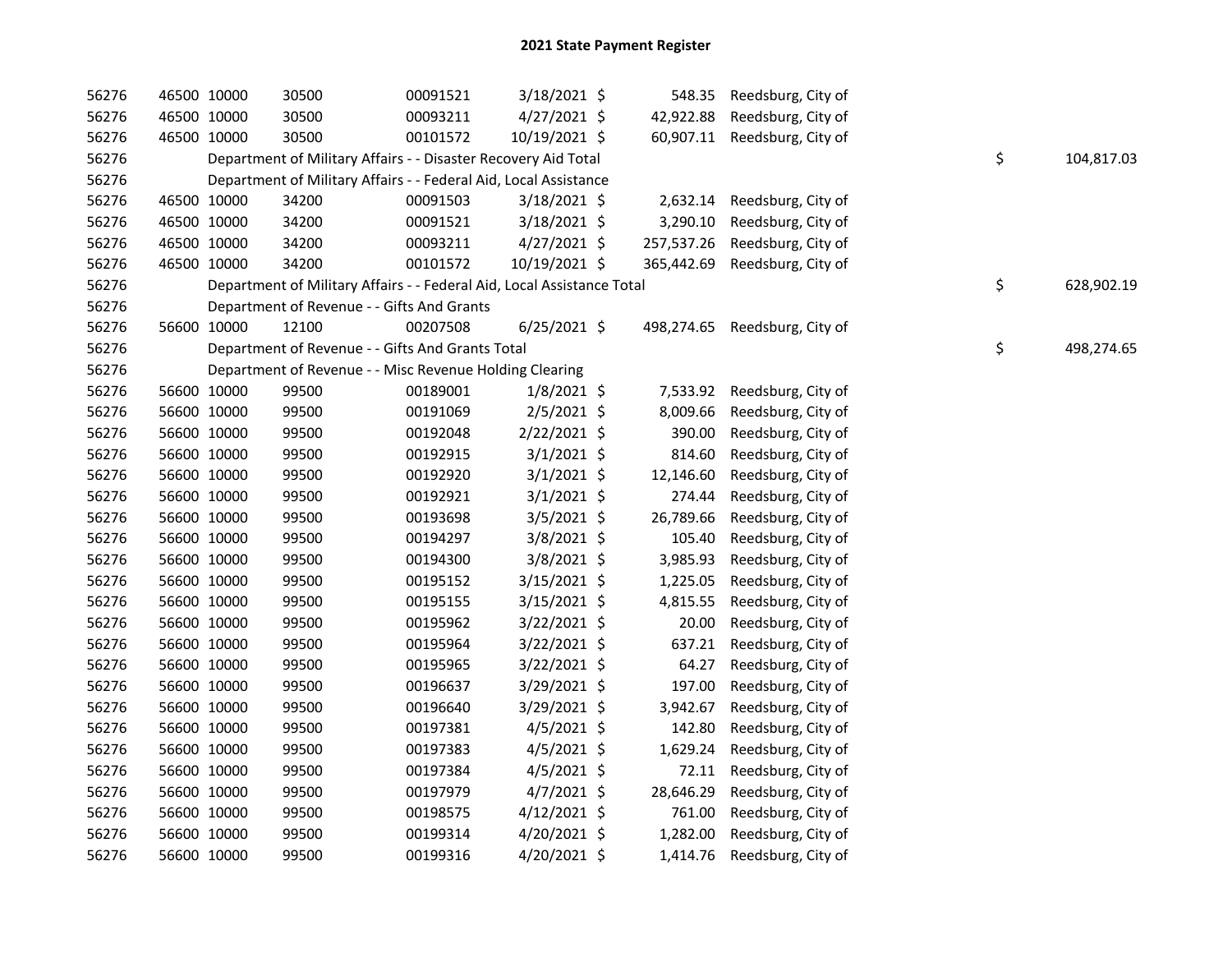| 56276 | 56600 10000 | 99500                                                                 | 00199317 | 4/20/2021 \$   | 630.00    | Reedsburg, City of            |    |            |
|-------|-------------|-----------------------------------------------------------------------|----------|----------------|-----------|-------------------------------|----|------------|
| 56276 | 56600 10000 | 99500                                                                 | 00199958 | 4/26/2021 \$   | 100.96    | Reedsburg, City of            |    |            |
| 56276 | 56600 10000 | 99500                                                                 | 00199962 | 4/26/2021 \$   | 2,867.69  | Reedsburg, City of            |    |            |
| 56276 | 56600 10000 | 99500                                                                 | 00200542 | $5/3/2021$ \$  | 661.00    | Reedsburg, City of            |    |            |
| 56276 | 56600 10000 | 99500                                                                 | 00200545 | $5/3/2021$ \$  | 330.47    | Reedsburg, City of            |    |            |
| 56276 | 56600 10000 | 99500                                                                 | 00201333 | $5/7/2021$ \$  | 18,179.84 | Reedsburg, City of            |    |            |
| 56276 | 56600 10000 | 99500                                                                 | 00201731 | 5/10/2021 \$   | 23.80     | Reedsburg, City of            |    |            |
| 56276 | 56600 10000 | 99500                                                                 | 00201733 | 5/10/2021 \$   | 2,269.31  | Reedsburg, City of            |    |            |
| 56276 | 56600 10000 | 99500                                                                 | 00202380 | 5/17/2021 \$   | 989.14    | Reedsburg, City of            |    |            |
| 56276 | 56600 10000 | 99500                                                                 | 00202381 | 5/17/2021 \$   | 20.00     | Reedsburg, City of            |    |            |
| 56276 | 56600 10000 | 99500                                                                 | 00203116 | 5/24/2021 \$   | 100.00    | Reedsburg, City of            |    |            |
| 56276 | 56600 10000 | 99500                                                                 | 00203120 | 5/24/2021 \$   | 2,244.09  | Reedsburg, City of            |    |            |
| 56276 | 56600 10000 | 99500                                                                 | 00203807 | $6/1/2021$ \$  | 175.00    | Reedsburg, City of            |    |            |
| 56276 | 56600 10000 | 99500                                                                 | 00203809 | $6/1/2021$ \$  | 2,383.48  | Reedsburg, City of            |    |            |
| 56276 | 56600 10000 | 99500                                                                 | 00204558 | $6/7/2021$ \$  | 17,517.70 | Reedsburg, City of            |    |            |
| 56276 | 56600 10000 | 99500                                                                 | 00204836 | $6/7/2021$ \$  | 410.00    | Reedsburg, City of            |    |            |
| 56276 | 56600 10000 | 99500                                                                 | 00205443 | $6/14/2021$ \$ | 61.00     | Reedsburg, City of            |    |            |
| 56276 | 56600 10000 | 99500                                                                 | 00205935 | $6/21/2021$ \$ | 562.69    | Reedsburg, City of            |    |            |
| 56276 | 56600 10000 | 99500                                                                 | 00208147 | $6/28/2021$ \$ | 914.85    | Reedsburg, City of            |    |            |
| 56276 | 56600 10000 | 99500                                                                 | 00209127 | 7/8/2021 \$    | 12,472.29 | Reedsburg, City of            |    |            |
| 56276 | 56600 10000 | 99500                                                                 | 00209453 | 7/12/2021 \$   | 693.00    | Reedsburg, City of            |    |            |
| 56276 | 56600 10000 | 99500                                                                 | 00210244 | 7/19/2021 \$   | 71.00     | Reedsburg, City of            |    |            |
| 56276 | 56600 10000 | 99500                                                                 | 00211869 | $8/6/2021$ \$  | 5,287.38  | Reedsburg, City of            |    |            |
| 56276 | 56600 10000 | 99500                                                                 | 00212704 | 8/16/2021 \$   | 124.00    | Reedsburg, City of            |    |            |
| 56276 | 56600 10000 | 99500                                                                 | 00212706 | 8/16/2021 \$   | 586.18    | Reedsburg, City of            |    |            |
| 56276 | 56600 10000 | 99500                                                                 | 00214490 | 9/8/2021 \$    | 7,016.53  | Reedsburg, City of            |    |            |
| 56276 | 56600 10000 | 99500                                                                 | 00215710 | $9/27/2021$ \$ | 310.78    | Reedsburg, City of            |    |            |
| 56276 | 56600 10000 | 99500                                                                 | 00216738 | 10/7/2021 \$   | 8,099.84  | Reedsburg, City of            |    |            |
| 56276 | 56600 10000 | 99500                                                                 | 00217520 | 10/18/2021 \$  | 39.42     | Reedsburg, City of            |    |            |
| 56276 | 56600 10000 | 99500                                                                 | 00218150 | 10/25/2021 \$  | 124.00    | Reedsburg, City of            |    |            |
| 56276 | 56600 10000 | 99500                                                                 | 00219329 | 11/5/2021 \$   | 7,265.96  | Reedsburg, City of            |    |            |
| 56276 | 56600 10000 | 99500                                                                 | 00221061 | 12/6/2021 \$   | 455.63    | Reedsburg, City of            |    |            |
| 56276 | 56600 10000 | 99500                                                                 | 00221481 | 12/7/2021 \$   | 4,528.34  | Reedsburg, City of            |    |            |
| 56276 |             | Department of Revenue - - Misc Revenue Holding Clearing Total         |          |                |           |                               | \$ | 202,415.53 |
| 56276 |             | Shared Revenue and Tax Relief - - Expenditure Restraint Program       |          |                |           |                               |    |            |
| 56276 | 83500 10000 | 10100                                                                 | 00082200 | 7/26/2021 \$   |           | 181,449.62 Reedsburg, City of |    |            |
| 56276 |             | Shared Revenue and Tax Relief - - Expenditure Restraint Program Total |          |                |           |                               | \$ | 181,449.62 |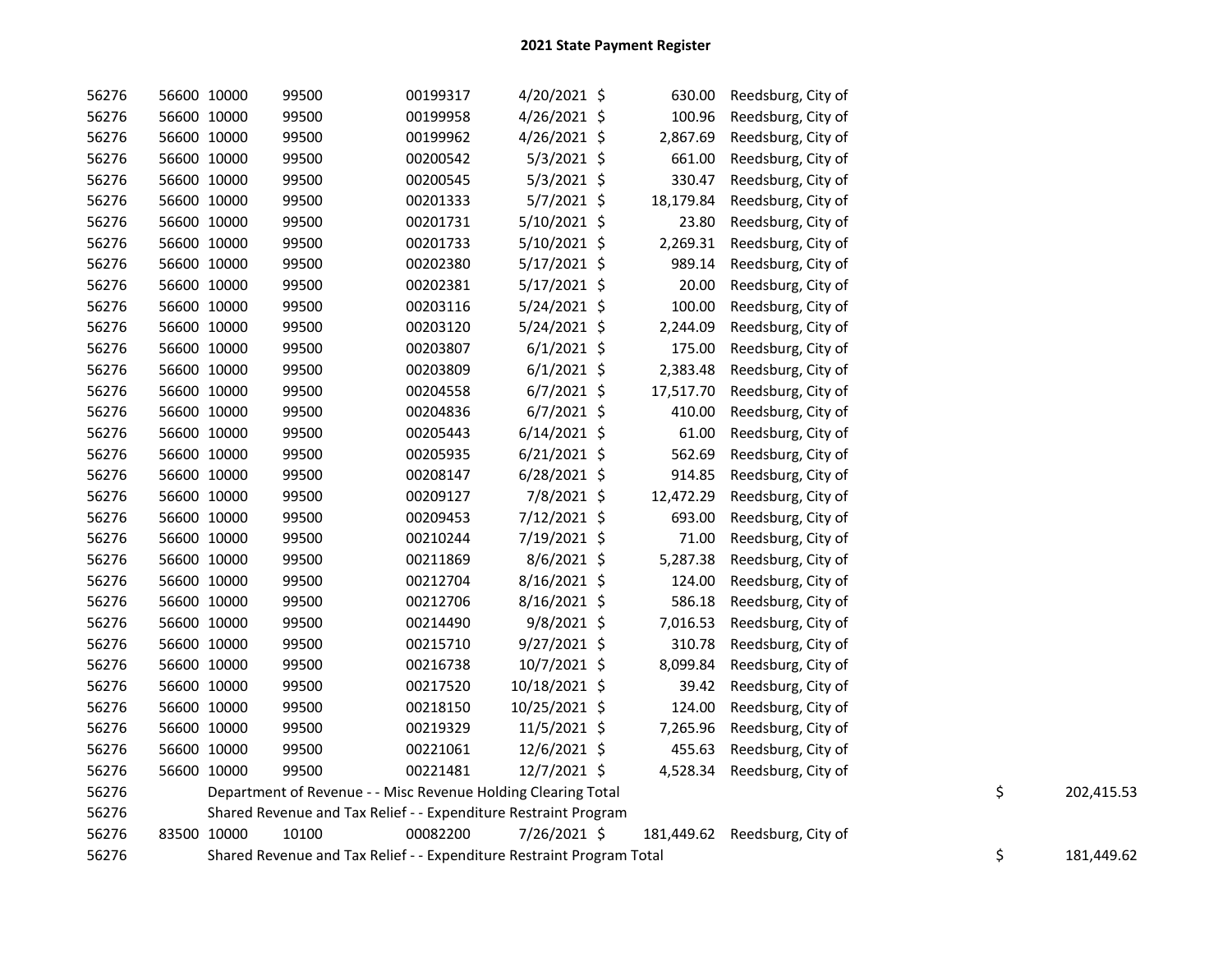| 56276       |             | Shared Revenue and Tax Relief - - County And Municipal Aid                    |          |                |            |                    |    |              |
|-------------|-------------|-------------------------------------------------------------------------------|----------|----------------|------------|--------------------|----|--------------|
| 56276       | 83500 10000 | 10500                                                                         | 00082200 | 7/26/2021 \$   | 110,038.54 | Reedsburg, City of |    |              |
| 56276       | 83500 10000 | 10500                                                                         | 00089303 | 11/15/2021 \$  | 583,927.82 | Reedsburg, City of |    |              |
| 56276       |             | Shared Revenue and Tax Relief - - County And Municipal Aid Total              |          |                |            |                    | \$ | 693,966.36   |
| 56276       |             | Shared Revenue and Tax Relief - - Exempt Computer Aid                         |          |                |            |                    |    |              |
| 56276       | 83500 10000 | 10900                                                                         | 00084735 | 7/26/2021 \$   | 17,899.10  | Reedsburg, City of |    |              |
| 56276       | 83500 10000 | 10900                                                                         | 00085926 | 7/26/2021 \$   | 2.905.13   | Reedsburg, City of |    |              |
| 56276       |             | Shared Revenue and Tax Relief - - Exempt Computer Aid Total                   |          |                |            |                    | \$ | 20,804.23    |
| 56276       |             | Shared Revenue and Tax Relief - - Utility Aid                                 |          |                |            |                    |    |              |
| 56276       | 83500 10000 | 11000                                                                         | 00082200 | 7/26/2021 \$   | 208.65     | Reedsburg, City of |    |              |
| 56276       | 83500 10000 | 11000                                                                         | 00089303 | 11/15/2021 \$  | 1,628.39   | Reedsburg, City of |    |              |
| 56276       |             | Shared Revenue and Tax Relief - - Utility Aid Total                           |          |                |            |                    | \$ | 1,837.04     |
| 56276       |             | Shared Revenue and Tax Relief - - Personal Property Aid                       |          |                |            |                    |    |              |
| 56276       | 83500 10000 | 11100                                                                         | 00077915 | $5/3/2021$ \$  | 58,143.58  | Reedsburg, City of |    |              |
| 56276       | 83500 10000 | 11100                                                                         | 00079012 | $5/3/2021$ \$  | 30.303.81  | Reedsburg, City of |    |              |
| 56276       |             | Shared Revenue and Tax Relief - - Personal Property Aid Total                 |          |                |            |                    | \$ | 88,447.39    |
| 56276       |             | Shared Revenue and Tax Relief - - State Aid; Video Service Provider Fee       |          |                |            |                    |    |              |
| 56276       | 83500 10000 | 11200                                                                         | 00083161 | 7/26/2021 \$   | 26,120.92  | Reedsburg, City of |    |              |
| 56276       |             | Shared Revenue and Tax Relief - - State Aid; Video Service Provider Fee Total |          |                |            |                    | \$ | 26,120.92    |
| 56276       |             | Shared Revenue and Tax Relief - - Payments For Municipal Svcs                 |          |                |            |                    |    |              |
| 56276       | 83500 10000 | 50100                                                                         | 00073774 | $2/1/2021$ \$  | 4,151.64   | Reedsburg, City of |    |              |
| 56276       |             | Shared Revenue and Tax Relief - - Payments For Municipal Svcs Total           |          |                |            |                    | \$ | 4,151.64     |
| 56276       |             | Shared Revenue and Tax Relief - - Lottery & Gaming Credit                     |          |                |            |                    |    |              |
| 56276       | 83500 52100 | 36300                                                                         | 00074404 | $3/22/2021$ \$ | 27,601.80  | Reedsburg, City of |    |              |
| 56276       |             | Shared Revenue and Tax Relief - - Lottery & Gaming Credit Total               |          |                |            |                    | \$ | 27,601.80    |
| 56276 Total |             |                                                                               |          |                |            |                    | \$ | 3,370,792.87 |